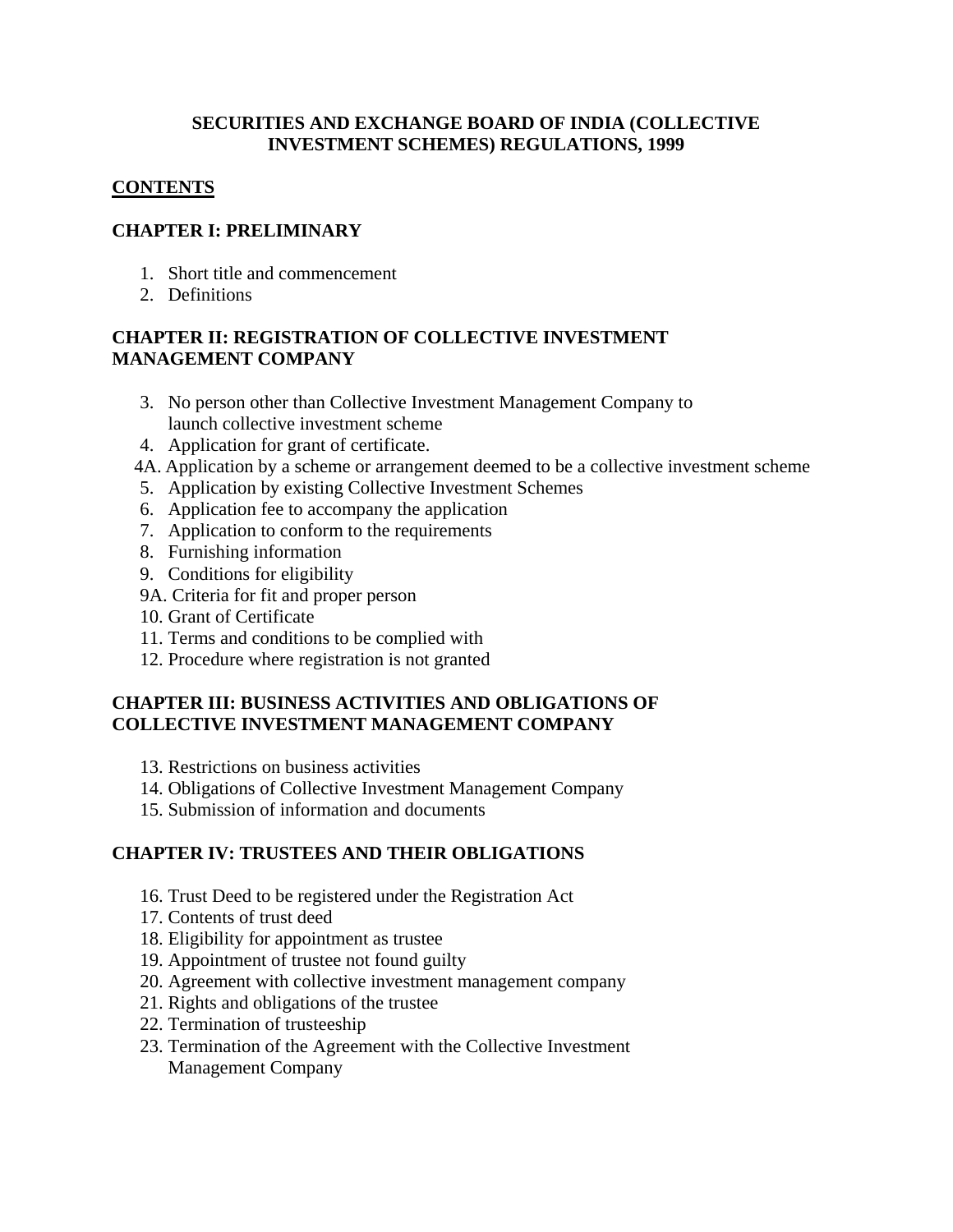## **CHAPTER V: COLLECTIVE INVESTMENT SCHEMES OF COLLECTIVE INVESTMENT MANAGEMENT COMPANY**

- 24. Procedure for launching of collective investment schemes
- 25. No guaranteed returns
- 26. Disclosures in the offer document
- 27. Advertisement material
- 28. Appraising Agency
- 29. Misleading Statements
- 30. Offer period
- 31. Allotment of Units and refunds of moneys
- 32. Unit certificates
- 33. Transfer of units
- 34. Money to be kept in separate account and utilisation of money
- 35. Investments and segregation of funds
- 36. Listing of collective investment schemes
- 37. Winding up of collective investment scheme
- 38. Effect of commencement of winding up proceedings
- 39. Cessation of the collective investment scheme

#### **CHAPTER VI: GENERAL OBLIGATIONS**

- 40. To maintain proper books of account and records, etc.
- 41. Financial year
- 42. Dispatch of warrants and proceeds
- 43. Statement of Accounts and Annual Report
- 44. Auditor's Report
- 45. Functions of auditors of collective investment scheme
- 46. Removal or Resignation of auditors
- 47. Publication of Annual Report and summary thereof
- 48. Periodic and continual disclosures
- 49. Quarterly disclosures
- 50. Disclosures to the investors
- 51. Calling of meeting of unit holders, transfer and transmission of units

#### **CHAPTER VII: INSPECTION AND AUDIT**

- 52. Board's right to inspect and investigate
- 53. Notice before inspection and investigation
- 54. Obligations during inspection and investigation
- 55. Submission of report to the Board
- 56. Action on inspection or investigation report
- 57. Appointment of Auditor and recovery of expenses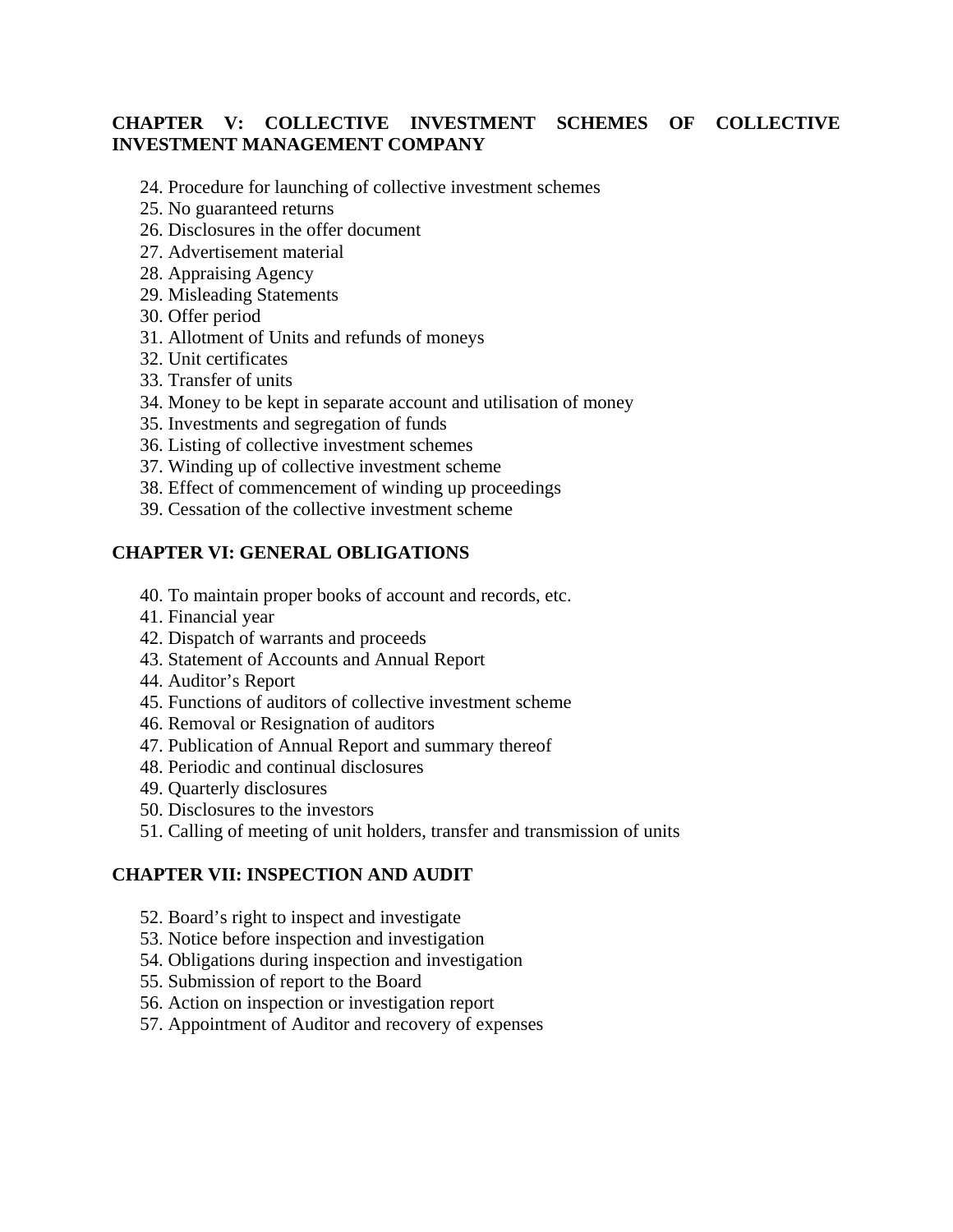## **CHAPTER VIII: PROCEDURE FOR ACTION IN CASE OF DEFAULT**

- 58. Omitted by the SEBI (Procedure for Holding Enquiry by Enquiry Officer and Imposing Penalty) Regulations, 2002, w.e.f, 27-09-2002.
- 59. Liability for action in case of default
- 60. Omitted by the SEBI (Procedure for Holding Enquiry by Enquiry Officer and Imposing Penalty) Regulations, 2002, w.e.f, 27-09-2002.
- 61. Omitted by the SEBI (Procedure for Holding Enquiry by Enquiry Officer and Imposing Penalty) Regulations, 2002, w.e.f, 27-09-2002.
- 62. Omitted by the SEBI (Procedure for Holding Enquiry by Enquiry Officer and Imposing Penalty) Regulations, 2002, w.e.f, 27-09-2002.
- 63. Omitted by the SEBI (Procedure for Holding Enquiry by Enquiry Officer and Imposing Penalty) Regulations, 2002, w.e.f, 27-09-2002.
- 64. Omitted by the SEBI (Procedure for Holding Enquiry by Enquiry Officer and Imposing Penalty) Regulations, 2002, w.e.f, 27-09-2002.
- 65. Directions by the Board
- 66. Action against intermediaries
- 67. Appeal to the Central Government

## **CHAPTER IX: EXISTING COLLECTIVE INVESTMENT SCHEMES**

- 68. Existing collective investment schemes to obtain provisional registration
- 69. No collective investment scheme to be launched until grant of registration
- 70. Consideration of application for grant of provisional registration
- 71. Grant of provisional registration
- 72. Registration to existing collective investment scheme
- 73. Manner of repayment and winding up
- 74. Existing collective investment scheme not desirous of obtaining registration to repay

## **CHAPTER IX A EXISTING SCHEMES OR ARRANGEMENTS DEEMED TO BE A COLLECTIVE INVESTMENT SCHEME**

74A. Existing schemes or arrangements deemed to be a collective investment scheme to obtain provisional registration

#### **CHAPTER X: MISCELLANEOUS**

75. Power of the Board to issue clarifications

FIRST SCHEDULE: FORMS

FORM A: APPLICATION FOR THE GRANT OF REGISTRATION AS COLLECTIVE INVESTMENT MANAGEMENT COMPANY FORM B: CERTIFICATE OF REGISTRATION FORM C: TRUSTEESHIP OF THE COLLECTIVE INVESTMENT **SCHEME**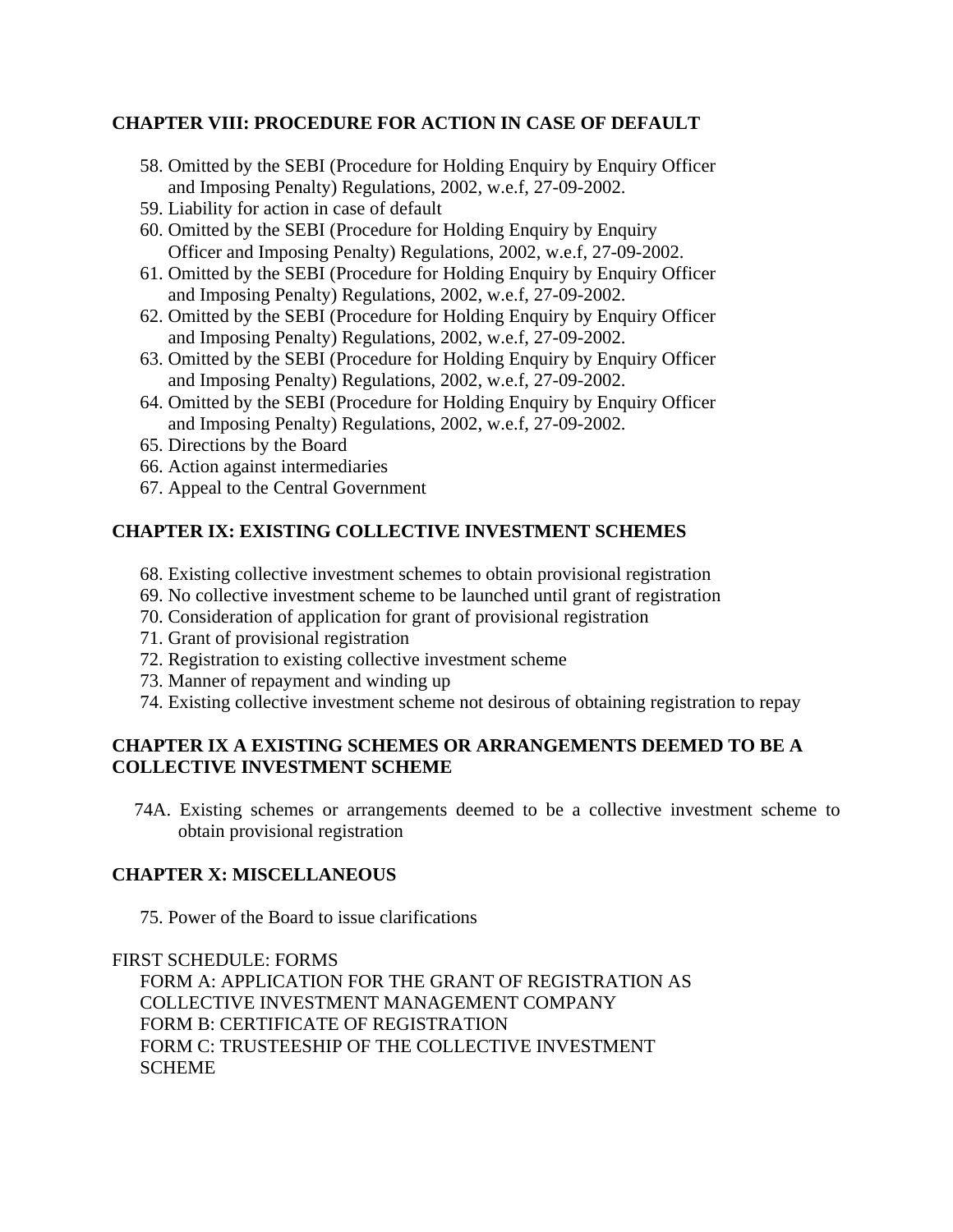## SECOND SCHEDULE: FEES

THIRD SCHEDULE: CODE OF CONDUCT

FOURTH SCHEDULE: CONTENTS OF THE TRUST DEED

FIFTH SCHEDULE: CONTENTS OF THE AGREEMENT FOR MANAGING COLLECTIVE INVESTMENT SCHEME PROPERTY

SIXTH SCHEDULE: CONTENTS OF THE OFFER DOCUMENT

SEVENTH SCHEDULE: ADVERTISEMENT CODE

EIGHTH SCHEDULE: PROCEDURE FOR CONDUCT OF MEETINGS

NINTH SCHEDULE: ACCOUNTING NORMS, INVESTMENTS AND EXPENSE CEILING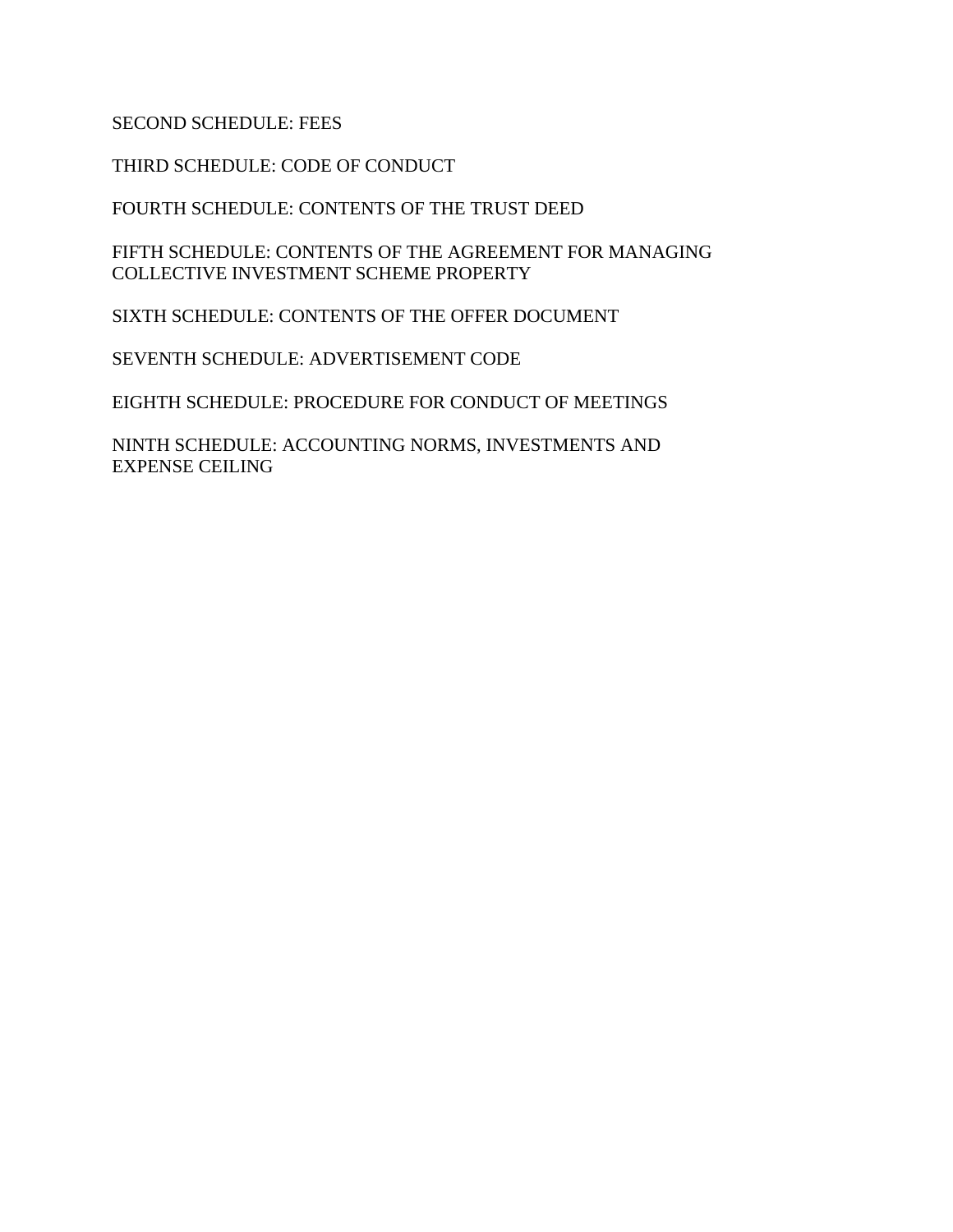## **THE GAZETTE OF INDIA EXTRAORDINARY PART-II- SECTION -3- SUB-SECTION (ii) PUBLISHED BY AUTHORITY SECURITIES AND EXCHANGE BOARD OF INDIA NOTIFICATION THE FIFTEENTH DAY OF OCTOBER, 1999 MUMBAI SECURITIES AND EXCHANGE BOARD OF INDIA (COLLECTIVE INVESTMENT SCHEMES) REGULATIONS, 1999**

In exercise of the powers conferred by section 30 read with section 11 and section 19 of the Securities and Exchange Board of India Act, 1992 (15 of 1992), the Securities and Exchange Board of India hereby makes the following regulations, namely :—

#### **CHAPTER I PRELIMINARY**

#### **Short title and commencement**

1**.** (1) These regulations may be called the Securities and Exchange Board of India (Collective Investment Schemes) Regulations, 1999.

(2) They shall come into force on the date of their publication in the Official Gazette.

#### **Definitions**

2**.** (1) In these regulations, unless the context otherwise requires:

- (a)"Act" means the Securities and Exchange Board of India Act, 1992 (15 of 1992);
- (b)"advertisement" includes:

- (i) notices, brochures, pamphlets, circulars, showcards, catalogues, hoardings, placards, posters, insertions in newspapers, pictures, films and cover pages of offer documents;
- (ii) any other matter to which publicity is given through print medium, radio, television programmes or electronic media;
- (c)"appraising agency" means an agency empanelled with the Board for the purpose of conducting technical or financial appraisal of the  $\frac{1}{2}$ [collective investment scheme];
- (d)"associate" in relation to a collective investment management company or trustee, includes a person:
	- (i) who, directly or indirectly, by himself, or in combination with other persons, exercises control over the Collective Investment Management Company or the trustee, as the case may be, or

<sup>&</sup>lt;sup>1</sup> Substituted by the SEBI (Collective Investment Schemes) (Amendment) Regulations, 2014, w.e.f. 9-1-2014.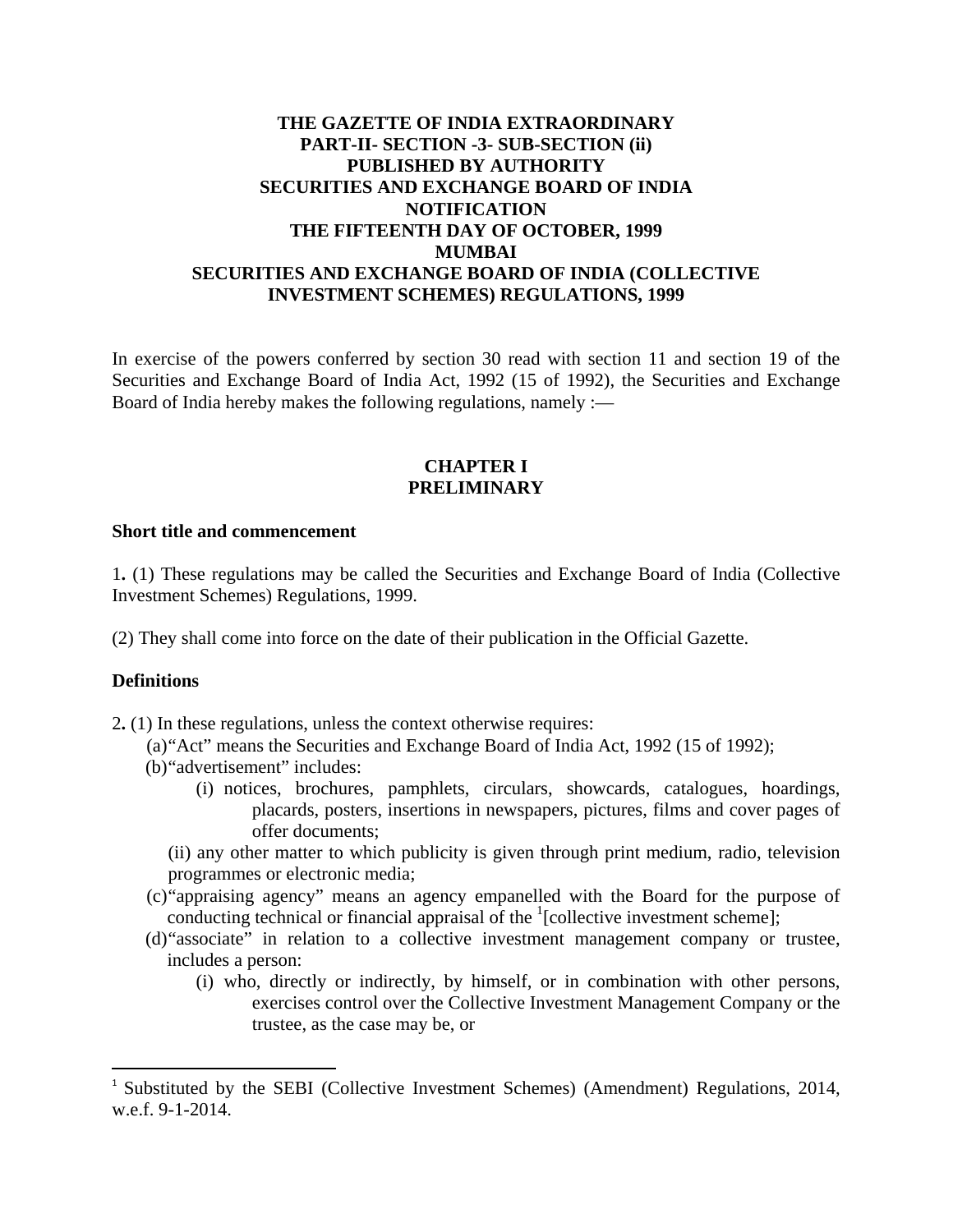(ii) in respect of whom the Collective Investment Management Company or the trustee, as the case may be directly or indirectly, by itself, or in combination with other persons, exercises control, or

(iii) whose director, officer or employee is a director, officer or employee of the Collective Investment Management Company or the trustee, as the case may be;

- (e)"auditor" means a person qualified to audit the accounts of companies under the Companies Act, 1956;
- (f)"Board" means the Securities and Exchange Board of India established under the provisions of section 3 of the Act;
- (g)"certificate" means a certificate of registration granted under regulation 10 of these regulations;
- (h)"Collective Investment Management Company" means a company incorporated under the Companies Act, 1956 (1 of 1956) and registered with the Board under these regulations, whose object is to organise, operate and manage a collective investment scheme;
- (i)"collective investment scheme" has the meaning assigned to it by sub-regulation (2) of this regulation;
- (j) "closed-ended  $2$ [collective investment scheme]" means any  $3$ [collective investment scheme] launched by a Collective Investment Management Company, in which the period of maturity of the <sup>4</sup>[collective investment scheme] is specified and there is no provision for re-purchase before the expiry of the maturity of the  $\delta$ [collective investment scheme];
- (k)"control" or "controlling interest" means control exercised or controlling interest held :
	- (i) in case of a company, by any person or combination of persons who directly or indirectly own, control or hold shares carrying not less than 10% of the voting rights of such company; or
	- (ii) (ii) as between two companies, if the same person or combination of persons, directly or indirectly, own, control or hold shares carrying not less than 10% of the voting rights of each of the two companies; or
	- (iii)(iii) majority of the directors of any company who are in a position to exercise control over the Collective Investment Management Company;
- (l)"credit rating agency" means a body corporate registered under Securities and Exchange Board of India (Credit Rating Agencies) Regulations, 1999;
- (m)"depository" means a body corporate as defined in the Depositories Act, 1996 (22 of 1996);
- (n)"economic offence" means an offence to which the Economic Offences (Limitation of Prosecutions) Act, 1974 (12 of 1974) applies for the time being;
- (o)"form" means any of the forms specified as such in the First Schedule;
- (p)"fraud", has the same meaning as is assigned to it in section 17 of the Indian Contract Act, 1872 (9 of 1872);

- <sup>4</sup> *ibid.*
- <sup>5</sup> *ibid*.

<sup>&</sup>lt;sup>2</sup> Substituted by the SEBI (Collective Investment Schemes) (Amendment) Regulations, 2014, w.e.f. 9-1-2014.

<sup>3</sup> *ibid.*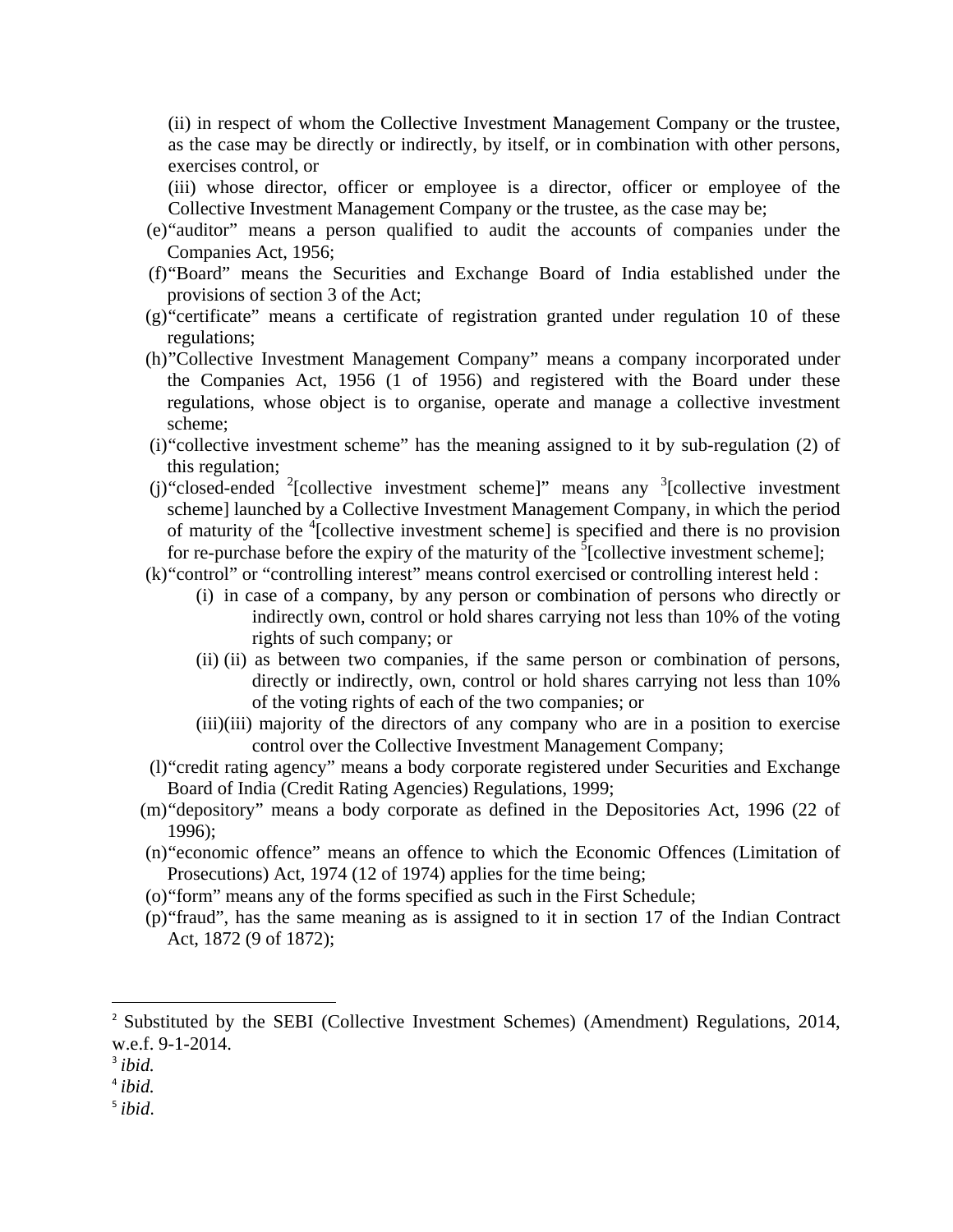- (q)"inspecting officer" means any person appointed as such by the Board under Chapter VII of these regulations;
- (r)"key personnel" in relation to a company, means the persons who exercise effective control over its affairs;
- (s)"net worth" means the aggregate value of the paid-up equity capital and free reserves (excluding funds created out of revaluation), reduced by the aggregate value of accumulated losses and deferred expenditure not written off, including miscellaneous expenses not written off;
- (t)"offer document" means any document by which applications for subscribing to units of the <sup>6</sup>[collective investment scheme] are invited from the public;
- (u)"regulation" means a regulation forming part of these regulations;
- (v)"relative" means a person who is a relative, as defined in section 6 of the Companies Act, 1956 (1 of 1956);
- (w)"registrars to an issue and share transfer agent" means a person registered as Registrars to an Issue and Share Transfer Agents under the Securities and Exchange Board of India (Registrar to an Issue and Share Transfer Agents) Regulations, 1993;
- (x)"schedule" means any of the schedule appended to these regulations;

 $\int^7$ [(y) \*\*\*\*]

- (z)  $\frac{d}{d}$ [collective investment scheme] property" includes:
	- i. subscription of moneys or money's worth (including bank deposits) to the <sup>9</sup>[collective investment scheme];
	- ii. property acquired, directly or indirectly, with, or with the proceeds of, subscription of money referred to in item (i) of this Clause; or
	- iii. income arising, directly or indirectly, from subscription money or property referred to in item (i) or (ii),
	- z) "securities laws" means:

- i. the Securities and Exchange Board of India Act, 1992 (15 of 1992);
- ii. the Securities Contracts (Regulation) Act, 1956 (42 of 1956); and
- iii. the Depositories Act, 1996 (22 of 1996), as amended from time to time;
- aa) "stock broker" means a stock broker as defined in Securities and Exchange Board of India (Stock Brokers and Sub-brokers) Rules, 1992;
- bb) "trustee" means a person who holds the property of the collective investment scheme in trust for the benefit of the unit holders, in accordance with these regulations;
- cc) "unit" includes any instrument issued under a  $^{10}$ [collective investment scheme], by whatever name called, denoting the value of the subscription of a unit holder; and

<sup>&</sup>lt;sup>6</sup> Substituted by the SEBI (Collective Investment Schemes) (Amendment) Regulations, 2014, w.e.f. 9-1-2014.

<sup>7</sup> Omitted by the SEBI (Collective Investment Schemes) (Amendment) Regulations, 2014, w.e.f. 9-1-2014.

<sup>8</sup> Substituted by the SEBI (Collective Investment Schemes) (Amendment) Regulations, 2014, w.e.f. 9-1-2014.

<sup>9</sup> *ibid.*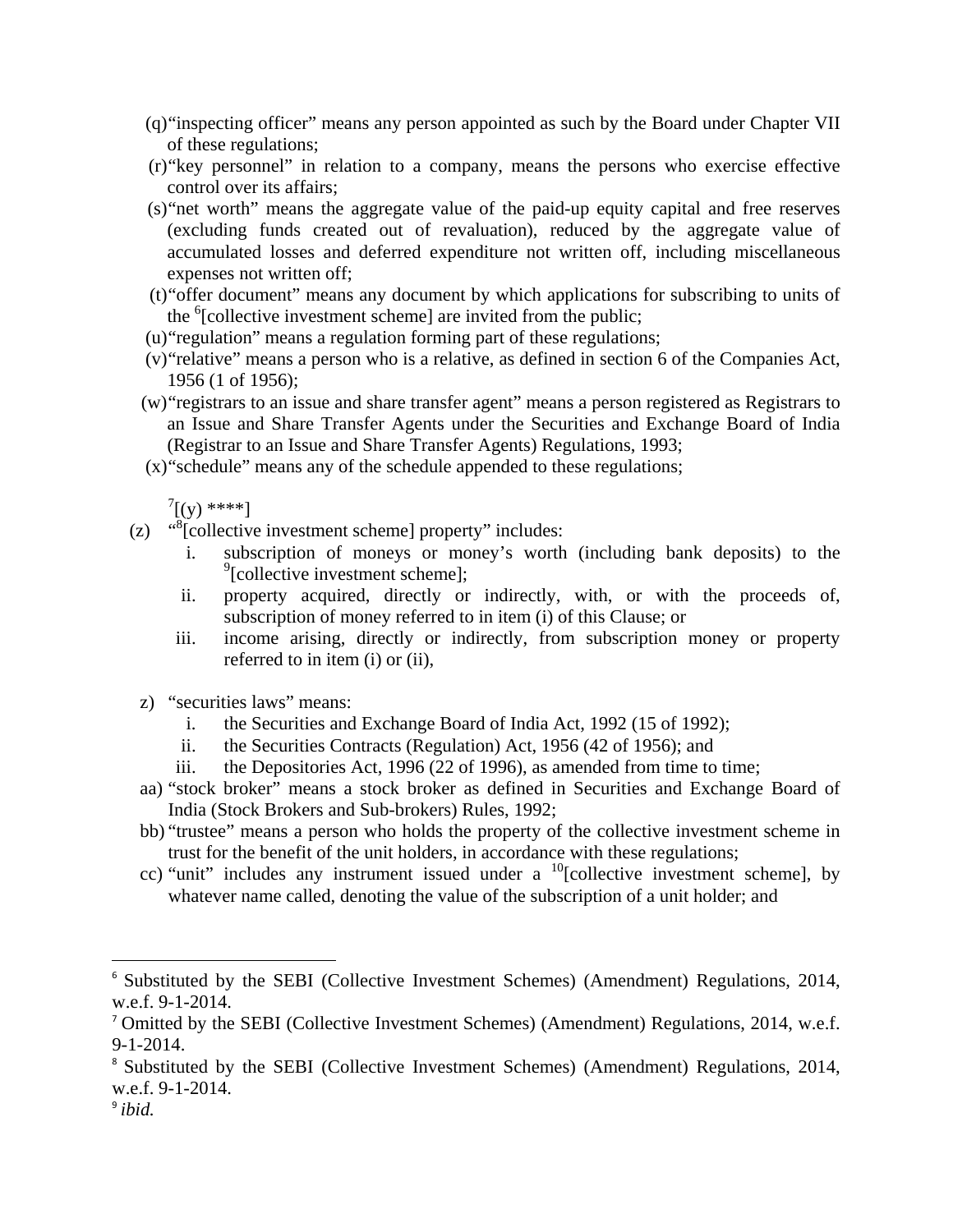dd) "unit holder" means a person holding a unit in a  $<sup>11</sup>$ [collective investment scheme].</sup>

 $12$ [(2) In these regulations the expression 'collective investment scheme' shall have the same meaning as assigned to it under section 11AA of the Act.]

(3) Words and expressions used and not defined in these regulations, but defined in the Act shall have the same meanings as are respectively assigned to them in the Act.

# **CHAPTER II**

<u> 1989 - Johann Stein, marwolaethau a gweledydd a ganlad y ganlad y ganlad y ganlad y ganlad y ganlad y ganlad</u> <sup>10</sup> Substituted by the SEBI (Collective Investment Schemes) (Amendment) Regulations, 2014, w.e.f. 9-1-2014.

 $11$  *ibid.* 

<sup>12</sup> Substituted by the SEBI (Collective Investment Schemes) (Amendment) Regulations, 2000, w.e.f. 14-2-2000. Prior to its substitution the sub-regulation 2 of Regulation 2 read as under:

"(a) the purpose of which is to enable the investors to participate in the scheme or arrangements by way of subscriptions and to receive profits or income or produce arising from the management of such property or the investments made thereof; and

(b) in which the subscriptions of the investors by whatever name called, are pooled, and are utilized for the purposes of the schemes or the arrangements; and

(c) in which the property or such subscriptions are managed on behalf of the investors, who do not have day to day control over the management or operation of the scheme, whether or not such properties or subscriptions and the investments made thereof are evidenced by identifiable properties or otherwise;

Provided that following shall not be deemed to be a collective investment scheme:

(a) acceptance of deposits by companies under section 58A of the Companies Act, 1956 (1 of 1956) or by Non-Banking Financial Companies as defined in section 45-I of the Reserve Bank of India Act, 1934 ( 2 of 1934 );

b) acceptance of funds by Chit Funds in terms of the Chit Funds Act, 1982 (40 of 1982);

(c) acceptance of funds by companies declared as Nidhi companies under section 620A of the Companies Act, 1956, ( 1 of 1956 ), as per directions issued under, section 637A of the said Act; (d) contracts of insurance under the Insurance Act, 1938 ( 4 of 1938 );

(e) any scheme of the employer as per Employees' Provident Fund and Miscellaneous Provisions Act, 1952, ( 19 of 1952); or any other recognized Provident Fund under the Income Tax Act, 1961;

(f) arrangements of cooperative societies under the Cooperative Societies Act, 1912 ( 2 of 1912 ) including Cooperative Societies registered under any Provincial Act or State Act for the time being in force;

(g) any scheme under Securities and Exchange Board of India (Mutual Funds ) Regulations, 1996;

or

(h) any other scheme or arrangement specifically exempted by the Board, from the operation of these regulations."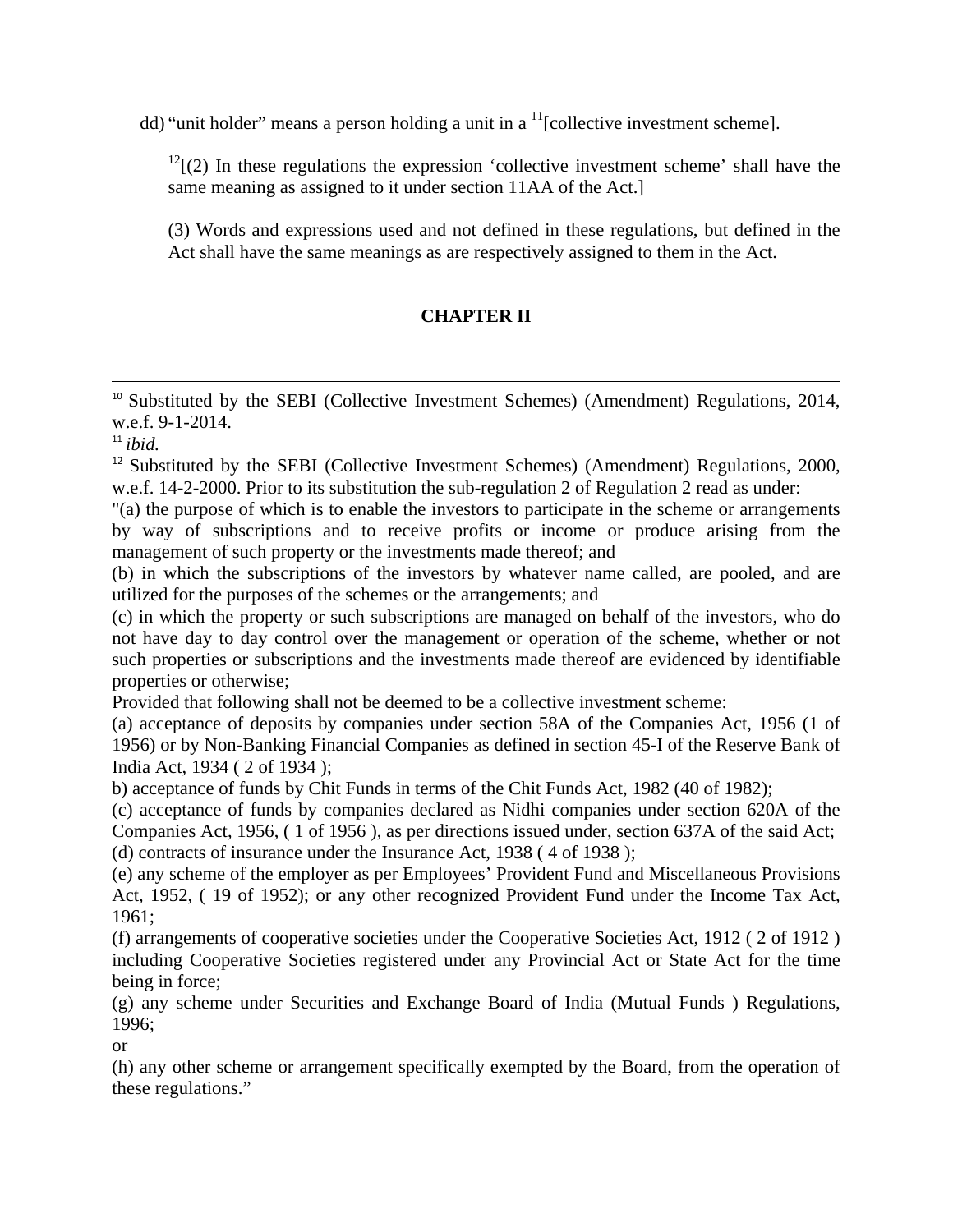## **REGISTRATION OF COLLECTIVE INVESTMENT MANAGEMENT COMPANY**

## **No Person Other than Collective Investment Management Company to Launch** 13[collective investment scheme]

3**.** No person other than a Collective Investment Management Company which has obtained a certificate under these regulations shall carry on or sponsor or launch a collective investment scheme.

#### **Application for grant of certificate.**

4**.** Any person proposing to carry any activity as a Collective Investment Management Company on or after the commencement of these regulations shall make an application to the Board for the grant of registration in Form A.

#### 14 [**Application by a scheme or arrangement deemed to be a collective investment scheme**

4A. (1) Any person proposing to carry on or sponsor or launch any scheme or arrangement which would be deemed to be a collective investment scheme under the proviso to sub-section (1) of section 11AA of the Act, shall make an application for grant of registration as a Collective Investment Management Company in Form A:

Provided that any scheme or arrangement which is otherwise regulated or prohibited under any other law shall not be deemed to be a collective investment scheme.

(2) All other provisions of these regulations and the guidelines and circulars issued thereunder, shall apply to any scheme or arrangement deemed to be a collective investment scheme under the proviso to sub-section (1) of section 11AA of the Act.]

## **Application by existing Collective Investment Schemes.**

5**.** (1) Any person who immediately prior to the commencement of these regulations was operating a  $^{15}$ [collective investment scheme], shall subject to the provisions of Chapter IX of these regulations make an application to the Board for the grant of a certificate within a period of two months from such date.

(2) An application under sub-regulation (1) shall contain such particulars as are specified in Form A and shall be treated as an application made in pursuance of regulation 4 and dealt with accordingly.

#### **Application fee to accompany the application**

6**.** Every application for registration under regulation 4 shall be accompanied by a nonrefundable application fee as specified in the Second Schedule.

<sup>&</sup>lt;sup>13</sup> Substituted by the SEBI (Collective Investment Schemes) (Amendment) Regulations, 2014, w.e.f. 9-1-2014.

<sup>14</sup> Inserted, *ibid.*

<sup>&</sup>lt;sup>15</sup> Substituted by the SEBI (Collective Investment Schemes) (Amendment) Regulations, 2014, w.e.f. 9-1-2014.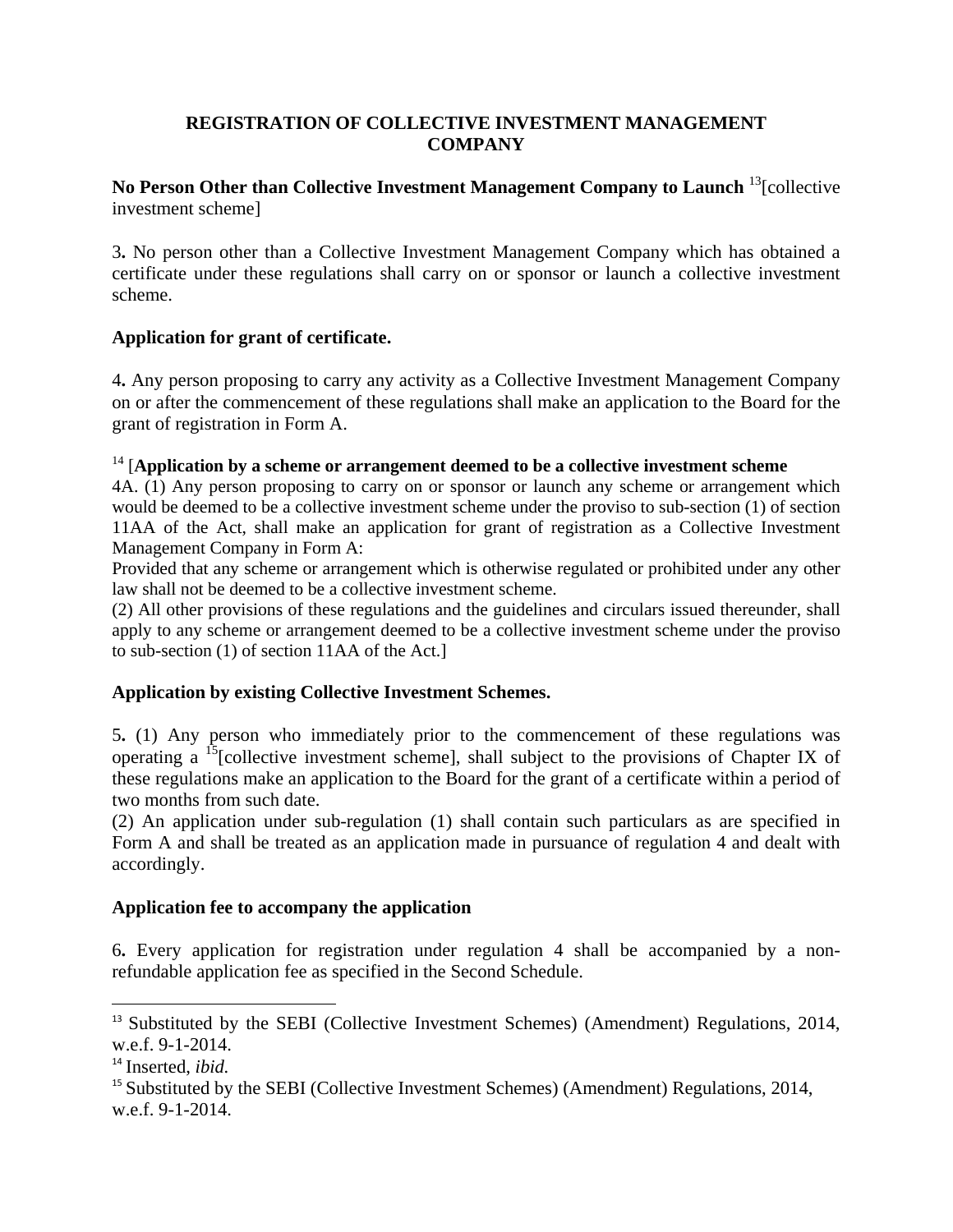#### **Application to conform to the requirements**

7**.** An application, which is not complete in all respects or does not conform to the requirements of regulation 6 or regulation 9 shall be rejected by the Board Provided that before rejecting any such application, the applicant may be given an opportunity to remove within one month such objections as may be indicated by the Board Provided further that the Board may on sufficient reasons being shown extend the time in order to enable the applicant to remove such objections.

#### **Furnishing information**

8**.** (1) The Board may direct the applicant to furnish such further information or clarification as may be required by it, for the purpose of processing the application.

(2) The Board, if it so desires, may ask the applicant or its authorized representative to appear before the Board for personal representation in connection with the grant of a certificate.

#### **Conditions for eligibility**

9**.** The Board shall not consider an application for the grant of a certificate unless the applicant satisfies the following conditions, namely:—

- a) the applicant is set up and registered as a company under the Companies Act, 1956;
- b) the applicant has, in its Memorandum of Association specified the managing of collective investment scheme as one of its main objects;
- c) the applicant has a net worth of not less than rupees five crores: Provided that at the time of making the application the applicant shall have a minimum net worth of rupees three crores which shall be increased to rupees five crores within three years from the date of grant of registration;
- d) the applicant is a fit and proper person for the grant of such certificate;
- e) the applicant has adequate infrastructure to enable it to operate collective investment scheme in accordance with the provision of these regulations;
- f) the directors or key personnel of the applicant shall consist of persons of honesty and integrity having adequate professional experience in related field and have not been convicted for an offence involving moral turpitude or for any economic offence or for the violation of any securities laws;
- g) at least fifty per cent of the directors of such Collective Investment Management Company shall consist of persons who are independent and are not directly or indirectly associated with the persons who have control over the Collective Investment Management Company;
- h) no person, directly or indirectly connected with the applicant has in the past been refused registration by the Board under the Act.

**Explanation**: For the purposes of this clause, the Board shall take into account whether the previous application for a certificate of any person, directly or indirectly, connected with the applicant has been rejected by the Board or any disciplinary action has been taken against such person under the Act or any of the rules or any of the regulations made under the Act.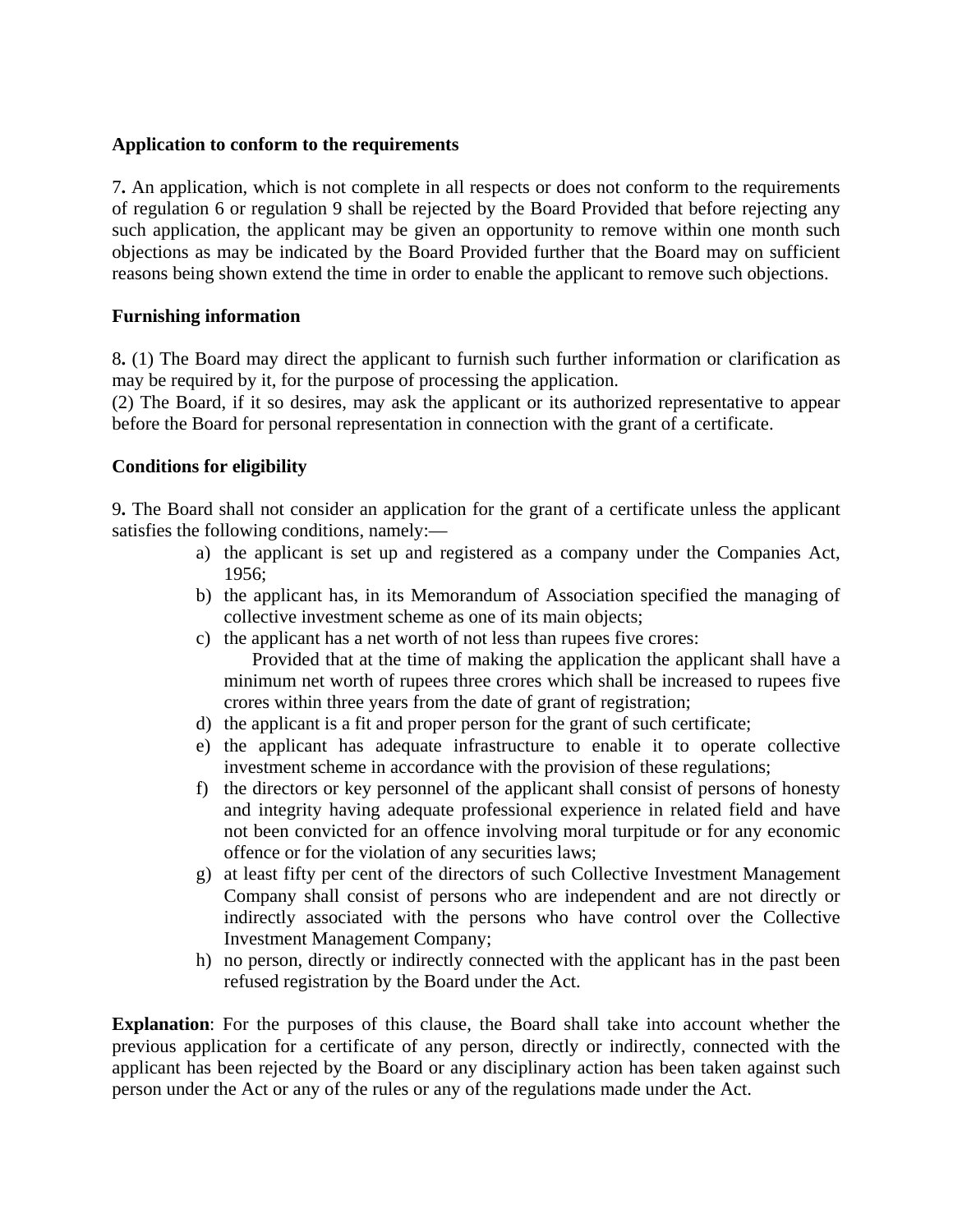(i) at least one of the directors, on the Board of the Collective Investment Management Company, who is not subject to retirement, is a representative of the trustee;

(j) the Collective Investment Management Company is not a trustee of any collective investment scheme;

(k) in case the applicant is an existing collective investment scheme, it complies with the provisions of Chapter IX of these regulations.

## 16[**Criteria for fit and proper person**

9A**.** For the purpose of determining whether an applicant or the collective investment management company is a fit and proper person, the Board may take into account the criteria specified in Schedule II of the Securities and Exchange Board of India (Intermediaries) Regulations, 2008.]

## **Grant of Certificate**

10**.** (1) The Board may, on receipt of an application and on being satisfied that the applicant complies with the requirements specified in regulation 9, call upon the applicant to pay registration fee as specified in the Second Schedule.

(2) On receipt of registration fee, the Board shall grant a certificate in Form B, on such terms and conditions as are in the interest of investors and as may be specified by the Board.

## **Terms and conditions to be complied with**

11**.** The certificate granted under regulation 10 shall be subject to the following conditions, namely:—

(a) any director of the Collective Investment Management Company shall not be a director in any other Collective Investment Management Company unless such person is an independent director referred to in clause (g) of regulation 9 and approval of the board of Collective Investment Management Companies of which such person is an independent director, has been obtained;

<sup>&</sup>lt;sup>16</sup> Substituted by the SEBI (Intermediaries) Regulations, 2008, w.e.f. 26-05-2008. Prior to its substitution Regulation 9A as inserted by the SEBI (Criteria for Fit and Proper Person) Regulations, 2004, w.e.f. 10-03-2004, read as under:

<sup>&</sup>quot;9A. Applicability of the Securities and Exchange Board of India (Criteria for Fit and Proper Person) Regulations, 2004. – The Provisions of the Securities and Exchange Board of India (Criteria for Fit and Proper Person) Regulations, 2004, shall, as far as may be, apply to all applicants or the Collective Investment Management Companies under these regulations."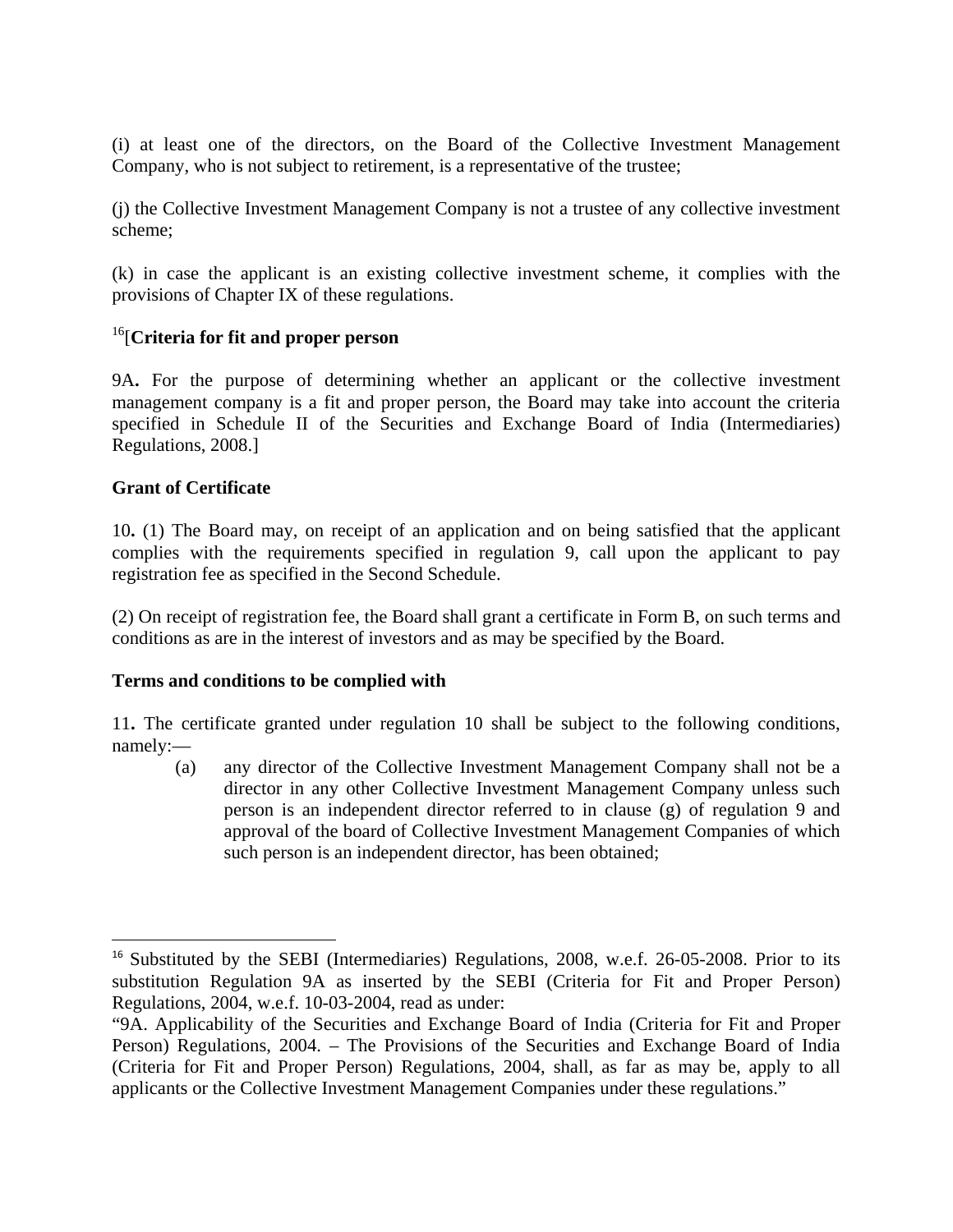- (b) the Collective Investment Management Company shall forthwith inform the Board of any material change in the information or particulars previously furnished, which have a bearing on the certificate granted by it;
- (c) appointment of a director of a Collective Investment Management Company shall be made with the prior approval of the trustee;
- (d) the Collective Investment Management Company shall comply with provisions of the Act and these regulations;
- (e) no change in the controlling interest of the Collective Investment Management Company shall be made without obtaining prior approval of the Board, the trustee and the unit holders holding at least one-half of the nominal value of the unit capital of the  $17$ [collective investment scheme];
- (f) the Collective Investment Management Company shall take adequate steps to redress the grievances of the investors within one month from the date of receipt of the complaint from the aggrieved investor;
- $18$ [(g) the Collective Investment Management Company shall enter into an agreement with a depository for dematerialization of the units of collective investment scheme proposed to be issued;
- (h) all monies payable towards subscription of units of collective investment scheme shall be paid through cheque or demand draft or through any other banking channel, but not by cash;
- (i) the Collective Investment Management Company shall comply with KYC (know your client) norms as specified by the Board.]

## **Procedure where registration is not granted**

12**.** (1) Where an application made under regulation 4 for grant of registration does not satisfy the conditions specified in regulation 9, the Board may reject the application after giving the applicant a reasonable opportunity of being heard and inform the applicant of the same.

(2) The decision shall be communicated to the applicant by the Board within 30 days of such decision stating therein the grounds on which the application has been rejected.

#### **CHAPTER III BUSINESS ACTIVITIES AND OBLIGATIONS OF COLLECTIVE INVESTMENT MANAGEMENT COMPANY**

#### **Restrictions on business activities**

13**.** The Collective Investment Management Company shall not :

a) undertake any activity other than that of managing the  $\frac{19}{2}$ [collective investment] scheme];

<sup>&</sup>lt;sup>17</sup> Substituted by the SEBI (Collective Investment Schemes) (Amendment) Regulations, 2014, w.e.f. 9-1-2014.

<sup>&</sup>lt;sup>18</sup> Inserted, ibid.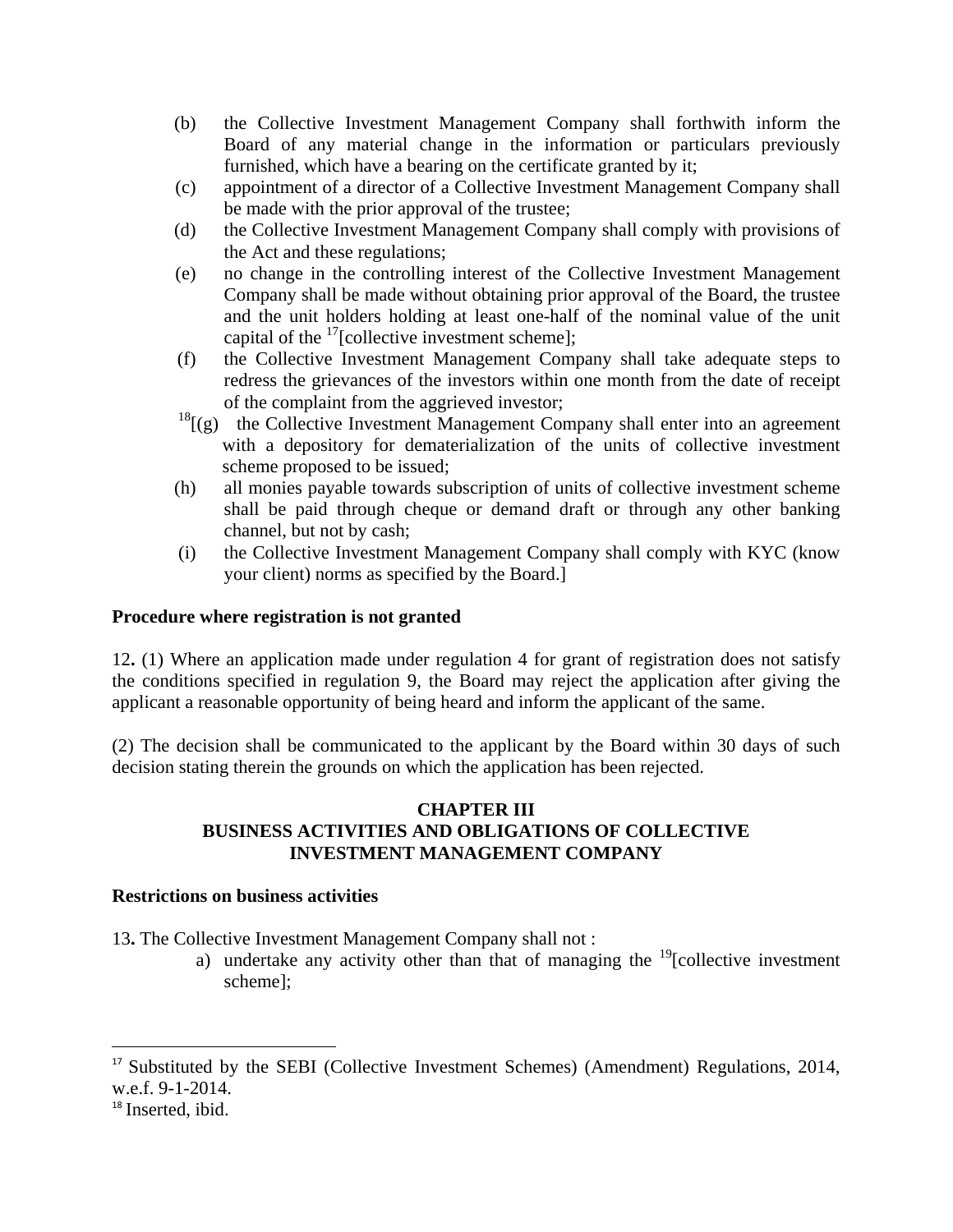- b) act as a trustee of any  $^{20}$ [collective investment scheme];
- c) launch any <sup>21</sup>[collective investment scheme] for the purpose of investing in securities;
- d) invest in any  $^{22}$ [collective investment scheme] floated by it.
	- Provided that a Collective Investment Management Company may invest in its

own <sup>23</sup>[collective investment scheme],

(i) if it makes a disclosure of its intention to invest in the offer document of the  $24$ [collective investment scheme], and

(ii) does not charge any fees on its investment in that  $^{25}$ [collective investment scheme].

#### **Obligations of Collective Investment Management Company**

14**.** Every Collective Investment Management Company shall:

(a) be responsible for managing the funds or properties of the <sup>26</sup>[collective investment scheme] on behalf of the unit holders;

(b) take all reasonable steps and exercise due diligence to ensure that the  $27$ [collective investment scheme] is managed in accordance with the provisions of these regulations, offer document and the trust deed;

(c) exercise due diligence and care in managing assets and funds of the  $28$ [collective investment scheme];

(d) be responsible for the acts of commissions and omissions by its employees or the persons whose services have been availed by it;

 (e) remain liable to the unit holders for its acts of commission or omissions, notwithstanding anything contained in any contract or agreement;

(f) be incompetent to enter into any transaction with or through its associates, or their relatives relating to the  $^{29}$ [collective investment scheme]:

Provided that in case the Collective Investment Management Company enters into any transactions relating to the <sup>30</sup>[collective investment scheme] with any of its associates, a report to that effect shall immediately be sent to the trustee and to the Board.

(g) appoint registrar and share transfer agents;

(h) abide by the Code of Conduct as specified in the Third Schedule;

<u> 1989 - Johann Stein, marwolaethau a gweledydd a ganlad y ganlad y ganlad y ganlad y ganlad y ganlad y ganlad</u>

<sup>20</sup> *ibid.*

 $21$  Substituted by the SEBI (Collective Investment Schemes) (Amendment) Regulations, 2014, w.e.f. 9-1-2014.

- $^{22}$  *ibid.*
- <sup>23</sup> *ibid.*
- <sup>24</sup> *ibid.*
- <sup>25</sup> *ibid.*
- <sup>26</sup> *ibid.*
- <sup>27</sup> *ibid.*
- <sup>28</sup> *ibid.*

<sup>29</sup> *ibid.* <sup>30</sup> *ibid.*

<sup>&</sup>lt;sup>19</sup> Substituted by the SEBI (Collective Investment Schemes) (Amendment) Regulations, 2014, w.e.f. 9-1-2014.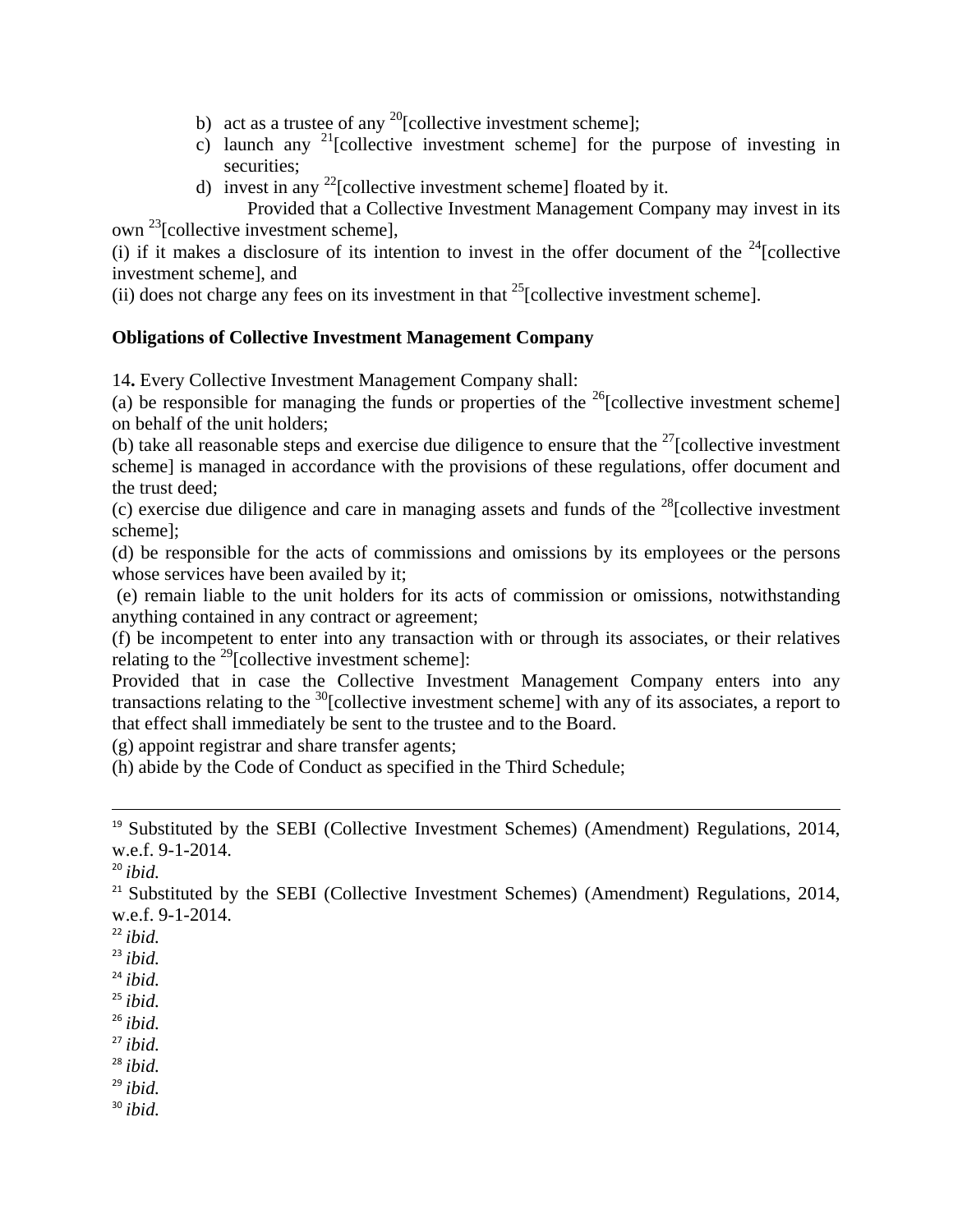(i) give receipts for all monies received by it and give a report to the Board every month, particularly of receipts and payments;

(j) hold a meeting of the Board of Directors to consider the affairs of  $31$ [collective investment scheme] at least twice in every three months;

(k) ensure that its officers or employees do not make improper use of their position or information to gain, directly or indirectly, an advantage for themselves or for any other person or to cause detriment to the  $^{32}$ [collective investment scheme];

(1) obtain adequate insurance against the property of the  $33$ [collective investment scheme];

(m) comply with such guidelines, directives, circulars and instructions as may be issued by the Board from time to time, on the subject of collective investment schemes.

#### **Submission of information and documents**

15**.** (1) The Collective Investment Management Company shall prepare quarterly reports (*i.e.,* as at the end of March, June, September and December) on its activities and the position regarding compliance with these regulations and submit the same to the trustees within one month of the expiry of each quarter.

(2) The Collective Investment Management Company shall file with the trustee and the Board— (a) particulars of all its directors along with their interest in other companies within fifteen days of their appointment; and

(b) any change in the interests of directors, within fifteen days of such change.

(3) The Collective Investment Management Company shall furnish a copy of the Balance Sheet, Profit and Loss Account and a copy of the summary of the yearly appraisal report to the unit holders within two months from the closure of financial year.

(4) The Collective Investment Management Company shall furnish to the Board and the trustee such information and documents to the Board and the trustee as may be required by them concerning the affairs of the  $34$ [collective investment scheme].

#### **CHAPTER IV TRUSTEES AND THEIR OBLIGATIONS**

#### **Trust Deed to be registered under the Registration Act**

16**.** (1) A 35[collective investment scheme] shall be constituted in the form of a trust and the instrument of trust shall be in the form of a deed duly registered under the provisions of the

<sup>34</sup> *ibid.*

<sup>&</sup>lt;sup>31</sup> Substituted by the SEBI (Collective Investment Schemes) (Amendment) Regulations, 2014, w.e.f. 9-1-2014.

<sup>32</sup> *ibid.*

 $33$  *ibid.*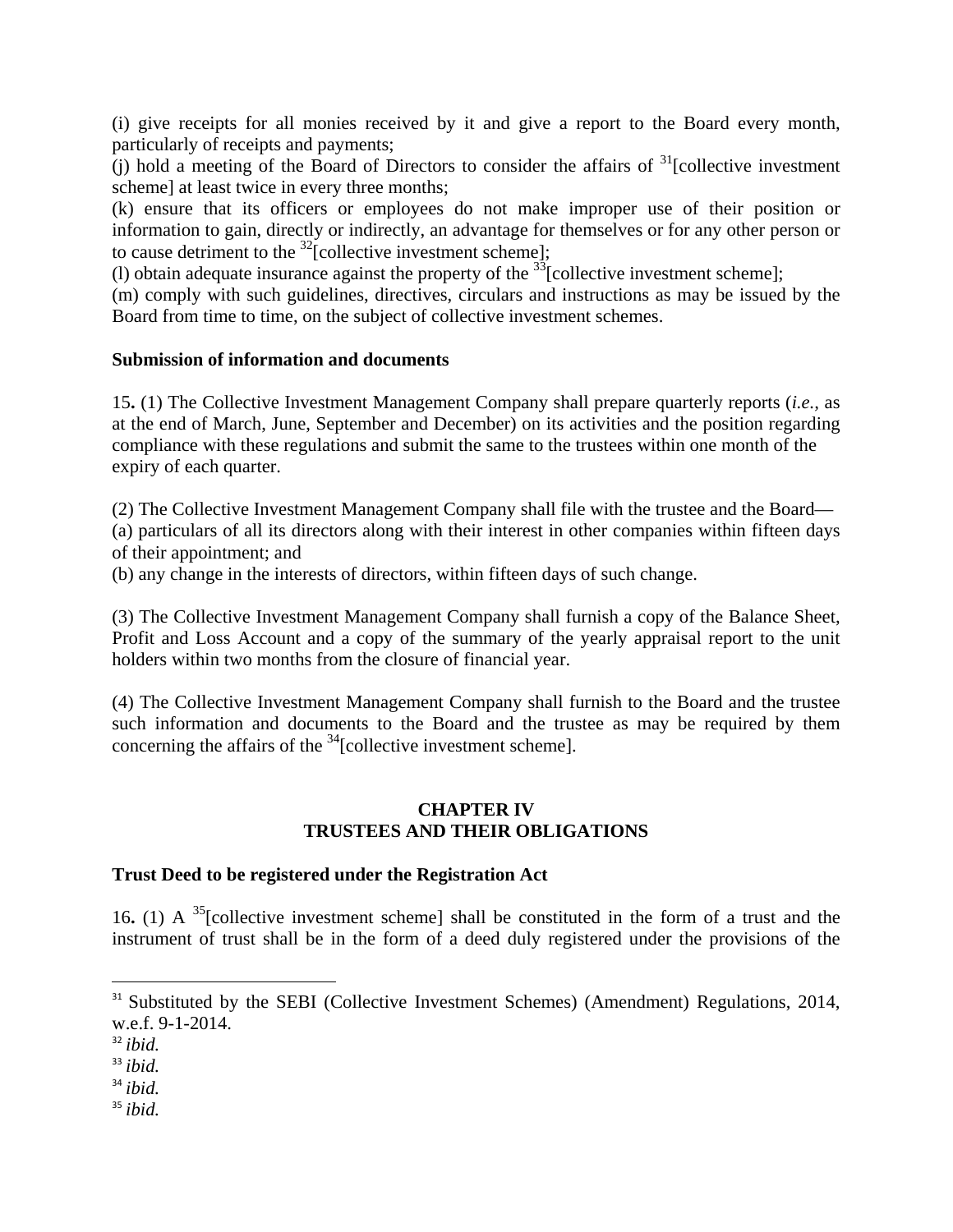Indian Registration Act, 1908 (16 of 1908) executed by the Collective Investment Management Company in favour of the trustees named in such an instrument.

## **Appointment of trustees**

(2) A Collective Investment Management Company shall appoint a trustee who shall hold the assets of the  $36$ [collective investment scheme] for the benefit of unit holders.

#### **Contents of trust deed**

17**.** (1) The trust deed shall contain such clauses as are specified in the Fourth Schedule and such other clauses as are necessary for safeguarding the interests of the unit holders.

(2) No trust deed shall contain a clause which has the effect of—

(i) limiting or extinguishing the obligations and liabilities of the Collective Investment Management Company in relation to any  $37$ [collective investment scheme] or the unit holders; or (ii) indemnifying the trustee or the Collective Investment Management Company for loss or damage caused to the unit holders by their acts of negligence or acts of commissions or omissions.

#### **Eligibility for appointment as trustee**

18**.** (1) Only persons registered with the Board as Debenture Trustee under Securities and Exchange Board of India (Debenture Trustee) Regulations, 1993 shall be eligible to be appointed as trustees of collective investment scheme.

Provided that no person shall be eligible to be appointed as trustee, if he is directly or indirectly associated with the persons who have control over the collective investment management company.

(2) The Collective Investment Management Company shall furnish to the Board particulars as specified in Form C in respect of trustees appointed under sub-regulation (1).

#### **Appointment of trustee not found guilty**

19. No person shall be appointed as trustee of a  $^{38}$ [collective investment scheme] if—

(a) he has been found guilty of an offence under the securities laws, or

(b) the Board or any authority to which the Board has delegated its power has passed against such person, an order under the Act for violation of any provision of the Act or of regulations made hereunder.

#### **Agreement with collective investment management company**

<sup>&</sup>lt;sup>36</sup> Substituted by the SEBI (Collective Investment Schemes) (Amendment) Regulations, 2014, w.e.f. 9-1-2014.

<sup>37</sup> *ibid.*

<sup>38</sup> *ibid.*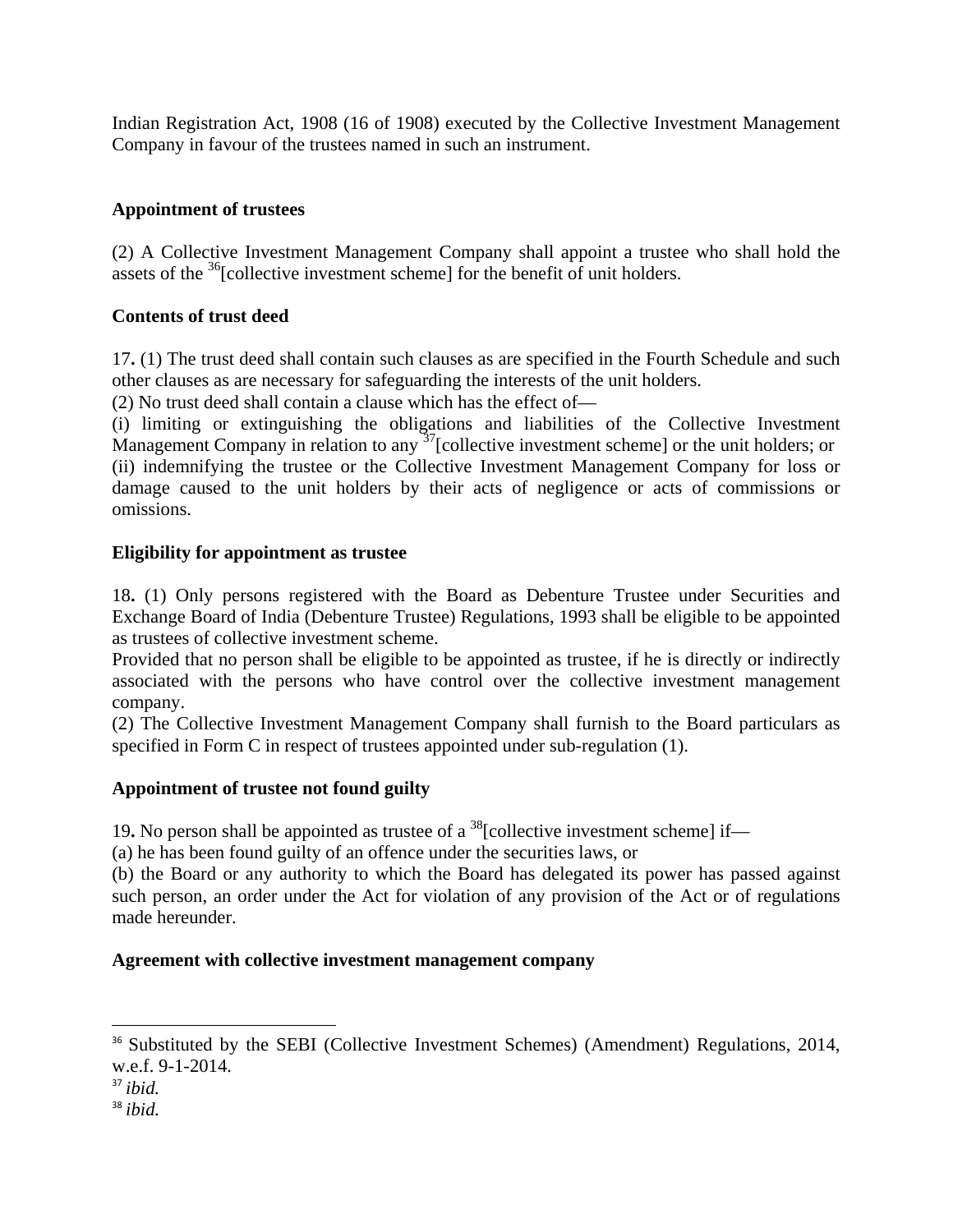20**.** (1) The trustee and the Collective Investment Management company shall enter into an agreement for managing the 39[collective investment scheme] property.

 $(2)$  The agreement for managing the <sup>40</sup>[collective investment scheme] property shall contain such clauses as are specified in the Fifth Schedule and such other clauses as are necessary for the purpose of fulfilling the objectives of the  $41$ [collective investment scheme].

#### **Rights and obligations of the trustee**

21. (1) The trustee shall have a right:—

(a) to obtain from the Collective Investment Management Company such information as is considered necessary by the trustee.

(b) to inspect the books of account and other records relating to the  $42$ [collective investment scheme].

(2) The trustee shall ensure that the Collective Investment Management Company has:—

(a) the necessary office infrastructure;

 $(b)$  appointed all key personnel including managers for the <sup>43</sup>[collective investment scheme] and submitted their bio-data which shall contain the educational qualifications and past experience in the areas relevant

for fulfilling the objectives of the  $44$ [collective investment scheme]s;

(c) appointed auditors to audit the accounts of the 45[collective investment scheme] from the list of auditors approved by the Board;

(d) appointed a compliance officer to comply with the provisions of the Act and these regulations and to redress investor grievances;

(e) appointed registrars to an issue and share transfer agent;

(f) prepared a compliance manual and designed internal control mechanisms including internal audit systems;

(g) taken adequate insurance for the assets of the  $46$ [collective investment scheme];

(h) not given any undue or unfair advantage to any associates of the company or dealt with any of the associates in any manner detrimental to the interest of the unit holders;

(i) operated the  $47$ [collective investment scheme] in accordance with the provisions of the trust deed, these regulations and the offer document of the <sup>48</sup>[collective investment scheme](s);

(i) undertaken the activity of managing  $^{49}$ [collective investment scheme]s only;

- <sup>42</sup> *ibid.*
- <sup>43</sup> *ibid.*
- <sup>44</sup> *ibid.*
- $45$  *ibid.*
- <sup>46</sup> *ibid.*
- <sup>47</sup> *ibid.*

<sup>48</sup> *ibid.*

<sup>39</sup> *ibid.*

<sup>&</sup>lt;sup>40</sup> Substituted by the SEBI (Collective Investment Schemes) (Amendment) Regulations, 2014, w.e.f. 9-1-2014.

<sup>41</sup> *ibid.*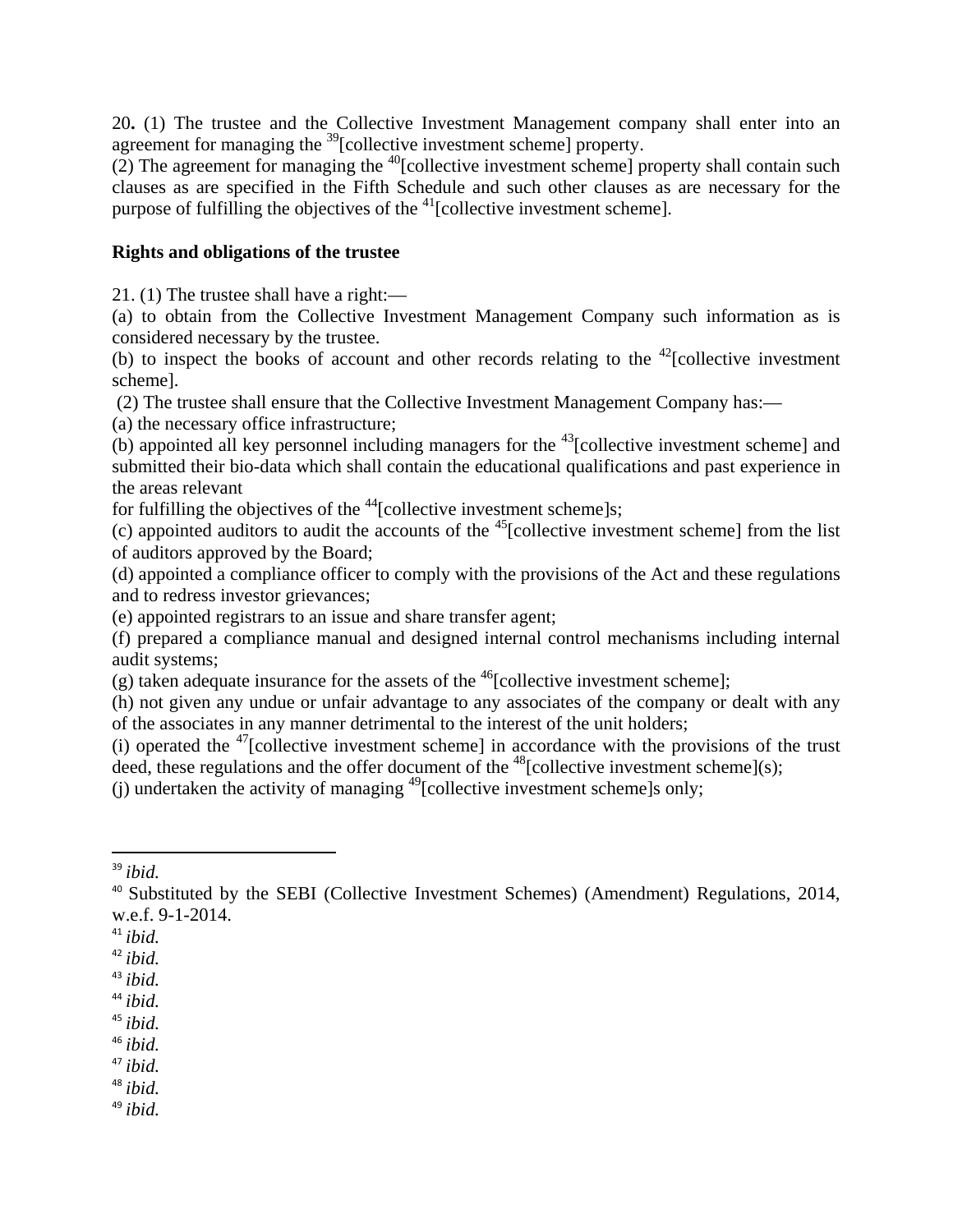(k) taken adequate steps to ensure that the interest of investors of one  $^{50}$ [collective investment] scheme] are not compromised with the object of promoting the interest of investors of any other <sup>51</sup>[collective investment scheme];

(l) minimum networth on a continuous basis and shall inform the Board immediately of any shortfall;

(m) been diligent in empanelling the marketing agents and in monitoring their activities.

(3) Where the trustee has reason to believe that the conduct of business of the  $52$ [collective] investment scheme] is not in accordance with these regulations, trust deed and the offer document of the  $53$ [collective investment scheme], the trustee shall forthwith take such remedial steps as are necessary and shall immediately inform the Board of the action taken.

(4) The trustee shall be accountable for, and be the custodian of, the funds and property of the respective <sup>54</sup>[collective investment scheme]s and shall hold the same in trust for the benefit of the unit holders in accordance with these regulations and the provisions of trust deed.

(5) The trustee shall be responsible for the calculation of any income due to be paid to the  $\frac{55}{55}$ [collective investment scheme] and also for any income received in the  $\frac{56}{55}$ [collective investment] scheme] to the unit holders.

(6) The trustee shall convene a meeting of the unit holders—

(a) whenever required to do so by the Board in the interest of the unit holders; or

(b) whenever required to do so on the requisition made by unitholders holding at least one-tenth of nominal value of the unit capital of any  $57$ [collective investment scheme]; or

(c) when any change in the fundamental attributes of any  $58$ [collective investment scheme]Provided that no such change shall be carried out unless the consent of unit holders holding at least three-fourths of nominal value of the unit capital of the  $^{59}$ [collective investment scheme] is obtained.

Explanation :- For the purposes of this clause "fundamental attributes" means the investment objective and terms of  $a^{60}$ [collective investment scheme].

(7) The trustee shall review :

(a) on a quarterly basis (i.e., by the end of March, June, September and December) every year all activities carried out by the Collective Investment Management Company;

 (b) periodically all service contracts relating to registrars to an issue and share transfer agents and satisfy itself that such contracts are fair and reasonable in the interest of the unit holders;

(c) investor complaints received and the redressal of the same by the Collective Investment Management Company.

<sup>56</sup> *ibid.*.

<sup>57</sup> *ibid.*

<sup>58</sup> *ibid.*

<sup>59</sup> *ibid.*

<sup>&</sup>lt;sup>50</sup> Substituted by the SEBI (Collective Investment Schemes) (Amendment) Regulations, 2014, w.e.f. 9-1-2014.

<sup>51</sup> *ibid.*

<sup>52</sup> *ibid.*

<sup>53</sup> *ibid.*

<sup>54</sup> *ibid.*.

<sup>55</sup> *ibid.*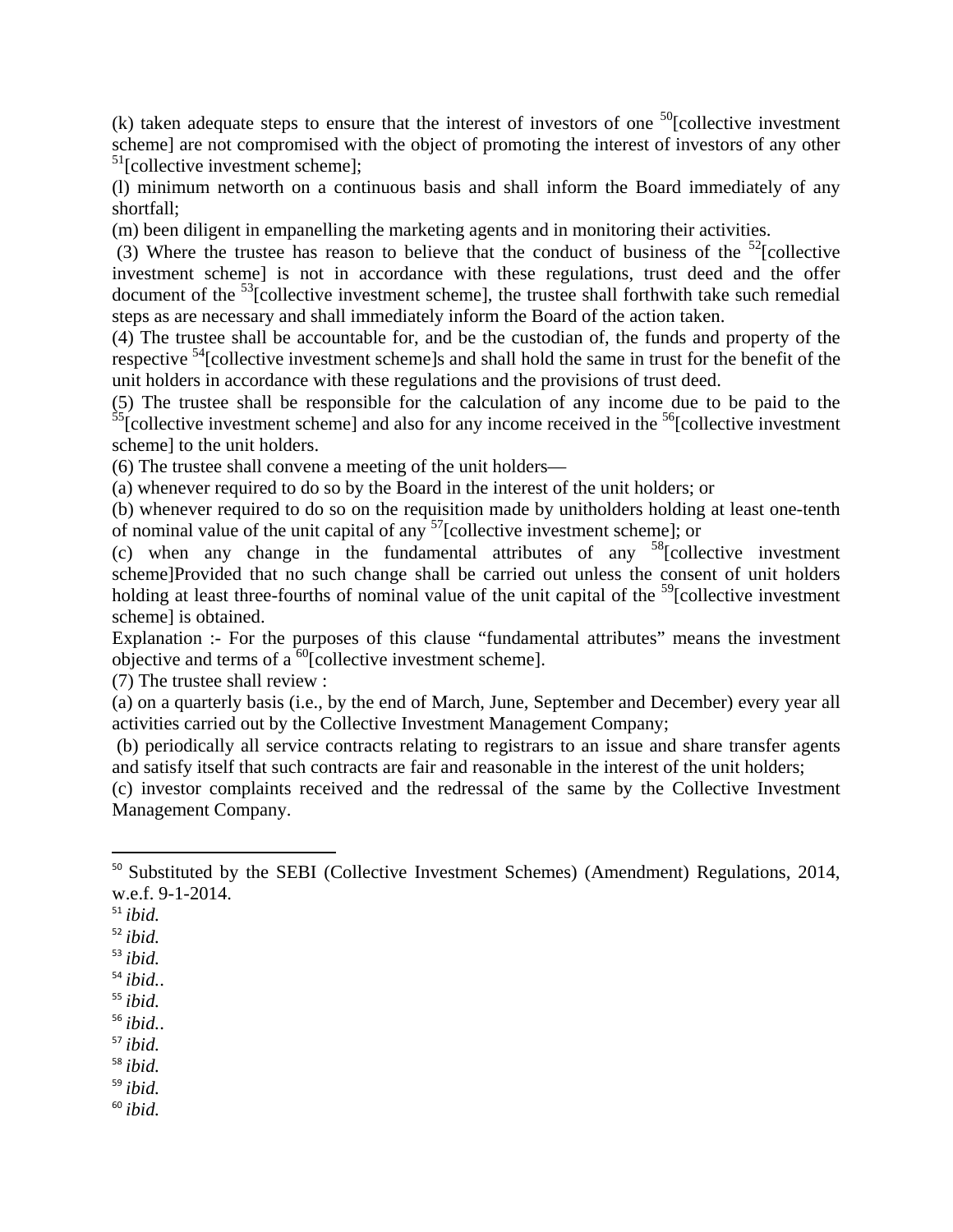(8) (i) The trustee shall ensure that:—

(a) net worth of Collective Investment Management Company is not deployed in a manner which is detrimental to interest of unit holders;

(b) property of each  $^{61}$ [collective investment scheme] is clearly identifiable as  $^{62}$ [collective investment scheme] property and held separately from property of the Collective Investment Management Company and property of any other <sup>63</sup>[collective investment scheme];

(c) clearances or no objection certificate is obtained, in respect of transactions relating to property of the  $^{64}$ [collective investment scheme] from such authority as is competent to grant such clearance or no objection certificate.

(ii) The trustee shall abide by the Code of Conduct as specified in the Third Schedule.

(9) The trustee shall furnish to the Board on a quarterly basis (*i.e.,* by end of March, June, September and December), every year—

(a) a report on the activities of the  $^{65}$ [collective investment scheme];

(b) a certificate stating that the trustee has satisfied himself that affairs of the Collective Investment Management Company and of the various <sup>66</sup>[collective investment scheme]s are conducted in accordance with these regulations and investment objective of each <sup>67</sup>[collective investment scheme].

(10) The trustee shall cause:—

(a) the profit and loss accounts and balance sheet of the  $^{68}$ [collective investment scheme]s to be audited at the end of each financial year by an auditor empanelled with the Board.

 (b) each 69[collective investment scheme] to be appraised at the end of each financial year by an appraising agency.

(c)  $\frac{70}{10}$ [collective investment scheme] rated by a credit rating agency.

(11) A meeting of the trustees to discuss the affairs of the  $^{71}$ [collective investment scheme] shall be held at least twice in every three months in a financial year.

(12) The trustee shall report to the Board any breach of these regulations and has had, or is likely to have, a materially adverse effect on the interests of unit holders as soon as they become aware of the breach.

(13) The trustee shall ensure that—

(a) the fees and expenses of the  $^{72}$ [collective investment scheme] are within the limits as specified in Part I of the Ninth Schedule;

<sup>69</sup> *ibid.*

<sup>70</sup> *ibid.*

 $71$  *ibid.* 

<sup>&</sup>lt;sup>61</sup> Substituted by the SEBI (Collective Investment Schemes) (Amendment) Regulations, 2014, w.e.f. 9-1-2014.

<sup>62</sup> *ibid.*

<sup>63</sup> *ibid.*

<sup>64</sup> *ibid.*

<sup>65</sup> *ibid.*

<sup>66</sup> *ibid.*

<sup>67</sup> *ibid.*

<sup>68</sup> *ibid.*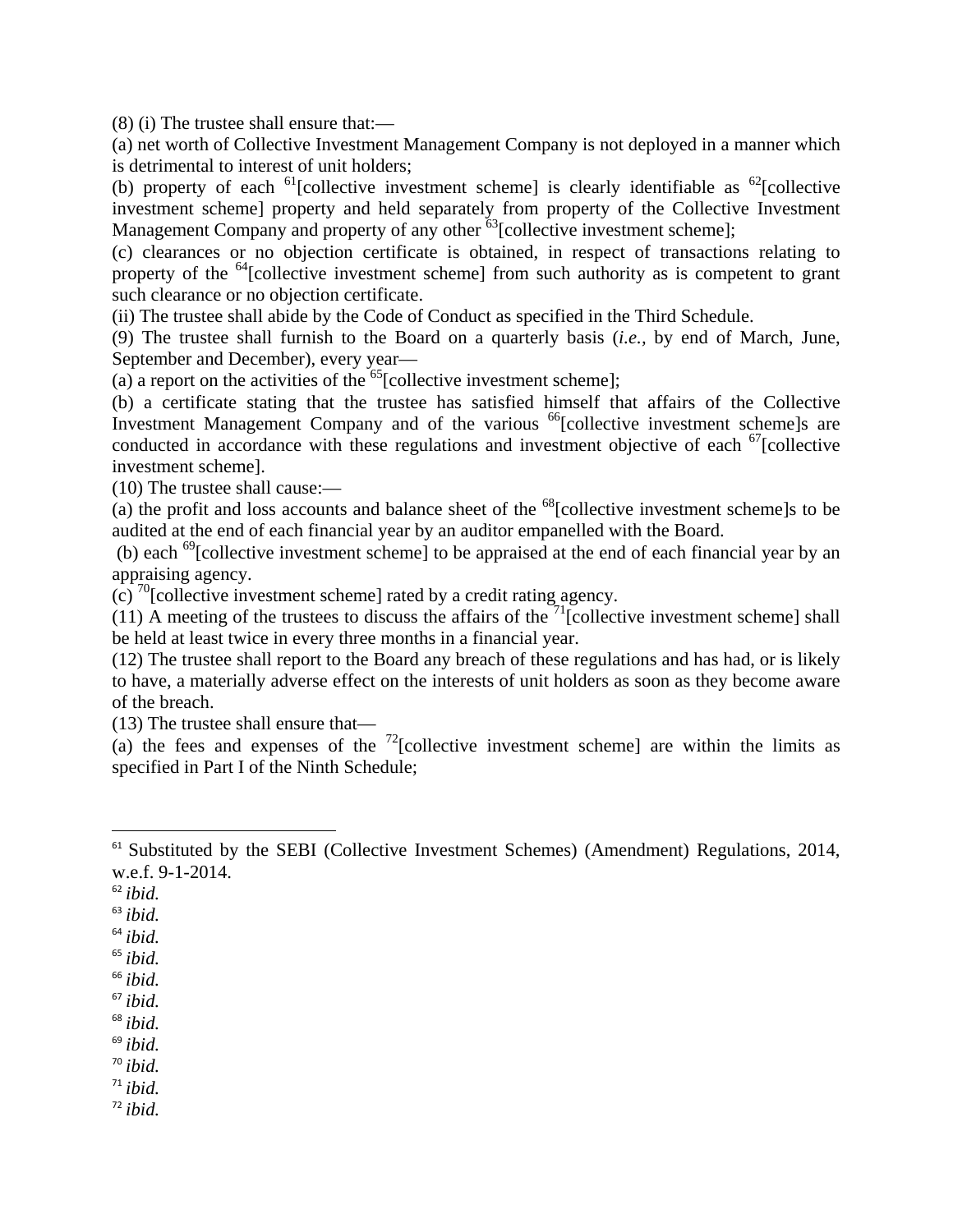(b) accounts of the 73[collective investment scheme]s are drawn up in accordance with the accounting norms as specified in Part II of the Ninth Schedule.

(c) accounts of the 74[collective investment scheme] comply with the format of the balance sheet and the profit and loss account as specified in Part III of the Ninth Schedule.

#### **Termination of trusteeship**

22**.** (1) The trusteeship of a trustee shall come to an end—

(a) if the trustee ceases to be trustee under the Securities and Exchange Board of India (Debenture Trustees) Regulations, 1993; or

(b) if the trustee is in the course of being wound up; or

(c) if unit holders holding at least three-fourths of the nominal value of the unit capital of the  $75$ [collective investment scheme] pass a resolution for removing the trustee and the Board approves such resolution; or

(d) if in the interest of the unit holders, the Board, for reasons to be recorded in writing decides to remove the trustee for any violation of the Act or these regulations committed by them; or

Provided that the trustee shall be afforded reasonable opportunity of hearing before action is taken under this clause;

(e) if the trustee serves on the Collective Investment Management Company a notice of not less than three months expressing its intention not to continue as trustee.

(2) On termination of the trusteeship under sub-regulation (1), another trustee, eligible to be appointed under regulation 18, shall be appointed by the Collective Investment Management Company.

(3) The appointment of the new trustee under sub-regulation (2), shall be completed within three months from the date the previous trusteeship came to an end.

(4) The Board may notwithstanding anything contained in regulation 18 appoint any person as a trustee if the Collective Investment Management Company fails to appoint a trustee under subregulations (2) and (3).

(5) The trustee appointed under sub-regulations (3) and (4) shall stand substituted as a trustee in all the documents to which the trustee so removed was a party.

(6) The person appointed by the Board shall apply to the Court for an order directing the Collective Investment Management Company to wind up the <sup>76</sup>[collective investment scheme].

(7) A trust deed in the form as specified under regulation 16 shall be executed by the Collective Investment Management Company in favour of the trustee so appointed and from the date of such appointment, trustees shall be subject to all the rights and duties as specified in the regulations.

(8) The trustee so removed shall from such date be discharged from complying with the obligations under the trust deed but shall remain liable for any action taken by them before such removal.

- <sup>75</sup> *ibid.*
- <sup>76</sup> *ibid.*

<sup>73</sup> *ibid.*

<sup>&</sup>lt;sup>74</sup> Substituted by the SEBI (Collective Investment Schemes) (Amendment) Regulations, 2014, w.e.f. 9-1-2014.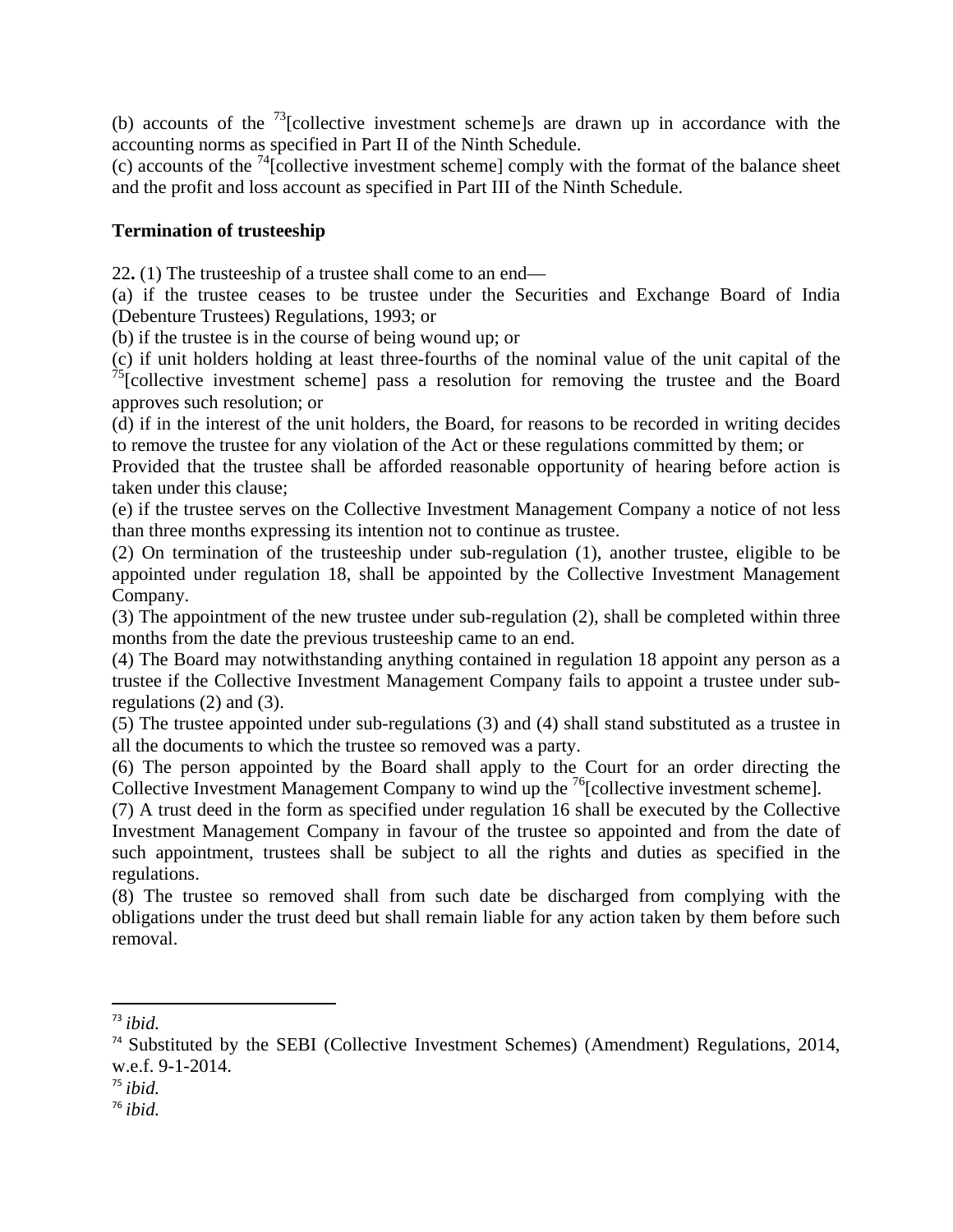## **Termination of the Agreement with the Collective Investment Management Company**

23**.** (1) The agreement referred to in regulation 20 entered into by the trustee with the Collective Investment Management Company may be terminated—

(a) if the Collective Investment Management Company is in the course of being wound up as per the provisions of the Companies Act, 1956; or

(b) if unit holders holding at least three-fourths of the nominal value of the unit capital of the  $\frac{1}{27}$ [collective investment scheme] pass a resolution for terminating the agreement with the Collective Investment Management Company and the prior approval of the Board has been obtained; or

(c) if in the interest of the unit holders the Board or the trustee, after obtaining prior approval of the Board, and after giving an opportunity of being heard to the Collective Investment Management Company, decide to terminate the agreement with the Collective Investment Management Company.

(2) Upon termination of agreement under sub-regulation (1), another Collective Investment Management Company, registered with the Board, shall be appointed by the trustee within three months from the date of suchtermination.

(3) The Collective Investment Management Company so removed shall continue to act as such at the discretion of trustee or the trustee itself may act as Collective Investment Management Company till such time as new Collective Investment Management Company is appointed.

(4) The Collective Investment Management Company appointed under subregulation (2) shall stand substituted as a party in all the documents to which the Collective Investment Management Company so removed was a party.

(5) The Collective Investment Management Company so removed shall continue to be liable for all acts of omission and commissions notwithstanding such termination.

 (6) If, none of the Collective Investment Management Company, registered under these regulations, consent to be appointed as Collective Investment Management Company within a further period of three months, then the trustee may wind up the <sup>78</sup>[collective investment scheme].

(7) An agreement for managing  $\frac{79}{2}$ [collective investment scheme] property shall be executed in favour of the new Collective Investment Management Company subject to all the rights and duties as specified in the regulations.

<sup>77</sup> Substituted by the SEBI (Collective Investment Schemes) (Amendment) Regulations, 2014, w.e.f. 9-1-2014.

<sup>78</sup> *ibid.*

<sup>79</sup> *ibid.*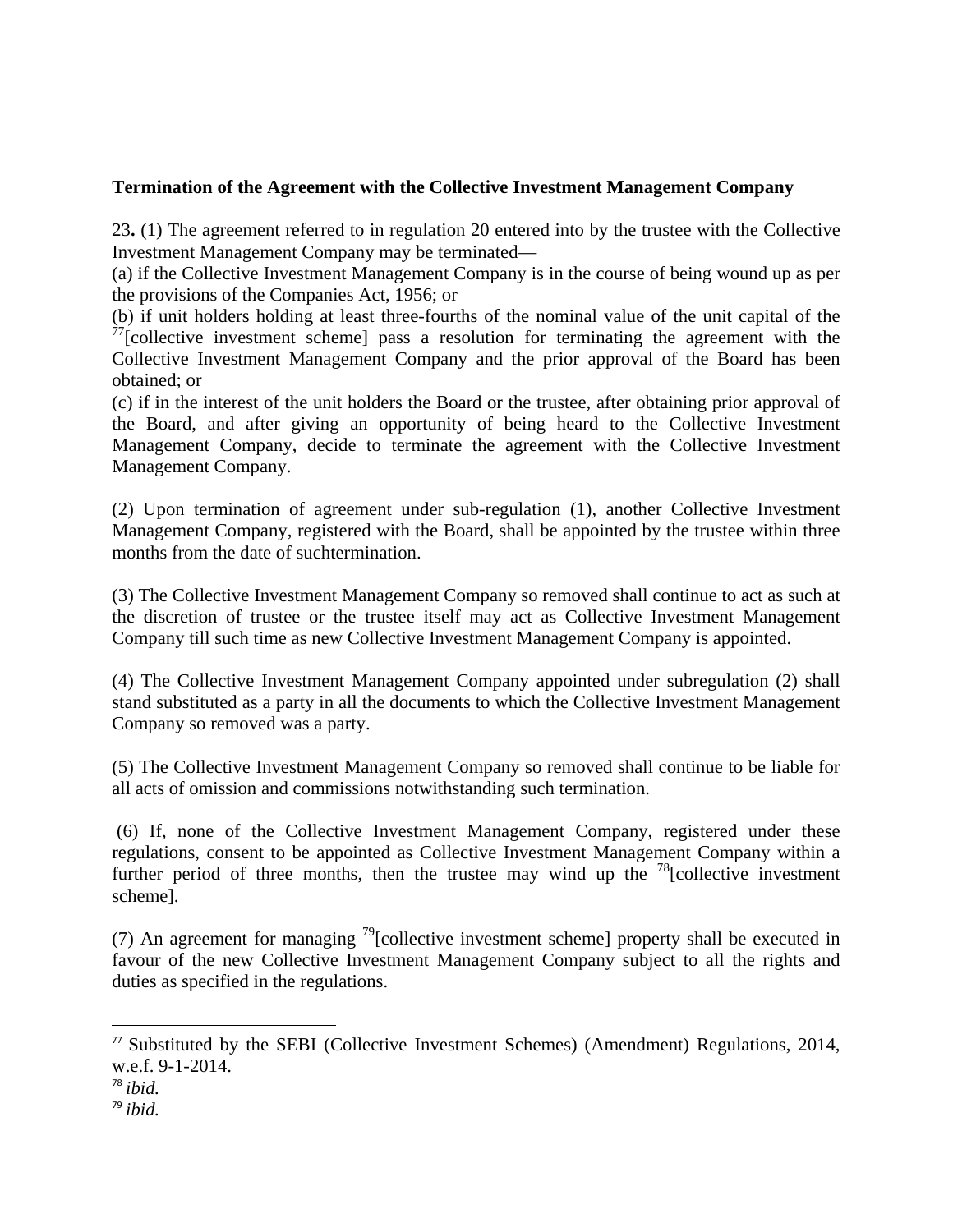### **CHAPTER V**  80[**COLLECTIVE INVESTMENT SCHEME**]**S OF COLLECTIVE INVESTMENT MANAGEMENT COMPANY**

# **Procedure for launching of** 81[**collective investment scheme**]**s**

24. (1) No <sup>82</sup>[collective investment scheme] shall be launched by the Collective Investment Management Company unless such <sup>83</sup>[collective investment scheme] is approved by the Trustee.

#### **Rating**

(2) No  $^{84}$ [collective investment scheme] shall be launched by the Collective Investment Management Company without obtaining rating from a credit rating agency.

#### **Appraisal**

(3) No  $^{85}$ [collective investment scheme] shall be launched by the Collective Investment Management Company without getting the  $^{86}$ [collective investment scheme] appraised by an appraising agency.

# **Close ended** 87[**collective investment scheme**] **and** 88[**collective investment scheme**] **duration**

(4) Collective Investment Management Company shall:—

(a) launch only close ended  $^{89}$ [collective investment scheme]s;

(b) the duration of the  $90$ [collective investment scheme]s shall not be of less than three calendar years.

#### **Insurance**

<sup>86</sup> *ibid.*

<sup>87</sup> *ibid.*

<sup>88</sup> *ibid.*

<sup>89</sup> *ibid.*

<sup>&</sup>lt;sup>80</sup> Substituted by the SEBI (Collective Investment Schemes) (Amendment) Regulations, 2014, w.e.f. 9-1-2014.

<sup>81</sup> *ibid.*

<sup>82</sup> *ibid.*

<sup>83</sup> *ibid.*

<sup>84</sup> *ibid.*

<sup>85</sup> *ibid.*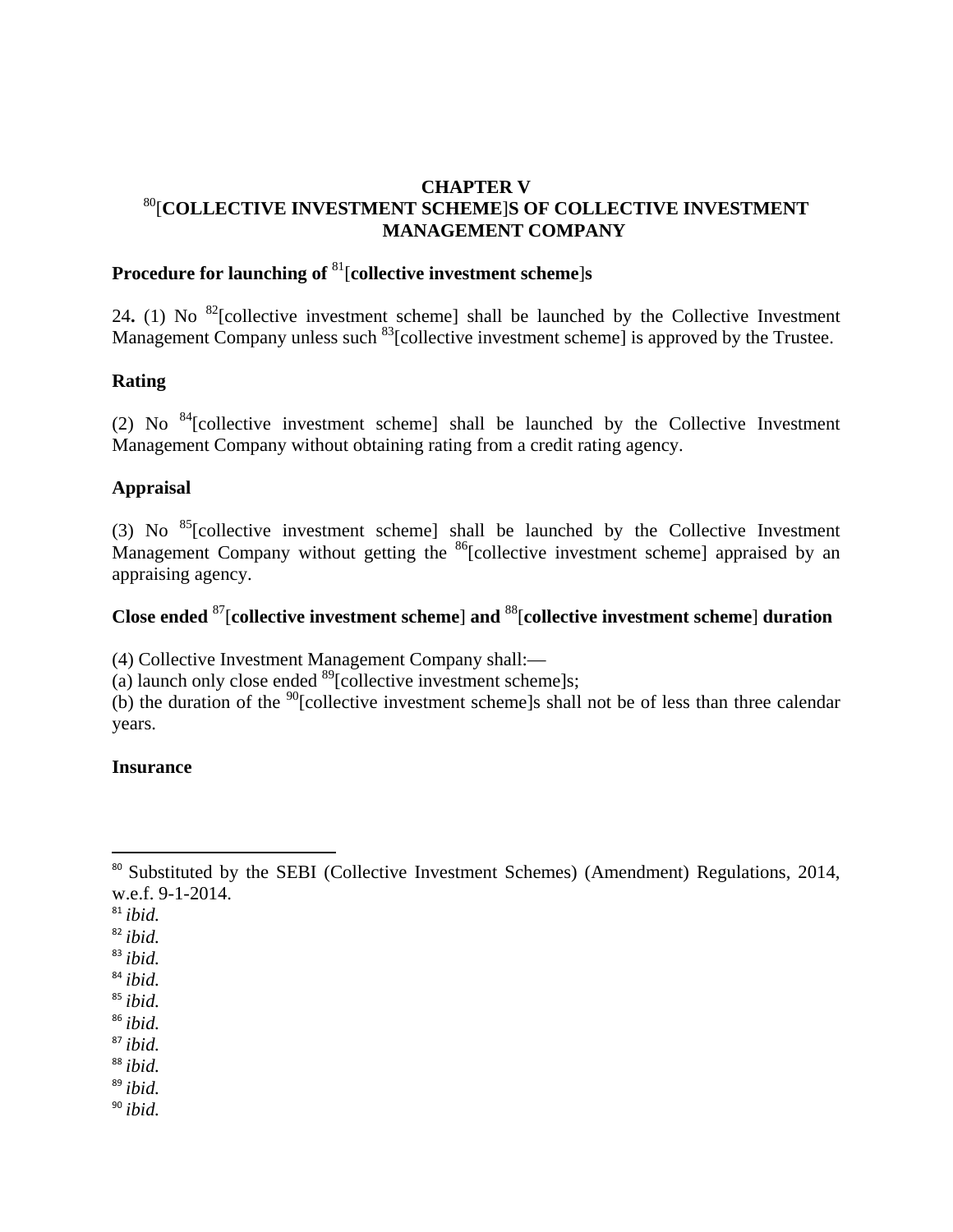(5) Collective Investment Management Company shall obtain adequate insurance policy for protection of the  $91$ [collective investment scheme]e property.

## **No guaranteed returns**

25**.** No 92[collective investment scheme] shall provide guaranteed or assured returns. **Provided** that indicative return may be indicated in the offer document only, if the same is assessed by the appraising agency and expressed in monetary terms.

#### **Disclosures in the offer document**

26**.** (1) The Collective Investment Management Company shall before launching any  $93$ [collective investment scheme] file a copy of the offer document of the  $94$ [collective investment scheme] as referred to in sub-regulation (1) of regulation 24 with the Board and pay filing fees as specified in the Second Schedule.

(2) The offer document shall contain such information as specified in the Sixth Schedule.

(3) The offer document shall also contain true and fair view of the  $95$ [collective investment scheme] and adequate disclosures to enable the investors to make informed decision.

(4) The Board may in the interest of investors require the Collective Investment Management Company to carry out such modifications in the offer document as it deems fit.

(5) In case no modifications are suggested by the Board in the offer document within 21 days from the date of filing, the Collective Investment Management Company may issue the offer document to public.

#### **Advertisement material**

27**.** (1) Advertisements in respect of every 96[collective investment scheme] shall be in conformity with the Advertisement Code as specified in the Seventh Schedule.

(2) The advertisement for each  $97$  [collective investment scheme] shall disclose in addition to the investment objectives, the method and periodicity of valuation of <sup>98</sup>[collective investment scheme] property.

<sup>97</sup> *ibid.*

<sup>91</sup> *ibid.*

 $92$  Substituted by the SEBI (Collective Investment Schemes) (Amendment) Regulations, 2014, w.e.f. 9-1-2014.

<sup>93</sup> *ibid.*

<sup>94</sup> *ibid.*

<sup>95</sup> *ibid.*

<sup>96</sup> *ibid.*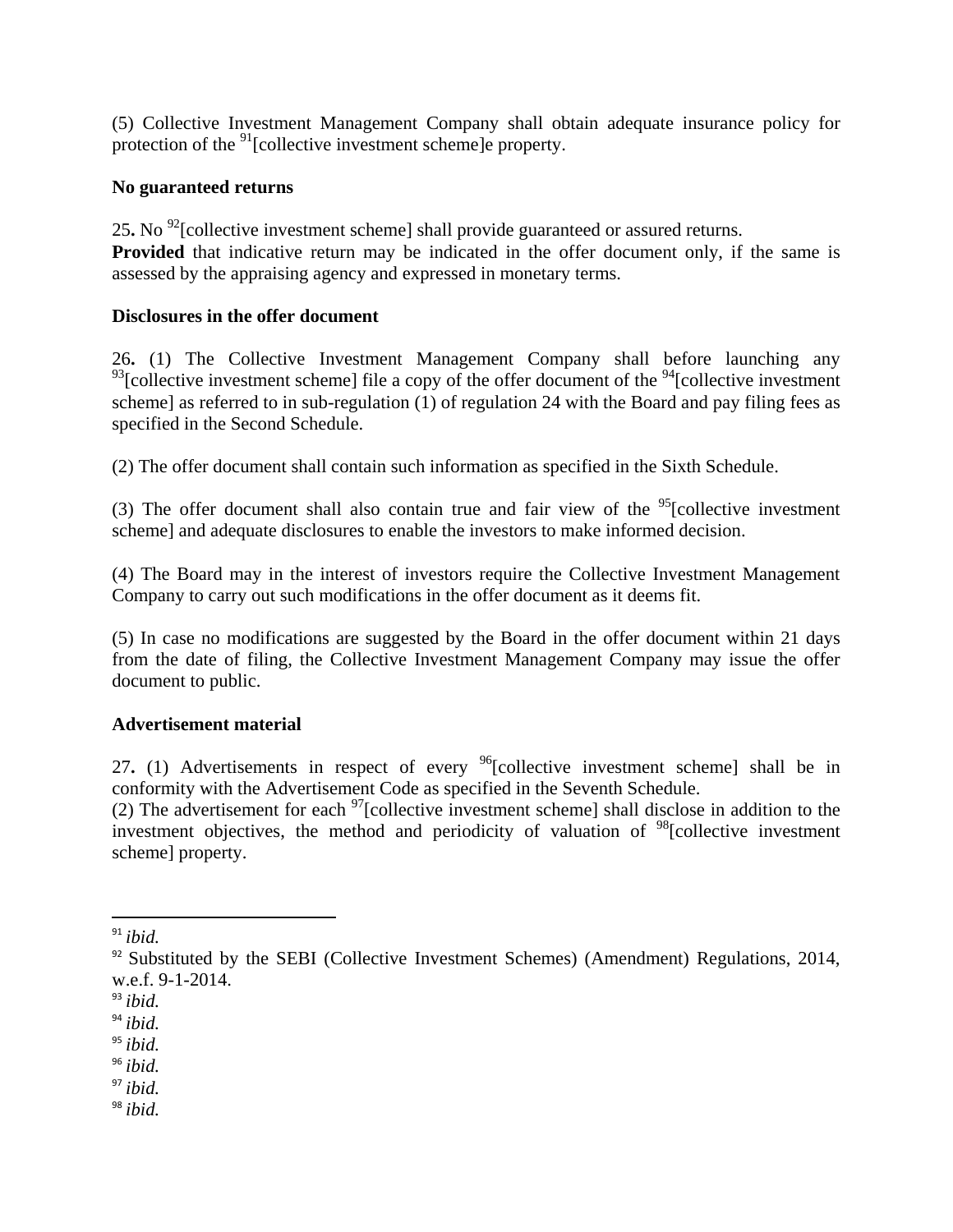## **Appraising Agency**

28**.** The appraising agency whose appraisal report forms part of the offer document and has given a written consent for the inclusion of the appraisal report in the offer document shall be liable for any statement in the appraisal report which is misleading, incorrect or false.

## **Misleading Statements**

29**.** (1) The offer document and advertisement materials shall not be misleading or contain any statement or opinion which are incorrect or false.

(2) Where an offer document or advertisement includes any statement or opinion which are incorrect or false or misleading, every person—

(i) who is a director of the Collective Investment Management Company at the time of the issue of the offer document;

(ii) who has issued the offer document and shall be punishable under the Act unless he proves either that the statement or opinion was immaterial or that he had reasonable ground to believe at the time of the issue of the offer document or advertisement that the statement was true.

## **Offer period**

30**.** No 99[collective investment scheme] shall be open for subscription for more than 90 days.

#### **Allotment of Units and refunds of moneys**

31**.** (1) The Collective Investment Management Company shall specify in the offer document,— (a) the minimum and the maximum subscription amount it seeks to raise under the  $100$ [collective investment scheme]; and

(b) in case of oversubscription the process of allotment of the amount oversubscribed.

(2) The Collective Investment Management Company shall refund the application money to the applicants,—

(i) if the  $^{101}$ [collective investment scheme] fails to receive the minimum subscription amount referred to in clause (a) of sub-regulation (1).

(3) Any amount refundable under sub-regulation (2) shall be refunded within a period of six weeks from the date of closure of subscription list, by Registered A.D. and by cheque or demand draft marked "A/C Payee" to the applicants.

 (4) In the event of failure to refund the amounts within the period specified in sub-regulation (3), the Collective Investment Management Company shall pay interest to the applicants at a rate of fifteen per cent per annum on the expiry of six weeks from the date of closure of the subscription list.

<sup>&</sup>lt;sup>99</sup> Substituted by the SEBI (Collective Investment Schemes) (Amendment) Regulations, 2014, w.e.f. 9-1-2014.

<sup>100</sup> *ibid.*

<sup>101</sup> *ibid.*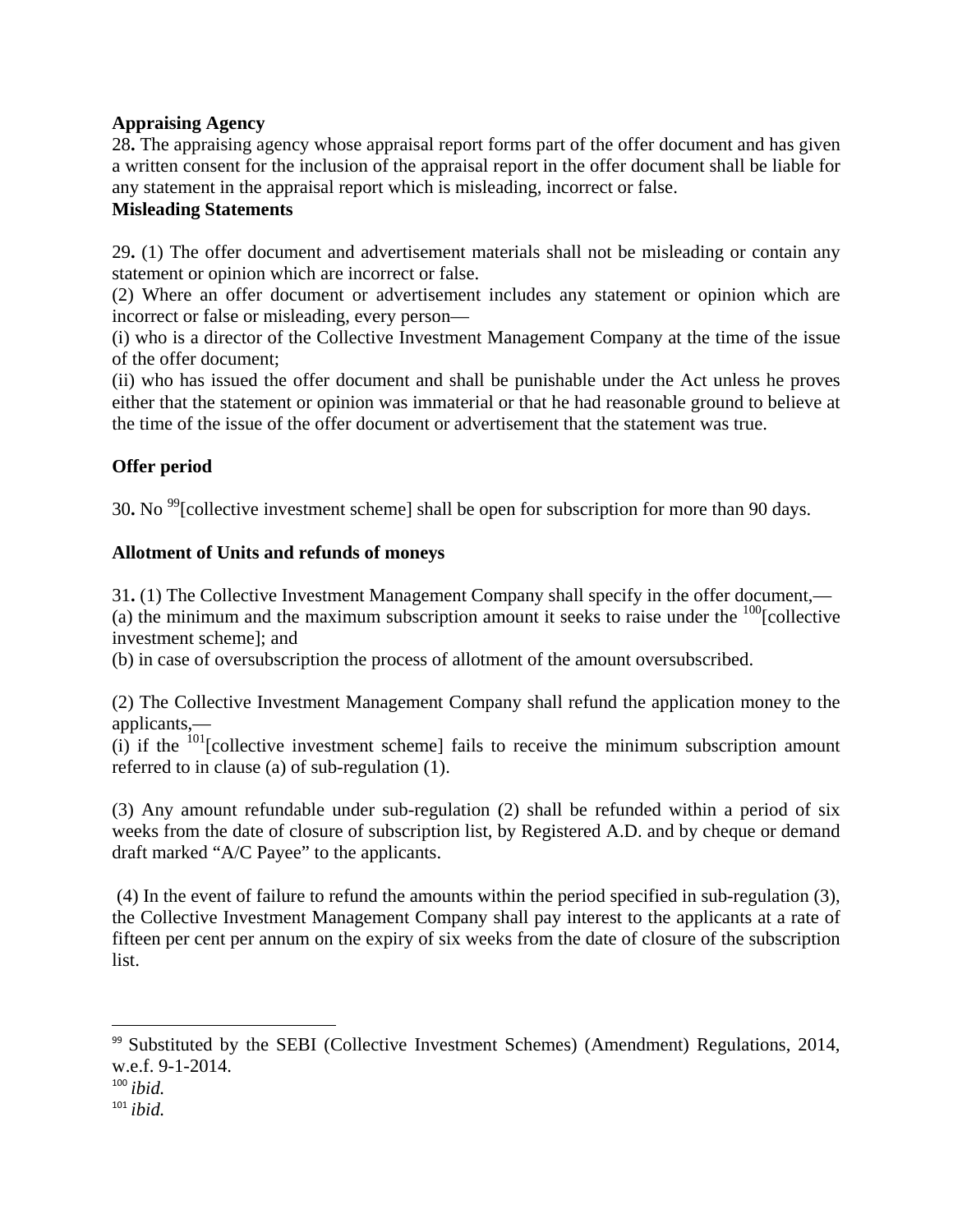## **Unit certificates**

32**.** The Collective Investment Management Company shall issue to the applicant whose application has been accepted, unit certificates as soon as possible but not later than six weeks from the date of closure of the subscription list :

**Provided** that if the units are issued through a depository, a receipt in lieu of unit certificate will be issued as per provisions of Securities and Exchange Board of India (Depositories and Participants) Regulations, 1996 and byelaws of the depository.

#### **Transfer of units**

33**.** (1) A unit certificate issued under the 102[collective investment scheme] shall be freely transferable.

(2) The Collective Investment Management Company shall, on production of instrument of transfer together with relevant unit certificates, register the transfer and return the unit certificate to the transferee within thirty days from the date of such production.

**Provided** that if the units are held in a depository such units shall be transferable in accordance with the provisions of the Securities and Exchange Board of India (Depositories and Participants) Regulations, 1996 and the byelaws of the depository.

## **Money to be kept in separate account and utilisation of money**

34**.** (1) The subscription amount received shall be kept in a separate bank account in the name of the  $103$ [collective investment scheme] and shall be utilised for-

(a) adjustment against allotment of units only after the trustee has received a statement from the registrars to the issue and share transfer agent regarding minimum subscription amount, as stated in the offer document, having been received from the public, or

(b) for refund of money in case minimum subscription amount, as stated in the offer document, has not been received or in case of over-subscription.

(2) The minimum subscription amount as specified in the offer document shall not be less than the minimum amount, as specified by the appraising agency, needed for completion of the project for which the  $\frac{104}{\text{Collective investment scheme}}$  is being launched.

(3) The moneys credited to the account of the  $105$ [collective investment scheme] shall be utilised for the purposes of the  $^{106}$ [collective investment scheme] and as specified in the offer document.

<sup>&</sup>lt;sup>102</sup> Substituted by the SEBI (Collective Investment Schemes) (Amendment) Regulations, 2014, w.e.f. 9-1-2014.

<sup>103</sup> *ibid.*

<sup>104</sup> *ibid.*

<sup>105</sup> *ibid.*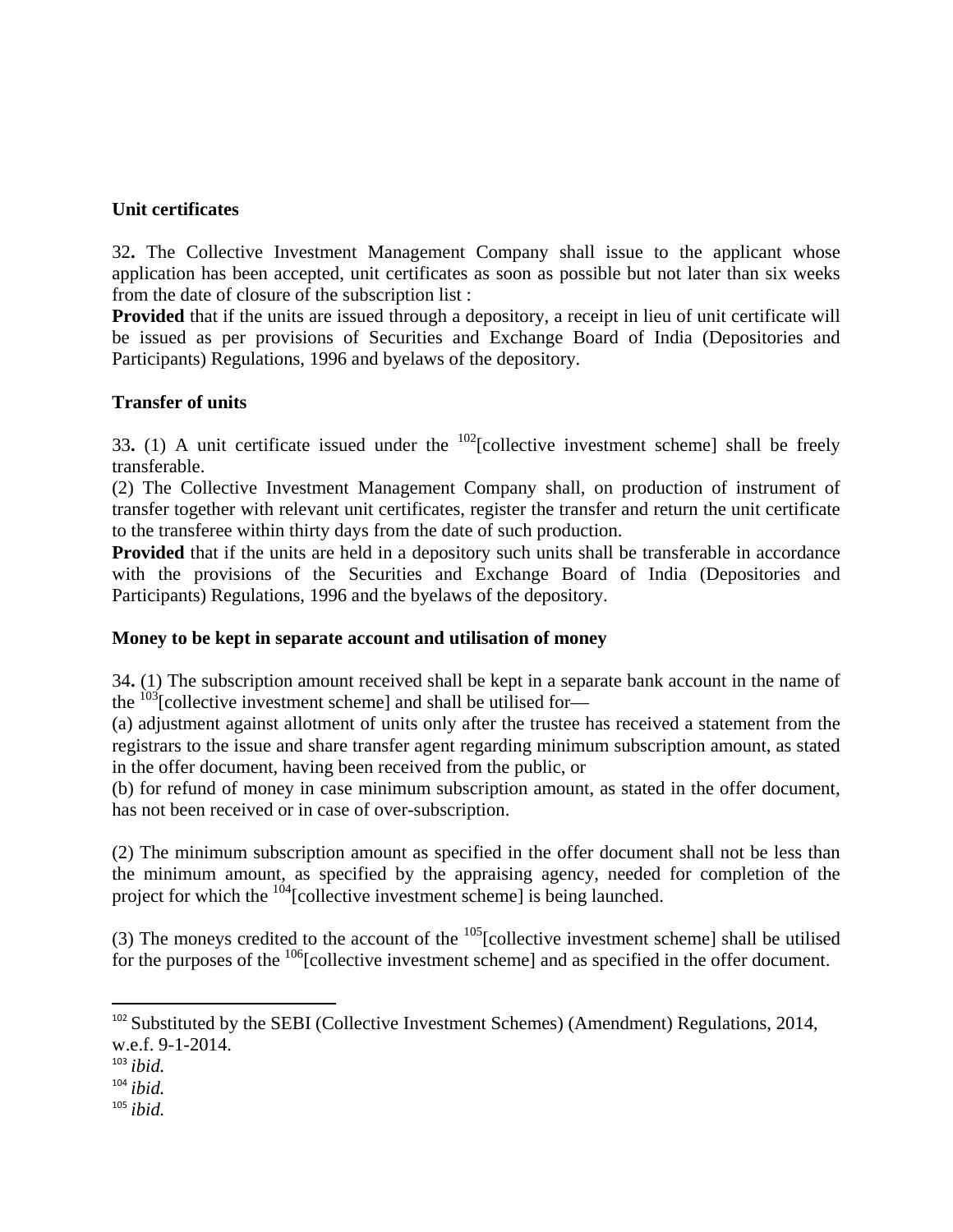(4) Any unutilised amount lying in the account of the  $107$ [collective investment scheme] shall be invested in the manner as disclosed in the offer document.

## **Investments and segregation of funds**

35**.** The Collective Investment Management Company shall:

(a) not invest the funds of the  $^{108}$ [collective investment scheme] for purposes other than the objective of the 109[collective investment scheme] as disclosed in the offer document.

(b) segregate the  $^{110}$ [collective investment scheme] assets of different s<sup>111</sup>[collective investment scheme] s.

(c) not invest corpus of a  $\frac{112}{2}$ [collective investment scheme] in other  $\frac{113}{2}$ [collective investment scheme]s.

(d) not transfer funds from one  $^{114}$ [collective investment scheme] to another  $^{115}$ [collective investment scheme]:

Provided that inter-scheme transfer of <sup>116</sup>[collective investment scheme] property may be permitted at the time of termination of the  $117$ [collective investment scheme] with prior approval of the trustee and the Board.

# **Listing of** 118[**collective investment scheme**]**s**

36**.** The units of every 119[collective investment scheme] shall be listed immediately after the date of allotment of units and not later than six weeks from the date of closure of the  $^{120}$ [collective investment scheme] on each of the stock exchanges as mentioned in the offer document.

# **Winding up of <sup>121</sup>[collective investment scheme]**

<sup>106</sup> *ibid.*

<u> 1989 - Johann Stoff, amerikansk politiker (d. 1989)</u>

<sup>108</sup> *ibid.*

<sup>109</sup> *ibid.*

<sup>110</sup> *ibid.*

<sup>111</sup> *ibid.*

<sup>112</sup> *ibid.*

<sup>113</sup> *ibid.*

<sup>114</sup> *ibid.*

<sup>115</sup> *ibid.*

<sup>116</sup> *ibid.*

 $117$  *ibid.* 

<sup>118</sup> *ibid.*

<sup>119</sup> *ibid.*

<sup>120</sup> *ibid.*

<sup>&</sup>lt;sup>107</sup> Substituted by the SEBI (Collective Investment Schemes) (Amendment) Regulations, 2014, w.e.f. 9-1-2014.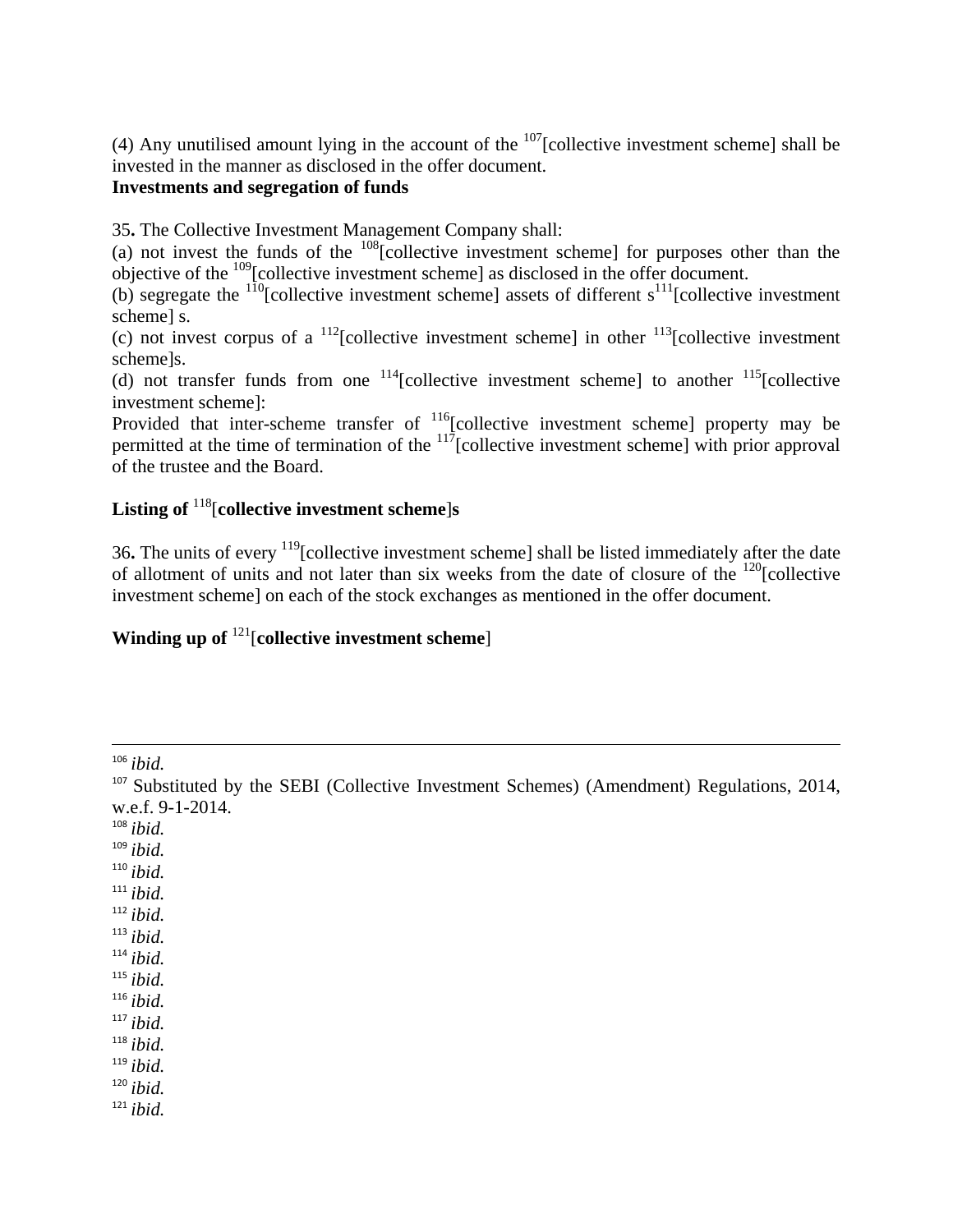37**.** (1) A 122[collective investment scheme] shall be wound up on the expiry of duration specified in the  $123$ [collective investment scheme] or on the accomplishment of the purpose of the  $124$ [collective investment scheme].

(2) Notwithstanding anything contained in sub-regulation (1), a  $^{125}$ [collective investment scheme] may also be wound up—

(a) on the happening of any event which, in the opinion of the trustee, requires the  $^{126}$ [collective] investment scheme] to be wound up and the prior approval of the Board is obtained; or

(b) if unit holders of a  $^{127}$ [collective investment scheme] holding at least three-fourth of the nominal value of the unit capital of the  $128$ [collective investment scheme] pass a resolution that the <sup>129</sup>[collective investment scheme] be wound up and the approval of the Board is obtained; or

(c) if in the opinion of the Board, the continuance of the  $\frac{130}{30}$ [collective investment scheme] is prejudicial to the interests of the unit holders; or

(d) if in the opinion of the Collective Investment Management Company, the purpose of the <sup>131</sup>[collective investment scheme] cannot be accomplished and it obtains the approval of the trustees and also of the unit holders of the 132[collective investment scheme] holding at least three-fourth of the nominal value of the unit capital of the  $^{133}$ [collective investment scheme] with a resolution that the  $^{134}$ [collective investment scheme] be wound up and the approval of the Board is obtained.

(3) Where a <sup>135</sup>[collective investment scheme] is to be wound up under sub-regulation (1) or subregulation (2), the trustee shall give notice disclosing the circumstances leading to the winding up of the  $^{136}$ [collective investment scheme] in a daily newspaper having nationwide circulation and in the newspaper published in the language of the

region where the Collective Investment Management Company is registered.

 $(4)(a)$  The trustee shall dispose of the assets of the <sup>137</sup>[collective investment scheme] concerned in the best interest of the unit holders of that  $^{138}$ [collective investment scheme].

- <sup>126</sup> *ibid.*
- <sup>127</sup> *ibid.*
- <sup>128</sup> *ibid.*
- <sup>129</sup> *ibid.*
- <sup>130</sup> *ibid.*
- <sup>131</sup> *ibid.*
- <sup>132</sup> *ibid.*
- <sup>133</sup> *ibid.*

<sup>134</sup> *ibid.*

<sup>135</sup> *ibid.*

<sup>136</sup> *ibid.*

<sup>122</sup> *ibid.*

<sup>123</sup> *ibid.*

<sup>124</sup> *ibid.*

 $125$  Substituted by the SEBI (Collective Investment Schemes) (Amendment) Regulations, 2014, w.e.f. 9-1-2014.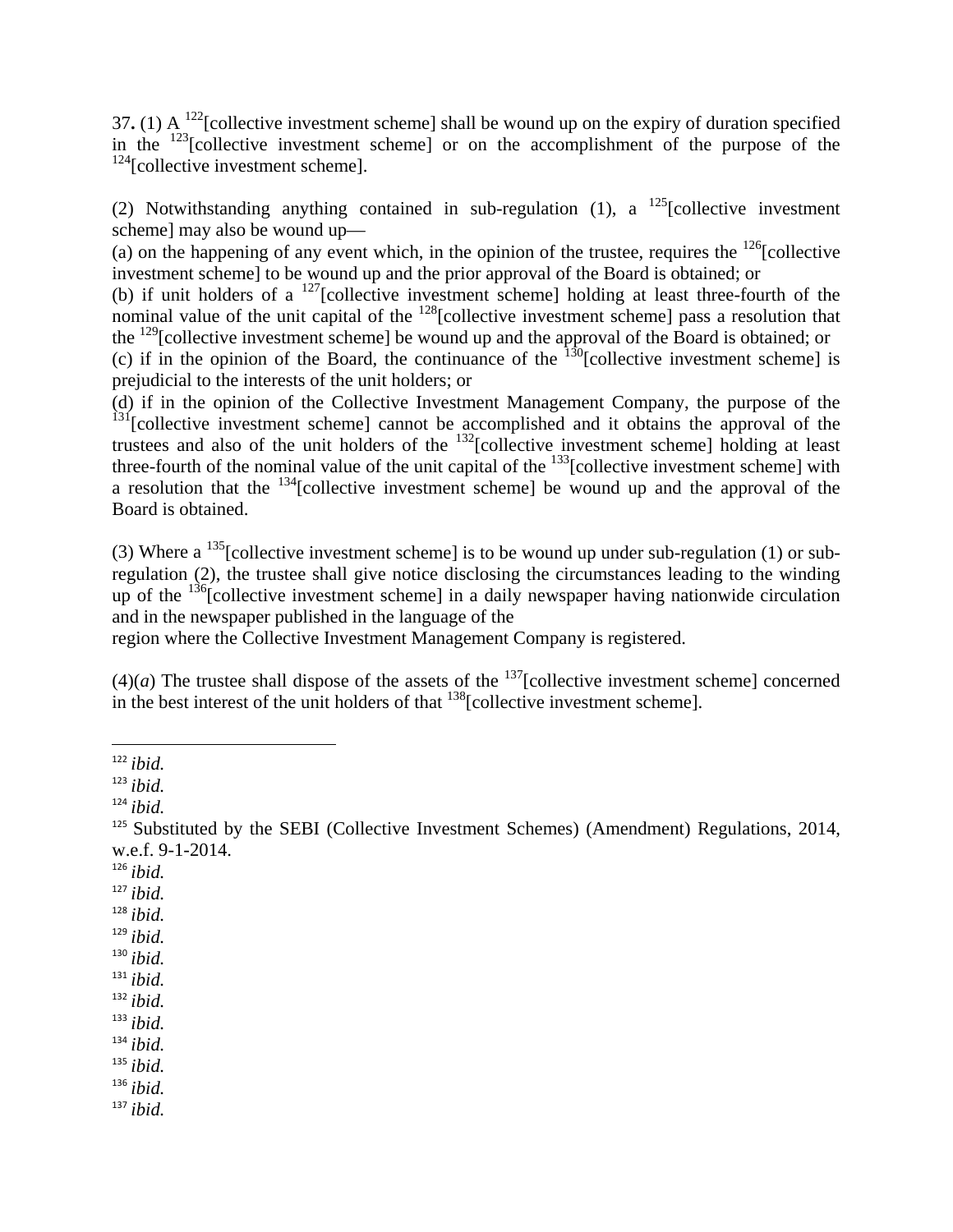(*b*) The proceeds of sale realised under clause (*a*), shall be first utilized towards the discharge of such liabilities as are due and payable under the  $^{139}$ [collective investment scheme] and after making appropriate provision for meeting the expenses connected with such winding up, the balance shall be paid to the unit holders in proportion to their unit holding.

(5) On the completion of the winding up, the trustee shall forward to the Board and the unit holders :

(a) a report on the steps taken for realisation of assets of the  $140$ [collective investment scheme], expenses for winding up and net assets available for distribution to the unit holders, and

(b) a certificate from the auditors of the  $141$ [collective investment scheme] to the effect that all the assets of the  $142$ [collective investment scheme] are realised and the details of the distribution of the proceeds.

(6) The unclaimed money if any at the time of winding up shall be kept separately in a bank account by the trustee for a period of three years for the purpose of meeting investors' claims and thereafter shall be transferred to investor protection fund, as may be specified by the Board.

#### **Effect of commencement of winding up proceedings**

38**.** On and from the date of the publication of notice under sub-regulation (3) of regulation 37, the trustee or the Collective Investment Management Company as the case may be, shall cease to carry on any business activities in respect of the  $^{143}$ [collective investment scheme] so wound up.

## **Cessation of the** 144[**collective investment scheme**]

39**.** If, after the receipt of the report under sub-regulation (5) of regulation 37, the Board is satisfied that all the measures for winding up of the  $\frac{145}{2}$ [collective investment scheme] have been complied with, the  $146$ [collective investment scheme] shall cease to exist.

## **CHAPTER VI GENERAL OBLIGATIONS**

#### **To maintain proper books of account and records, etc.**

40**.** (1) Every Collective Investment Management Company shall—

<u> 1989 - Andrea Santa Alemania, politika amerikana (h. 1989).</u> <sup>138</sup> *ibid.*

- <sup>143</sup> *ibid.*
- <sup>144</sup> *ibid.*
- <sup>145</sup> *ibid.*
- <sup>146</sup> *ibid.*

<sup>139</sup> *ibid.*

 $140$  Substituted by the SEBI (Collective Investment Schemes) (Amendment) Regulations, 2014, w.e.f. 9-1-2014.

<sup>141</sup> *ibid.*

<sup>142</sup> *ibid.*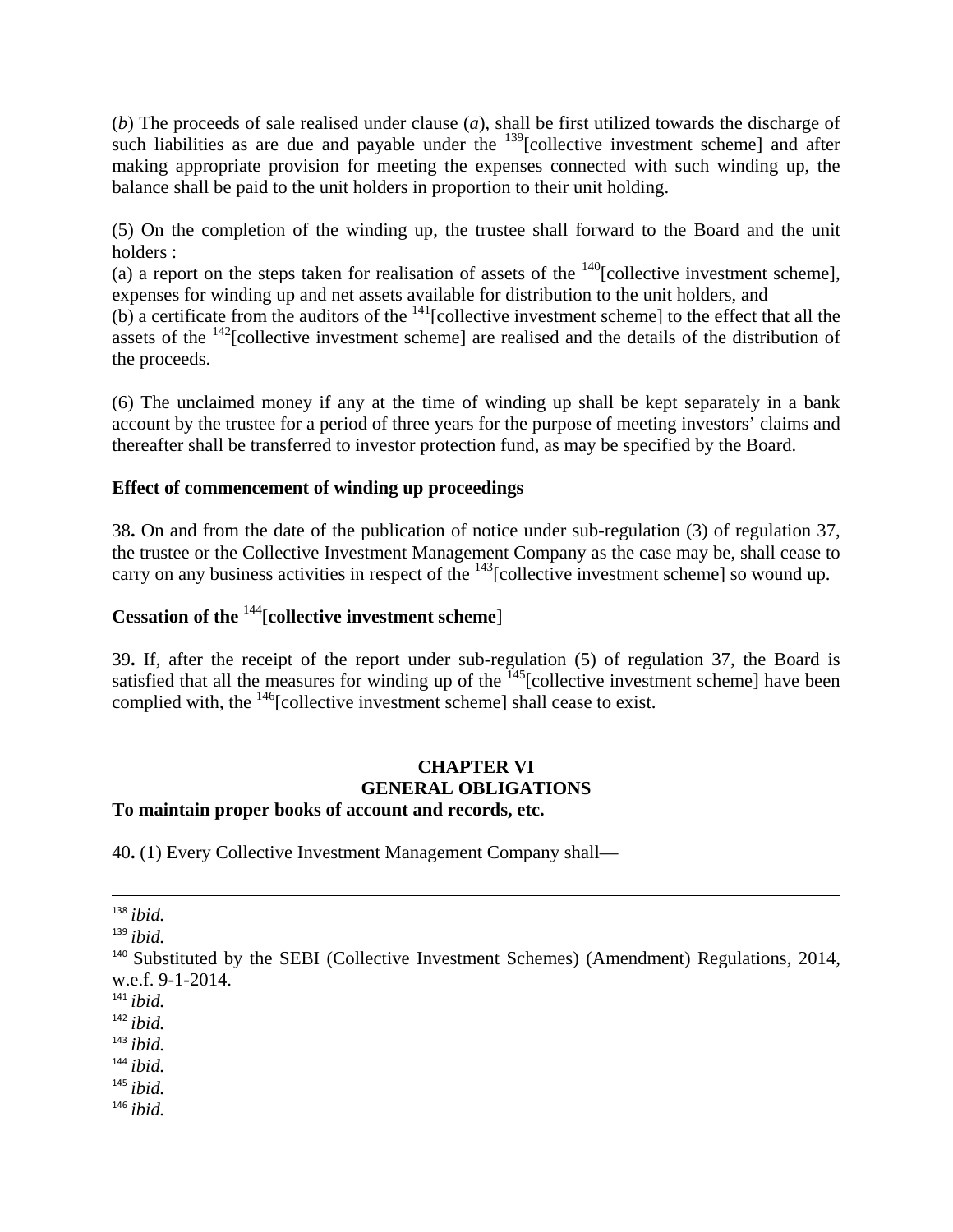(a) keep and maintain proper books of account, records and documents, for each  $147$ [collective investment scheme] so as to explain its transactions and to disclose at any point of time the financial position of each  $^{148}$ [collective investment scheme]

and in particular give a true and fair view of the state of affairs of the  $149$ [collective investment scheme], and

(b) intimate to the Board and the trustees the place where such books of account, records and documents including computer records are maintained.

(2) Every Collective Investment Management Company shall continue to maintain and preserve, for a period of five years after the close of each  $150$ [collective investment scheme], its books of account, records, computer data and documents.

## **Financial year**

41. The financial year for all the <sup>151</sup>[collective investment scheme]s shall end as on March 31 of each year.

#### **Dispatch of warrants and proceeds**

42**.** The Collective Investment Management Company shall,

(a) Dispatch to the unit holders the warrants within 42 days of the declaration of the interim returns.

(b) Dispatch the redemption proceeds within 30 days of the closure or the winding up of the  $152$ [collective investment scheme].

## **Statement of Accounts and Annual Report**

43**.** (1) The Collective Investment Management Company shall:

(a) not exceed the ceilings on expenses or fees in respect of the  $153$ [collective investment scheme] as specified in Part I of the Ninth Schedule;

(b) prepare the accounts of the  $154$ [collective investment scheme] in accordance with accounting norms as specified in Part II of the Ninth Schedule;

(c) comply with format of balance sheet and profit and loss accounts as specified in Part III of the Ninth Schedule.

<sup>147</sup> *ibid.*

<sup>148</sup> *ibid.*

<sup>&</sup>lt;sup>149</sup> Substituted by the SEBI (Collective Investment Schemes) (Amendment) Regulations, 2014, w.e.f. 9-1-2014.

<sup>150</sup> *ibid.*

<sup>151</sup> *ibid.*.

<sup>152</sup> *ibid.*

<sup>153</sup> *ibid.*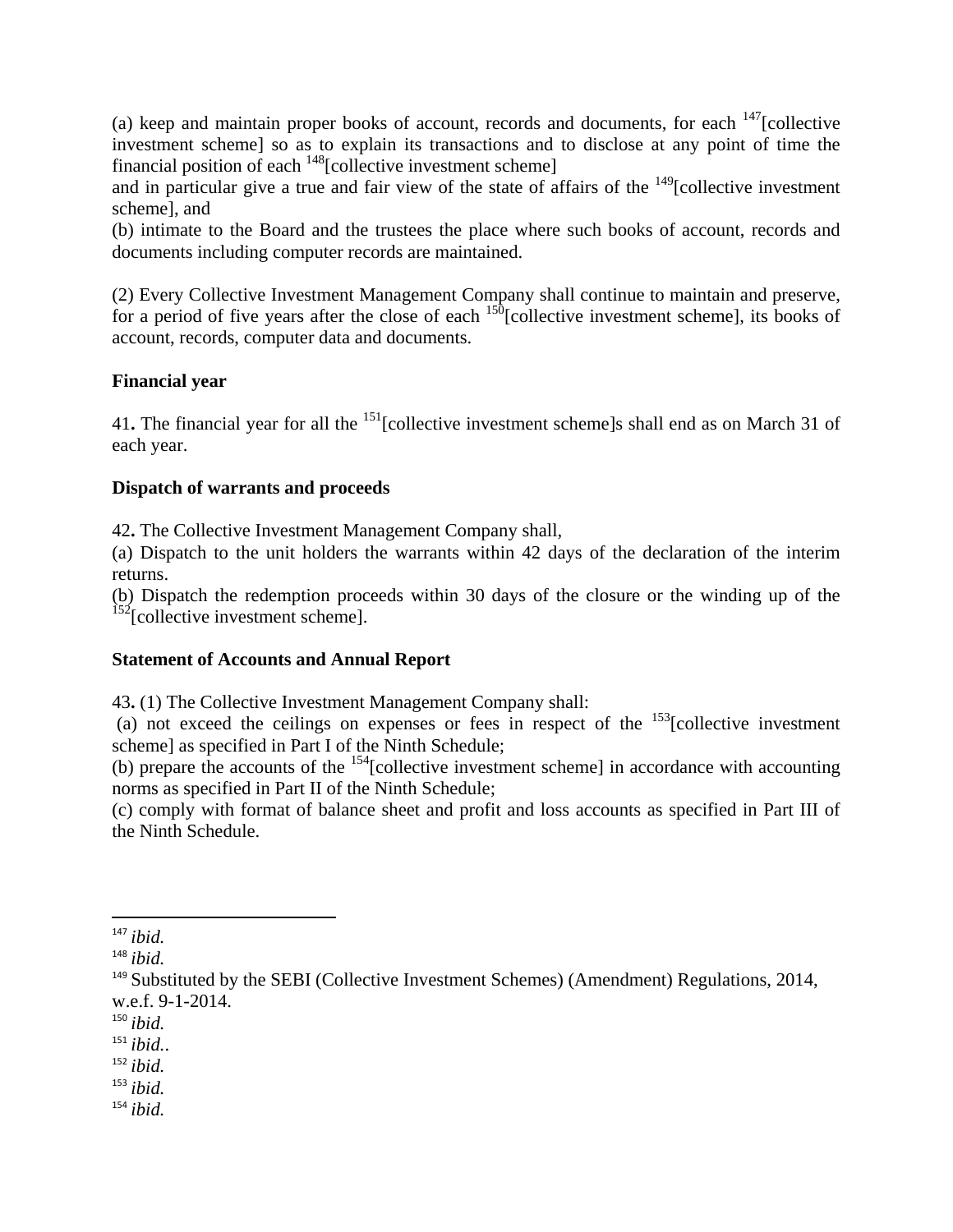(2) An annual report and annual statement of accounts of each  $155$ [collective investment scheme] shall be prepared in respect of each financial year.

(3) Every Collective Investment Management Company shall within two months from the date of closure of each financial year forward to the Board a copy of the Annual Report. **Auditor's Report** 

44. (1) Every <sup>156</sup>[collective investment scheme] shall have the annual statement of accounts audited by an auditor who is empanelled with the Board and who is not in any way associated with the auditor of the Collective Investment Management Company.

(2) The auditor shall be appointed by the trustee.

(3) The auditor shall forward his report to the trustee and such report shall form part of the Annual Report of the v.

(4) The auditor's report shall comprise the following:—

(a) a certificate to the effect that:—

(i) he has obtained all information and explanations which, to the best of his knowledge and belief, were necessary for the purpose of the audit;

(ii) the balance sheet and the revenue account give a fair and true view of the v, state of affairs and surplus or deficit in the <sup>157</sup>[collective investment scheme] for the accounting period to which the Balance Sheet or, as the case may be the Revenue Account relates;

 (iii) the statement of account has been prepared in accordance with accounting policies and standards as specified in Part II of the Ninth Schedule;

(iv) any other matter which in the opinion of the auditor is vital and has a bearing on the <sup>158</sup>[collective investment scheme]s.

# **Functions of auditors of** 159[**collective investment scheme**]

45**.** (1) The auditor of the 160[collective investment scheme] shall, as soon as possible, notify the Board and the trustee in writing if he has reasonable grounds to suspect that a contravention of the regulations has occurred or if the  $\frac{161}{2}$ [collective investment scheme]s are not conducted on sound commercial principles.

(2) The auditor of the  $\frac{162}{2}$ [collective investment scheme]:

- <sup>161</sup> *ibid.*
- <sup>162</sup> *ibid.*

<sup>155</sup> *ibid.*

<sup>&</sup>lt;sup>156</sup> Substituted by the SEBI (Collective Investment Schemes) (Amendment) Regulations, 2014, w.e.f. 9-1-2014.

<sup>157</sup> *ibid.*

<sup>158</sup> *ibid.*

<sup>159</sup> *ibid.*

<sup>160</sup> *ibid.*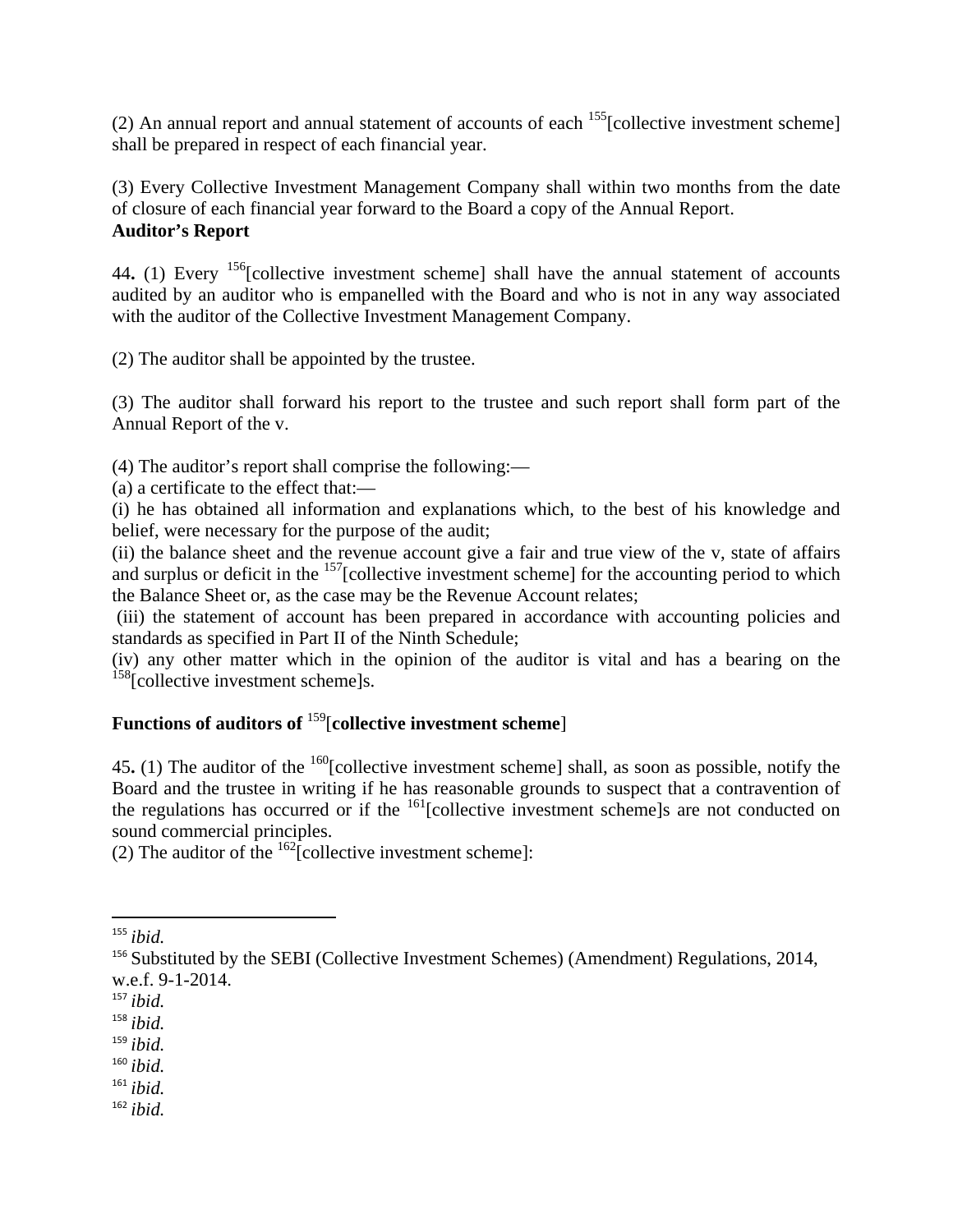(a) shall have a right to access at all reasonable times to the books of the  $163$ [collective investment scheme]; and

(b) may require any employee of the Collective Investment Management Company to give the auditor information and explanations for the purposes of the audit.

#### **Removal or Resignation of auditors**

46**.** (1) The trustee, after prior approval of the trustee and for reasons to be recorded in writing remove the auditor of the v for misconduct or inefficiency after giving the auditor a reasonable opportunity of hearing :

**Provided** that another auditor for the <sup>164</sup>[collective investment scheme] is appointed by trustee immediately from auditors empanelled with the Board.

(2) The auditor of the  $165$ [collective investment scheme] may resign by giving a three months written notice to the Collective Investment Management Company and to the trustee.

#### **Publication of Annual Report and summary thereof**

47**.** (1) The 166[collective investment scheme] wise annual report or an abridged form thereof shall be published in a national daily as soon as possible but not later than two calendar months from the date of finalisation of accounts.

 (2) The annual report shall contain details as specified in the Ninth Schedule and such other details as are necessary for the purpose of providing a true and fair view of the operations of the collective investment scheme.

(3) The report if published in abridged form shall carry a note that full annual report shall be available for inspection at the Head Office and all branch offices of the Collective Investment Management Company.

#### **Periodic and continual disclosures**

48**.** (1) The Collective Investment Management Company and the trustee, shall make such disclosures or submit such documents as they may be called upon by the Board to make or submit.

(2) Without prejudice to the generality of sub-regulation (1), the Collective Investment Management Company on behalf of the <sup>167</sup>[collective investment scheme] shall furnish the following periodic reports to the Board, namely:

(a) copies of the duly audited annual statements of account including the balance sheet and the profit and loss account in respect of each  $168$ [collective investment scheme], once a year;

<sup>163</sup> *ibid.*

<sup>&</sup>lt;sup>164</sup> Substituted by the SEBI (Collective Investment Schemes) (Amendment) Regulations, 2014, w.e.f. 9-1-2014.

<sup>165</sup> *ibid.*

<sup>166</sup> *ibid.*

<sup>167</sup> *ibid.*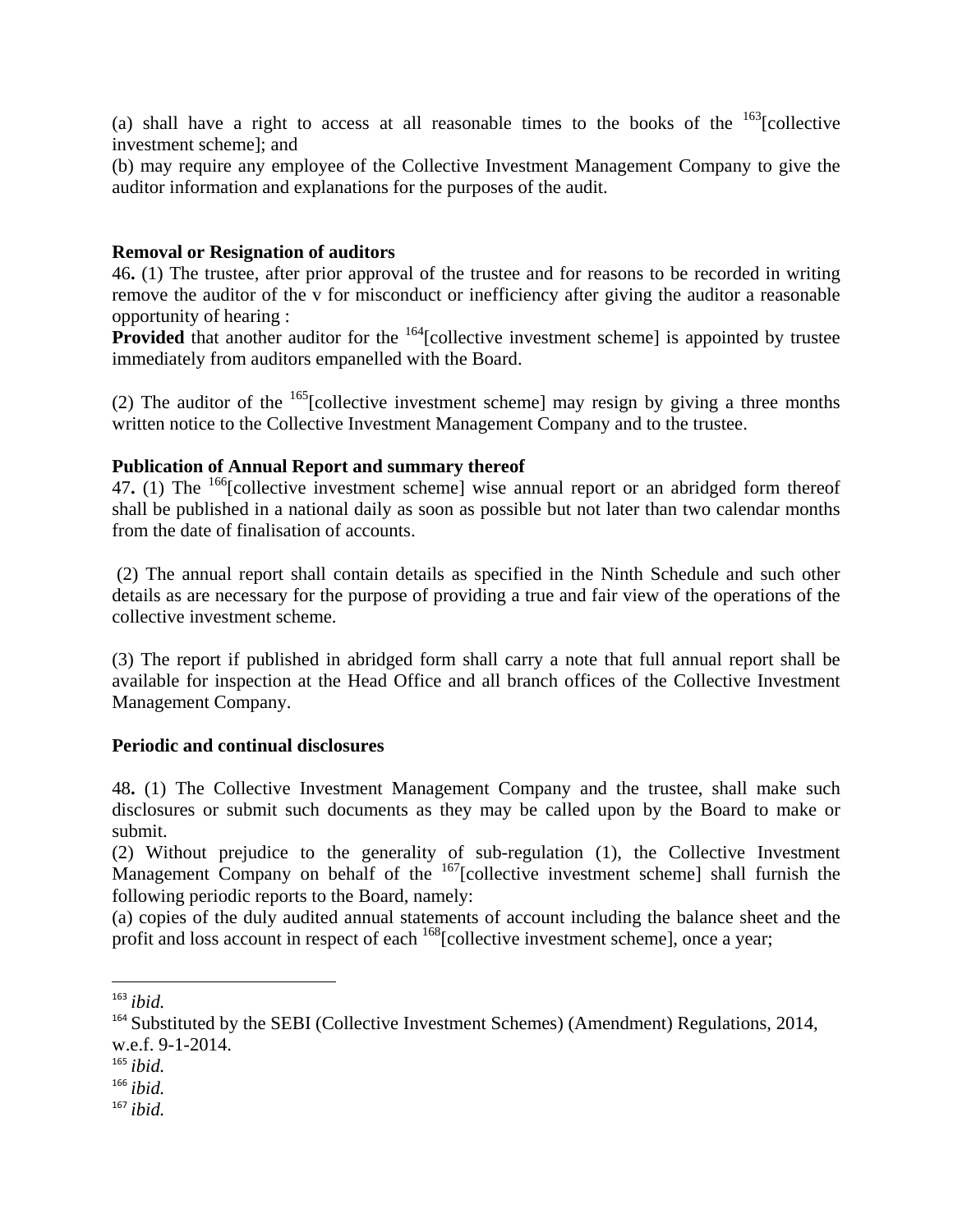(b) a copy of quarterly unaudited accounts;

(c) a quarterly statement of changes in net assets for each of the  $169$ [collective investment scheme]s.

#### **Quarterly disclosures**

49. A Collective Investment Management Company, on behalf of the <sup>170</sup>[collective investment scheme] shall before the expiry of one month from the close of each quarter that is 31st March, 30th June, 30th September and 31st December publish its unaudited financial results in one daily newspaper having nationwide circulation and in a newspaper published in the language of the region where

the Head Office of the Collective Investment Management Company is situated.

Provided that the quarterly unaudited report referred in this sub-regulation shall contain details as specified in the regulations and such other details as are necessary for the purpose of providing a true and fair view of the operations of the  $171$ [collective investment scheme].

#### **Disclosures to the investors**

50**.** The trustee shall ensure that the Collective Investment Management Company shall make such disclosures to the unit holders as are essential in order to keep them informed about any matter which may have an adverse bearing on their investments.

#### **Calling of meeting of unit holders, transfer and transmission of units**

51**.** The calling of meeting of unit holders as well as transfer and transmission of units of  $172$ [collective investment scheme] shall be as per the provisions of the Eighth Schedule.

#### **CHAPTER VII INSPECTION AND AUDIT**

#### **Board's right to inspect and investigate**

52**.** (1) The Board may appoint one or more persons as Inspecting Officer to undertake the inspection of the books of account, records, documents and infrastructure, systems and procedures or to investigate the affairs of the trustee and Collective Investment Management Company for any of the following purposes, namely:

<sup>&</sup>lt;u> 1989 - Johann Stein, marwolaethau a gweledydd a ganlad y ganlad y ganlad y ganlad y ganlad y ganlad y ganlad</u> <sup>168</sup> *ibid.*

<sup>169</sup> *ibid.*

<sup>&</sup>lt;sup>170</sup> Substituted by the SEBI (Collective Investment Schemes) (Amendment) Regulations, 2014, w.e.f. 9-1-2014.

 $171$  *ibid.* 

<sup>172</sup> *ibid.*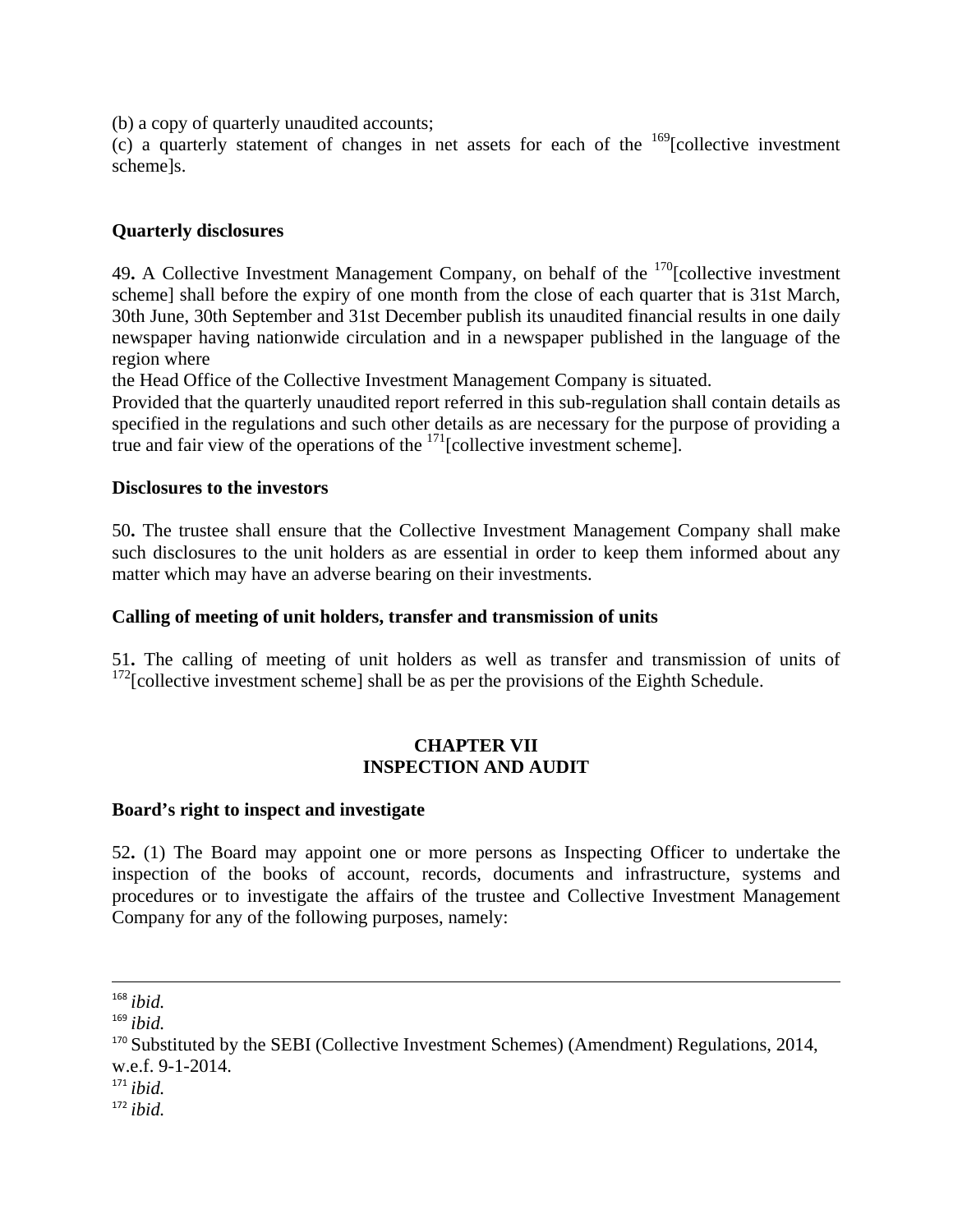(a) to ensure that the books of account are being maintained by the Collective Investment Management Company in the manner specified in these regulations;

(b) to ascertain whether the provisions of the Act and these regulations are being complied with by the trustee and Collective Investment Management Company;

(c) to ascertain whether the systems, procedures and safeguards followed by the Collective Investment Management Company are adequate;

(d) to investigate into the complaints received from the investors or any other person on any matter having a bearing on the activities of the trustee and Collective Investment Management Company.

#### **Notice before inspection and investigation**

53**.** (1) Before ordering an inspection under regulation 52 the Board shall give not less than ten days notice to the Collective Investment Management Company or trustee as the case may be.

(2) Notwithstanding anything contained in sub-regulation (1), where the Board is satisfied that in the interest of the investors no such notice is required to be given, it may, by an order in writing direct that such inspection or investigation be taken up immediately without any notice.

 (3) During the course of inspection or investigation, the trustee or Collective Investment Management Company against whom the inspection or investigation is being carried out shall be bound to discharge his obligations as provided in regulation 54.

#### **Obligations during inspection and investigation**

54**.** (1) It shall be the duty of the trustee or Collective Investment Management Company whose affairs are being 32 inspected or investigated, and of every director, officer and employee thereof, to produce such books, accounts, records, and other documents in its custody or control and furnish him such statements and information relating to the activities as trustee or Collective Investment Management Company, as the inspecting officer may require, within such reasonable period as the inspecting officer may specify.

(2) The trustee or Collective Investment Management Company shall allow the inspecting officer to have a reasonable access to the premises occupied by it or by any other person on its behalf and also provide necessary infrastructure for examining any books, records, documents, and computer data in the possession of the trustee and Collective Investment Management Company or such other person and also provide copies of documents or other materials which in the opinion of the inspecting officer are relevant for the purpose of the inspection.

#### **Submission of report to the Board**

55**.** The inspecting officer shall, on completion of the inspection or investigation, submit a report to the Board :

Provided that if directed to do so by the Board, he shall submit interim reports also.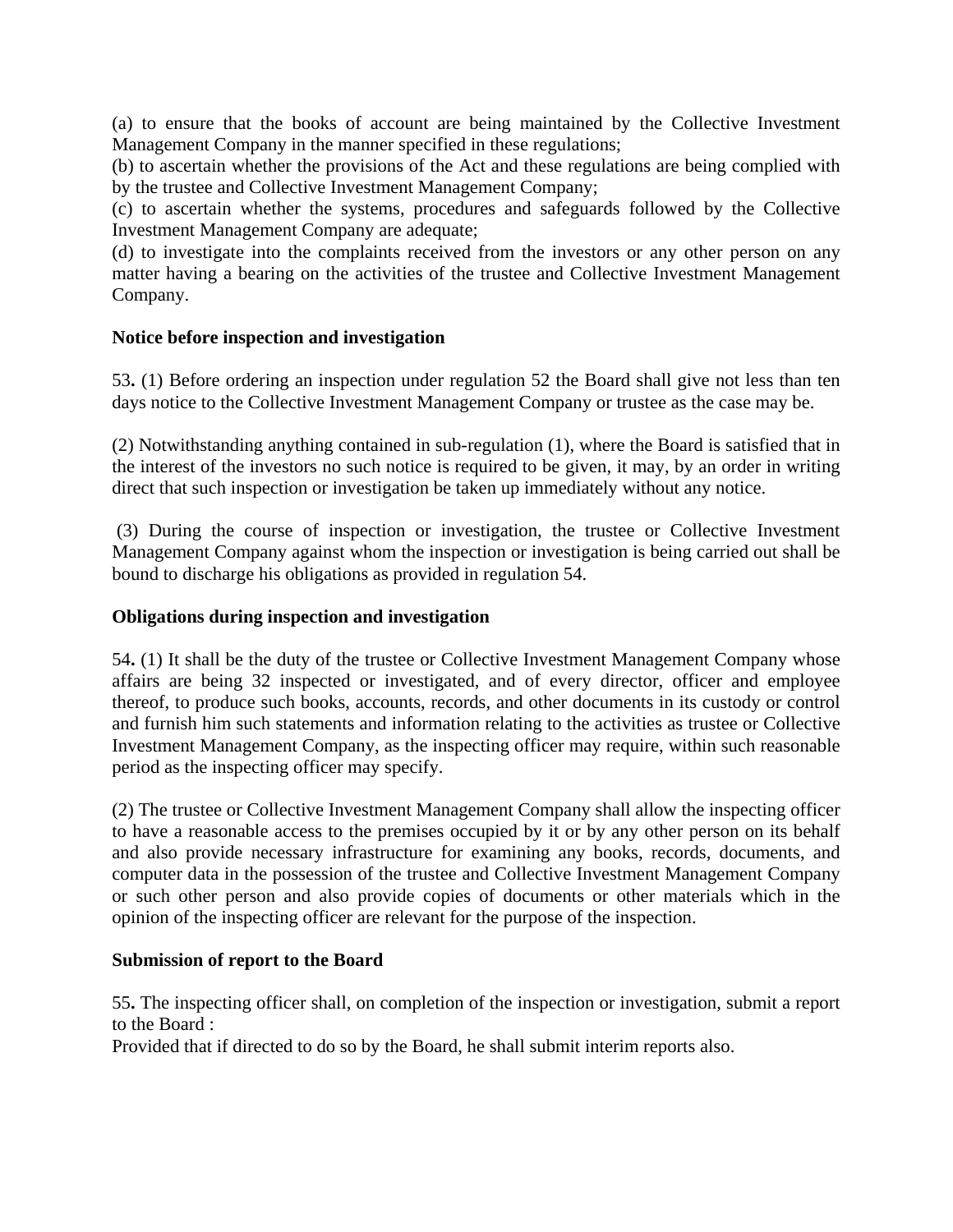## **173Action on inspection or investigation report**

56**.** The Board or the Chairman shall after consideration of inspection or investigation report take such action as the Board or Chairman may deem fit and appropriate including action under <sup>174</sup>Chapter V of the Securities and Exchange Board of India (Intermediaries) Regulations, 2008].]

#### **Appointment of Auditor and recovery of expenses**

57**.** (1) Without prejudice to the provisions of regulation 52, the Board shall have the power to appoint an auditor to inspect or investigate, as the case may be, into the books of account or the affairs of the trustee or Collective Investment Management Company in respect of <sup>175</sup>[collective investment scheme]s :

Provided that the Auditor so appointed shall have the same powers of the inspecting officer as stated in regulation 52 and the obligation of the Collective Investment Management Company or trustee and their respective employees in regulation 54, shall be applicable to the inspection under this regulation.

#### **Payment of inspection fees to the Board**

(2) The Board shall be entitled to recover such expenses including fees paid to the auditors as may be incurred by it for the purposes of inspecting the books of account, records and documents of the trustee or Collective Investment Management Company.

## **CHAPTER VIII**

<sup>&</sup>lt;sup>173</sup> Substituted by the Securities and Exchange Board of India (Procedure for Holding Enquiry by Enquiry Officer and Imposing Penalty) Regulations, 2002. Prior to substitution the regulation 56 read as under:

<sup>&</sup>quot;Communications of findings, etc.

<sup>56. (1)</sup> The Board shall, after consideration of the report referred to in regulation 55, communicate

the findings to the trustee or Collective Investment Management Company as the case may be, and give him an opportunity of being heard within fourteen days from the date of receipt of such communication.

<sup>(2)</sup> Without prejudice to its right to initiate necessary action under the Act and these regulations, the Board upon receipt of the reply, if any, from the trustee or Collective Investment

Management Company may call upon it to take such remedial measures as the Board may direct in this behalf and may also initiate action under Chapter VIII of these regulations."

<sup>&</sup>lt;sup>174</sup> Substituted for "the Securities and Exchange Board of India (Procedure for Holding Enquiry by Enquiry Officer and Imposing Penalty) Regulations, 2002" by the SEBI (Intermediaries) Regulations, 2008, w.e.f. 26-05-2008.

<sup>&</sup>lt;sup>175</sup> Substituted by the SEBI (Collective Investment Schemes) (Amendment) Regulations, 2014, w.e.f. 9-1-2014.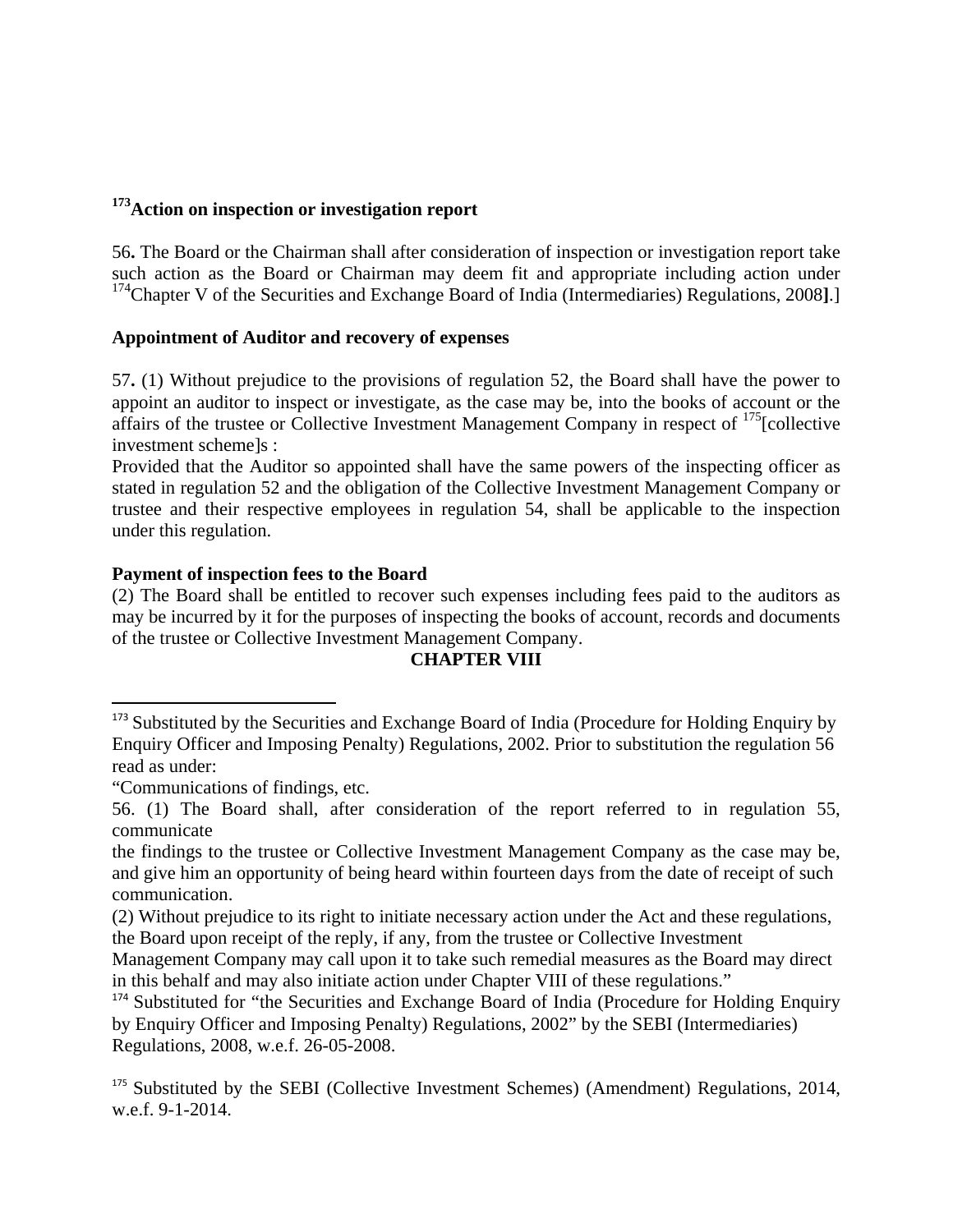## **PROCEDURE FOR ACTION IN CASE OF DEFAULT**

## 58**. 176**[\*\*\*] **177Liability for action in case of default**

59**.** In case a Collective Investment Management Company—

(a) contravenes any provision of the Act or these regulations;

(b) for the purposes of these regulations furnishes any information which is false or misleading or suppresses any material information;

(c) does not co-operate in any inspection, investigation or inquiry conducted by the Board under the Act or these regulations;

(d) fails to comply with any directions issued by the Board under the Act or the regulations;

(e) fails to resolve the complaints of the investors or fails to furnish to the Board a satisfactory reply in this behalf when called upon to do so by the Board;

(f) commits a breach of any provision of the Code of Conduct specified in the Third Schedule;

(g) fails to pay the fees specified in the Second Schedule;

(h) commits a breach of the conditions of registration; or

(i) fails to make an application for listing or fails to list units of a  $178$ [collective investment scheme] in a recognized stock exchange, shall be dealt with in the manner provided in  $179$ [Chapter V of the Securities and Exchange Board of India (Intermediaries) Regulations, 2008].

60**.** to 64**. 180**[\*\*\*]

## **Directions by the Board**

<sup>&</sup>lt;sup>176</sup> Omitted by the SEBI (Procedure for Holding Enquiry by Enquiry Officer and Imposing Penalty) Regulations, 2002, w.e.f. 27-09-2002.

<sup>&</sup>lt;sup>177</sup> Substituted by the SEBI (Procedure for Holding Enquiry by Enquiry Officer and Imposing Penalty) Regulations, 2002, w.e.f, 27-09-2002.

<sup>&</sup>lt;sup>178</sup> Substituted by the SEBI (Collective Investment Schemes) (Amendment) Regulations, 2014, w.e.f. 9-1-2014.

<sup>&</sup>lt;sup>179</sup> Substituted for "the Securities and Exchange Board of India (Procedure for Holding Enquiry by Enquiry Officer and Imposing Penalty) Regulations, 2002" by the SEBI (Intermediaries) Regulations, 2008, w.e.f. 26-05-02008.

 $180$  Regulations 60 to 64 omitted by the SEBI (Procedure for Holding Enquiry by Enquiry Officer and Imposing Penalty) Regulations, 2002, w.e.f. 27-09-2002.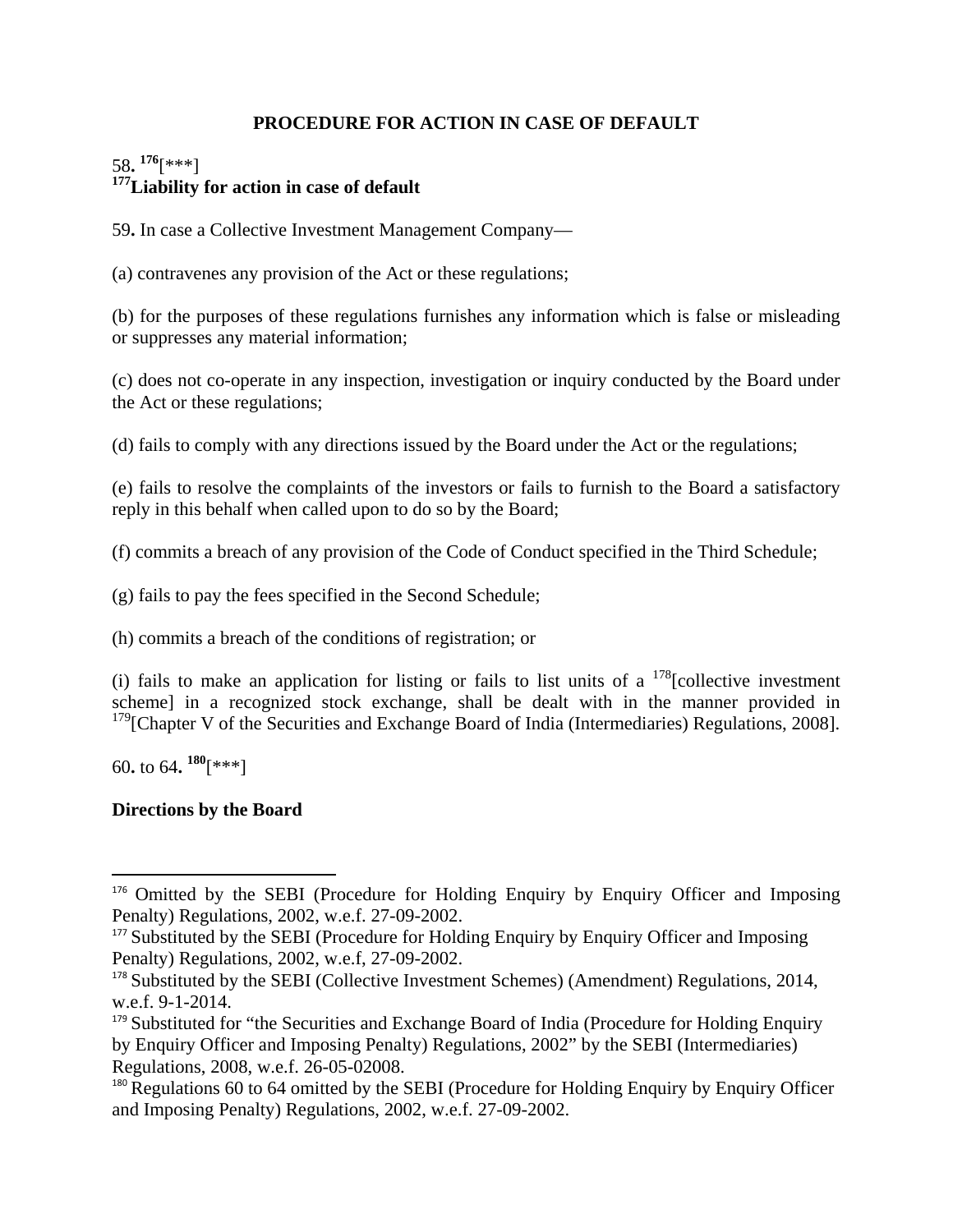65**.** The Board may, in the interests of the securities market and the investors and without prejudice to its right to initiate action under this Chapter, including initiation of criminal prosecution under section 24 of the Act, give such directions as it deems fit in order to ensure effective observance of these regulations, including directions:

(a) requiring the person concerned not to collect any money from investors or to launch any  $181$ [collective investment scheme];

(b) prohibiting the person concerned from disposing of any of the properties of the  $^{182}$ [collective] investment scheme] acquired in violation of these regulations;

(c) requiring the person concerned to dispose of the assets of the  $^{183}$ [collective investment] scheme] in a manner as may be specified in the directions;

(d) requiring the person concerned to refund any money or the assets to the concerned investors along with the requisite interest or otherwise, collected under the  $^{184}$ [collective investment scheme];

(e) prohibiting the person concerned from operating in the capital market or from accessing the capital market for a specified period.

#### **Action against intermediaries**

66**.** The Board may initiate action for suspension or cancellation of registration of an intermediary holding a certificate of registration under section 12 of the Act who fails to exercise due diligence in the performance of its functions or fails to comply with its obligations under these regulations :

Provided that no such certificate of registration shall be suspended or cancelled unless the procedure specified in the regulations applicable to such intermediary is complied with.

## **Appeal to the Central Government**

<sup>185</sup>67. Any person aggrieved by an order of the Board made, on and after the commencement of the Securities Laws (Second Amendment) Act, 1999, (*i.e.,* after 16th December, 1999), under

- (b) canceling such certificate; or
- (c) issuing directions under regulation 65

may prefer an appeal to the Central Government against such order, in accordance with the Securities and Exchange Board of India ( Appeals to Central Government) Rules, 1993."

 <sup>181</sup> Substituted by the SEBI (Collective Investment Schemes) (Amendment) Regulations, 2014, w.e.f. 9-1-2014.

<sup>182</sup> *ibid.*

<sup>183</sup> *ibid.*

<sup>184</sup> *ibid.*

<sup>&</sup>lt;sup>185</sup> Substituted by the SEBI (Appeal to the Securities Appellate Tribunal) (Amendment) Regulations, 2000, w.e.f. 28-03-2000. Prior to its substitution the regulation read as under:

<sup>&</sup>quot; 67. Any person aggrieved by an order of the competent authority or the Board under these regulations:

<sup>(</sup>a) suspending the certificate of registration; or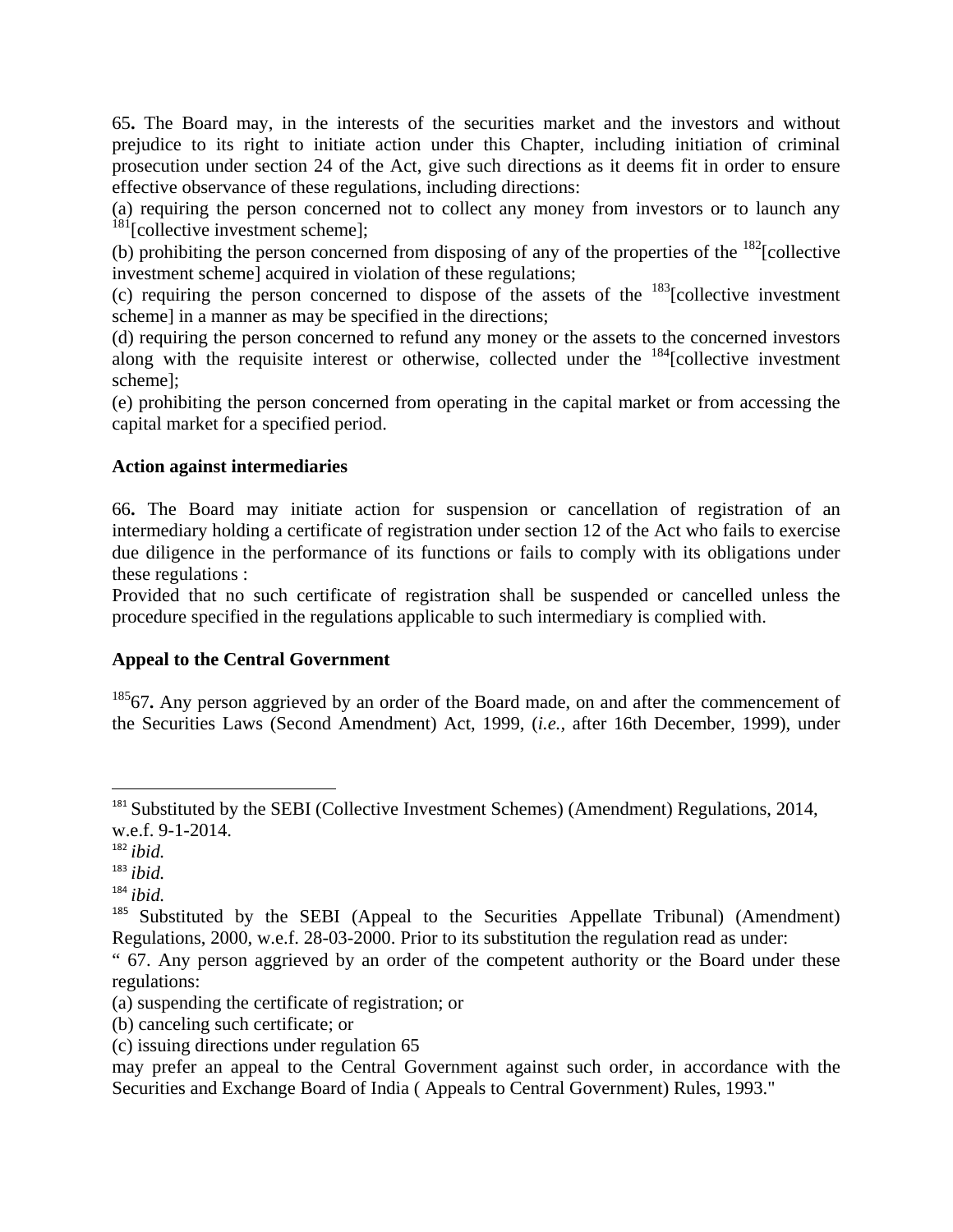these regulations may prefer an appeal to a Securities Appellate Tribunal having jurisdiction in the matter.]

#### **CHAPTER IX EXISTING COLLECTIVE INVESTMENT SCHEMES**

## **Existing** 186[**collective investment scheme**]**s to obtain provisional registration**

68**.** (1) Any person who has been operating a collective investment scheme at the time of commencement of these regulations shall be deemed to be an existing collective investment scheme and shall also comply with the provisions of this Chapter.

**Explanation :** The expression 'operating a collective investment scheme' shall include carrying out the obligations undertaken in the various documents entered into with the investors who have subscribed to the <sup>187</sup>[collective investment scheme].

(2) An existing collective investment scheme shall make an application to theBoard in the manner specified in regulation 5.

(3) The application made under sub-regulation (2) shall be dealt with in any of the following manner:

(a) by grant of provisional registration by the Board under sub-regulation (1) of regulation 71;

(b) by grant of a certificate of registration by the Board under regulation 10;

(c) by rejection of the application for registration by the Board under regulation 12.

# **No** 188[**collective investment scheme**] **to be launched until grant of registration**

69**.** No existing collective investment scheme shall launch any new 189[collective investment scheme] or raise money from the investors even under the existing <sup>190</sup>[collective investment scheme], unless a certificate of registration is granted to it by the Board under regulation 10.

#### **Consideration of application for grant of provisional registration**

70**.** (1) The applicant for the purpose of being considered eligible for the grant of provisional registration shall satisfy the Board that—

- <sup>189</sup> *ibid.*
- <sup>190</sup> *ibid.*

<sup>&</sup>lt;sup>186</sup> Substituted by the SEBI (Collective Investment Schemes) (Amendment) Regulations, 2014, w.e.f. 9-1-2014.

<sup>187</sup> *ibid.*

<sup>188</sup> *ibid.*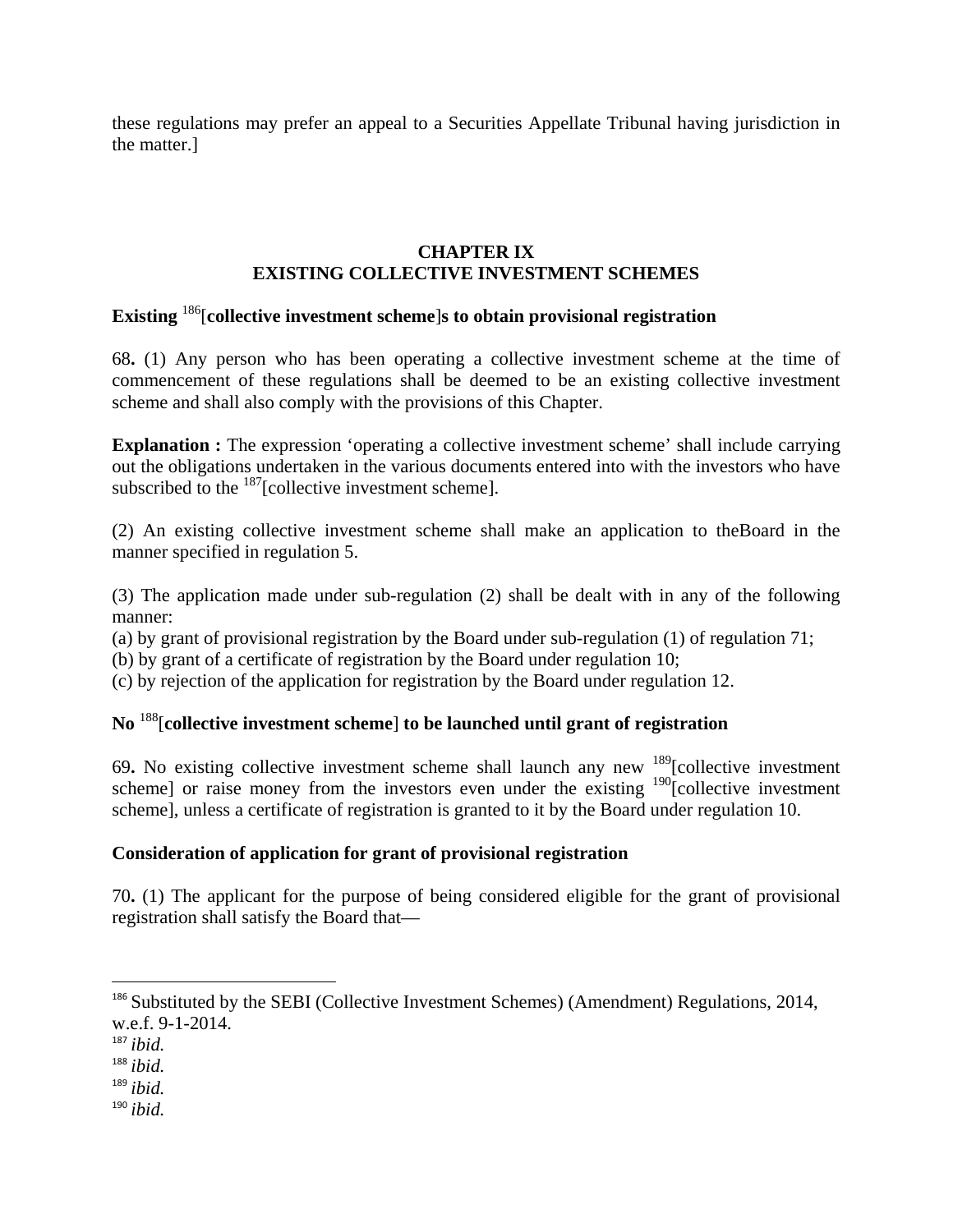(a) the  $191$ [collective investment scheme]s of the applicant are in the nature of collective investment schemes;

(b) the affairs of the applicant are not being conducted in a manner detrimental to the interest of existing investors;

(c) the applicant has at least 50% independent directors at the time of making the application.

Explanation :— "Independent directors" shall mean directors who are not associates of the persons operating the existing collective investment scheme;

(d) any person, directly or indirectly connected with it has not been granted registration by the Board under the Act.

(2) The Board for the purposes of grant of provisional registration may, *inter alia*, inspect the <sup>192</sup>[collective investment scheme]s, books of account, records and documents of the applicant.

(3) The Board shall recover from the applicant such expenses including fees paid to the auditor, appraising agency as may be incurred by it for the purposes of inspecting the  $^{193}$ [collective investment scheme]s, books of account, records and documents of the applicant.

(4) The Board on being satisfied that the requirements specified in sub-regulation (1) are not fulfilled may reject the application and the applicant thereupon shall wind up its existing  $194$ [collective investment scheme] (s) in the manner specified in regulation 73.

### **Grant of provisional registration**

71**.** (1) The Board after being satisfied that the conditions specified in regulation 70 are fulfilled may grant provisional registration to the applicant subject to the following conditions, namely :—

(a) the applicant shall get the existing  $195$ [collective investment scheme]s rated by a credit rating agency within  $196$ [two] year from the date of grant of provisional registration;

(b) the applicant shall get the existing 197[collective investment scheme]s audited by an auditor within a period of  $198$ [two] year from the date of grant of provisional registration;

 $191$  *ibid.* 

 $192$  Substituted by the SEBI (Collective Investment Schemes) (Amendment) Regulations, 2014, w.e.f. 9-1-2014.

<sup>193</sup> *ibid.*

<sup>194</sup> *ibid.*

<sup>195</sup> *ibid.*

<sup>&</sup>lt;sup>196</sup> Word "one" in clause (a) of sub-regulation (1) of Regulation 71 is substituted by the Securities and Exchange Board of India (Collective Investment Schemes) (Amendment) Regulations, 2002, w.e.f, 17-01-2002.

 $197$  Substituted by the SEBI (Collective Investment Schemes) (Amendment) Regulations, 2014, w.e.f. 9-1-2014.

<sup>&</sup>lt;sup>198</sup> Word "one" in clause (b) of sub-regulation (1) of Regulation 71 is substituted by the Securities and Exchange Board of India (Collective Investment Schemes) (Amendment) Regulations, 2002, w.e.f, 17-01-2002.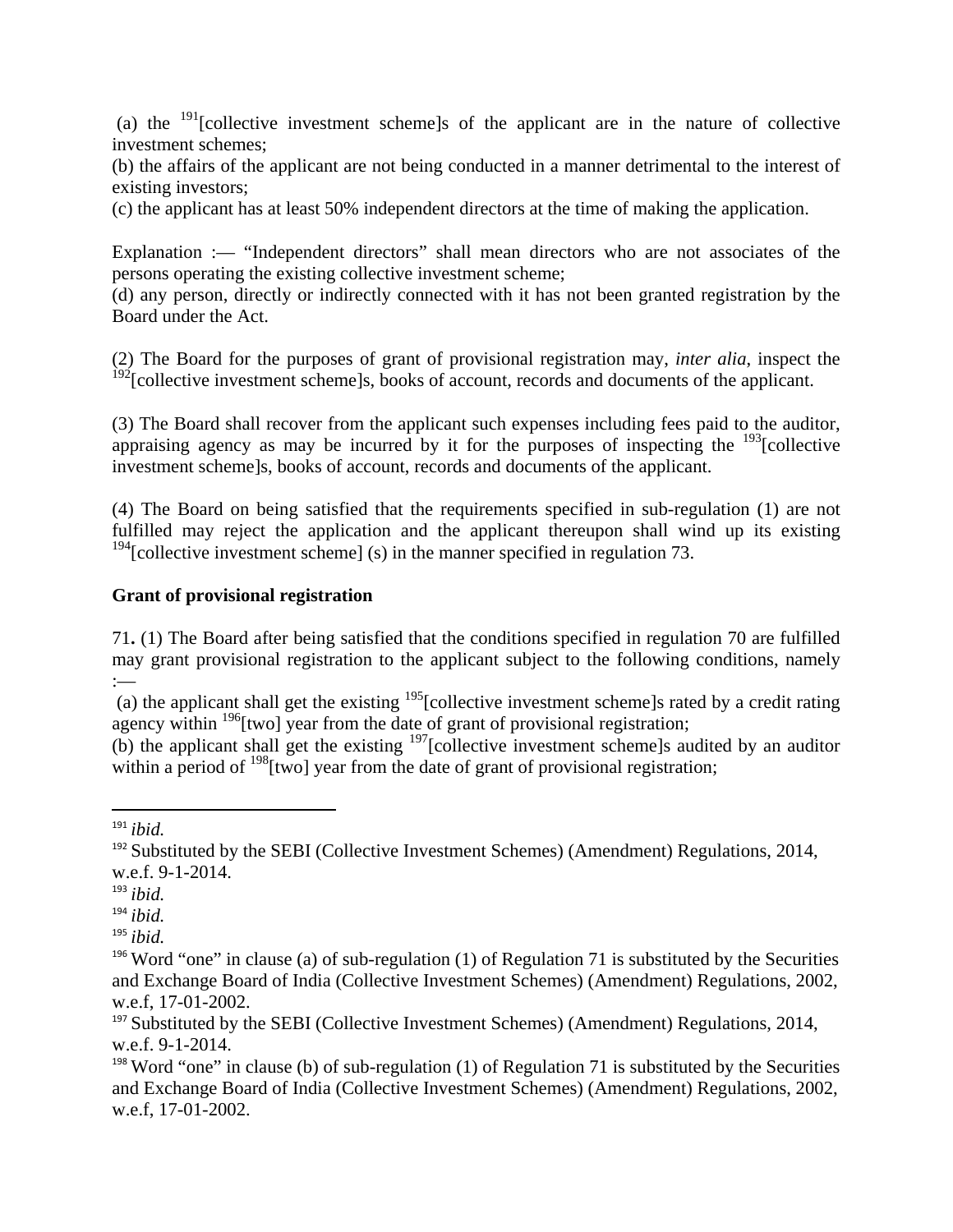(c) the applicant shall get existing  $199$ [collective investment scheme]s appraised by an appraising agency within a period of  $200$ [two] year from the date of grant of provisional registration;

(d) the applicant shall create a trust and appoint trustees in the manner specified in Chapter IV of these regulations within a period of  $^{201}$ [two] years from the date of grant of provisional registration;

(e) the applicant shall comply with accounting and valuation norms in respect of  $202$ [collective investment scheme]s floated before the commencement of these regulations as specified in Part II of the Ninth Schedule within a period of  $^{203}$ [two] year from the date of provisional registration; (f) the applicant shall meet the minimum net worth of Rupees one crore within one year from the date of grant of provisional registration which shall be increased by Rupees one crore each within two years, three years, four years and five years from the date of grant of provisional registration;

(g) the applicant shall not dispose of the  $^{204}$ [collective investment scheme] property except for meeting obligations arising under the offer document of the  $^{205}$ [collective investment scheme]; (h) the applicant shall comply with the conditions specified in regulation 11;

(i) such other conditions which the Board may impose.

(2) The applicant shall give a written undertaking to the Board to comply with the conditions specified in sub-regulation (1).

(3) The applicant who has been considered eligible for the grant of provisional registration by the Board shall pay provisional registration fee as per the Second Schedule.

(4) An applicant who after grant of provisional registration fails to comply with the conditions as specified in sub-regulation (1) and regulation 9 shall not be considered eligible for the grant of certificate of registration under regulation 10 and shall wind up the  $^{206}$ [collective investment scheme] in the manner specified in regulation 73.

 $199$  Substituted by the SEBI (Collective Investment Schemes) (Amendment) Regulations, 2014, w.e.f. 9-1-2014.

<sup>&</sup>lt;sup>200</sup> Word "one" in clause (c) of sub-regulation (1) of Regulation 71 is substituted by the Securities and Exchange Board of India (Collective Investment Schemes) (Amendment) Regulations, 2002, w.e.f, 17-01-2002.

<sup>&</sup>lt;sup>201</sup> Word "one" in clause (d) of sub-regulation (1) of Regulation 71 is substituted by the Securities and Exchange Board of India (Collective Investment Schemes) (Amendment) Regulations, 2002, w.e.f, 17-01-2002.

<sup>&</sup>lt;sup>202</sup> Substituted by the SEBI (Collective Investment Schemes) (Amendment) Regulations, 2014, w.e.f. 9-1-2014.

<sup>&</sup>lt;sup>203</sup> Word "one" in clause (e) of sub-regulation (1) of Regulation 71 is substituted by the Securities and Exchange Board of India (Collective Investment Schemes) (Amendment) Regulations, 2002, w.e.f, 17-01-2002.

<sup>&</sup>lt;sup>204</sup> Substituted by the SEBI (Collective Investment Schemes) (Amendment) Regulations, 2014, w.e.f. 9-1-2014.

<sup>205</sup> *ibid.*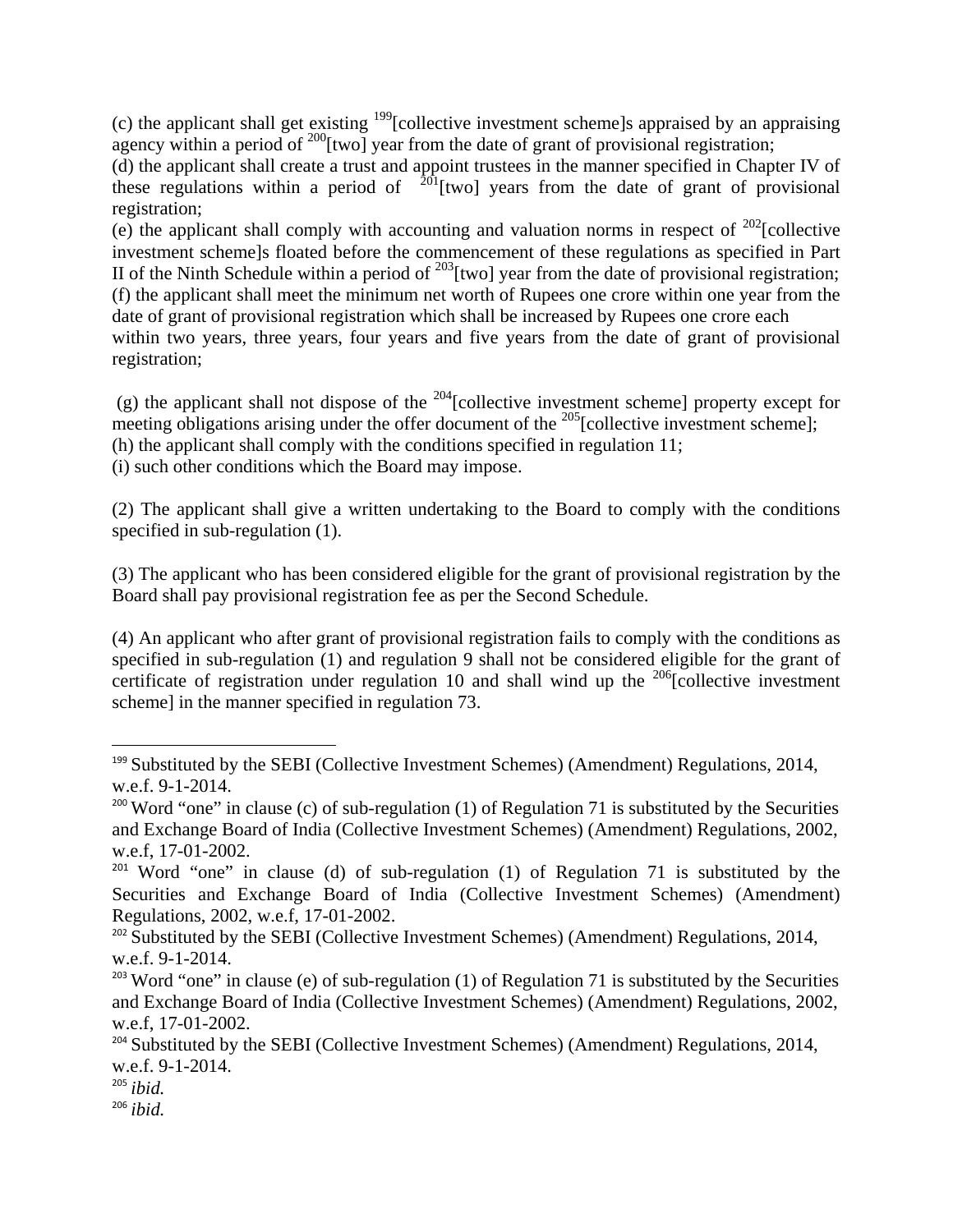### **Registration to existing** 207[**collective investment scheme**]

72**.** (1) An existing Collective Investment Scheme which satisfies the Board that the requirements specified in regulation 9 and the conditions specified under regulation 71 have been fulfilled, shall be granted a certificate of registration under regulation 10 upon payment of registration fees as specified in paragraph 2 of the Second Schedule and on such terms and conditions as may be specified by the Board.

(2) An existing Collective Investment Scheme which has been granted certificate of registration under sub-regulation (1) may be allowed to float new <sup>208</sup>[collective investment scheme]s on such terms and conditions as may be specified by the Board.

### **Manner of repayment and winding up**

73**.** (1) An existing collective investment scheme which:

(a) has failed to make an application for registration to the Board; or

(b) has not been granted provisional registration by the Board; or

(c) having obtained provisional registration fails to comply with the provisions of regulation 71; shall wind up the existing  $^{209}$ [collective investment scheme].

(2) The existing Collective Investment Scheme to be wound up under sub-regulation (1) shall send an information memorandum to the investors who have subscribed to the  $210$ [collective investment scheme]s, within two months from the date of receipt of intimation from the Board, detailing the state of affairs of the  $^{211}$ [collective investment scheme], the amount repayable to each investor and the manner in which such amount is determined.

(3) The information memorandum referred to in sub-regulation (2) shall be dated and signed by all the directors of the  $^{212}$ [collective investment scheme].

(4) The Board may specify such other disclosures to be made in the information memorandum, as it deems fit.

(5) The information memorandum shall be sent to the investors within one week from the date of the information memorandum.

<sup>207</sup> *ibid.*

<sup>&</sup>lt;sup>208</sup> Substituted by the SEBI (Collective Investment Schemes) (Amendment) Regulations, 2014, w.e.f. 9-1-2014.

<sup>209</sup> *ibid.*

<sup>210</sup> *ibid.*

<sup>211</sup> *ibid.*

<sup>212</sup> *ibid.*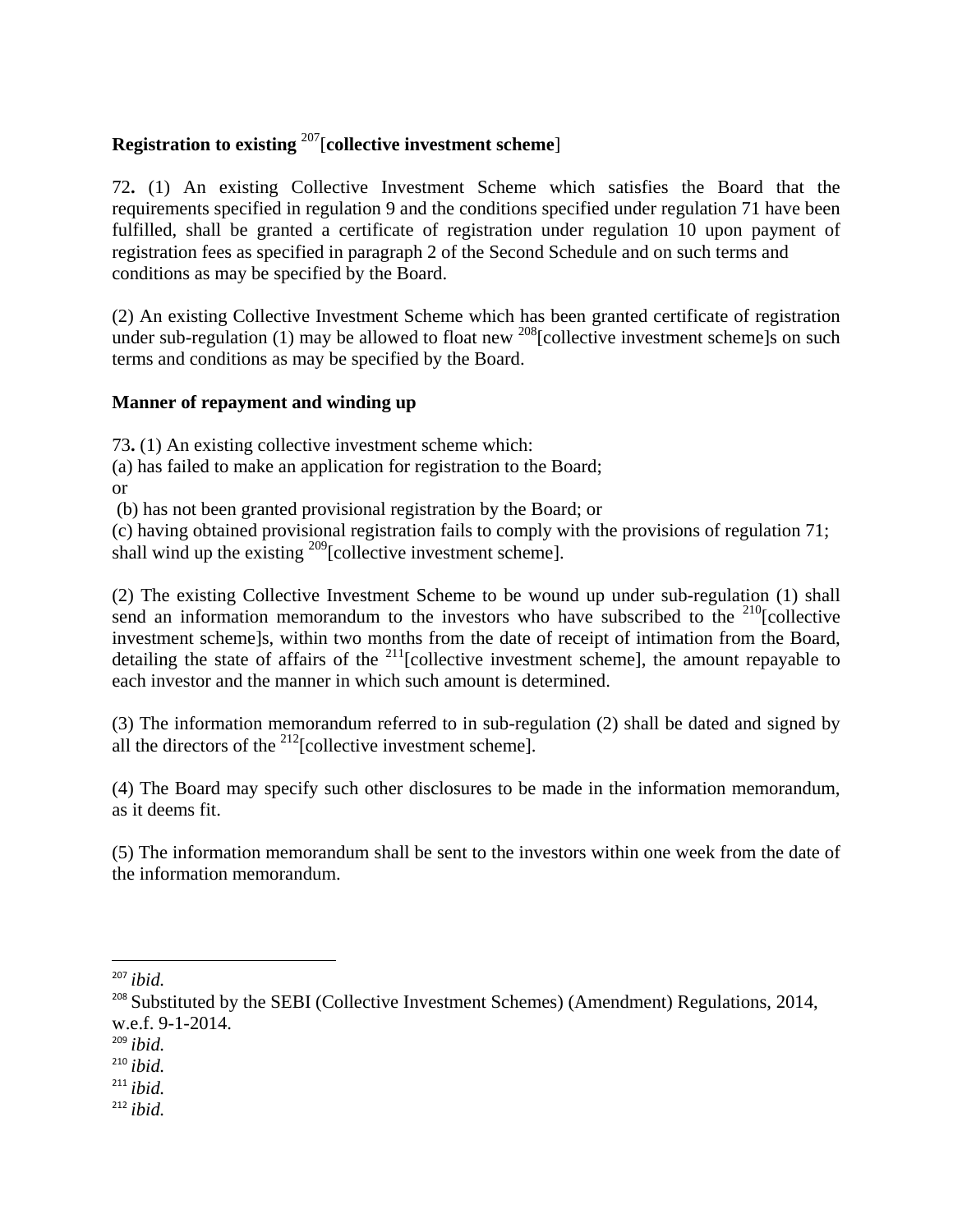(6) The information memorandum shall explicitly state that investors desirous of continuing with the  $213$ [collective investment scheme] shall have to give a positive consent within one month from the date of the information memorandum to continue with the  $2^{14}$ [collective investment scheme].

(7) The investors who give positive consent under sub-regulation (6), shall continue with the  $215$ [collective investment scheme] at their risk and responsibility :

Provided that if the positive consent to continue with the  $^{216}$ [collective investment scheme], is received from only twenty-five per cent or less of the total number of existing investors, the  $2^{17}$ [collective investment scheme] shall be wound up.

(8) The payment to the investors, shall be made within three months of the date of the information memorandum.

(9) On completion of the winding up, the existing collective investment scheme shall file with the Board such reports, as may be specified by the Board.

**Existing** <sup>218</sup>[collective investment scheme] **not desirous of obtaining registration to repay** 

74**.** An existing collective investment scheme which is not desirous of obtaining provisional registration from the Board shall formulate a scheme of repayment and make such repayment to the existing investors in the manner specified in regulation 73.

# **219[CHAPTER IX A**

### **EXISTING SCHEMES OR ARRANGEMENTS DEEMED TO BE A COLLECTIVE INVESTMENT SCHEME**

### **Existing schemes or arrangements deemed to be a collective investment scheme to obtain provisional registration**

74A. (1) Any person who has been operating a scheme or arrangement deemed to be a collective investment scheme under the proviso to sub-section (1) of section 11AA of the Act at the time of commencement of the Securities and Exchange Board of India (Collective Investment Schemes) (Amendment) Regulations, 2014, shall be deemed to be an existing collective investment scheme and shall also comply with the provisions of Chapter IX:

Provided that any scheme or arrangement which is otherwise regulated or prohibited under any other law shall not be deemed to be a collective investment scheme.

 <sup>213</sup> *ibid.*

<sup>214</sup> *ibid.*

<sup>&</sup>lt;sup>215</sup> Substituted by the SEBI (Collective Investment Schemes) (Amendment) Regulations, 2014, w.e.f. 9-1-2014.

<sup>216</sup> *ibid.*

<sup>217</sup> *ibid.*

<sup>218</sup> *ibid.*

<sup>219</sup> Inserted, *ibid.*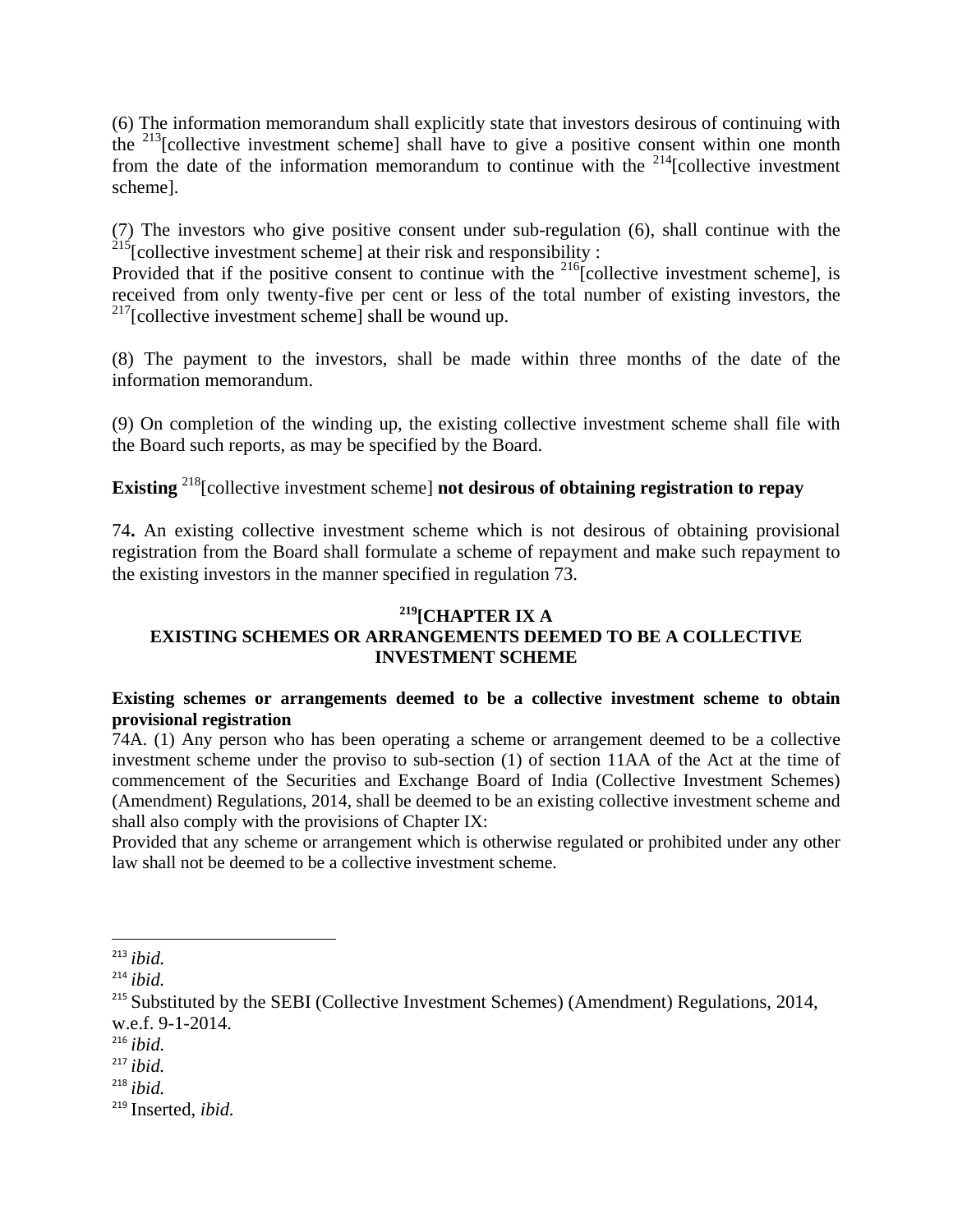Explanation : The expression 'operating a scheme or arrangement deemed to be a collective investment scheme' shall include carrying out the obligations undertaken in the various documents entered into with the investors who have subscribed to the scheme or arrangement.

(2) An existing collective investment scheme shall make an application to the Board in the manner specified in regulation 5.]

#### **CHAPTER X**

#### **MISCELLANEOUS**

#### **Power of the Board to issue clarifications**

75**.** In order to remove any difficulties in the application or interpretation of these regulations, the Board shall have the power to issue clarifications and guidelines in the form of notes or circulars which shall be binding on the trustee or Collective Investment Management Company or any other intermediary in the capital market.

### **FIRST SCHEDULE FORMS FORM A SECURITIES AND EXCHANGE BOARD OF INDIA (COLLECTIVE INVESTMENT SCHEME) REGULATIONS, 1999 [Regulations 4, 5(2)] APPLICATION FOR THE GRANT OF REGISTRATION AS COLLECTIVE INVESTMENT MANAGEMENT COMPANY**

1. NAME OF THE APPLICANT :

2. CONTACT PERSON :

3. NAME OF THE COMPLIANCE OFFICER : TELEPHONE NO. : FAX NO. :

4. ADDRESS OF THE REGISTERED OFFICE OF THE APPLICANT : PIN CODE : TELEPHONE NO. : FAX NO. :

5. ADDRESS OF THE APPLICANT FOR CORRESPONDENCE : PIN CODE : TELEPHONE NO. : FAX NO. :

6. ADDRESS OF BRANCH OFFICES (IN INDIA & ABROAD) OF THE APPLICANT, IF ANY : (*A*) (*B*) (*C*)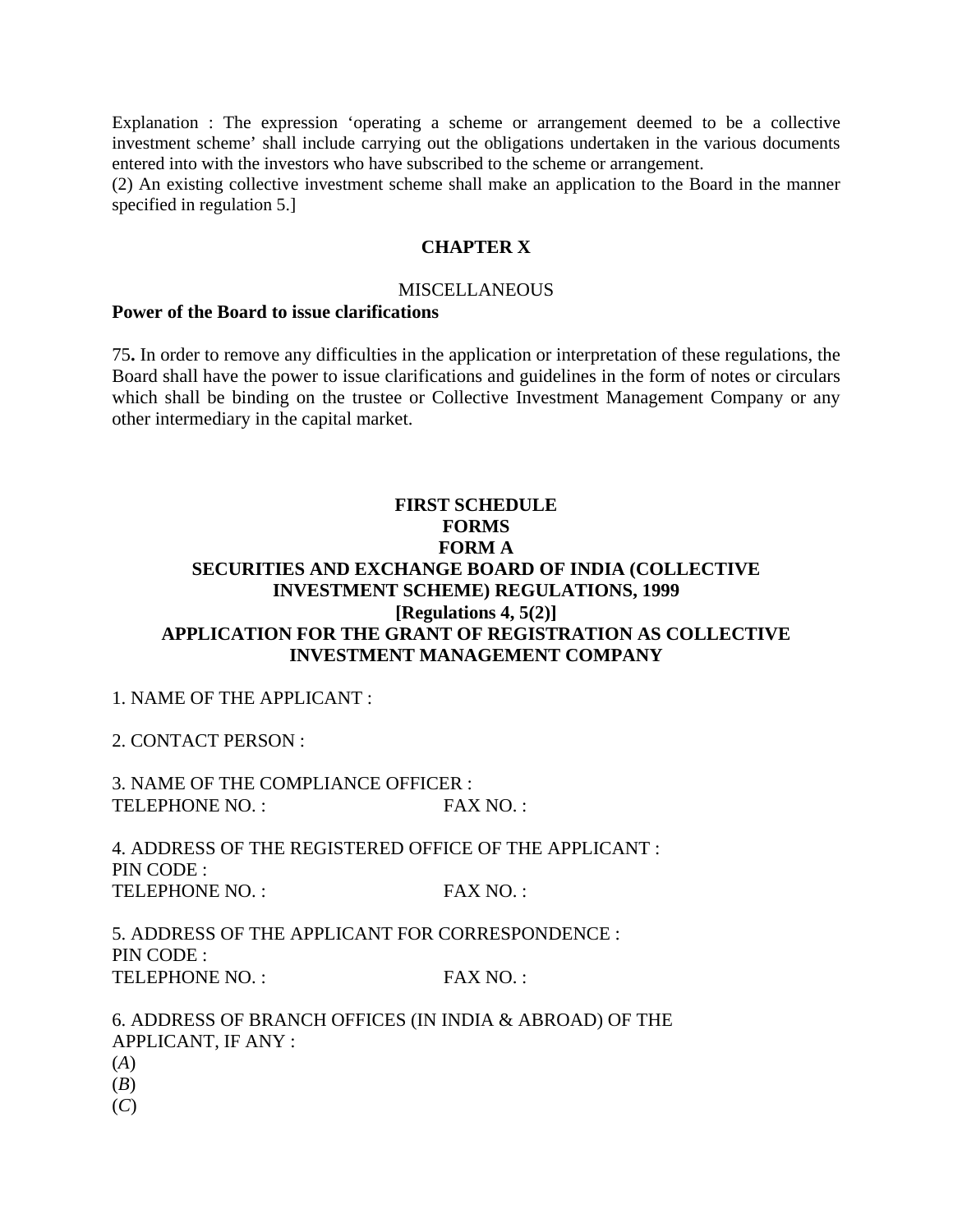### 7. WHETHER ANY OTHER APPLICATION UNDER SECURITIES AND EXCHANGE BOARD OF INDIA ACT, 1992 HAS BEEN MADE FOR GRANT OF CERTIFICATE, IF SO, DETAILS THEREFOR :

8. DATE AND PLACE OF INCORPORATION OF THE COLLECTIVE INVESTMENT MANAGEMENT COMPANY :

(Enclose a copy of certificate of incorporation)

9. OBJECTS OF THE COLLECTIVE INVESTMENT MANAGEMENT COMPANY : (Enclose copy of the Memorandum and Articles of Association)

10. MAIN OBJECTS :

### 11. ANCILLARY OBJECTS :

(the Memorandum and Articles of Association should have necessary clause in respect of collective investment scheme and amendments, if any, shall have to be incorporated in the existing Memorandum and Articles of Association)

12. CAPITAL STRUCTURE AND SHAREHOLDING PATTERN :

(give list of major shareholders holding 5% or more voting rights and percentage of their share holdings, as of the latest date)

13. NET WORTH OF THE COMPANY : (as of the latest date)

14. PRESENT LINE(S) OF BUSINESS ACTIVITIES: (History, major achievements and present activity)

#### 15. FINANCIAL INFORMATION :

(Enclose Balance Sheet and Profit and Loss account for the immediately preceding 3 years)

16. ACCOUNTING POLICIES: (Furnish description of significant accounting policies)

17. NAMES AND ACTIVITIES OF ASSOCIATE COMPANIES/CONCERNS CARRYING ON ACTIVITIES RELATED TO THE SECURITIES MARKET AND GRANTED REGISTRATION BY SEBI :

### 18. MANAGEMENT OF THE COLLECTIVE INVESTMENT MANAGEMENT COMPANY:

### 19. BOARD OF DIRECTORS :

(Indicate name, qualifications, background, experience, whether directorship is on wholetime/part-time basis, other directorships, of the Directors. Whether any of the Directors is in full employment elsewhere; give details thereof. If any of the Directors is a member of a professional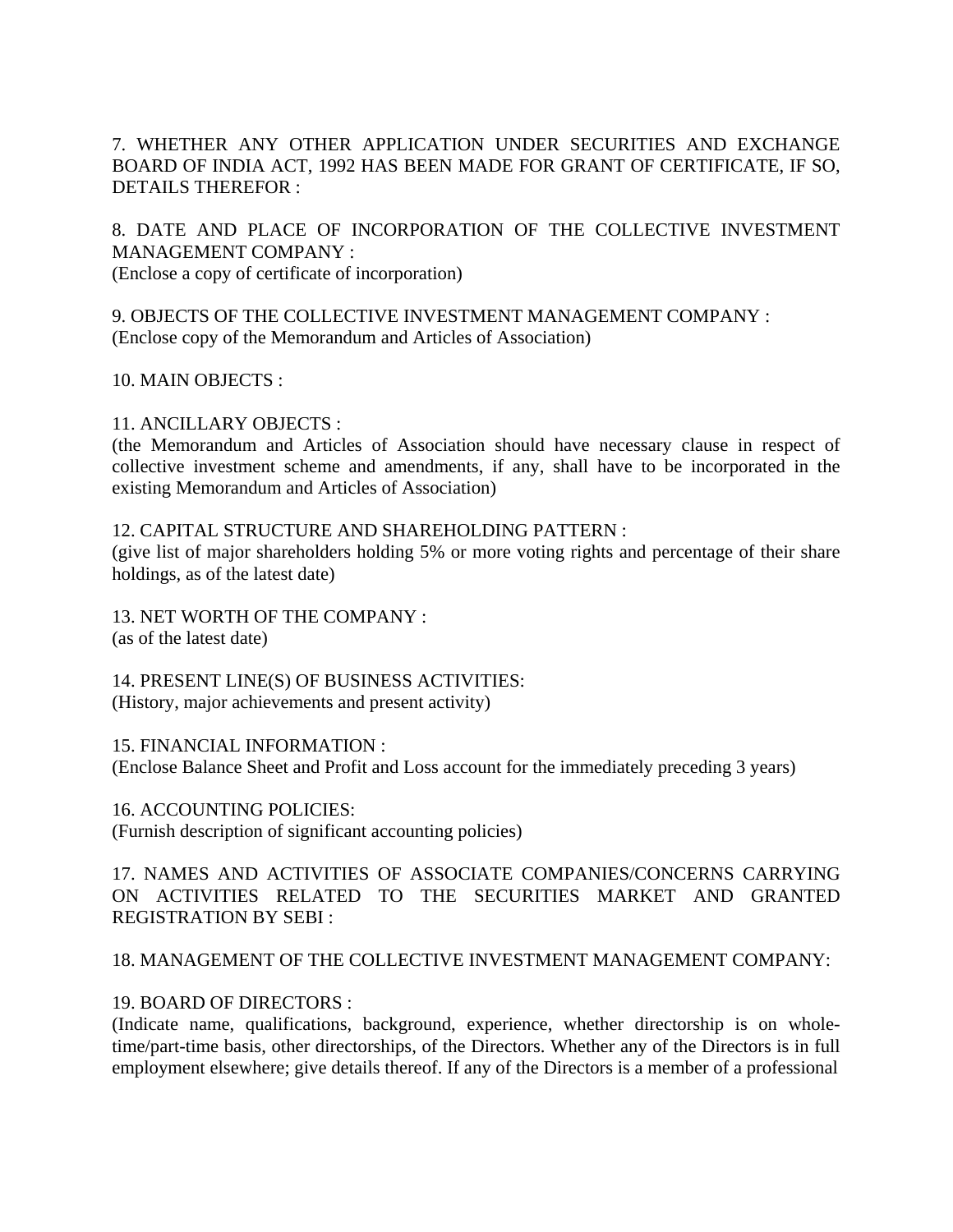body *i.e.,* the ICAI or ICSI, to furnish permission of the professional body for acting as director of the applicant )

#### 20. KEY MANAGEMENT PERSONNEL :

(Furnish the names, qualifications, experience of the key management personnel indicating their experience. Also, submit proof of acceptance of appointment letter, latest salary slips)

#### 21. OTHER EMPLOYEES :

(Furnish the names, qualifications, experience of the other employees)

### 22. DETAILS OF INFRASTRUCTURAL FACILITIES :

#### 23. OFFICE SPACE :

(Mention extent of area available at the place where the main activity would be carried out; detail of office space available at all the locations; certified copies of relevant sale deed/lease deed/rental agreement etc. in respect of each of the premises to be enclosed.) 24. OFFICE EQUIPMENT :

(mention the details of electronic office equipment, computers, fax, telephones etc; submit proof of purchase of the above equipments.)

#### 25. INVOLVEMENT IN CASES :

(*a*) Court cases/litigations in which the applicant may have been involved in the last 3 years.

(*b*) Involvement in any offence relating to moral turpitude/economic offences of the directors, employees of the applicant in the last 3 years.

#### 26. AUDITORS

#### 27. OTHER INFORMATION :

Any other information considered relevant to the nature of services rendered by the applicant. Names and addresses of the auditors of the applicant :

28. DOCUMENTS :

Submit copies of :

(*a*) Draft Trust Deed; and

(*b*) Draft Investment Management Agreement

#### INSTRUCTION FOR FILLING UP THE FORM :—

(*a*) Applicants must submit a completed application form together with appropriate supporting documents to the Board.

(*b*) It is important that this application form should be filled in accordance with the regulations.

(*c*) An application which is not complete is liable to be rejected.

(*d*) Answers must be typed and legible.

(*e*) Information which needs to be supplied in more details may be given on separate sheets which should be attached to the application form.

(*f*) The application must be signed by the competent person having authority to do so and all signatures must be in original.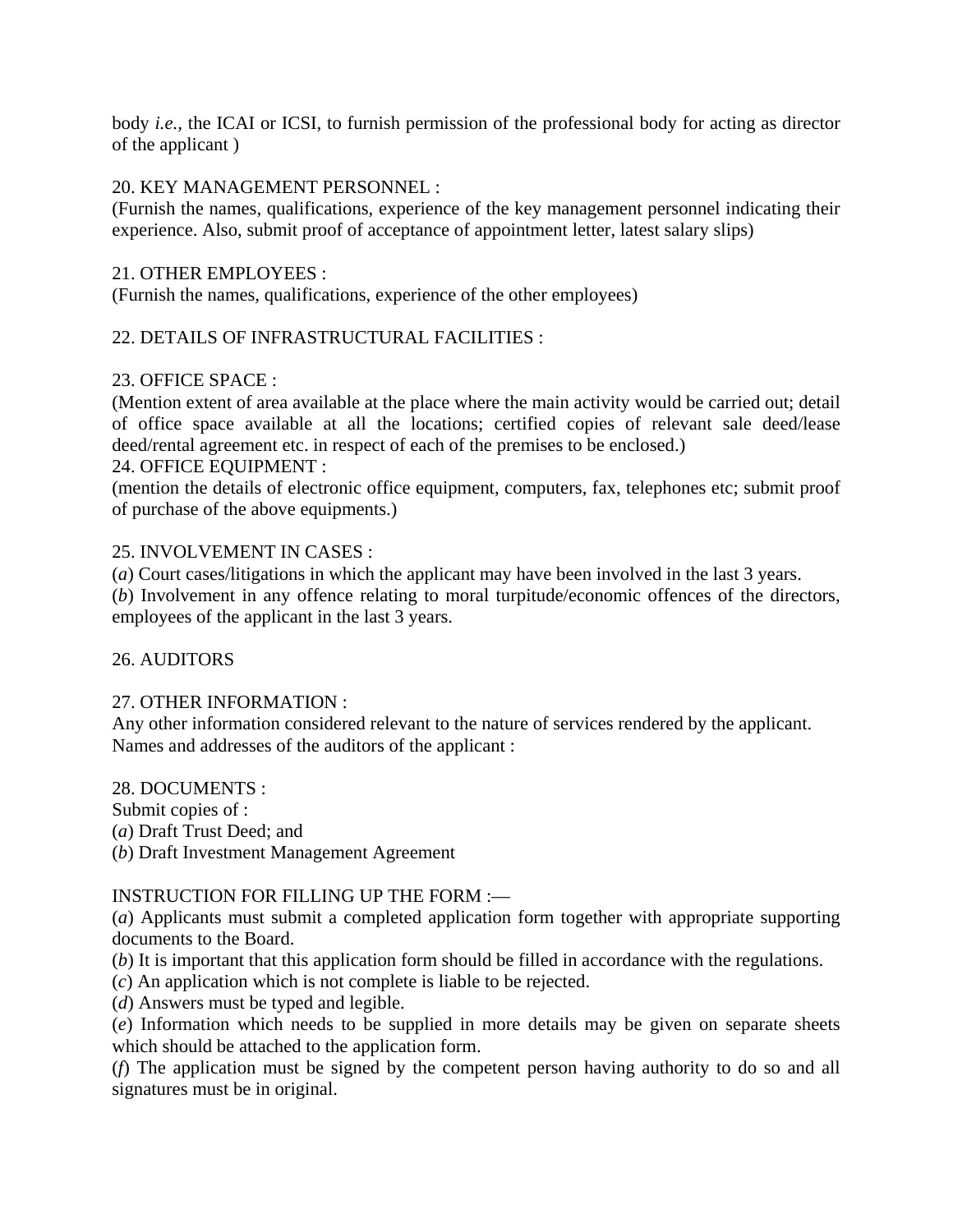#### **FORM B**

### **SECURITIES AND EXCHANGE BOARD OF INDIA (COLLECTIVE INVESTMENT SCHEME) REGULATIONS, 1999 [Regulation 10] CERTIFICATE OF REGISTRATION**

In exercise of the powers conferred by section 30 of the Securities and Exchange Board of India Act, 1992 (15 of 1992), read with the Securities and Exchange Board of India (Collective Investment Scheme) Regulations, 1999 made thereunder the Board hereby grants a certificate of registration to .................................................................. as an Collective Investment Management Company.

Registration Code for the Collective Investment Management Company is CIMC/CIS/ / /

Date By order Sd/- For and on behalf Securities and Exchange Board of India

#### **FORM C**

#### **SECURITIES AND EXCHANGE BOARD OF INDIA (COLLECTIVE INVESTMENT SCHEME) REGULATIONS, 1999 [Regulation 18(2)] TRUSTEESHIP OF THE COLLECTION INVESTMENT SCHEME**

(1) Furnish the following particulars : (a) Name of the Institution (b) Address/telephone/telex/fax Nos. (c) Name of the contact person (d) SEBI Registration No.: (e) Management of the trustee Board of Directors Key Personnel Other Employees (f) Details of Infrastructure facilities Office Space Office Equipment (g) Court cases/litigations in which the trustee may have been involved in the last three years and whether the case is pending or has been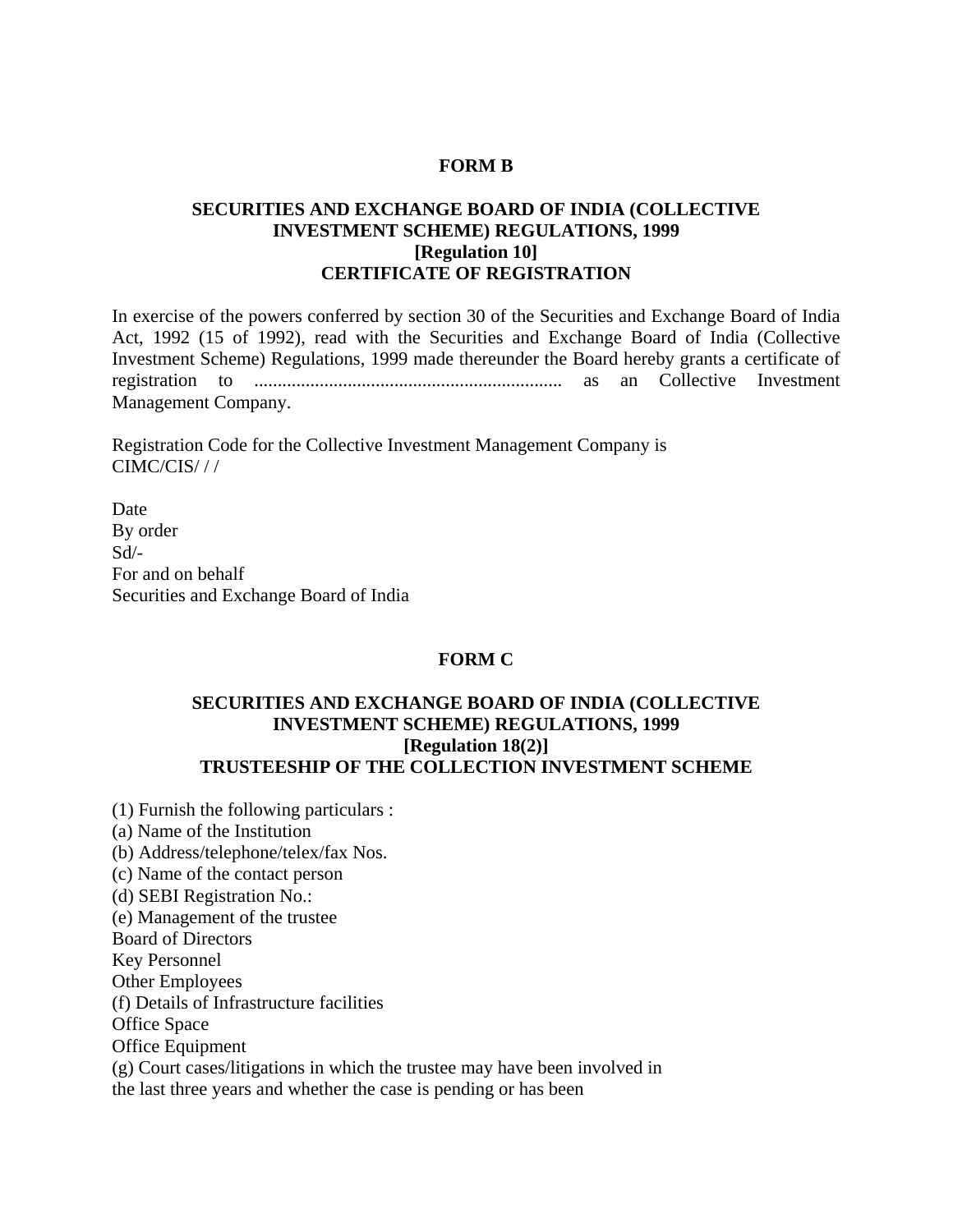adjudicated. (h) Any penalty imposed by SEBI or by other regulatory bodies during the last three years. (i) Any other information considered relevant to the nature of services rendered by the trustee. (2) INSTRUCTION FOR FILLING UP THE FORM (*See* Form A)

### **SECOND SCHEDULE**

### **SECURITIES AND EXCHANGE BOARD OF INDIA (COLLECTIVE INVESTMENT SCHEME) REGULATIONS, 1999 [Regulations 6, 10, 26(1), 59(g), 71(3), 72(1)]**

### **FEES**

| 1. (a) Application fees payable by the applicant :                                                                          | <b>Rupees Twenty-Five Thousand</b> |
|-----------------------------------------------------------------------------------------------------------------------------|------------------------------------|
| (b) Provisional registration fees payable by existing<br>collective investment scheme: [see para 2 below]                   | <b>Rupees Five Lacs</b>            |
| (c) Registration fees payable by the applicant for<br>grant of registration as collective investment<br>management company: | Rupees Ten Lacs                    |
| (d) Filing fees for offer document :                                                                                        | Rupees Twenty-Five thousand        |

2. The applicant who has paid provisional registration fee of Rs. 5 lacs under sub-paragraph (b) of paragraph 1, shall pay remaining registration fee of Rs. 5 lacs at the time of grant of registration.

3. The fees referred to in paragraphs 1 and 2 above, shall be paid by means of a bank draft in favour of "Securities and Exchange Board of India" at Mumbai or at the regional offices where the application for registration or draft offer document is submitted.

### **THIRD SCHEDULE**

### **SECURITIES AND EXCHANGE BOARD OF INDIA (COLLECTIVE INVESTMENT SCHEME) REGULATIONS, 1999 [Regulations 14(h), 21(8), 59(f)]**

### **CODE OF CONDUCT**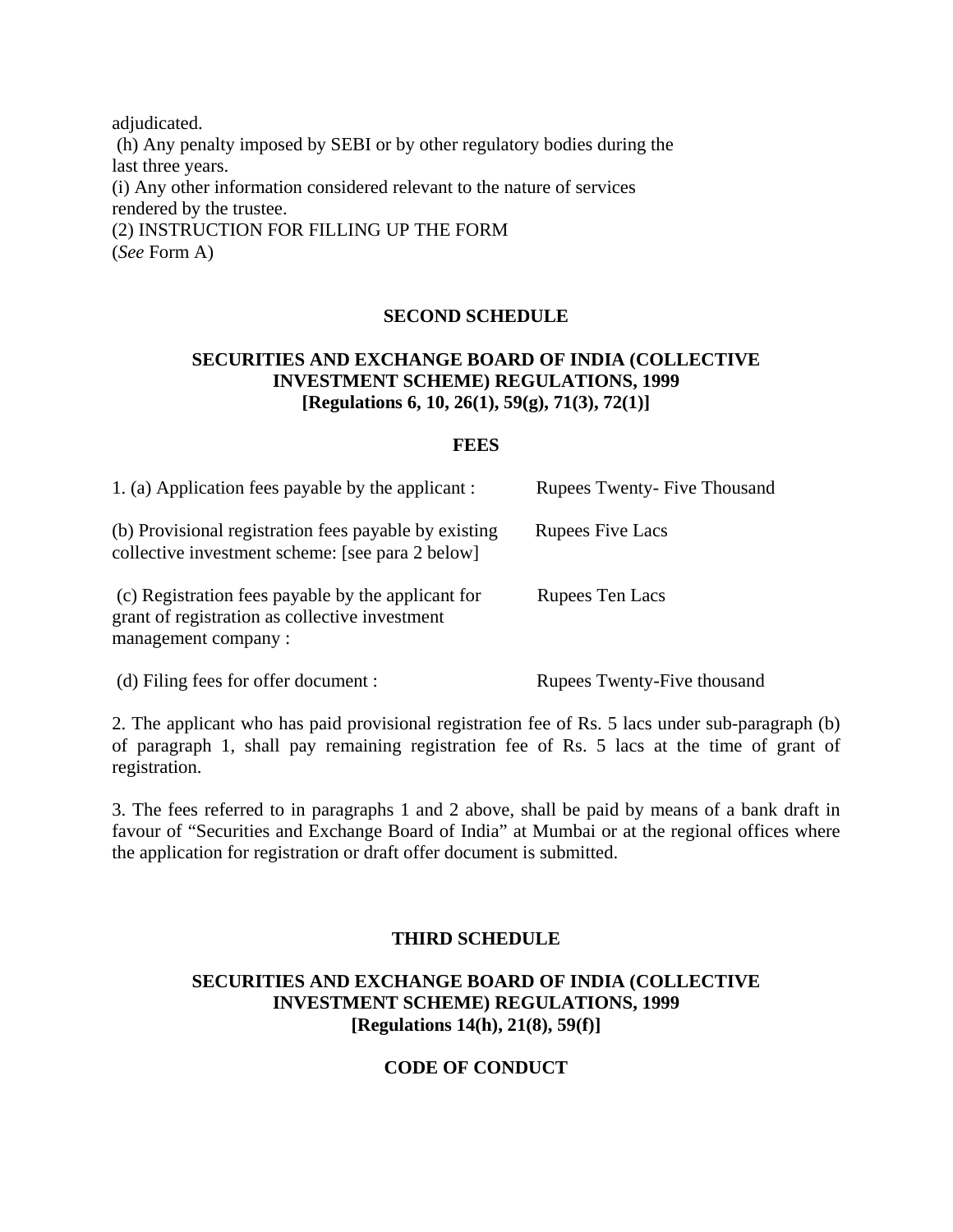1. Interests of all classes of unit holders to be protected

The organisation, operation and management of the Collective Investment Scheme and the creation of assets therein shall be conducted—

(*a*) in the interest of all classes of unit holders of the <sup>220</sup>[collective investment scheme]; and

(*b*) not merely in the interests of the directors of the company or associated persons or any special class of unit holders.

2. Dissemination of information

(*a*) the trustee and the Collective Investment Management Company shall ensure the timely dissemination to all unit holders, of adequate accurate and explicit information about the investment policies, investment objectives, financial position and general affairs of the  $221$ [collective investment scheme];

(*b*) all such information shall be fairly presented in simple language.

### 3. Conflict of interest

The trustee and the Collective Investment Management Company shall in managing the affairs of the <sup>222</sup>[collective investment scheme]s avoid conflicts of interest and treat the interests of all unit holders paramount in all matters.

4. Segregation

The trustee and the Collective Investment Management Company shall ensure scheme-wise segregation of funds and assets as created.

5*.* Integrity, investments as per objects, etc.

The trustee and the Collective Investment Management Agency shall

(a) carry on the business and make investments in accordance with the investment objectives stated in the offer documents and take investment decisions solely in the interests of unit holders; (b) not use any unethical means for marketing their  $^{223}$ [collective investment schemels or for inducing investors to bring the same;

(c) carry on all their activities in the interests of unit holders and with strict regard to integrity and honesty.

### **FOURTH SCHEDULE**

#### **SECURITIES AND EXCHANGE BOARD OF INDIA (COLLECTIVE INVESTMENT SCHEME) REGULATIONS, 1999 [Regulation 17(1)]**

<sup>&</sup>lt;sup>220</sup> Substituted by the SEBI (Collective Investment Schemes) (Amendment) Regulations, 2014, w.e.f. 9-1-2014.

 $221$  Substituted by the SEBI (Collective Investment Schemes) (Amendment) Regulations, 2014, w.e.f. 9-1-2014.

 $^{222}$ *ibid.* 

<sup>223</sup> *ibid.*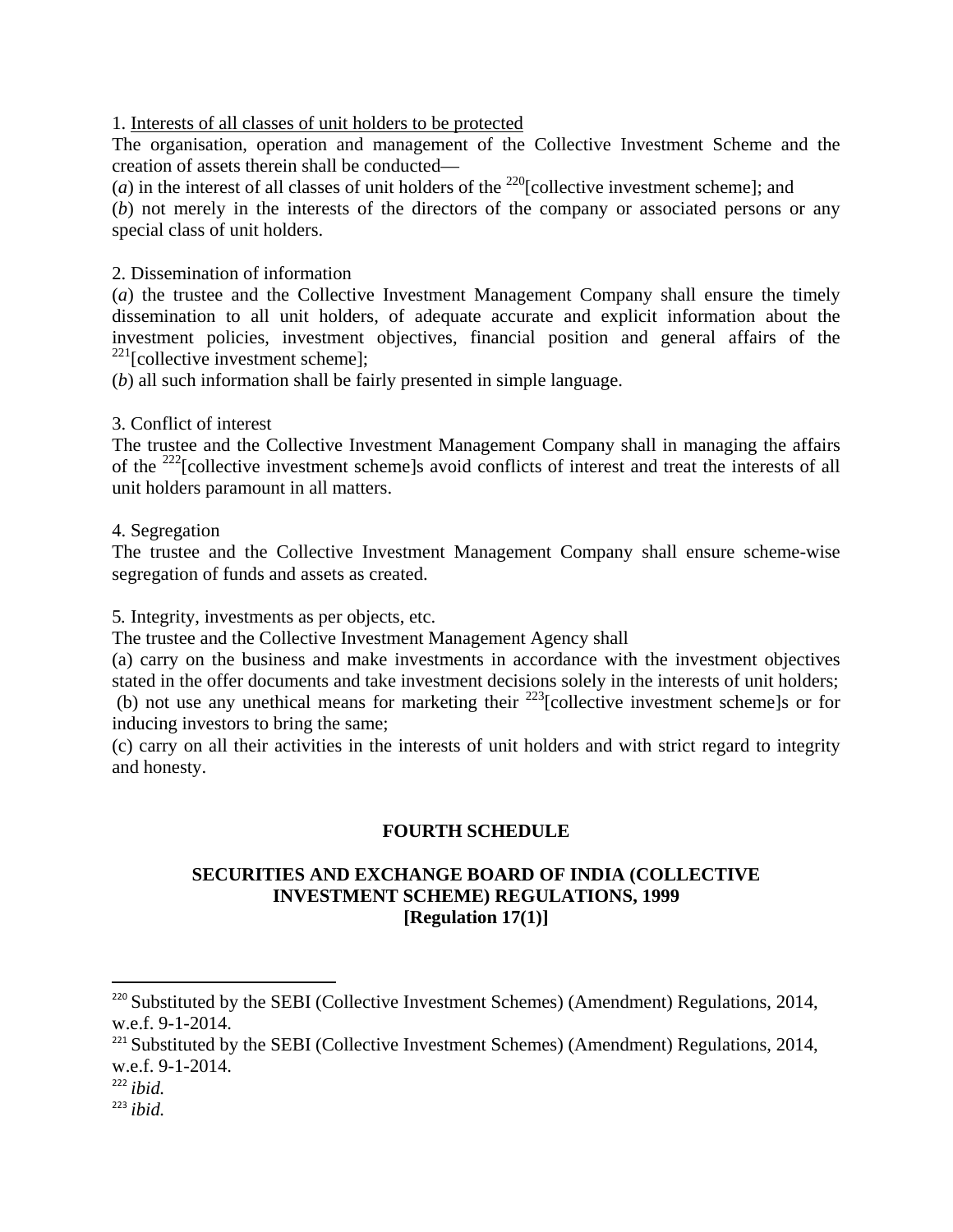### **CONTENTS OF THE TRUST DEED**

1. Principal Clauses

The Trust Deed shall contain the following clauses, namely:—

(a) the responsibilities, obligations and rights of the trustee for the protection of the assets of the  $^{224}$ [collective investment scheme],

(b) provisions to ensure that management of  $^{225}$ [collective investment scheme] property shall be in accordance with that specified in the offer document and these regulations,

(c) the responsibilities, obligations and rights of the Collective Investment Management Company,

(d) the policies for issue, pricing of units and expenses of the  $^{226}$ [collective investment scheme], including payment of fees and distribution of income and gains and accounting,

(e) the policies for disclosures of the investors of various  $227$ [collective investment scheme]s objectives and investment objectives in offer documents and advertisements and annual and halfyearly reporting requirements,

(f) provisions to ensure that the auditor for the <sup>228</sup>[collective investment scheme] shall be different from the Auditor of the Collective Investment Management Company. Further, it shall contain conditions of appointment, retirement, removal and replacement of auditor of the  $229$ [collective investment scheme],

(g) broad policies regarding allocation of expenditure to capital or income,

(h) provisions to explicitly forbid the acquisition of any asset out of the trust property which involves the assumption of any liability which is unlimited or shall not result in encumbrance of the trust property in any way,

(i) trusteeship fee, if any, payable to the trustee,

 (j) provisions to the effect that no amendment to the Trust Deed shall be carried out without the prior approval of the Board and unit holders,

(k) provisions to ensure that removal of the trustee in all cases shall require the prior approval of the Board and the provisions regarding appointment of new trustee and their removal be specified,

(l) procedure for seeking approval of the unit holders,

(m) provisions for redressal of grievances of the investors and time within which such complaints shall be redressed,

(n) the circumstances under which the assets may be disposed of with the approval of the trustee,

(o) provisions regarding transfer of units, meeting of unit holders and maintenance of upto date register of unit holders,

(p) the time within which the unit certificates shall be issued after allotment and the time within which transfer of units shall be completed,

<sup>228</sup> *ibid.*

<sup>224</sup> *ibid.*

 $225$  Substituted by the SEBI (Collective Investment Schemes) (Amendment) Regulations, 2014, w.e.f. 9-1-2014.

<sup>226</sup> *ibid.*

<sup>227</sup> *ibid.*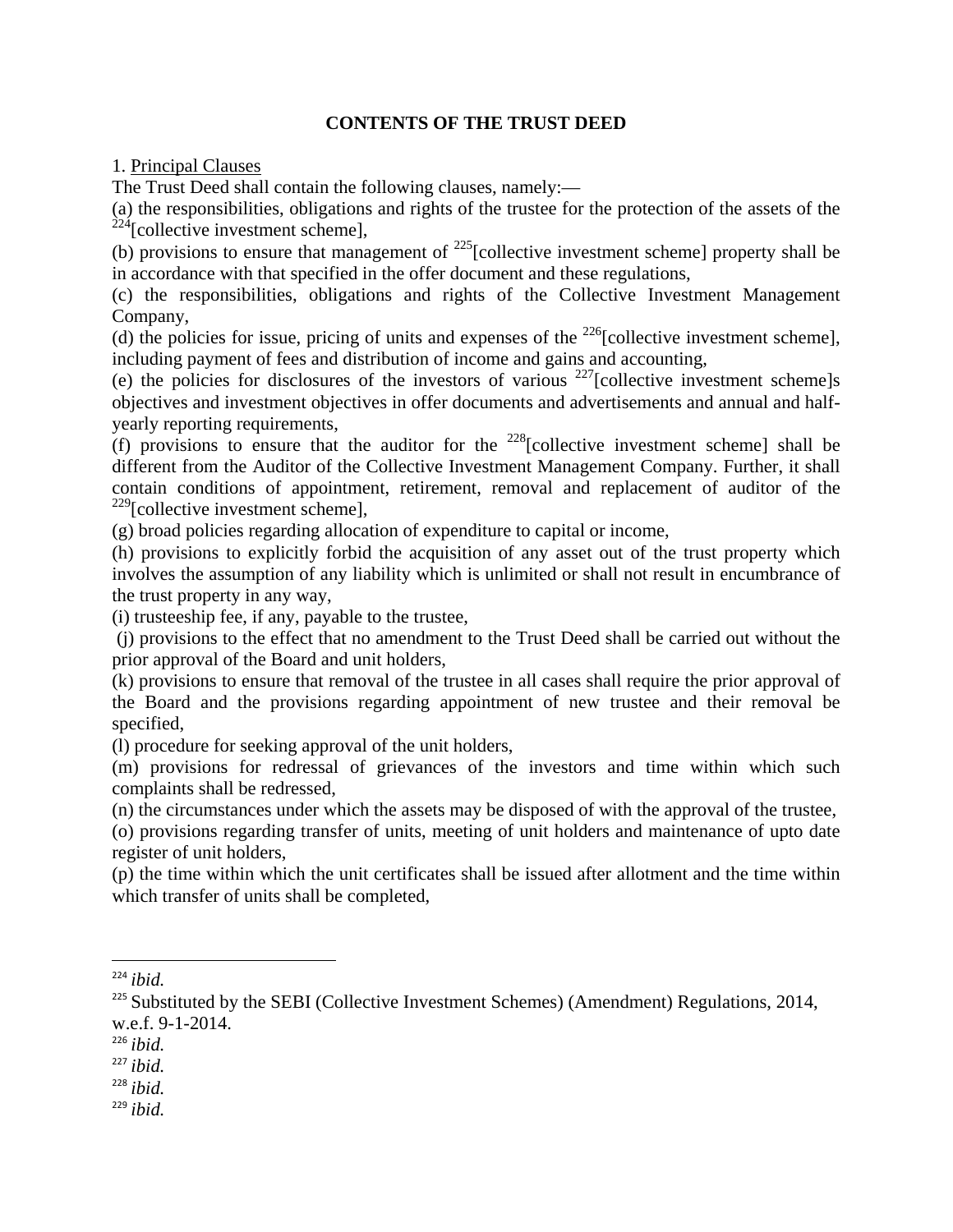(q) provisions to ensure that any document required to be lodged with the Board shall be signed by at least two Directors of the Collective Investment Management Company with at least one of them being an independent director,

(r) provisions to ensure the public availability of the trust deed for inspection of unit holders and investors,

(s) provisions to ensure that unit holders shall have beneficial interest in the trust property to the extent of individual holding in respective <sup>230</sup>[collective investment scheme]s only.

### 2. Trustee's duties regarding information properly, etc.

The Trust Deed shall lay down that the trustee shall:

(a) obtain necessary information and a quarterly report from the Collective Investment Management Company,

(b) make spot checks on the Collective Investment Management Company regarding pricing of units and payment into and out of the  $^{231}$ [collective investment scheme] and proper accounting of the income of the  $^{232}$ [collective investment scheme] and charging of expenses and distribution as permitted,

 (c) maintain an arms' length relationship with other companies, or institutions or financial intermediaries or any body corporate with which it may be associated,

(d) take into their custody, or under their control all the property of the  $^{233}$ [collective investment] scheme]s and hold it in trust for the unit holders,

(e) act in the interest of the unit holders,

(f) provide or cause to be provide information to unit holders and Board as may be specified by the Board,

(g) enter into an agreement for managing the  $^{234}$ [collective investment scheme] property with the Collective Investment Management Company for this purpose, and shall enclose the same with the Trust Deed,

(h) supervise the collection of any income due to be paid to the  $^{235}$ [collective investment scheme] and for claiming any repayment of tax and holding any income received in trust for the holders in accordance with the Trust Deed, Offer document and regulations,

(i) take reasonable care to ensure that the funds under the  $^{236}$ [collective investment scheme]s floated by and managed by the Collective Investment Management Company are in accordance with the Trust Deed, Offer document and regulations,

(j) have to remove the Collective Investment Management Company under the specific events only with the approval of Board in accordance with the regulations,

(k) be responsible for the supervision of its activities of the Collective Investment Management Company in relation to the  $2\frac{37}{7}$ [collective investment scheme] and shall also act as a Custodian of the assets of the  $^{238}$ [collective investment scheme].

<sup>234</sup> *ibid.*

<sup>235</sup> *ibid.*

 $^{230}$  Substituted by the SEBI (Collective Investment Schemes) (Amendment) Regulations, 2014, w.e.f. 9-1-2014.

<sup>231</sup> *ibid.*

<sup>232</sup> *ibid.*

<sup>233</sup> *ibid.*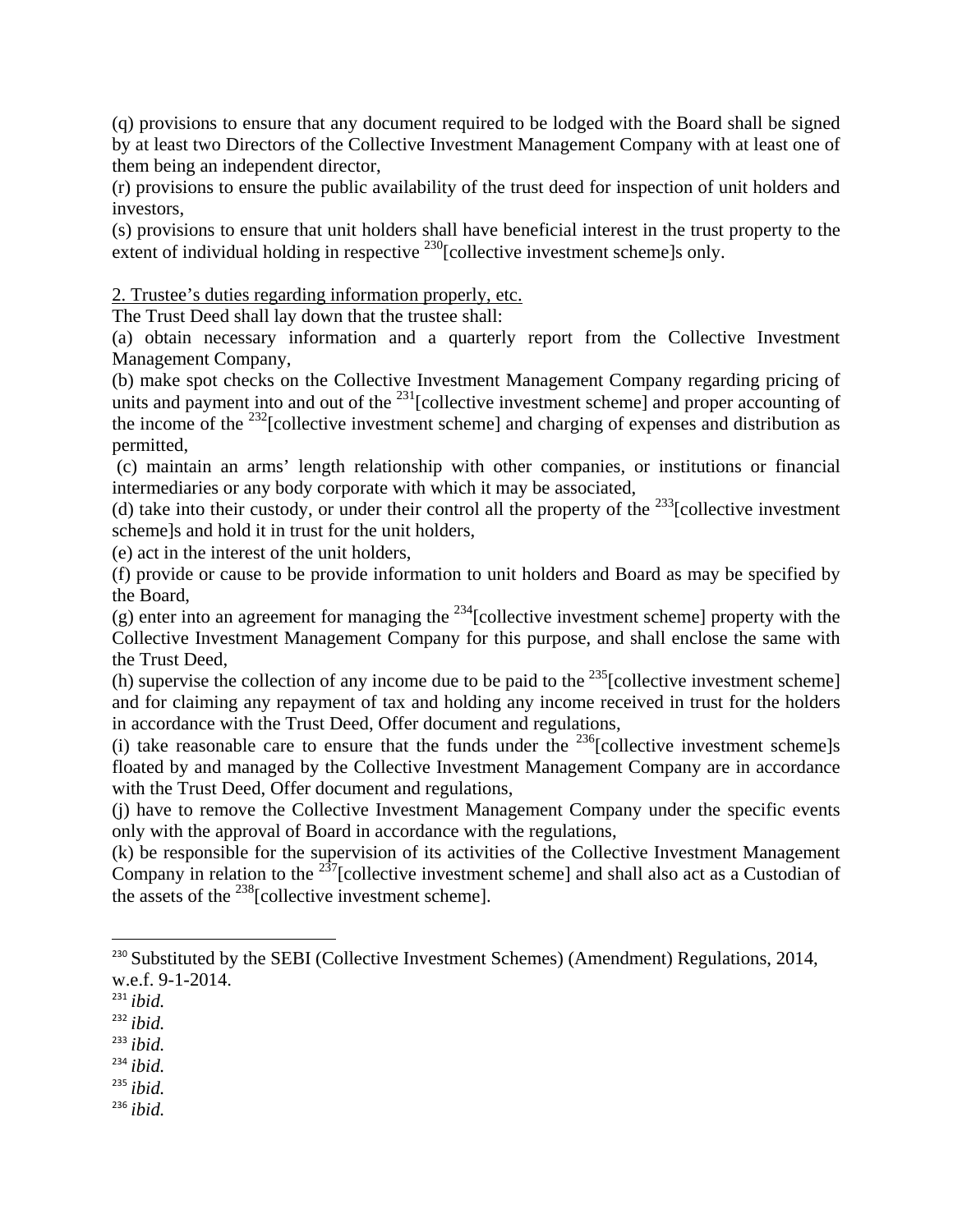3. Obligations of the Company

The Trust Deed shall lay down that Collective Investment Management Company shall:

(a) float  $^{239}$ [collective investment scheme]s for the  $^{240}$ [collective investment scheme] after approval by the trustee, and manage the funds mobilised under various  $^{241}$ [collective investment scheme]s, in accordance with the provisions of the Trust Deed, Offer document and regulations, (b) not invest the corpus of the  $242$ [collective investment scheme] in other  $243$ [collective investment scheme],

 (c) not without the approval of the trustee publish or cause to be published any advertisement containing any invitation to buy units, or any statement with respect to the sale price of the units or the return expected from the  $244$ [collective investment scheme],

(d) use its best endeavours to carry on and conduct its business in a proper and efficient manner and to ensure that the  $^{245}$ [collective investment scheme] to which the deed relates is carried on and conducted in a proper and efficient manner,

(e) make available to the trustee or to the auditors for inspection all the books of the  $^{246}$ [collective investment scheme],

(f) furnish to the trustee or to the auditors such oral or written information as the trustee or the auditor requires with respect to all matter relating to the  $247$ [collective investment scheme] or otherwise relating to the affairs of the  $248$ [collective investment scheme],

(g) not exercise the right to vote in respect of any units relating to the  $249$ [collective investment scheme] held by the Collective Investment Management Company.

### **FIFTH SCHEDULE**

### **SECURITIES AND EXCHANGE BOARD OF INDIA (COLLECTIVE INVESTMENT SCHEME) REGULATIONS, 1999 [Regulation 20(2)] CONTENTS OF THE AGREEMENT FOR MANAGING SCHEME PROPERTY**

| $^{237}$ ibid.                                                                                        |
|-------------------------------------------------------------------------------------------------------|
| $238$ ibid.                                                                                           |
| <sup>239</sup> Substituted by the SEBI (Collective Investment Schemes) (Amendment) Regulations, 2014, |
| w.e.f. 9-1-2014.                                                                                      |
| $240$ ibid.                                                                                           |
| $241$ ibid.                                                                                           |
| $242$ ibid.                                                                                           |
| $243$ ibid.                                                                                           |
| $244$ ibid.                                                                                           |
| $245$ ibid.                                                                                           |
| $246$ ibid.                                                                                           |
| $^{247}$ ibid.                                                                                        |
| $248$ ibid.                                                                                           |
| $^{249}$ ibid.                                                                                        |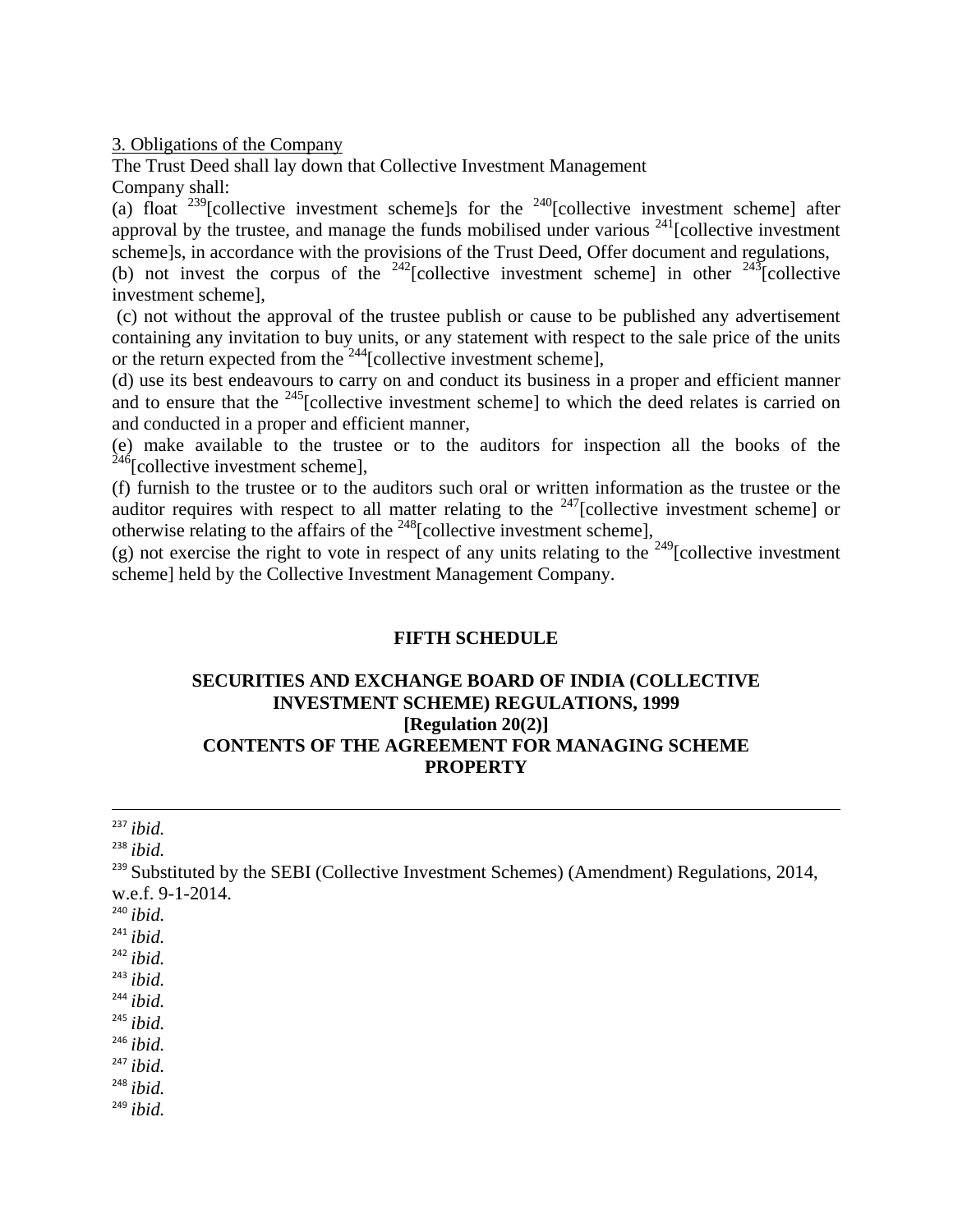The Investment Management Agreement shall contain the following clauses namely:—

### **Obligations of the Collective Investment Management Company:**

### **1.** The Collective Investment Management Company

(a) shall be responsible for floating 250[collective investment scheme]s after obtaining approval from the trustee and managing the funds mobilised under various  $^{251}$ [collective investment] scheme]s, in accordance with the provisions of the Trust Deed, Offer document and regulations;

(b) shall invest the funds raised under various  $^{252}$ [collective investment scheme]s in accordance with the provisions of the Trust Deed, Offer document and the regulations;

(c) shall not acquire any assets out of the  $^{253}$ [collective investment scheme] property which involves the assumption of any liability which is unlimited or which may result in encumbrance of the <sup>254</sup>[collective investment scheme] property in any way:

(d) shall not give or guarantee loans or take up any activity in contravention of the regulations;

(e) shall ensure that no application form, or sales literature or other printed matter issued to prospective investors, or advertisement, or report and/or announcement addressed to the general body of unit holders, or to the public, or to the press or other communications media, is issued or published without the trustee's prior approval in writing, and contains any statement or matter extraneous to the Trust Deed or Offer Document  $^{255}$ [collective investment scheme] particulars approved by the trustee and Board;

(f) shall submit quarterly reports on the functioning of the  $^{256}$ [collective investment scheme]s to the trustee or at such intervals as may be required by the trustee or Board.

**2.** The trustee :

(a) shall have the right to obtain from the Collective Investment Management Company all information concerning the operations of the various  $257$ [collective investment scheme]s managed by the Collective Investment Management Company at such intervals and in such a manner as

- <sup>253</sup> *ibid.*
- <sup>254</sup> *ibid.*
- <sup>255</sup> *ibid.*
- <sup>256</sup> *ibid.*
- <sup>257</sup> *ibid.*

 $250$  Substituted by the SEBI (Collective Investment Schemes) (Amendment) Regulations, 2014, w.e.f. 9-1-2014.

<sup>251</sup> *ibid.*

<sup>252</sup> *ibid.*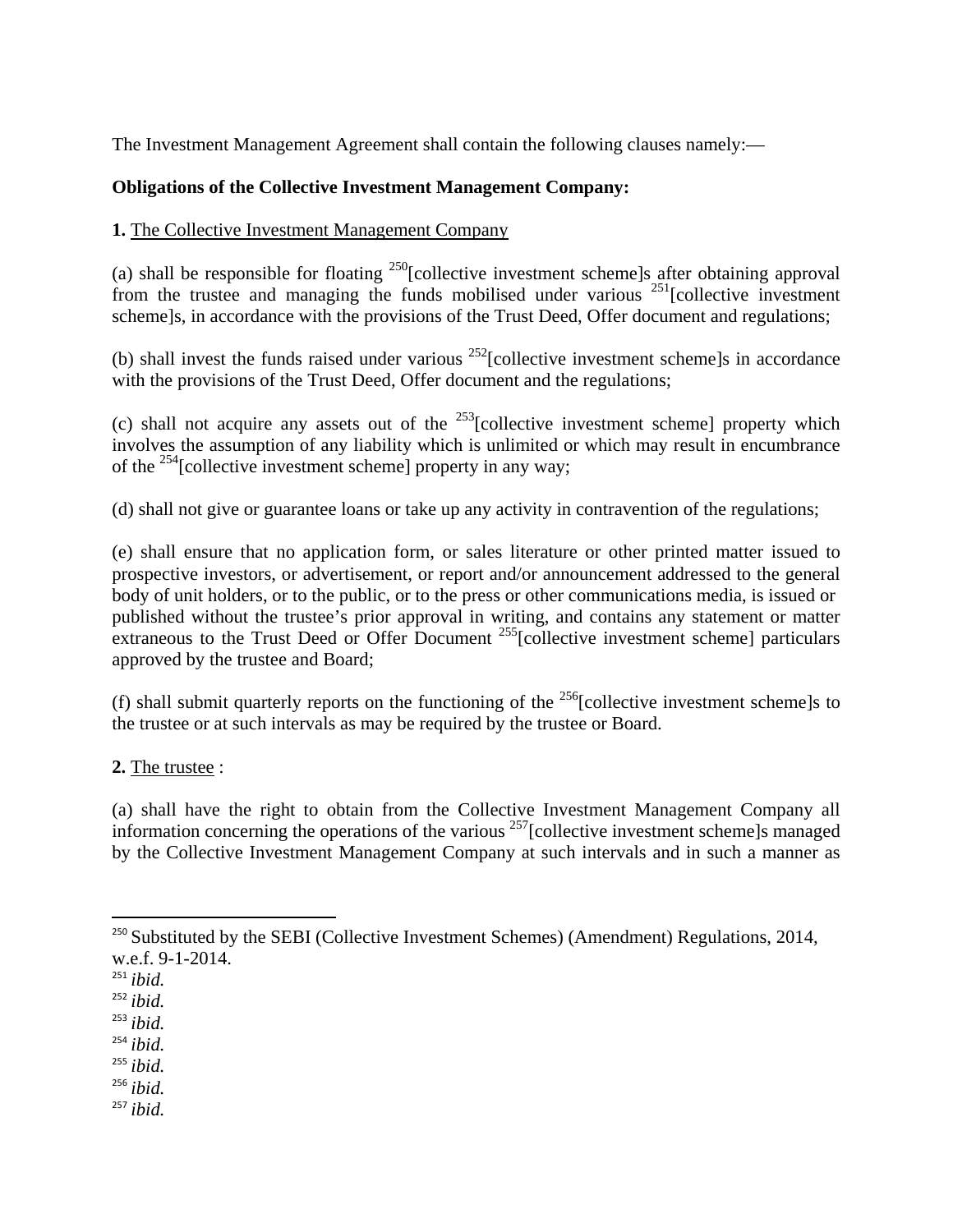required by the trustee to ensure that the Collective Investment Management Company is complying with the provisions of the Trust Deed, Offer document and regulations; (b) shall have the power to remove the Collective Investment Management Company under the specific events only with the approval of Board in accordance with the regulations.

#### **3.** Meeting the losses

No loss or damage or expenses incurred by the Collective Investment Management Company or its officers or any person delegated by the Collective Investment Management Company, shall be met out of the trust property.

### **SIXTH SCHEDULE**

### **SECURITIES AND EXCHANGE BOARD OF INDIA (COLLECTIVE INVESTMENT SCHEME) REGULATIONS, 1999 [Regulation 26(2)] CONTENTS OF THE OFFER DOCUMENT**

#### **Contents**

The offer document filed with the Board shall contain, in addition to the requirements specified in the regulations, following information so as to enable the investors to make a true, fair and informed decision on the investments in the  $^{258}$ [collective investment scheme], namely:

#### 1. Outer Cover Pages

#### 1.1 Front Outer Cover Page

(i) The front outer cover page of the offer document filed with the Board shall contain the following details only:—

The name of the  $^{259}$ [collective investment scheme], name and address of the registered office of the Collective Investment Management Company and trustee along with their telephone number and fax number.

- (ii) The nature, number, price and amount of the units offered.
- (iii)The following clause in respect of general risk should be incorporated:

"Investment in units involve a degree of risk and investors should not invest any funds in this offer unless they can afford to take the risk of losing their investment. Investors are advised to read the risk factors carefully before taking an investment decision in this offering. For taking an investment decision, investors must rely on their own examination of the  $^{260}$ [collective investment scheme] and the offer including the risks involved. The units have

<sup>&</sup>lt;sup>258</sup> Substituted by the SEBI (Collective Investment Schemes) (Amendment) Regulations, 2014, w.e.f. 9-1-2014.

<sup>259</sup> *ibid.*

<sup>260</sup> *ibid.*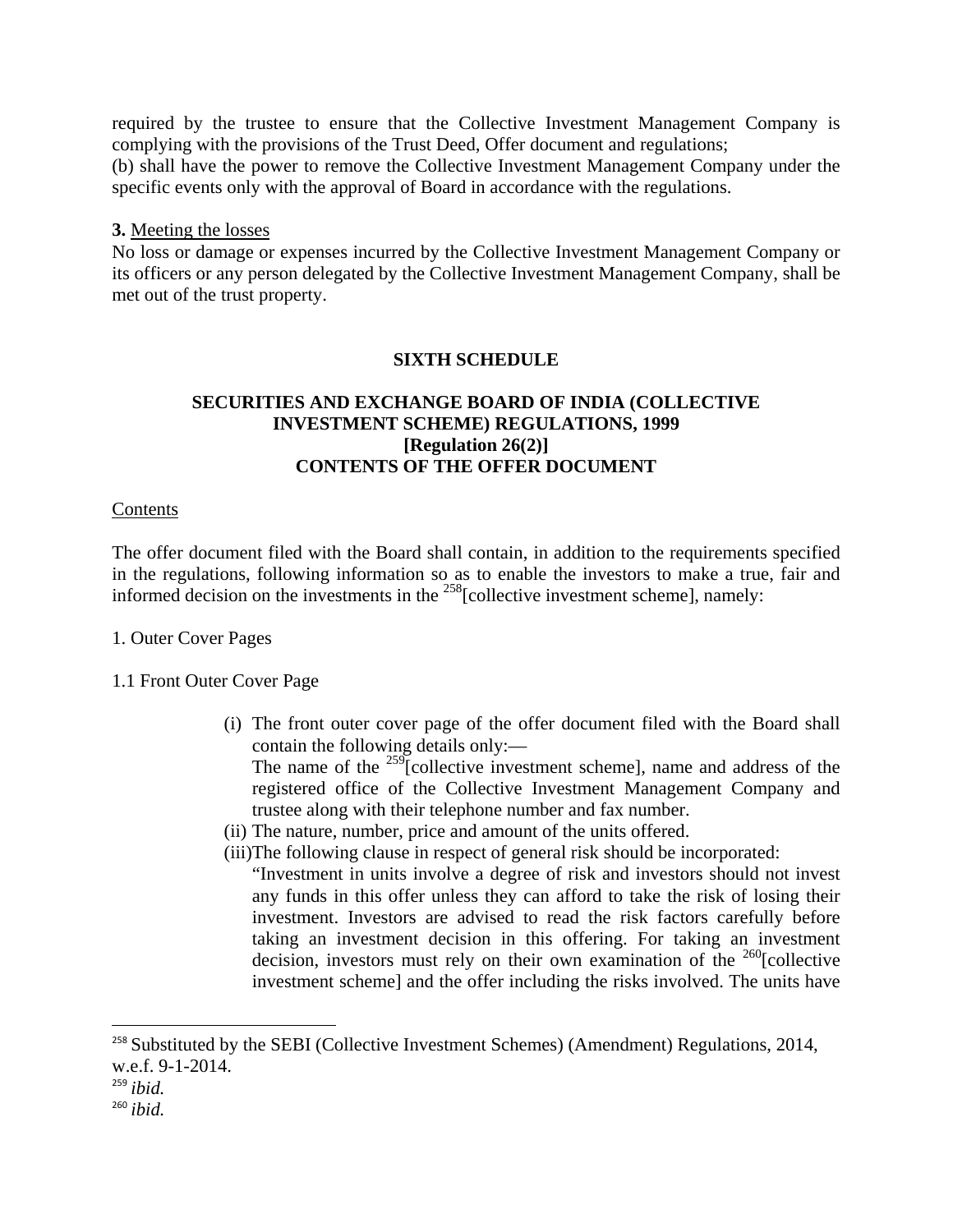not been recommended or approved by Securities and Exchange Board of India (SEBI) nor does SEBI guarantee the accuracy or adequacy of this document."

Specific attention of investors shall be invited to the summarized and detailed statement of Risk Factors by indicating their page number(s) in the 'General Risks'.

(iv)Collective Investment Management Company's Absolute Responsibility clause to be incorporated as under:

"The Collective Investment Management Company, having made all reasonable inquiries, accepts responsibility for and confirms that this offer document contains all information with regard to the  $^{261}$ [collective investment] scheme] and that the information contained in the offer document is true and correct in all material aspects and is not misleading in any material respect, that the opinions and intentions expressed herein are honestly held and that there are no other facts, the omission of which make this document as a whole or any of such information or the expression of any such opinions or intentions misleading in any material respect."

- (v) The name and address of the Registrar to the issue along with the telephone number and fax number.
- (vi)The name and address of the auditor of the  $^{262}$ [collective investment scheme].
- (vii) Opening, Closing and Earliest closing date (if any) for the offer.
- (viii) Credit Rating Name of the Credit Rating Agency, the rating given, the tenure of the rating.

(ix)Name of the Compliance Officer.

- (x) Name of the appraising agency A brief appraisal report.
- (xi)The front cover page shall be white. No patterns or pictures shall be printed on this page.
- (xii) The cover page paper shall be of adequate thickness (preferably minimum 100 gcm quality).

#### 1.2 Front Inside Cover Page

Index shall appear on the Front Inside Cover Page.

#### 1.3 Inner Cover Pages

The other risk factors shall be printed in clear readable font (preferably of minimum point 10 size) starting on the first inner cover page to be numbered page i (and, if need be, shall continue on subsequent pages ii, iii, etc. as distinct from the page number of the offer document proper which would run as 1, 2, 3, etc. ) in addition to appearing in the offer document.

#### 1.4 Back cover Pages Back

Inside Cover Page and Back Outside Cover Page shall be in white and blank.

<sup>&</sup>lt;sup>261</sup> Substituted by the SEBI (Collective Investment Schemes) (Amendment) Regulations, 2014, w.e.f. 9-1-2014.

<sup>262</sup> *ibid.*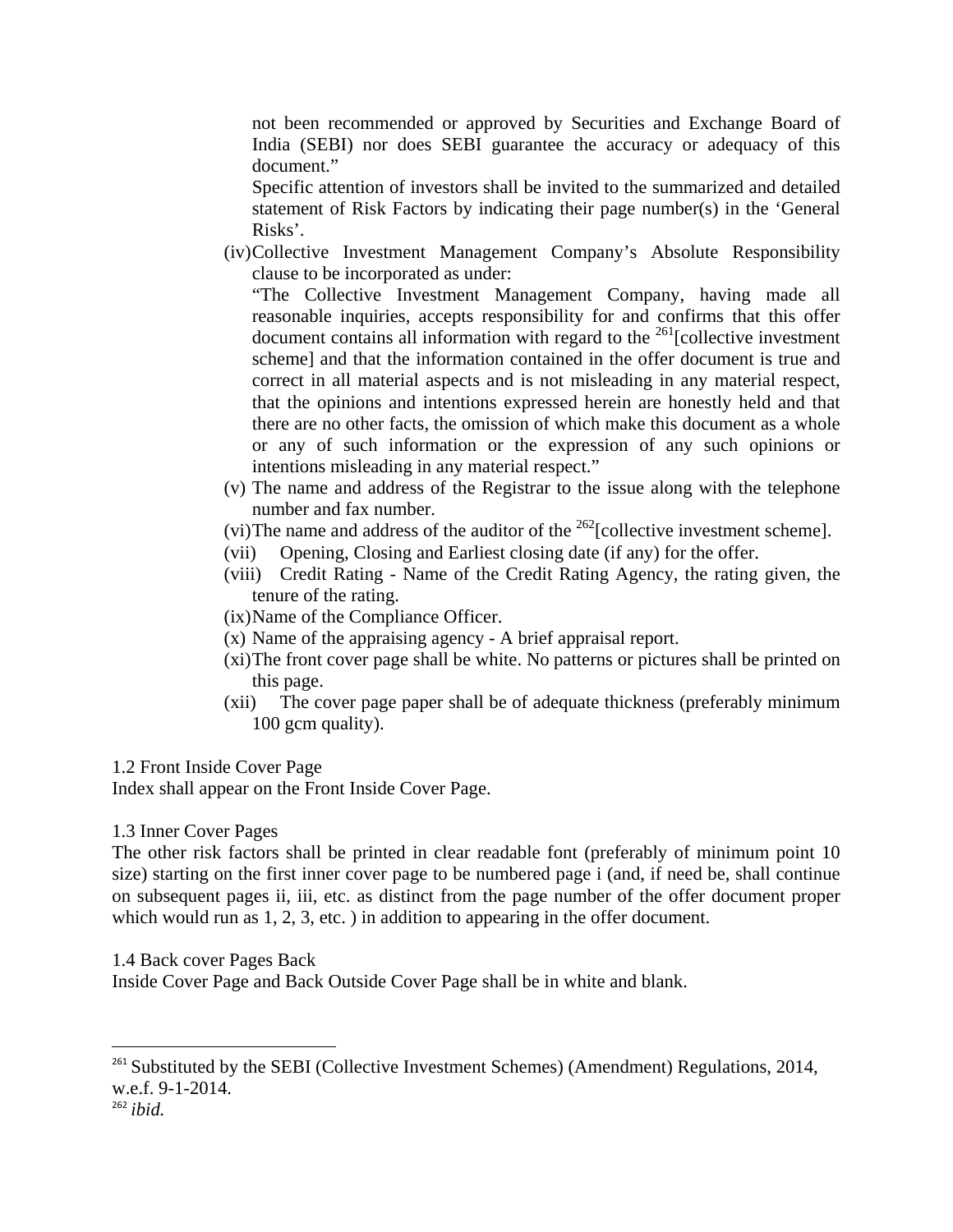Any 'notes' required to be given prominence shall appear immediately after the Risk Factors wherever they appear.

### 2. Risk Factors

The Collective Investment Management Company shall classify the risk factors as those which are specific and internal to the  $263$ [collective investment scheme] and those which are external and beyond the control of the Collective Investment Management Company. Collective Investment Management Company's perception of the internal and external risk factors shall be given immediately after each of the risk factors and not as a separate heading under management perception.

### 3. Disclaimer Clause

The offer document shall contain the following disclaimer clause in capital letters and bold. It is to be distinctly understood that submission of offer document to SEBI should not in any way be deemed or construed that the same has been cleared or approved by SEBI. SEBI does not take any responsibility either for the financial soundness of any  $264$ [collective investment scheme] for which the issue is proposed to be made or for the correctness of the statements made or opinions expressed in the offer document. Collective Investment Management Company, ............................ has certified that the disclosures made in the offer document are generally adequate and are in conformity with SEBI (Collective Investment Scheme) Regulations, 1999 in force for the time being. This requirement is to facilitate unit holders to take an informed decision for making investment in the proposed issue.

It should also be clearly understood that the Collective Investment Management Company is primarily responsible for the correctness, adequacy and disclosure of all relevant information in the offer document.

### WE THE COLLECTIVE INVESTMENT MANAGEMENT COMPANY CONFIRM that:

the offer document forwarded to SEBI is in conformity with the documents, materials and paper relevant to the issue; all the legal requirements connected with the said issue, as also the guidelines, instructions, etc. issued by SEBI, the Government and any other competent authority in this behalf have been duly complied with; and the disclosures made in the offer document are true, fair and adequate to enable the investors to make a well informed decision as to the investment in the proposed 265[collective investment scheme].

We confirm that beside ourselves, all the intermediaries named in the prospectus are registered with SEBI and till date such registration is valid.

<sup>&</sup>lt;sup>263</sup> Substituted by the SEBI (Collective Investment Schemes) (Amendment) Regulations, 2014, w.e.f. 9-1-2014.

<sup>264</sup> *ibid.*

<sup>265</sup> *ibid.*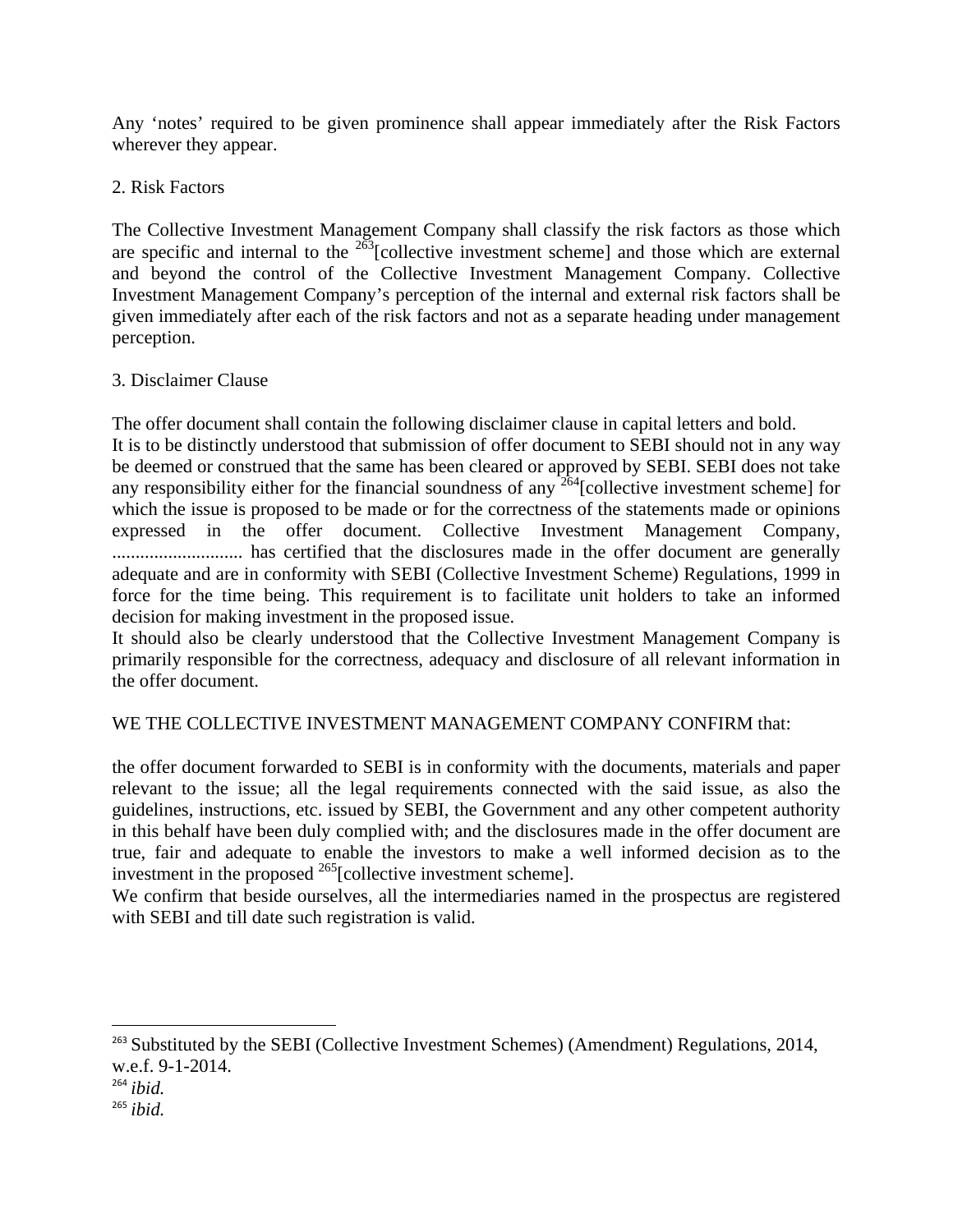4. Undertaking from the Collective Investment Management Company The following undertaking by the Collective Investment Management Company shall be incorporated in the offer document:

- (i) that the complaints received in respect of the issue of units of the  $^{266}$ [collective investment scheme] would be attended to expeditiously and satisfactorily,
- (ii) that the funds required for despatch of refund orders/allotment letters/certificates by registered post shall be made available to the Registrar to the Issue by the Collective Investment Management Company,
- (iii)that the certificates of the units/refund orders to the non-resident Indians shall be despatched in time,
- (iv)that no units shall be issued to the public later than six months after the date of the offer document i.e. the date when the offer document is filed with the Board.

### 5. Fictitious Applications

Any person who makes in a fictitious name an application for acquiring or subscribing for any units of a <sup>267</sup>[collective investment scheme], or otherwise induces the  $268$ [collective investment scheme] to allot, or register any transfer of units therein to him, or to any other person in a fictitious name, shall be punishable under the provisions of the SEBI Act, 1992.

6. Minimum Subscription Clause

The Collective Investment Management Company shall state that the minimum subscription of units necessary for the purpose of launching the <sup>269</sup>[collective investment scheme]. The minimum subscription clause is to be incorporated in the offer document as under:

"If the  $^{270}$ [collective investment scheme] does not receive the above stated minimum subscription of units from the public on the date of closure of the issue, then the entire subscription amount received shall be refunded forthwith."

7. Maximum Subscription Clause

The Collective Investment Management Company shall state the maximum number of units that shall be offered through the offer document.

Minimum and Maximum - by Appraising Agency compared.

- 8. Terms of the present issue
- 8.1 Terms of payments
- 8.2 Rights of the investors

- 8.3 How to apply availability of forms, offer document and mode of payment
- 8.4 Any special tax benefits for investing in the  $^{271}$ [collective investment scheme].

- <sup>268</sup> *ibid.*
- <sup>269</sup> *ibid.*

<sup>270</sup> *ibid.*

<sup>266</sup> *ibid.*

<sup>&</sup>lt;sup>267</sup> Substituted by the SEBI (Collective Investment Schemes) (Amendment) Regulations, 2014, w.e.f. 9-1-2014.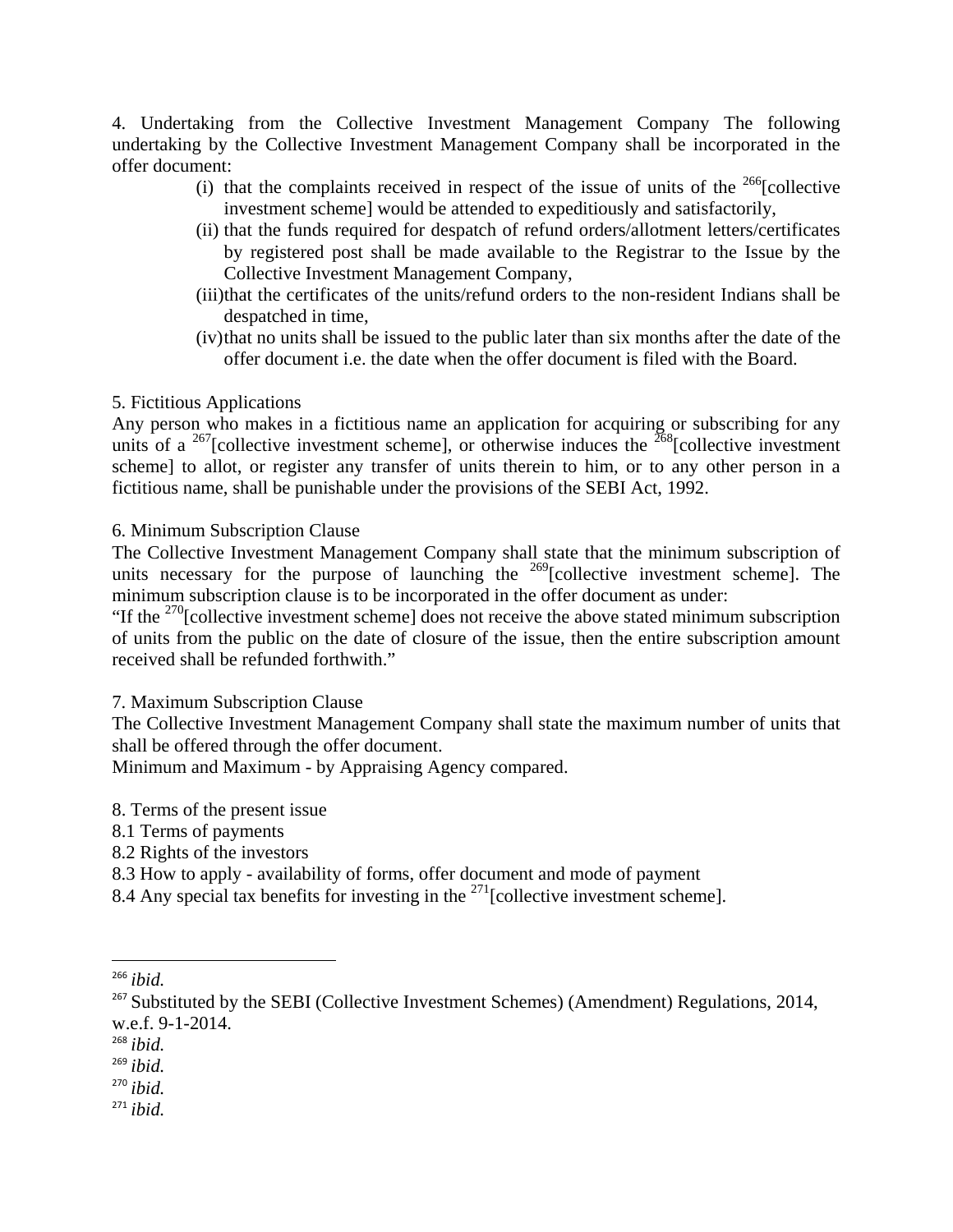9. Appraisal of the Project

Project to be appraised by appraising agency for carrying out appraisal and salient features of the appraisal report to be detailed. The scope and purpose of the appraisal along with the date of appraisal may be disclosed. The cost of the project and means of finance as per the appraisal report should also be disclosed. The weakness and threats, if any, given in the appraisal report should also be disclosed by way of risk factors.

10. Project relating to the  $^{272}$ [collective investment scheme]

The Collective Investment Management Company shall disclose—

(i) detail particulars as are sufficient to disclose the true nature of the  $^{273}$ [collective investment scheme],

(ii) the nature and description of property and the conditions or circumstances under which it will become vested with the trustee,

(iii) with respect to the property purchased or acquired or proposed to be purchased or acquired in relation to the  $^{274}$ [collective investment scheme], the following shall be given :

- the name and address of the vendor(s)

- the amount of cash or other consideration paid or payable to the vendor or each vendor, as the case may be,

- short particulars of any transaction relating to the property, in which any vendor of the property or any person who is, or was at the time of the transaction, having control or controlling interest in or director of the Collective Investment Management Company or directly or indirectly related to the Collective Investment Management Company

(if the property to be acquired by the trustee is to be taken on lease then the term "vendor" would construe to mean "lessor", the expression "purchase money" would include the consideration for the lease)

(iv) the amount or estimated amount of,

(v) the expense of setting up the  $^{275}$ [collective investment scheme], and

(vi) the expense of the issue, and the names of the persons by whom any of these expenses have been paid or are payable.

11. Management of the  $^{276}$ [collective investment scheme]

11.1 This section shall describe the manner in which the  $277$ [collective investment scheme] is managed.

The disclosures shall include—

(i) Identification of Collective Investment Management Company and the name of the key personnel of the Collective Investment Management Company who would be responsible for managing the v along with his qualifications, experience and background;

<sup>276</sup> *ibid.*

<sup>&</sup>lt;sup>272</sup> Substituted by the SEBI (Collective Investment Schemes) (Amendment) Regulations, 2014, w.e.f. 9-1-2014.

<sup>273</sup> *ibid.*

<sup>274</sup> *ibid.*

<sup>275</sup> *ibid.*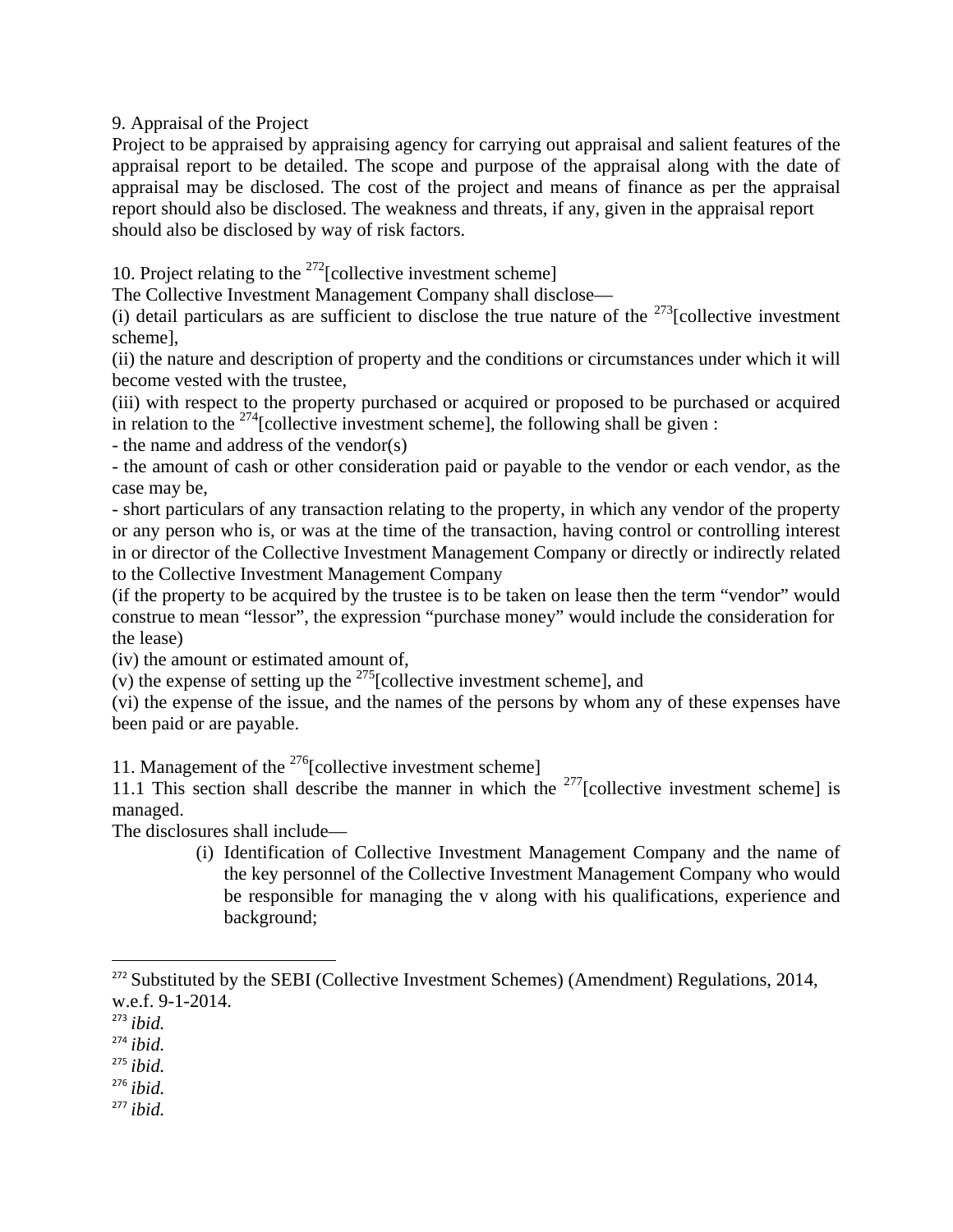- (ii) Name and address of the Investor Relations Officer;
- (iii)The name and the address of the Collective Investment Management Company and the names and addresses of the Directors on the Board of the Collective Investment Management Company with a brief description of the experience of the Collective Investment Management Company;
- (iv)disclosure of the date of entering the Investment Management Agreement;
- (v) Full information regarding the remuneration/compensation of the trustee and the Collective Investment Management Company respectively, the manner in which that remuneration/compensation is provided for, and the changes (if any) that will be made by way of that remuneration/compensation upon the sale of or subscription for any units of the  $278$ [collective investment scheme] and upon the distribution of income and capital or otherwise in connection with the  $279$ [collective investment scheme].

11.2 The identity of any other person who provides significant administrative or business management services and a brief description of the services provided and the compensation to be paid therefore.

11.3 The name and principal business address of the Registrars and Transfer Agents. A statement to the effect that the trustee and the Collective Investment Management Company have ensured that the Registrar has adequate capacity to discharge responsibilities with regard to processing of applications and despatching unit certificates to unit holders within the time limit prescribed in the regulations and also has sufficient capacity to handle investor complaints.

11.4 Identification and name and address of the statutory auditor for the <sup>280</sup>[collective investment scheme].

12. Constitution of the Collective Investment Scheme

Under this head, the following shall be discussed:

- (i) A brief description of the objectives of the  $^{281}$ [collective investment scheme];
- (ii) Functions and responsibilities of the constituents of the Collective Investment Scheme viz., Collective Investment Management Company and trustee;
- (iii)Names and addresses of the Directors of the trustee and details of their principal occupations and current directorships;
- (iv)Summary of substantial provisions of the Trust Deed which may be of material interest to the unit holders.

Units and Offer

13. Describe concisely the nature and the most significant attributes of the units being offered, including:

(i) The minimum and maximum number of units on offer and refund beyond this amount shall be disclosed.

- <sup>280</sup> *ibid.*
- <sup>281</sup> *ibid.*

<sup>&</sup>lt;sup>278</sup> Substituted by the SEBI (Collective Investment Schemes) (Amendment) Regulations, 2014, w.e.f. 9-1-2014.

<sup>279</sup> *ibid.*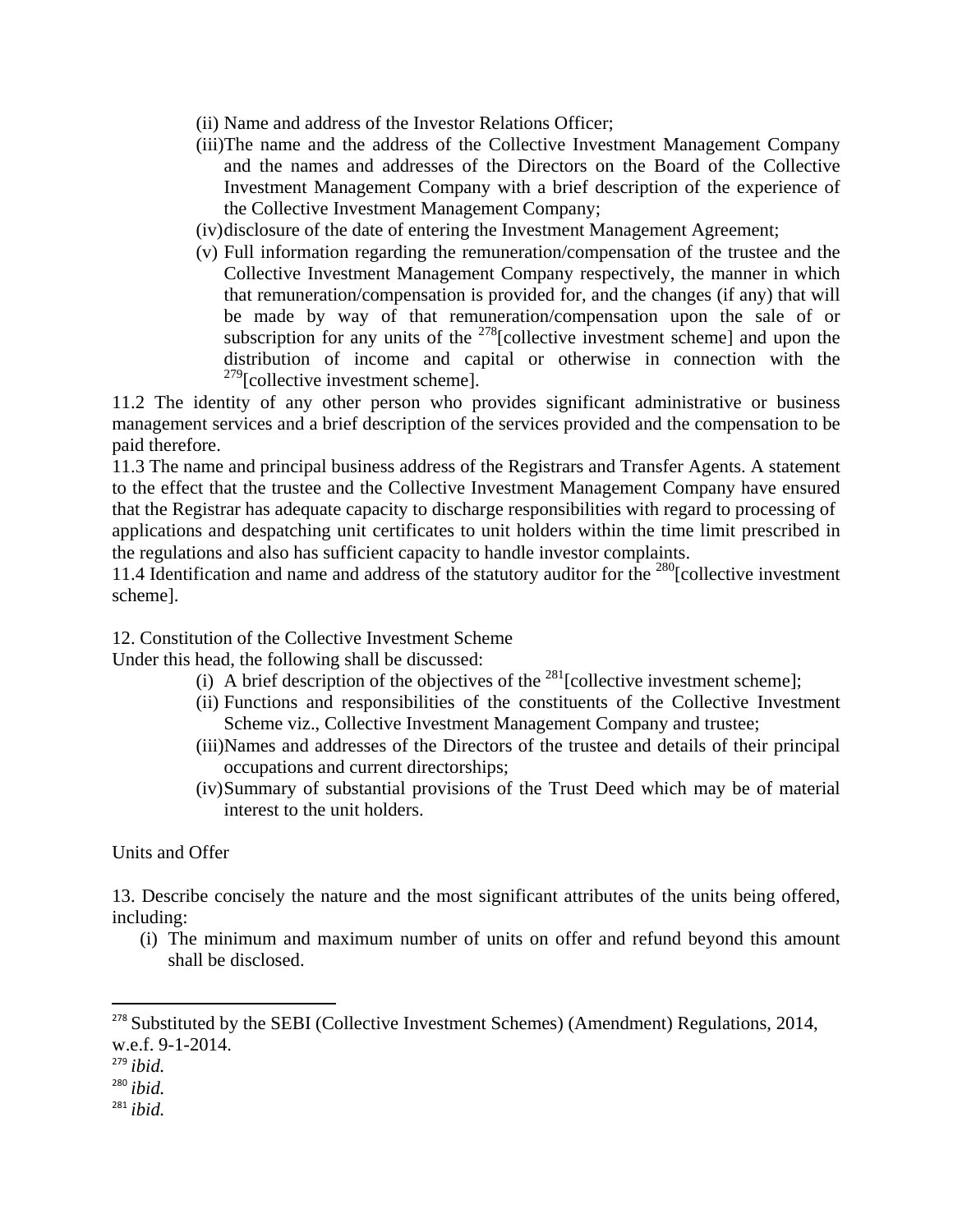- (ii) The circumstances under which refund may take place and the period within which refunds must be carried out.
- (iii)A calendar indicating opening, closing, earliest closing, allotment and despatch of certificates.
- (iv)The period within which allotment and despatch of certificates will be completed and relevant regulations in this regard alongwith a statement to the effect that an advertisement will be published in a newspaper soon after completion of allotment procedure.
- (v) Maturity period or duration of the  $^{282}$ [collective investment scheme].
- (vi)The circumstances under which the  $^{283}$ [collective investment scheme] shall be wound up (in accordance with regulations).
- (vii) Procedures to be followed for transfer and transmission of units.
- (viii) The rights of the unit holders including voting, calling of meetings etc.
- (ix)The address where the register of unit holders is or will be kept and the days on which and the hours during which the register is or will be accessible to the public.
- (x) The amount, if any, paid or payable as commission for subscribing or agreeing to subscribe, or procuring or agreeing to procure subscriptions for any units of the  $284$ [collective investment scheme], or the rate of any such commission. Also, the names of persons having control or controlling interest in or director of the Collective Investment Management Company who are entitled to receive any such commission and the amount or rate of that commission.
- (xi)Any amount or benefit paid or given or intended to be paid or given, to persons having control or controlling interest in or director of the Collective Investment Management Company out of the proceeds of an issue of units, and the consideration for the payment or giving of the amount or benefit.
- (xii) The policy regarding the valuation of any investment made or property held in relation to the  $^{285}$ [collective investment scheme].
- (xiii) The policy regarding distribution of income to the unit holders derived from the  $286$ [collective investment scheme].
- 14. Outstanding Litigations, Defaults, Dues, etc.
	- (i) All pending litigations in which the Collective Investment Management Company is involved, defaults to the financial institutions/banks and nonpayment of statutory dues by the Collective Investment Management Company shall be listed in the offer document together with the amounts involved and the present status of such litigations/defaults.
	- (ii) The above information is required to be furnished in addition to the litigations against the Collective Investment Management Company or against any other entity whose outcome

<sup>283</sup> *ibid.*

- <sup>284</sup> *ibid.*
- <sup>285</sup> *ibid.*
- <sup>286</sup> *ibid.*

<sup>&</sup>lt;sup>282</sup> Substituted by the SEBI (Collective Investment Schemes) (Amendment) Regulations, 2014, w.e.f. 9-1-2014.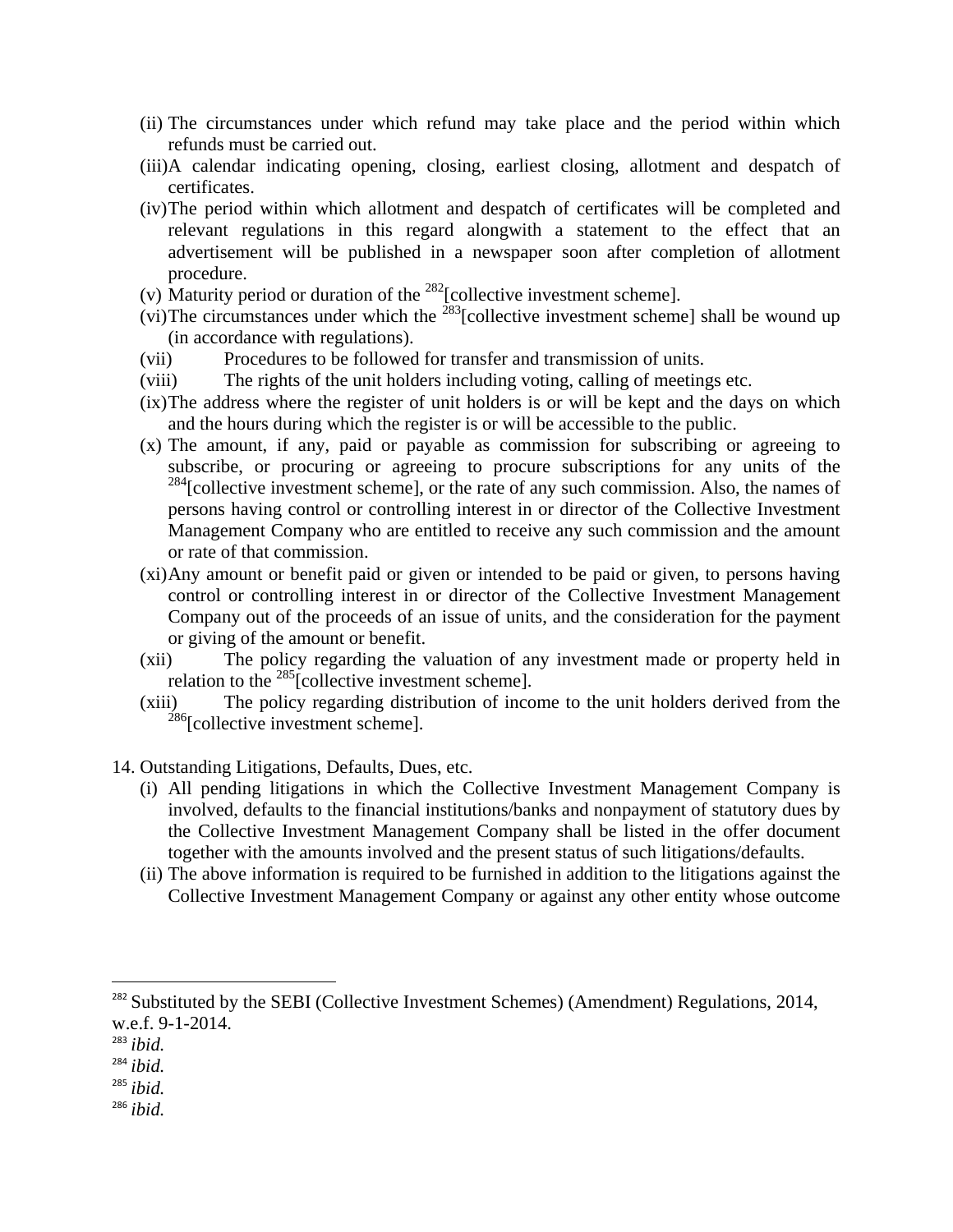could have a materially adverse effect on the position of the  $287$ [collective investment scheme].

- (iii)The pending proceedings initiated for economic offences against the directors of the Collective Investment Management Company, shall be disclosed separately indicating their present status. The Collective Investment Management Company shall furnish the details of the past cases in which penalties were imposed by the concerned authorities.
- (iv)Outstanding litigations, defaults, etc., pertaining to matters likely to affect operations and finances of the <sup>288</sup>[collective investment scheme] including disputed tax liabilities etc. shall be furnished in the offer document.
- (v) The Collective Investment Management Company shall ensure to appropriately incorporate in the offer document and as risk factor(s) information regarding pending litigations, defaults, non-payment of statutory dues and proceedings initiated for economic offences/Civil offences against the <sup>289</sup>[collective investment scheme]s.
- (vi)If any of the abovementioned litigations, etc., arise after the filing of the offer document, the facts shall be incorporated appropriately in the offer document (and as risk factors). In case there are no such cases a distinct negative statement is required to be made in this regard in the offer document.
- (vii) An enquiry/adjudication proceedings under the SEBI Act and the regulations made thereunder, that are in progress against the  $^{290}$ [collective investment scheme] or any company associated in any capacity with the Collective Investment Management Company, trustee or any of the Directors or key personnel of the Collective Investment Management Company shall be disclosed.

15. Disclosure on investor grievances and redressal system The offer documents should disclose the arrangements or any mechanism evolved by the Collective Investment Management Company for redressal of investor grievances. By way of additional information, the company should disclose the time normally taken by it for disposal of various types of investor grievances. Also describe briefly the investor's complaints history for the last three fiscal years of existing  $291$ [collective investment scheme] and the redressal mechanism, thereof. The offer document should include data updated 30 days prior to the launch of the <sup>292</sup>[collective investment scheme] on the number of complaints received, redressed and pending with the collective investment scheme.

#### 16. Disclosures about stockinvests

The disclosures regarding manner of obtaining Stockinvests, and disposal of applications accompanied by Stockinvest, Mode of drawing stockinvests, utilisation of stockinvests by third party, time period for utilisation of stockinvests by the purchasers should be incorporated at the appropriate places in the offer document in line with the prevailing instructions of RBI in this

<sup>289</sup> *ibid.*

<sup>291</sup> *ibid.*

<sup>287</sup> *ibid.*

<sup>&</sup>lt;sup>288</sup> Substituted by the SEBI (Collective Investment Schemes) (Amendment) Regulations, 2014, w.e.f. 9-1-2014.

<sup>290</sup> *ibid.*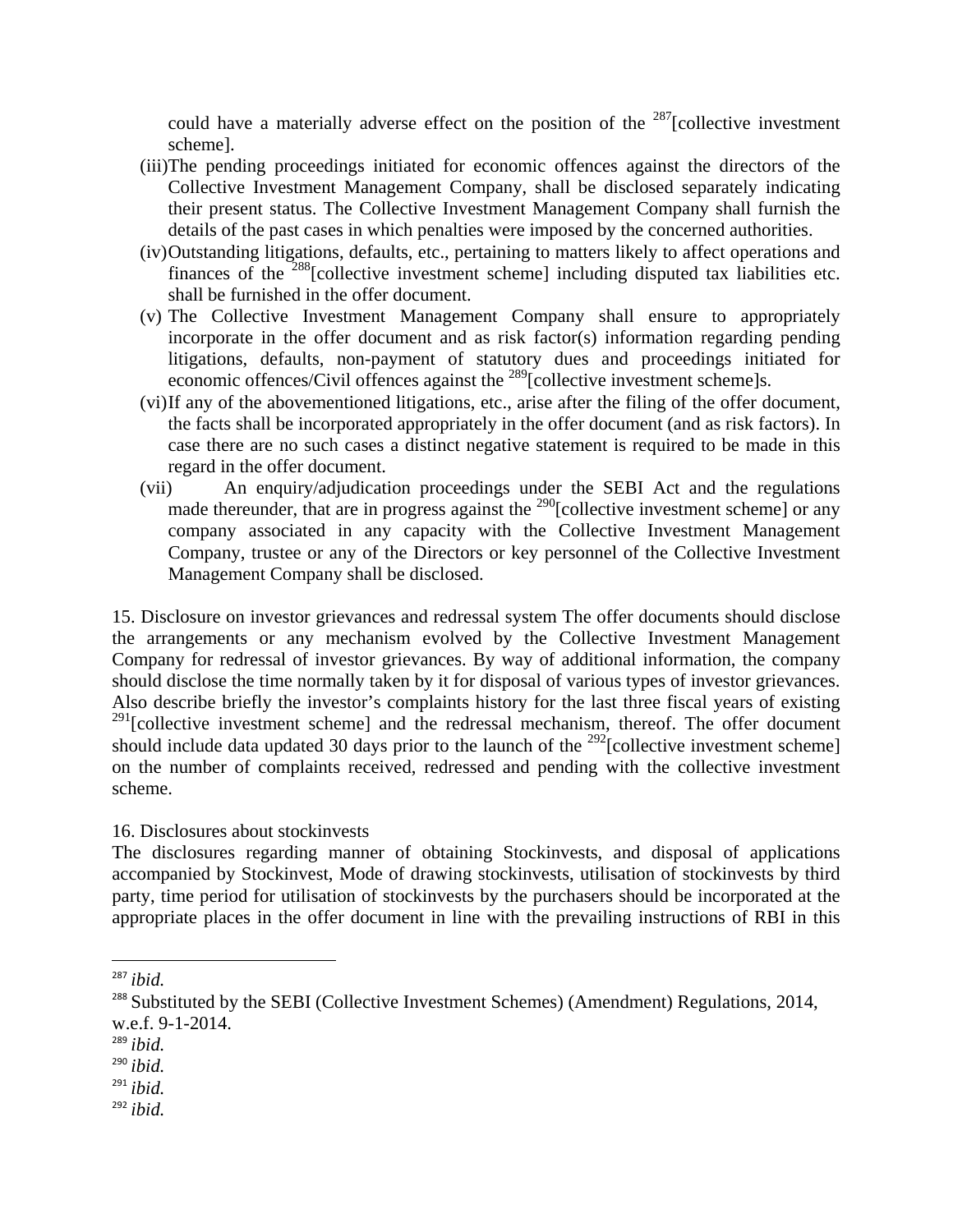regard. Further, name of the bank through which the stockinvests shall be realised, shall be given in the offer document. Also the following paragraph shall appear at the appropriate places : "Registrars to the Issue have been authorised by the trustee to sign on behalf of the trustee to realise the proceeds of the Stockinvest from the issuing bank or to affix non-allotment advice on the instrument or cancel the stockinvest of the non-allottees or partially successful allottees who have enclosed more than one stockinvest. Such cancelled Stockinvest shall be sent back by the Registrars directly to the Investors."

Stockinvests should be marked account payee and inscribed with the words - Collective Investment Scheme -  $A/c^{293}$ [collective investment scheme].

### 17. Despatch of Refund Orders

The following clause should be incorporated in the offer document:

"The trustee shall ensure despatch of refund orders of value over Rs. 1,500 and unit certificates by Registered Post only and adequate funds for the purpose will be made available to the Registrars."

18. Interest in case of delay in despatch of allotment letters/refund orders The caption should appear under terms of the present issue and should contain the following:

"The trustee agrees that as far as possible allotment of units offered to the public shall be made within 30 days of the closure of the issue. The trustee further agrees that it shall pay interest @15% per annum if the allotment letters/refund orders have not been despatched to the applicants within 30 days from the date of the closure of the issue."

#### 19. Appointment of Compliance Officer

The name of Compliance Officer appointed should be mentioned in the offer document with details such as telephone number, fax number and address on which he/she would be available. The investor's attention should also be invited to contact the Compliance Officer in case of any pre-issue/post-issue related problems.

#### 20. Promise vis-à-vis performance

A separate para entitled "Promise v. Performance - All earlier <sup>294</sup>[collective investment scheme]s" shall be given indicating whether all the objects mentioned in the respective offer documents relating to the earlier  $^{295}$ [collective investment scheme]s launched by the Collective Investment Management Company were met and whether all projections made in the said offer documents were achieved. If not, non-achievement of objects/projections shall be brought out distinctly (shortfall/delay to be quantified).

#### 21. Utilisation of stockinvest by third parties

SI should be utilised by the purchaser(s) and the purchaser's name/name of one of the purchasers should be invariably indicated as the first applicant in the share application form. Thus, if the signature of the purchaser on the stockinvest and the signature of the first applicant on the

<sup>&</sup>lt;sup>293</sup> Substituted by the SEBI (Collective Investment Schemes) (Amendment) Regulations, 2014, w.e.f. 9-1-2014.

<sup>294</sup> *ibid.*

<sup>295</sup> *ibid.*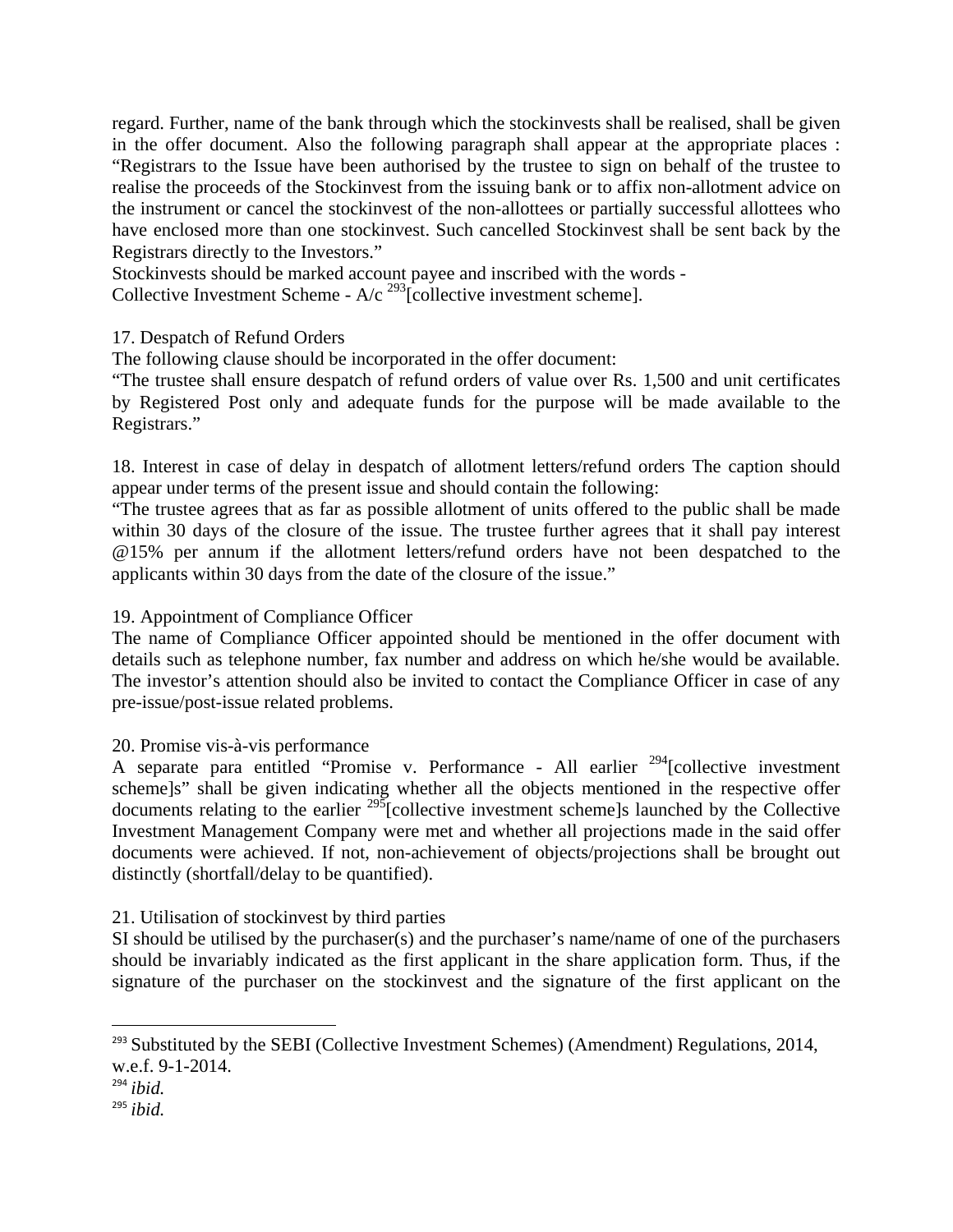application form does not tally, the application should be treated as having been accompanied by a third party stockinvest.

22. Utilisation of stockinvest within 10 days

Stockinvests are to be used by the purchaser(s) within 10 days of issue and for the purpose. The last day for use of the SI for submitting application to the bank is indicated on the face of the SI with a notation "To be used before .........".

23. Due Diligence Certificate

- (i) The Collective Investment Management Company, while filing the draft offer document with the Board, shall furnish a due diligence certificate.
- (ii) The Collective Investment Management Company shall also:
	- a) certify that all amendments suggested/observations made by Board have been given effect to in the offer document;
	- b) furnish a fresh certificate immediately before the opening of the issue that no corrective action on its part is needed;
	- c) furnish a fresh certificate after the issue has opened but before it closes for subscription.

24. The Collective Investment Management Company shall submit with the offer document the following certificates:

- i. all refund orders of the previous issues were despatched within the prescribed time and in the prescribed manner;
- ii. all unit certificates were despatched to the allottees within the prescribed time and in the prescribed manner; and
- 25. Appointment of other intermediaries
	- (i) Collective Investment Management Company should ensure that the intermediaries being appointed are registered with the Board, wherever required. The Collective Investment Management Company shall independently assess the capability and the capacity of the various intermediaries to handle the issue.
	- (ii) Collective Investment Management Company should ensure that Bankers to the Issue are appointed in all the mandatory collection centres.
	- (iii)Collective Investment Management Company shall ensure that Registrars to Issue registered with the Board are appointed.
	- (iv)Registrar to an issue who is associated with the Collective Investment Management Company as a promoter or a director shall not be allowed to act as Registrar for that issue.

26. Offer document to be made public

The draft offer document filed with the Board shall be made public for a period of 21 days from the date of filing the offer document with the Board.

The Collective Investment Management Company shall make copies of offer document available to the public. Collective Investment Management Company can charge an appropriate sum to the person requesting for the copy.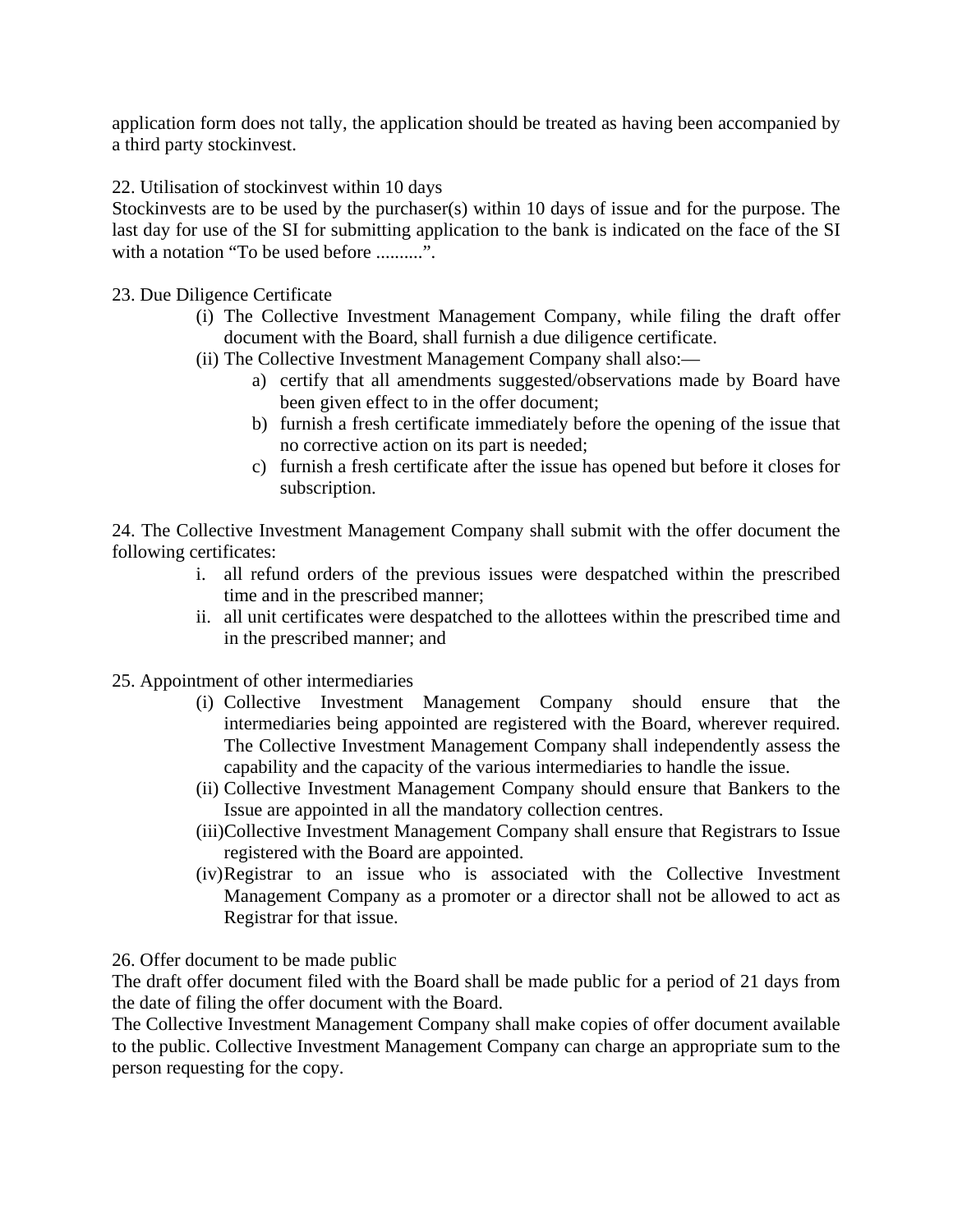#### 27. Despatch of Issue Material

The Collective Investment Management Company shall ensure that offer document and other issue materials are dispatched to the bankers to the issue, investors association etc. in advance.

#### 28. No Complaints Certificate

After a period of 21 days from the date the draft offer document was made public, the Collective Investment Management Company shall file a statement with SEBI:

- (i) giving a list of complaints received by it,
- (ii) a statement by it whether it is proposed to amend the draft offer document or not, and
- (iii)highlight those amendments.

#### 29. Mandatory Collection Centres

There should be at least 30 mandatory collection centres which should invariably include the places where stock exchanges have been established.

#### 30. Authorised Collection agents

- (i) The Collective Investment Management Company's are also permitted to appoint authorised collection agents subject to necessary disclosures including the names and addresses of such agents being mentioned in the offer document. While the modalities of selection and appointment of collection agents are left to the discretion of the Collective Investment Management Company's, it should be ensured that the agents so selected are properly equipped for the purpose, both in terms of infrastructure and manpower requirements.
- (ii) The collection agents should be permitted to collect such applications as are accompanied by payment of application moneys paid by cheques, drafts and stockinvests. Under no circumstances they should be permitted to collect application moneys in cash.
- (iii)The applications so collected shall be deposited in the special unit application account with designated scheduled bank either on the same date or latest by the next working day. The application forms along with duly reconciled schedules should be forwarded to the Registrars to the Issue after realisation of cheques and after weeding out the applications in respect of cheques return cases, within a period of 2 weeks from the date of closure of the issue.
- (iv)The applications accompanied by stockinvests should be sent directly to the Registrars to the Issue along with the schedules within one week from the date of closure of the issue. Further, the offer documents and application forms should specifically indicate that the acknowledgement of receipt of application moneys given by the collection agents shall be valid and binding on the Collective Investment Management Company and other persons connected with the issue.
- (v) The investors from the places other than from the places where the mandatory collection centres and authorised collection agents are located, can forward their applications along with stockinvests to the Registrars to the Issue directly by Registered Post with Acknowledgement Due and such applications shall be dealt with by the Registrars to the Issue in the normal course.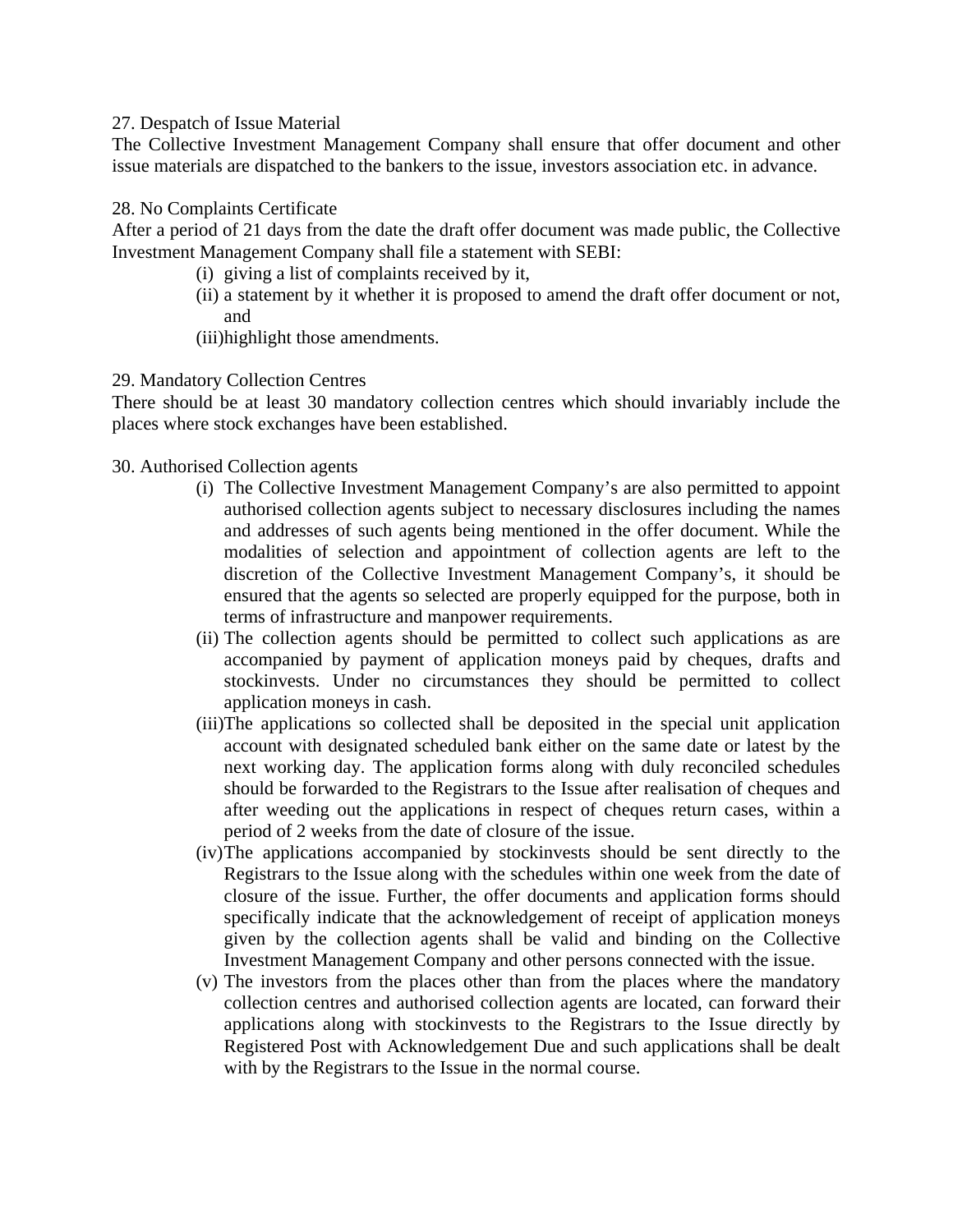#### 31. Post issue Monitoring reports

(a) Collective Investment Management Company shall ensure the submission of the post issue monitoring reports irrespective of the level of subscription. These reports are required to be submitted within 3 working days from the due dates.

(b) 3-day post issue monitoring report

The due date for this report shall be the 3rd day from the date of closure of subscription of the issue.

(c) 98-day post issue monitoring report

The due date for this report shall be the 98th day from the date of closure of subscription of the issue.

Bankers to an issue

32. The trustee shall ensure that moneys received pursuant to the issue shall be utilised only after the minimum subscription as mentioned in the offer document has been received and a statement to that effect has been given by the Registrars to the Issue.

#### 33. Post-issue advertisements

33.1 Collective Investment Management Company shall ensure that in all issues, advertisement giving details relating to oversubscription, basis of allotment, number, value and percentage of applications received along with stockinvest, number, value and percentage of successful allottees who have applied through stockinvest, date of completion of despatch of refund orders, date of despatch of certificates is released within 10 days from the date of completion of the various activities in at least two national dailies.

33.2 Collective Investment Management Company shall ensure that advisors/brokers or any other agencies connected with the issue do not publish any advertisement stating that issue has been oversubscribed or indicating investors' response to the issue, during the period when the public issue is still open for subscription by the public.

33.3 Advertisement stating that the subscription list has been closed may beissued after the actual closure of the issue.

#### 34. Other responsibilities

34.1 In case of delay in refund of subscription moneys/excess subscription, the Collective Investment Management Company shall ensure that the interest for the delayed period as mentioned in the offer document, is paid to the applicants.

34.2 The Collective Investment Management Company shall ensure that the despatch of refund orders/allotment letters/share certificates is done by way of registered post/certificate of posting as may be applicable.

#### 35. Certificate Regarding Realisation of Stockinvests

(i) The Collective Investment Management Company shall submit within two weeks from the date of allotment, a Certificate to the trustee certifying that the stockinvests on the basis of which allotment was finalised, have been realised.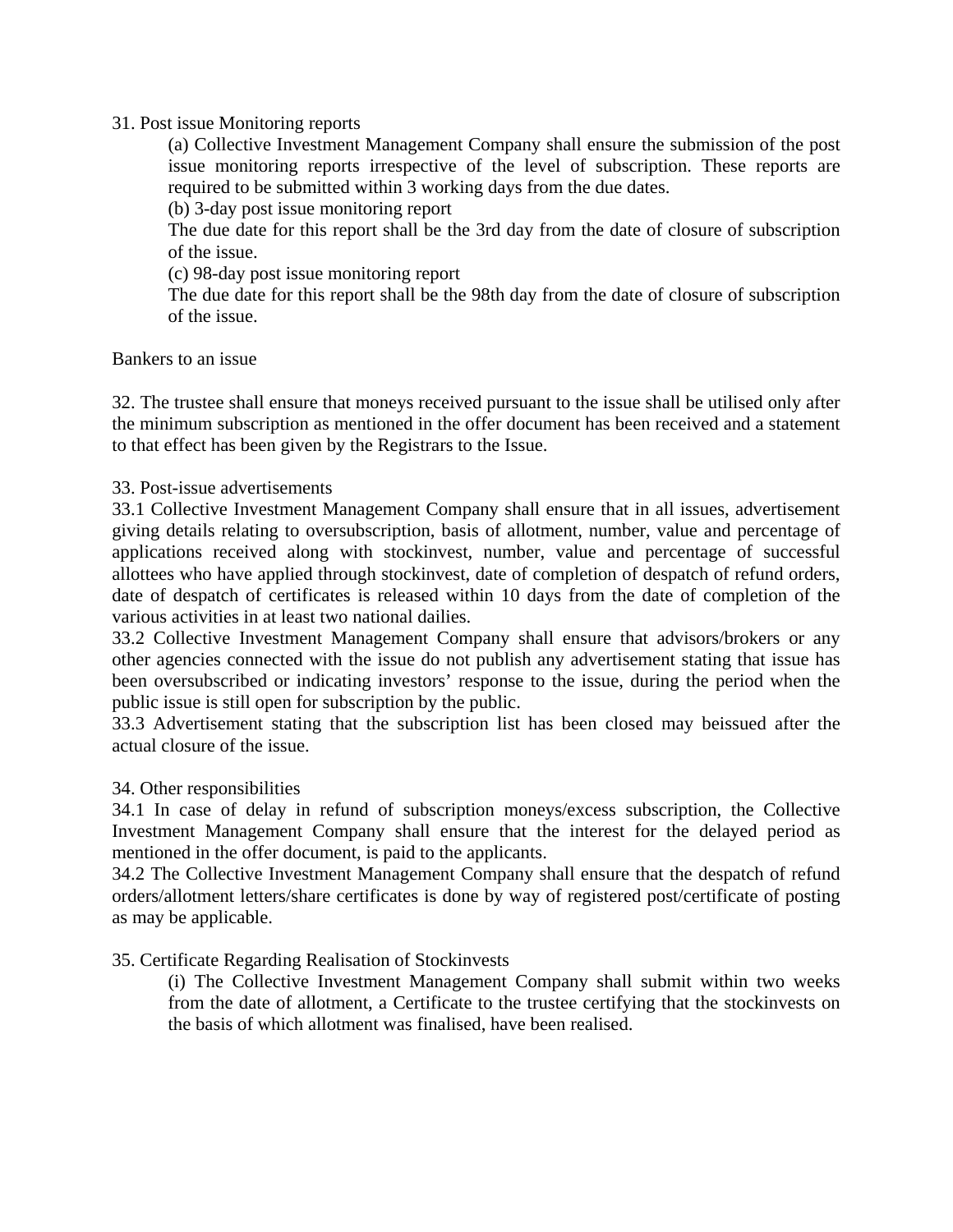(ii) Subscription list for the 296[collective investment scheme] shall be kept open for not more than 90 working days and this fact should be disclosed in the offer document.

Retention of Oversubscription

36. The quantum of issue shall not exceed the amount specified in the offer document. However, an oversubscription to the extent of 10% of the amount mentioned is permissible for the purpose of rounding off to the nearer multiple of 100 while finalising the allotment.

### 37. Updation of Offer Document

(i) The Collective Investment Management Company should ensure that the particulars (audited statement) contained therein should not be more than 6 months old from issue opening date.

(ii) Restrictions, if any, on transfer and transmission of units.

(iii) Tax treatment of Investments in vs. A detailed write-up on the various tax benefits that are available and the taxes that are charged to the unit holders in the  $^{297}$ [collective investment scheme]s.

#### 38. Basis of Allotment

In each and every issue of units to the public that has been oversubscribed, the Collective Investment Management Company and the Registrar to an Issue, shall ensure that allotments are made in the following manner :

(a) Proportionate allotment procedure:

The allotment shall be subject to allotment in marketable lots, on a proportionate basis as explained below:

(i) Applicants will be categorised according to the number of units applied for.

(ii) The total number of units to be allotted to each category as a whole shall be arrived at on a proportionate basis i.e., the total number of units applied for in that category (number of applicants in the category  $\times$  number of units applied for) multiplied by the inverse of the oversubscription ratio as illustrated below :

Total number of applicants in category of 100s - 1,500

Total number of units applied for - 1,50,000

Number of times oversubscribed - 3

Proportionate allotment to category -  $1,50,000 \times 1/3$ 

 $= 50,000$ 

Number of the units to be allotted to the successful allottees will be arrived at on a proportionate basis i.e., total number of units applied for by each applicant in that category multiplied by the inverse of the oversubscription ratio.

Number of units applied for  $by - 100$  each applicant

<sup>&</sup>lt;sup>296</sup> Substituted by the SEBI (Collective Investment Schemes) (Amendment) Regulations, 2014, w.e.f. 9-1-2014.

 $297$  Substituted by the SEBI (Collective Investment Schemes) (Amendment) Regulations, 2014, w.e.f. 9-1-2014.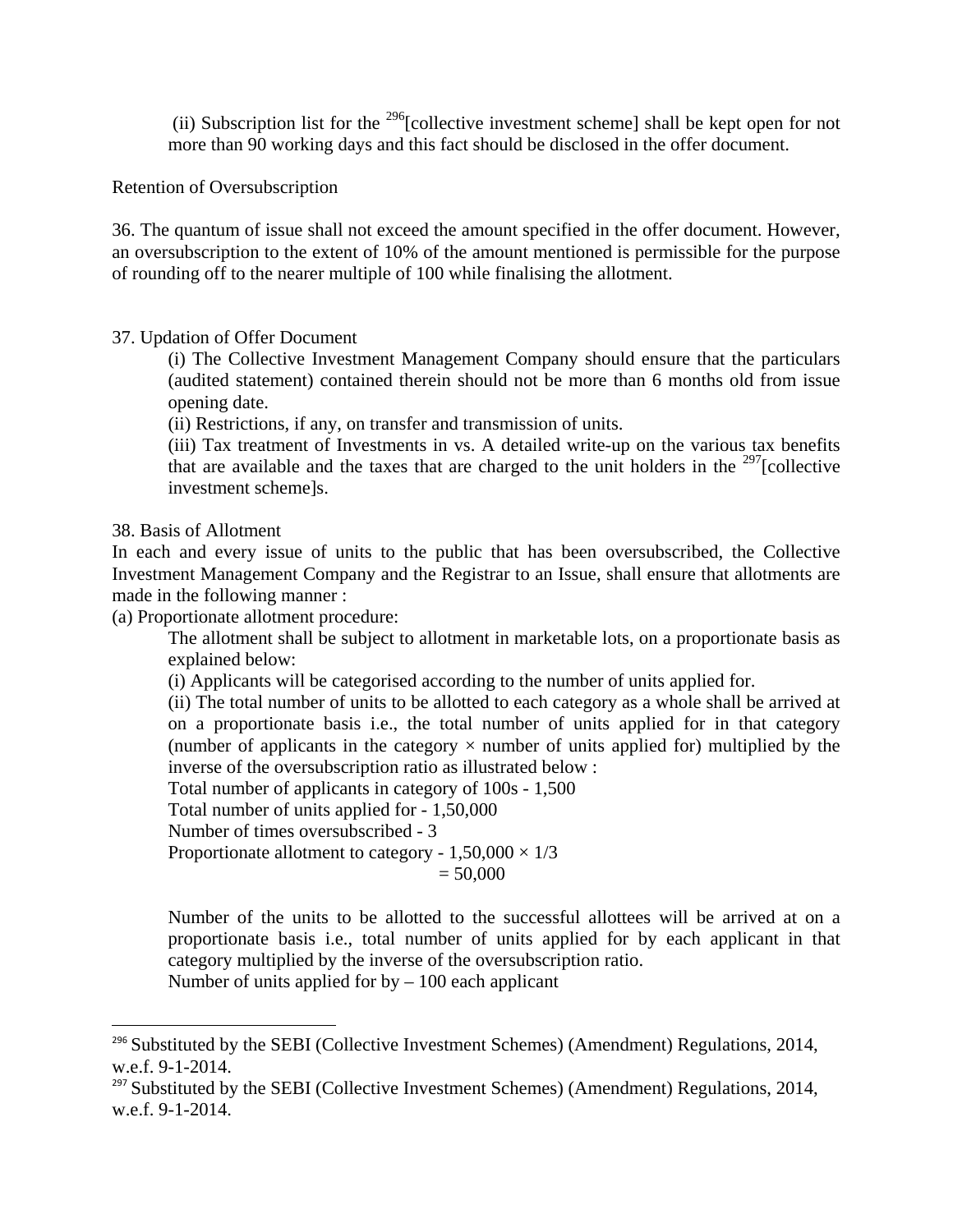Number of times oversubscribed - 3

Proportionate allotment to each successful applicant -  $100 \times 1/3 = 33$ 

(to be rounded off to 100)

(iii) All the applications where the proportionate allotment works out to less than 100 units per applicant, the allotment shall be made as follows:

\*Each successful applicant shall be allotted a minimum of 100 units; and

(iv) \*The successful applicants out of the total applicants for that category shall be determined by drawal of lots in such a manner that the total number of units allotted in that category is equal to the number of units worked out as per (ii) above.

(v) If the proportionate allotment to an applicant works out to a number that is more than 100 but is not a multiple of 100 (which is the marketable lot), the number in excess of the multiple of 100 would be rounded off to the higher multiple of 100 if that number is 50 or higher. If that number is lower than 50, it would be rounded off to the lower multiple of 100. (As an illustration, if the proportionate allotment works out to 250, the applicant would be allotted 300 units. If however the proportionate allotment works out to 240, the applicant would be allotted 200 units). All applicants in such categories would be allotted units arrived at after such rounding off.

(vi) If the units allocated on a proportionate basis to any category is more than the units allotted to the applicants in that category, the balance available units for allotment shall be first adjusted against the category comprising applicants applying in number of units and thereafter the remaining, if any surplus still remains, should be adjusted to next higher category and so on till the surplus is fully used.

(vii) As the process of rounding off to the nearer multiple of 100 may result in the actual allocation being higher than the units offered, it would be necessary to allow a 10% margin i.e., the final allotment may be higher upto 110% of the size of the offering.

39. The Date of the Offer Document

The date of the offer document shall be reckoned to be the date when the offer document was filed with the Board.

40. Trust Deed

(a) The offer date shall mention the date of, and parties to, the trust deed relating to the collective investment scheme.

(b) The summary of the provisions of the trust deed and the regulation regarding the retirement, removal and replacement of trustee and Collective Investment Management Company.

41. <sup>298</sup>[Collective investment scheme]s and investments

All offer documents shall contain :

a) All offer documents shall contain the name and description and the date of commencement of operation of every other  $^{299}$ [collective investment scheme] involving the issue of units to the public conducted by the Collective Investment

 $298$  Substituted by the SEBI (Collective Investment Schemes) (Amendment) Regulations, 2014, w.e.f. 9-1-2014.

<sup>299</sup> *ibid.*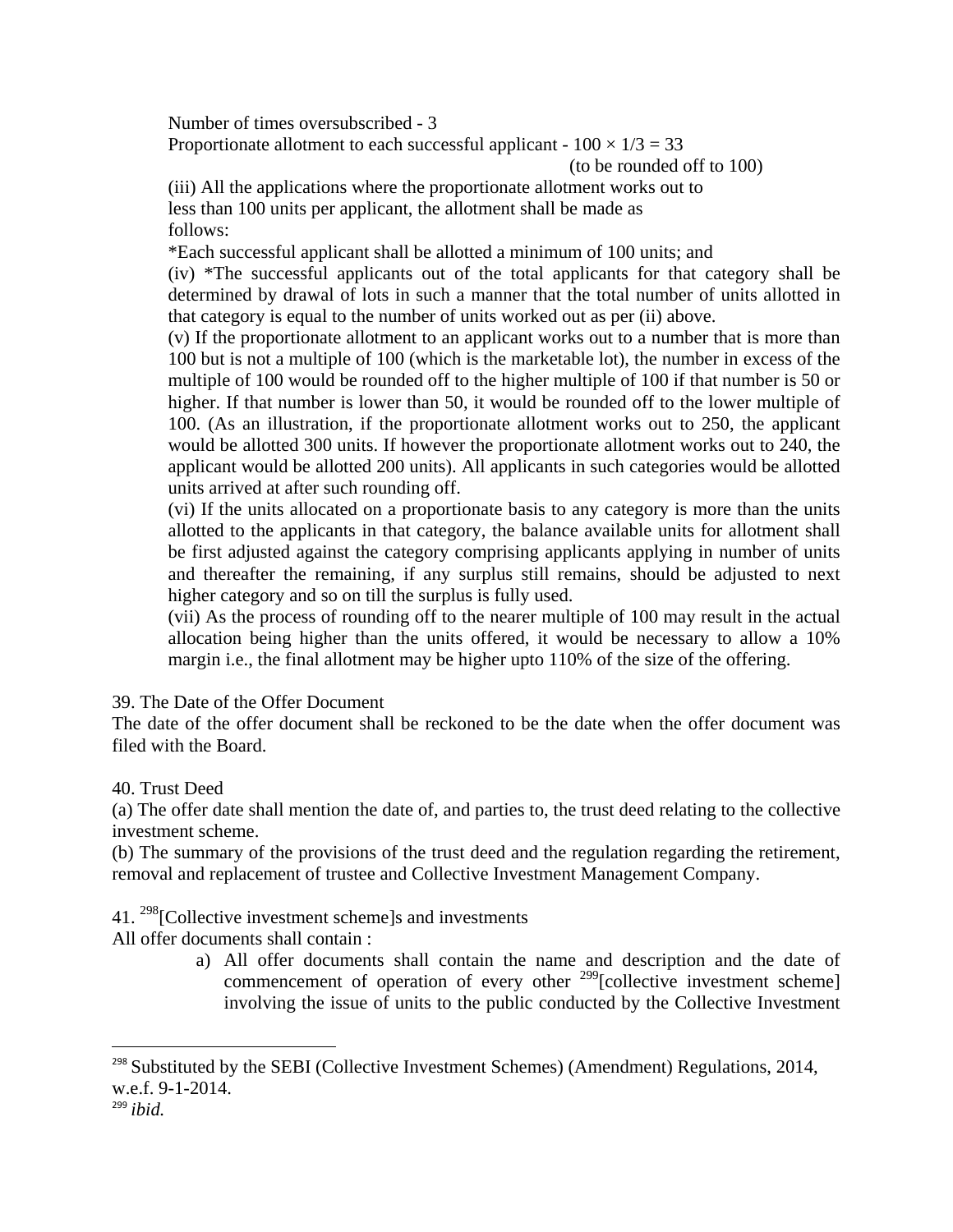Management Company within the 5 years immediately preceding the date of the offer document.

- b) A report by the Collective Investment Management Company summarising the current investment relating to the <sup>300</sup>[collective investment scheme] made up to a date not more than 28 days before the date of the offer document.
- c) A report by the auditor of the  $301$  [collective investment scheme], in respect of every issue of units relating to any other  $302$ [collective investment scheme], launched by the Collective Investment Management Company, within the five financial years immediately preceding the date of the offer document, setting out such information as sufficiently discloses the number of distribution (if any) of income to holders to units relating to a Collective Investment Scheme in each of the 5 financial years immediately preceding the date of the offer document during which those units had been in existence, the amount and each distribution and the nature and value of each of the components of the distribution.
- d) A report by the auditors of the  $303$  collective investment scheme], setting out the profits or losses of the Collective Investment Management Company in respect of each of the 5 financial years immediately preceding the date of the offer document during which the Collective Investment Management Company was carrying on business, and the rates of dividends (if any) paid by the company in respect of each of those years, and the assets and liabilities of the Collective Investment Management Company as at the last date on which its accounts were made up being a date no more than 12 months before the date of issue of the offer document.

#### **SEVENTH SCHEDULE SECURITIES AND EXCHANGE BOARD OF INDIA (COLLECTIVE INVESTMENT SCHEME) REGULATIONS, 1999 [Regulation 27(1)] ADVERTISEMENT CODE**

(1) A  $^{304}$ [collective investment scheme] advertisement shall:

- a. be truthful, fair and clear and shall not contain any statement which is untrue or misleading,
- b. be set forth in a clear, concise and understandable language. Extensive use of technical, legal terminology or complex language and the inclusion of excessive details which may detract the investor, shall be avoided,
- c. not contain statements which promise or guarantee an appreciation of rapid profits,

<sup>300</sup> *ibid.*

<sup>&</sup>lt;sup>301</sup> Substituted by the SEBI (Collective Investment Schemes) (Amendment) Regulations, 2014, w.e.f. 9-1-2014.

<sup>302</sup> *ibid.*

<sup>303</sup> *ibid.*

<sup>304</sup> *ibid.*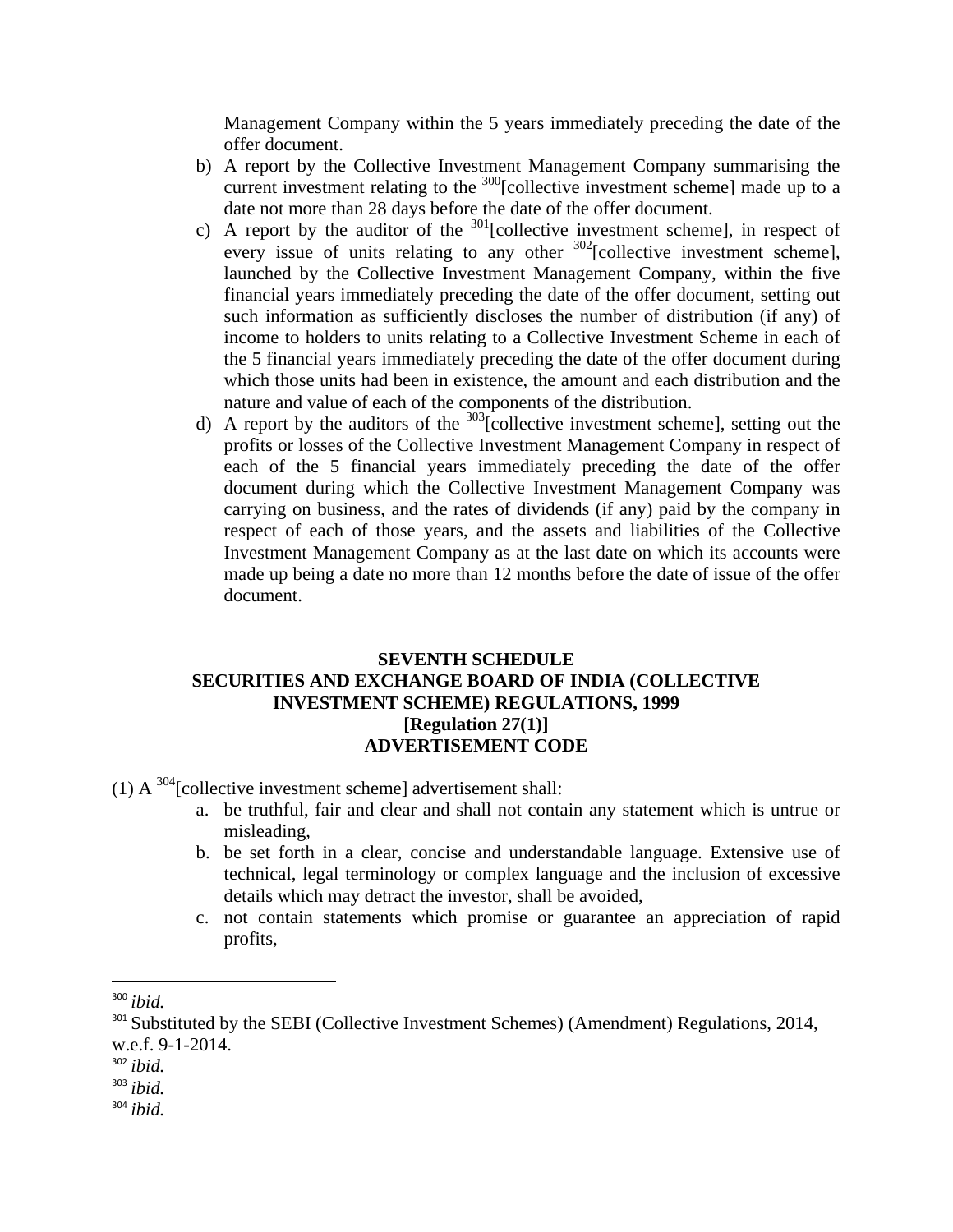- d. not contain any information or language that is not contained in the offer document,
- e. not include any slogans or brand names except the normal commercial name of the  $305$ [collective investment scheme]s,
- f. not have slogans, expletives or non-factual and unsubstantiated titles,
- g. contain risk factors giving equal importance in all respects including the print size. The print size of highlights and risk factors in issue advertisements shall not be less than point 9 size. It shall mention the names of  $306$ [collective investment] scheme]s, Collective Investment Management Company, trustee, address of their registered office and Registrars to the Issue,
- h. contain "Risk Factors" in respect of the concerned issue : Provided that an offer opening/closing advertisement which does not contain the highlights need not contain risk factors.

(2) A  $^{307}$ [collective investment scheme] advertisement shall be considered to be misleading, if it contains—

- i. statements made about the performance or activities of the  $308$ [collective investment scheme]s in the absence of necessary explanatory or qualifying statements, which may give an exaggerated picture of the performance or activities, than what it really is.
- ii. an inaccurate portrayal of past performance or its portrayal in a manner which implies that past gains or income will be repeated in the future.

(3) Any advertisement reproducing or purporting to reproduce any information contained in an offer document shall reproduce such information in full and disclose all relevant facts and not be restricted to select extracts relating to that item.

(4) No models, celebrities, fictional characters, landmarks or caricatures or the likes shall be displayed on or form part of the offer documents or advertisements of the  $309$ [collective investment scheme].

(5) No corporate advertisement of the Collective Investment Management Company shall be issued after 21 days of the filing of the offer document with the Board till the closure of the <sup>310</sup>[collective investment scheme] unless the risk factors as are required to be mentioned in the offer document, are mentioned in such advertisement.

<sup>305</sup> *ibid.*

<sup>&</sup>lt;sup>306</sup> Substituted by the SEBI (Collective Investment Schemes) (Amendment) Regulations, 2014, w.e.f. 9-1-2014.

<sup>307</sup> *ibid.*

<sup>308</sup> *ibid.*

<sup>309</sup> *ibid.*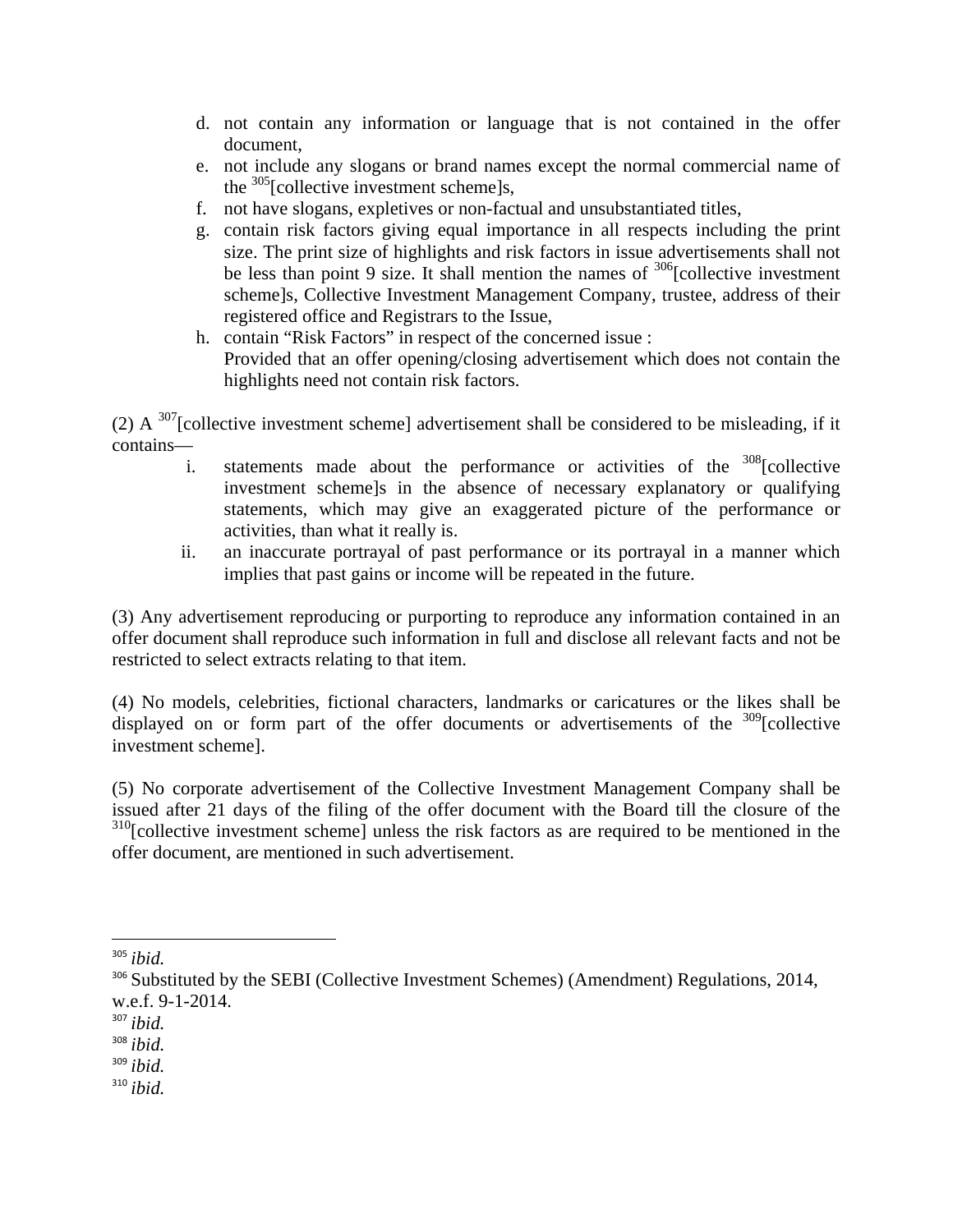(6) No advertisement shall be issued stating that the  $311$ [collective investment scheme] has been fully subscribed or oversubscribed during the period the  $312$ [collective investment scheme] is open for subscription, except to the effect that the issue is open or closed. No announcement regarding closure of the issue shall be made except on the last closing date. If the  $\frac{313}{2}$ [collective investment scheme] is fully subscribed before the last closing date as stated in the offer document, the announcement shall be made only after the  $314$ [collective investment scheme] is fully subscribed and such announcement is made on the date on which the issue is to be closed.

(7) Announcement regarding closure of  $^{315}$ [collective investment scheme] shall be made only after the trustee is satisfied that at least minimum number of units have been subscribed and a certificate has been obtained to that effect from the Registrar to the Issue.

(8) No incentives shall be offered through any advertisements to any one associated with marketing the issue.

(9) In case there is a reservation for the Non-resident Indians, the  $316$ [collective investment scheme] advertisement shall specify the same and indicate the place in India from where the individual NRI applicant can procure application forms.

(10) The advertisement shall not compare one  $317$ [collective investment scheme] with another, implicitly or explicitly, unless the comparison is fair and all information relevant to the comparison is included in the advertisement.

(11) If any existing collective investment scheme indicates the past performance of the  $318$ [collective investment scheme] in advertisements, the basis for computing the rates of return/yield and adjustments made (if any) must be expressly indicated with a statement that, such information is not necessarily indicative

of future results and may not necessarily provide a basis for comparison with other investments.

(12) Advertisements on the performance of a  $^{319}$ [collective investment scheme] or its Collective Investment Management Company shall compare the past performances only on the basis of per unit of statistics as per these regulations. Advertisements for NAVs, if any, must indicate the past as well as the latest NAV of a  $320$ [collective investment scheme]. The yield calculations shall be made as provided in these regulations.

- <sup>319</sup> *ibid.*.
- <sup>320</sup> *ibid.*

 <sup>311</sup> *ibid.*

<sup>312</sup> *ibid.*

<sup>313</sup> *ibid.*

<sup>&</sup>lt;sup>314</sup> Substituted by the SEBI (Collective Investment Schemes) (Amendment) Regulations, 2014, w.e.f. 9-1-2014.

<sup>315</sup> *ibid.*

<sup>316</sup> *ibid.*

<sup>317</sup> *ibid.*

<sup>318</sup> *ibid.*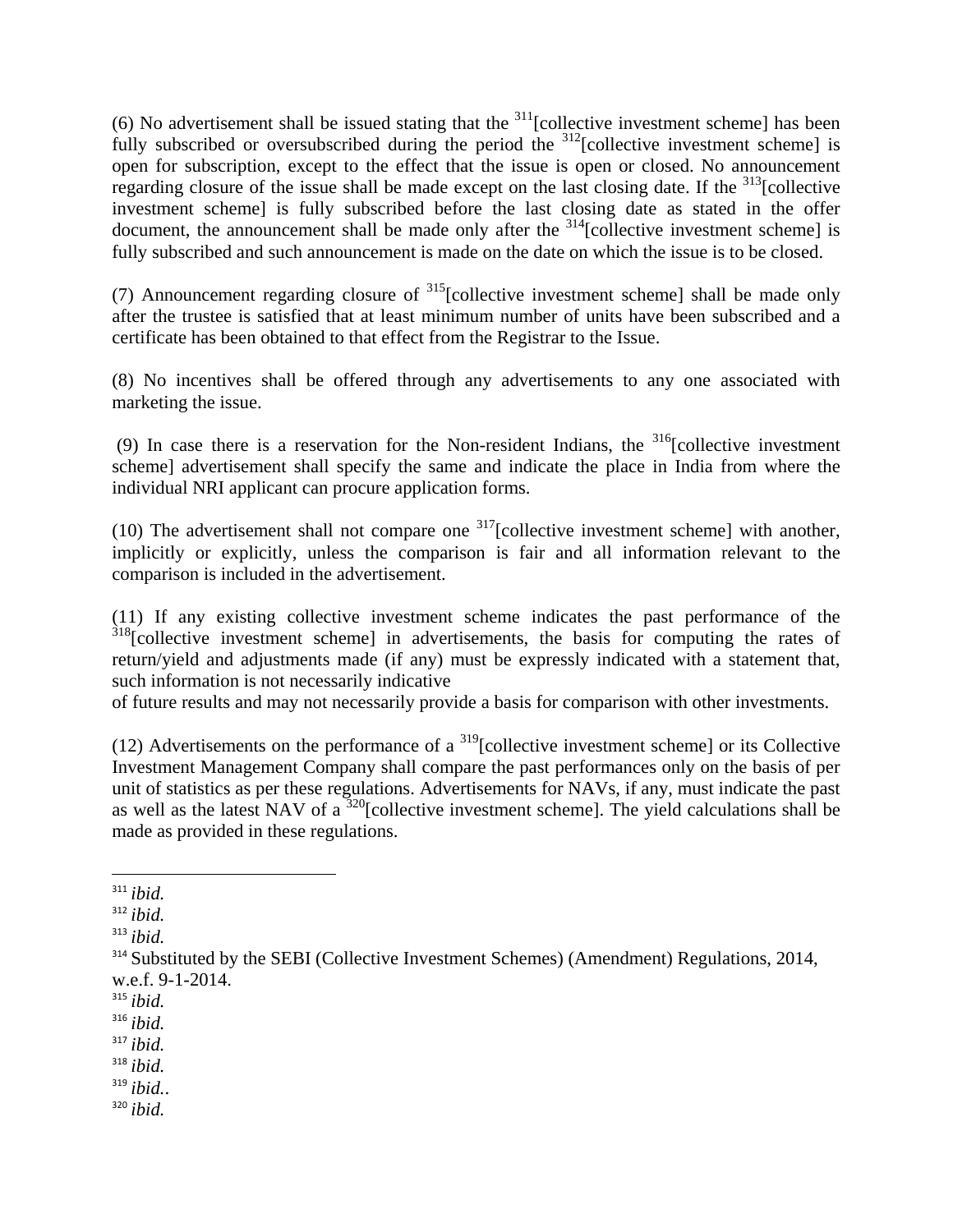(13) The trustee shall:

- (i) ensure strict compliance by the Collective Investment Management Company set with the code of advertisement set out above, (ii) obtain an undertaking from the Collective Investment Management Company to the effect that the Collective Investment Management Company shall not directly or indirectly release, during any conference or at any other time, any material or information which is not contained in the offer documents,
- (ii) ensure that the Collective Investment Management Company obtains approval in respect of all  $321$ [collective investment scheme] advertisements and publicity materials from them.

### **EIGHTH SCHEDULE SECURITIES AND EXCHANGE BOARD OF INDIA (COLLECTIVE INVESTMENT SCHEME) REGULATIONS, 1999 [Regulation 51]**

#### PROCEDURE FOR CONDUCT OF MEETINGS

#### **MEETINGS**

Procedure relating to conduct of meeting are as follows:

The trustee or unit holders holding one-tenth in nominal value of the unit capital of the  $322$ [collective investment scheme] may call a meeting of the unit holders in the manner as set out below:

- (i) Within 21 days of the receipt of the notice from the unit holders, the trustee shall call a meeting of the unit holders by causing to send a notice by post of the proposed meeting at least 7 days before the proposed meeting to each of the unit holders or, in the case of joint holders, to the joint holder whose name appears first in the records.
- (ii) The trustee shall preside as chairman at every meeting.
- (iii)Any unit holder may appoint another person as his proxy to attend and vote instead of himself.
- (iv)Proxy so appointed shall not have any right to speak at the meeting.
- (v) Each unit holder shall have one vote for every 1.00 unit of capital contributed by him (or his predecessor in title). Except where expressly provided to the contrary in the deed or the regulations, all decisions relating to the  $323$ [collective investment scheme] shall be by ordinary resolution. Equality of voting shall result in the resolution being deemed lost. The Chairman shall have a casting vote. An extraordinary resolution shall be carried if threequarters of the votes are in favour of the resolution.

<sup>&</sup>lt;sup>321</sup> Substituted by the SEBI (Collective Investment Schemes) (Amendment) Regulations, 2014, w.e.f. 9-1-2014.

<sup>322</sup> *ibid.*

<sup>323</sup> *ibid.*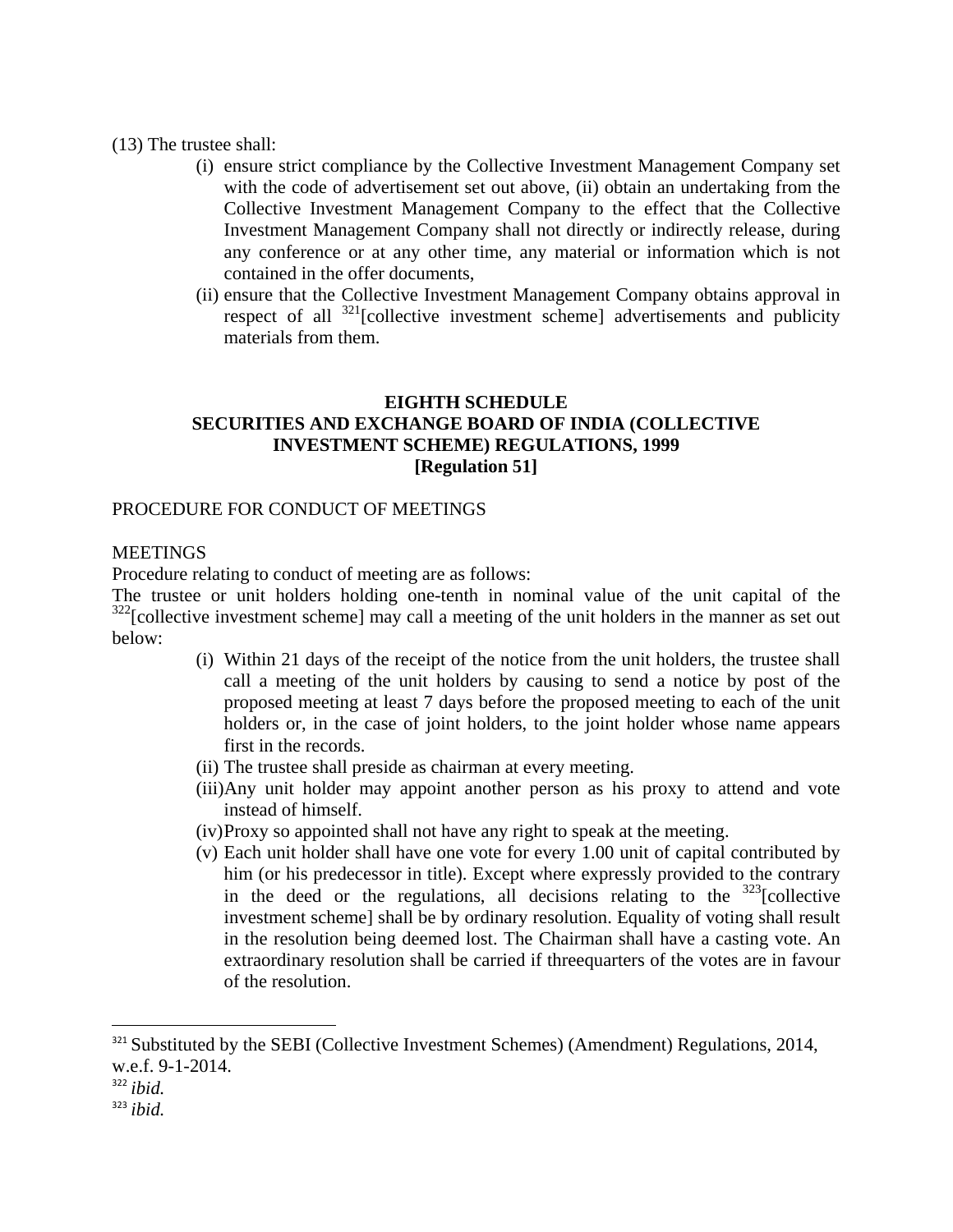- (vi)No business shall be transacted at a meeting without a quorum. Quorum shall be met if unit holders (including proxies) holding at least one-tenths in nominal value of the unit capital of the  $324$ [collective investment scheme] are present at the meeting.
- (vii) The Collective Investment Management Company shall keep a minute book in which the Minutes and Resolutions of each meeting shall be recorded.
- (viii) At any meeting a resolution put to the vote of the meeting shall be decided on a show of hands unless a poll is demanded by the Chairman or by any unit holder present in person.
- (ix)Entry of a resolution in the Minute Book shall be conclusive evidence of the number of votes recorded in favour of or against the resolution.
- (x) A resolution of the unit holders shall be invalid if it constitutes a fraud on those unit holders who oppose the resolution.

### **NINTH SCHEDULE SECURITIES AND EXCHANGE BOARD OF INDIA (COLLECTIVE INVESTMENT SCHEME) REGULATIONS, 1999 [Regulations 21(13), 43(1), 44(4)(iii), 71(1)(e)] ACCOUNTING NORMS, INVESTMENTS AND EXPENSE CEILING**

#### **PART I -CEILING ON EXPENSES**

The expenses incurred shall be subject to a ceiling as specified below :

- **(1) Initial Issue Expenses**
- (a) These may include:
	- cost of offer documents and related costs;
	- marketing and selling expenses including agents' commission, if any;
	- fees to Lead Managers, if any, Registrars and collecting banks;
	- initial rating and appraisal fees.

(b) These expenses shall be borne by the  $325$ [collective investment scheme].

(c) These expenses shall not exceed

(i) 7.00 per cent of the funds raised under the  $326$ [collective investment scheme] for a  $327$ [collective investment scheme] of duration upto 8 years and

(ii) 9.00 per cent of the funds raised under the  $328$ [collective investment scheme] for a  $329$ [collective investment scheme] having a duration of more than 8 years.

<sup>326</sup> *ibid.*

<sup>328</sup> *ibid.*

<sup>324</sup> *ibid.*

<sup>&</sup>lt;sup>325</sup> Substituted by the SEBI (Collective Investment Schemes) (Amendment) Regulations, 2014, w.e.f. 9-1-2014.

<sup>327</sup> *ibid.*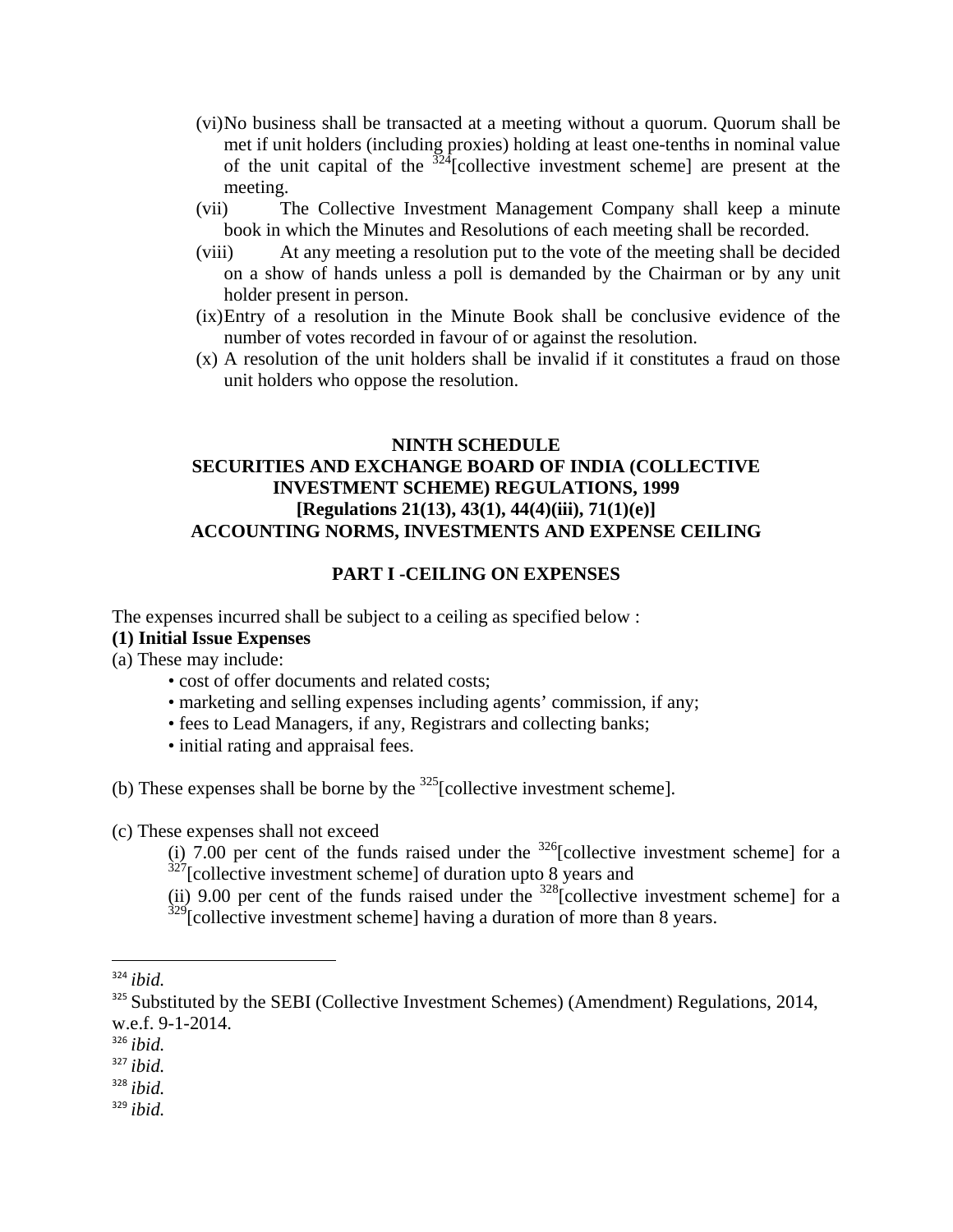(d) These expenses shall be amortized equally over a period not exceeding seven years or the period of the <sup>330</sup>[collective investment scheme], whichever is less.

(2) Management and Advisory Fees to CIMC

- (a) Such fees may consist of:
	- Basic Fee
	- Incentive Fee

(b) The 'basic fee' shall not exceed:

(i) 1.00 per cent each year of the funds raised under the  $331$  [collective investment scheme] for the first five years of operation of the  $332$ [collective investment scheme];

(ii) 1.25 per cent each year of the funds raised under the  $333$ [collective investment scheme] for the next five years of operation of the  $^{334}$ [collective investment scheme];

(iii) 1.50 per cent each year of the funds raised under the  $335$ [collective investment scheme] for the subsequent period thereof till the termination of the  $336$ [collective investment scheme].

#### **Incentive fees**

The incentive fees shall not exceed 25 per cent of the excess return realized over and above the indicative return as shown in the offer document (excluding the unit capital) at the time of the termination of the  $337$ [collective investment scheme]. In case the return at the termination of the <sup>338</sup>[collective investment scheme] is less than or equal to the indicative return as shown in the offer document, then no incentive fees shall

be paid.

#### **(3) Other Expenses**

Only the following expenses should be borne by the  $^{339}$ [collective investment scheme] namely :

- registrar services for transfer of units sold or redeemed;
- fees and expenses of trustees;
- audit fees;
- subsequent rating and appraisal fees;
- listing fees;

- <sup>332</sup> *ibid.*
- <sup>333</sup> *ibid.*
- <sup>334</sup> *ibid.*
- <sup>335</sup> *ibid.*
- <sup>336</sup> *ibid.*
- <sup>337</sup> *ibid.*.

<sup>338</sup> *ibid.*

<sup>330</sup> *ibid.*

<sup>&</sup>lt;sup>331</sup> Substituted by the SEBI (Collective Investment Schemes) (Amendment) Regulations, 2014, w.e.f. 9-1-2014.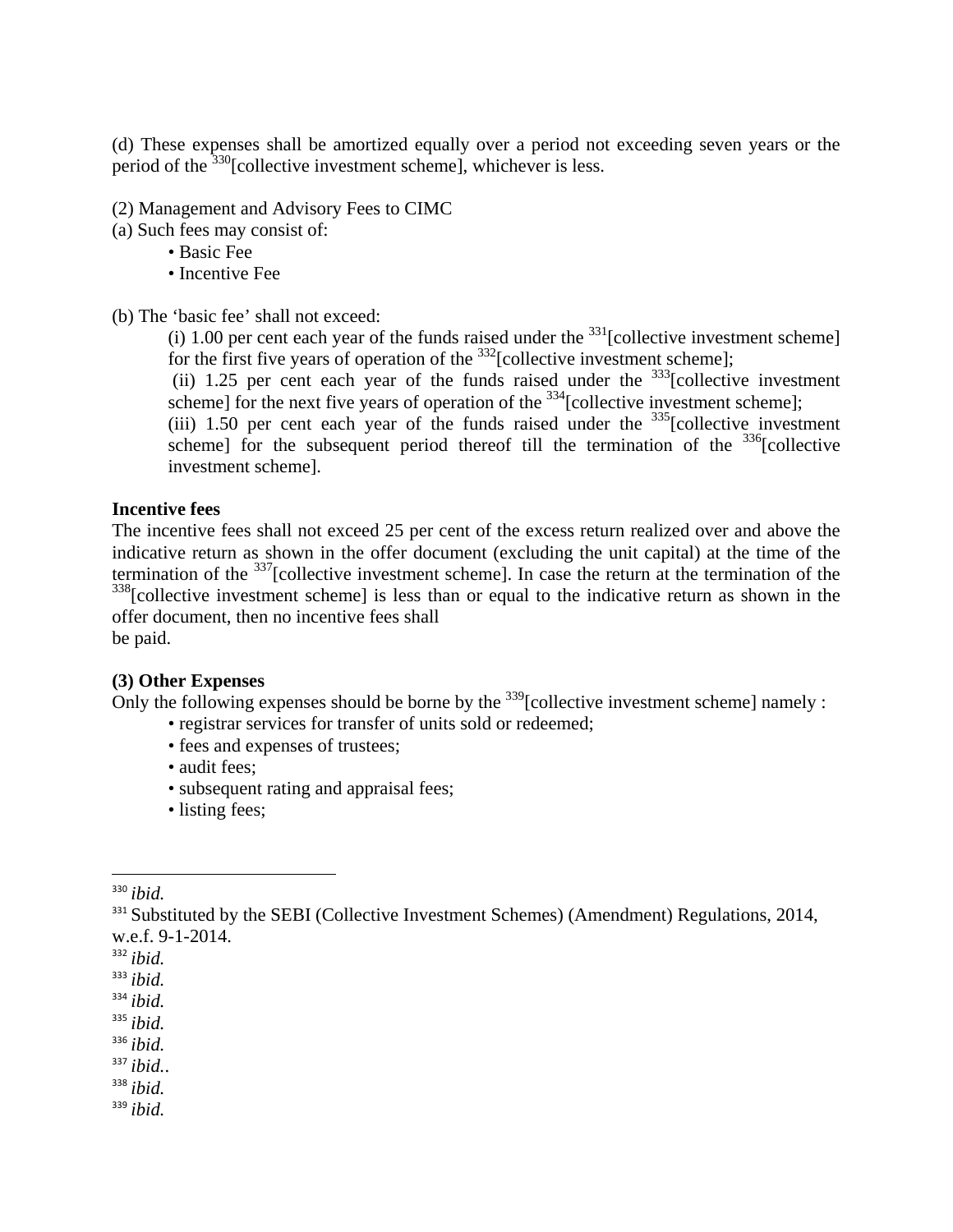• other direct costs (if any) which are incidental to the operation of the  $340$ [collective investment scheme], as may be approved by trustee;

(4) All other expenses shall be borne by the CIMC.

### **PART II - ACCOUNTING NORMS**

## **Plantation** 341[**collective investment scheme**]

# **1. Accounting norms for plantation** 342[**collective investment scheme**]

### **2. Unit Capital**

**2.1** All amounts received from an investor, by whatever name called, during the period the <sup>343</sup>[collective investment scheme] is open for subscription shall be treated as towards the sale of units of the <sup>344</sup>[collective investment scheme] and shall be accounted as Unit Capital.

**2.2** Unit capital will be disclosed in the Balance Sheet of the <sup>345</sup>[collective investment scheme] under the head "Sources of Funds" (in the same manner as Share Capital in the case of a limited company). No portion of Unit capital shall be apportioned to revenue or to any other account under any circumstances.

### **3. Costs Relating to Land**

**3.1** Land Acquired with Ownership Rights should be accounted as a Fixed Asset in accordance with Accounting Standard 10 ('AS-10') on "Accounting for Fixed Assets" issued by ICAI. In respect of land with ownership rights, the cost of the land should be amortised over the <sup>346</sup>[collective investment scheme]period by way of a suitable charge to 'Crop Development Expenses'.

**3.2** Land acquired under lease may either be against:

- Payment of (non-refundable) premium; or
- Payment of monthly or periodic lease rentals

Land acquired against payment of non-refundable premium should be accounted as a Fixed Asset and separately disclosed in the Fixed Assets schedule. Such premium paid for leasehold

- <sup>345</sup> *ibid.*
- <sup>346</sup> *ibid.*

<sup>340</sup> *ibid.*

<sup>&</sup>lt;sup>341</sup> Substituted by the SEBI (Collective Investment Schemes) (Amendment) Regulations, 2014, w.e.f. 9-1-2014

<sup>342</sup> *ibid.*

<sup>343</sup> *ibid.*

<sup>344</sup> *ibid.*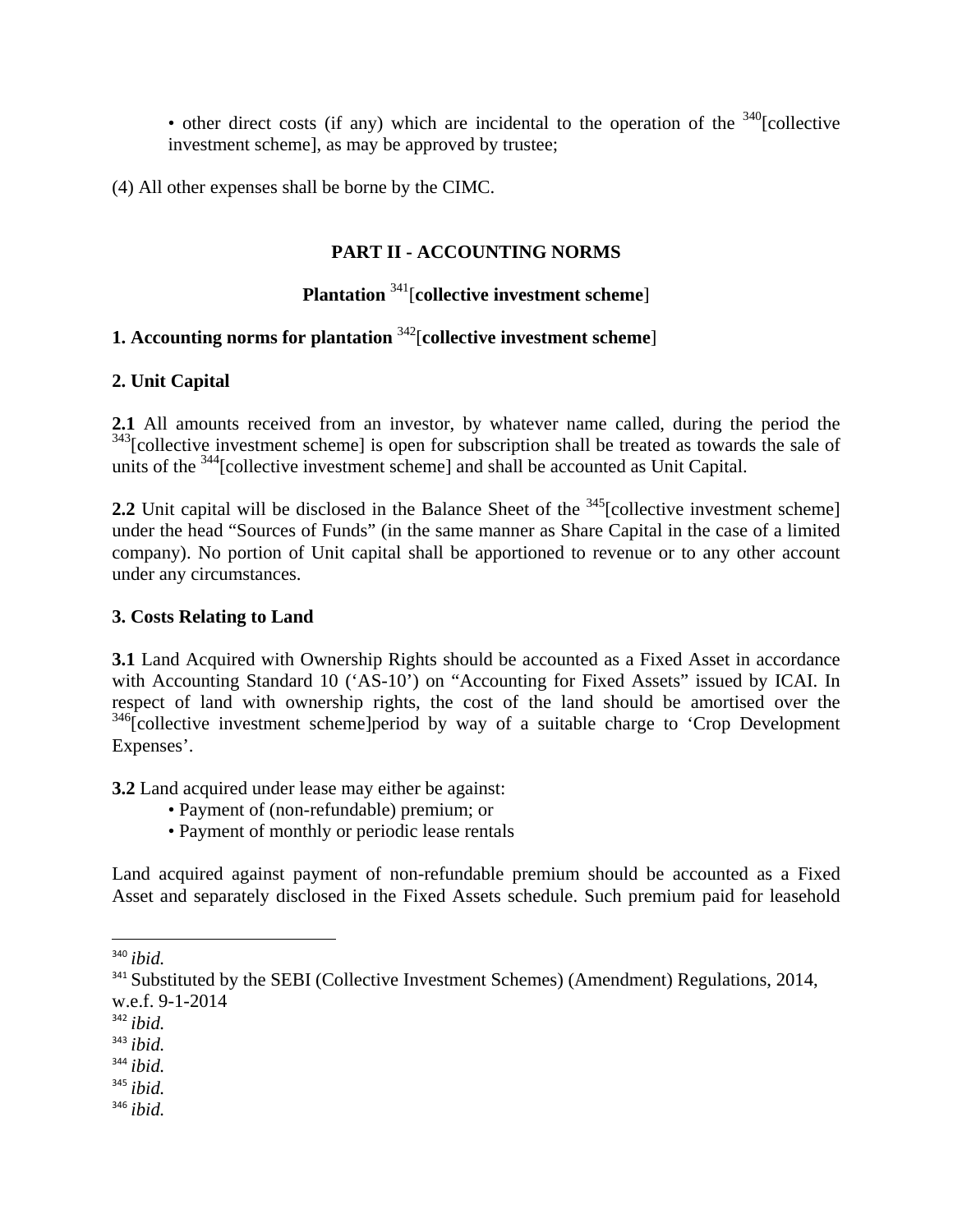land should be capitalised as cost of land and amortized over the lease period or the period of the sc<sup>347</sup>[collective investment scheme], whichever is less.

In respect of land acquired against the payment of periodic lease rentals, such amounts shall be charged to the profit and loss account. The following disclosures are required in the financial statements:

- Period of Lease
- Owner of land
- Relationship of owner with trustees and directors of CIMC
- If lease period is shorter than tenure of the  $348$ [collective investment scheme], the period of lease and conditions for future renewals of lease.

**3.3** Land Development Expenses

These include expenses on :

- New access roads and fencing
- Major changes in land contours
- Levelling, uprooting and terracing
- Regular upkeep and maintenance of land

Expenses of a capital nature should be added to the cost of land.

In case of leasehold land, these expenses should be written off over the period of the lease or the period of 349[collective investment scheme], whichever is less.

Expenses of a revenue nature should be charged to the Profit and Loss Account in the year in which they are incurred.

**3.4** Infrastructure and other facilities shall include :

- Roads and Fencing
- Security and Research and Development Buildings
- Drip Irrigation systems, water systems
- Agriculture Equipments and Production facilities

These should be accounted as Fixed Assets in accordance with AS-10 on "Accounting for Fixed Assets" issued by ICAI.

**3.5** IAS 36 requires that impairment losses in respect of assets should be recognised. Impairment arises whenever an asset's carrying amount exceeds its recoverable amount. All impairment losses should be provided for.

**3.6** In case such assets are taken on lease, then the amounts spent should be accounted on the same basis as mentioned in Paragraph 3.2 and the disclosure requirements mentioned therein will also apply.

### **4. Fixed Assets (other than land and related infrastructure facilities)**

<sup>347</sup> *ibid.*

<sup>&</sup>lt;sup>348</sup> Substituted by the SEBI (Collective Investment Schemes) (Amendment) Regulations, 2014, w.e.f. 9-1-2014.

<sup>349</sup> *ibid.*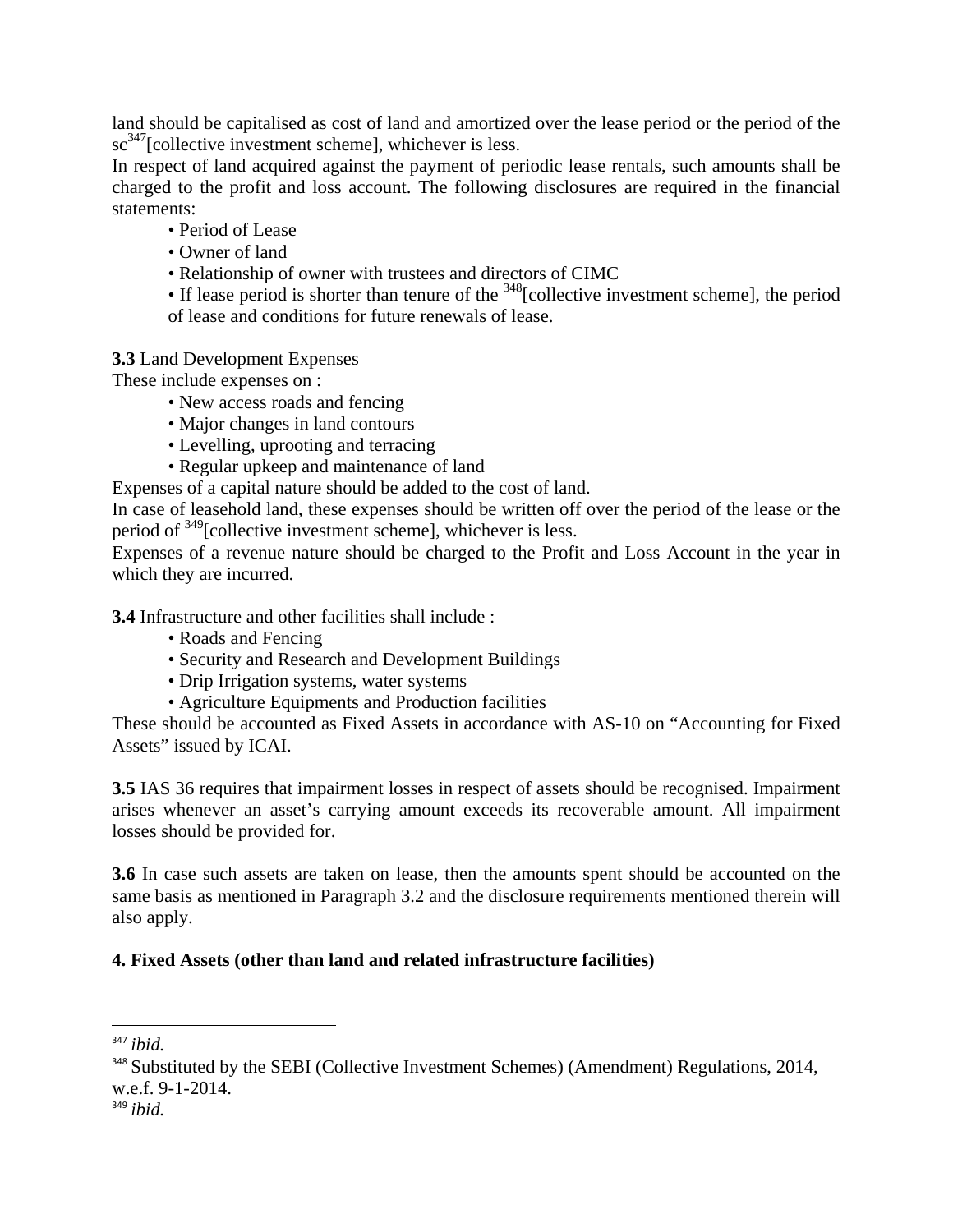**4.1** Such Fixed Assets should be accounted in accordance with AS-10 on "Accounting for Fixed Assets" issued by ICAI – Basically that the cost of a fixed asset comprises its purchase price and any attributable cost of bringing the asset to its working condition for its intended use.

**4.2** These assets should be depreciated as per Schedule XIV to the Companies Act, 1956.

**4.3** Capital Subsidies received should be accounted as per Accounting Standard ('AS') – 12 on "Accounting for Government Grants" issued by ICAI – Basically that the recognition of a grant should depend on assurance of the compliance of conditions and certainty of receipts and grants relating to specific fixed assets should be deducted from the gross value of assets in arriving at their book value.

**4.4** As required by IAS 36, impairment losses in respect of assets should be recognised. Impairment arises whenever an asset's carrying amount exceeds its recoverable amount.

**4.5** In case such assets are taken on lease, then the amounts spent should be accounted on the same basis as mentioned in Paragraph 3.2 and the disclosure requirements mentioned therein will also apply.

# **5. Crop Development Expenses**

**5.1** There are generally expenses incurred for development and upkeep of crop. This includes expenses on:

• Soil Manuring.

- Sapling and crop Plantation.
- Regular maintenance and upkeep of crop.
- Lease rentals paid for land and for any other assets directly attributable to crop development.

• Amount proportionately amortised over the  $350$ [collective investment scheme] period relating to cost of land.

- Depreciation and maintenance of fixed assets directly attributable to crop development.
- Other expenses directly attributable to crop development.

These expenses should be accounted as "Crop Development Expenses". They should be disclosed as a separate item appearing between "Fixed Assets" and "Current Assets" in the Balance Sheet.

**5.2** The total of Crop development expenses at the end of the year should be compared with Net Realisable Value ('NRV'). NRV would generally mean the amount that would be realised in the normal course, in case the standing crops are disposed of on that day. NRV can be determined on the basis of estimated selling price in the ordinary course of business less estimated cost to be incurred in future for bringing the crop to maturity, and the cost necessarily to be incurred to make the sale. In case the NRV is lower than the total of the crop development expenses at the

<sup>&</sup>lt;sup>350</sup> Substituted by the SEBI (Collective Investment Schemes) (Amendment) Regulations, 2014, w.e.f. 9-1-2014.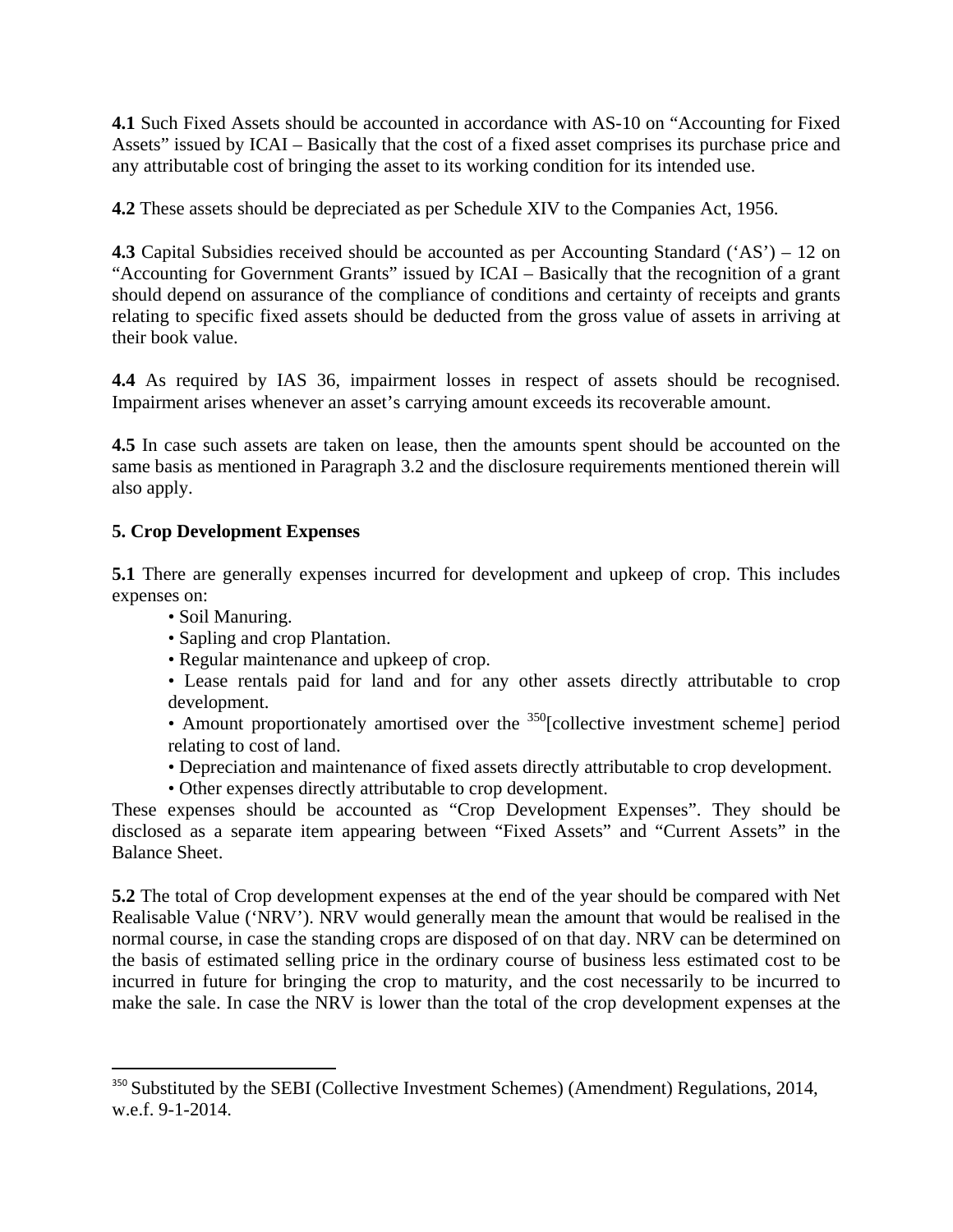year end, then a suitable provision for the difference between these two figures should be made and disclosed as follows :

Crop Development Expenses (At Cost) X Less : Provision for diminution in value Y  $\mathcal{L}_\text{max}$  and  $\mathcal{L}_\text{max}$  and  $\mathcal{L}_\text{max}$  and  $\mathcal{L}_\text{max}$ 

$$
\overline{\text{X-Y}}
$$

**5.3** The crop development expenses and the provision for diminution will be carried forward to the next year at gross values. A similar exercise would be done at the end of each year. In case the NRV at the end of the second or subsequent year is greater than/or equal to cost in the respective year, then it will be possible to recoup the provision account by transferring it to the credit of Profit and Loss Account only to the extent such a provision was made in the past. The basic principle of valuation at lower of Cost or NRV, would still hold good every year. In case the crop is at such a stage that it is not possible to determine NRV, these expenses should be valued At Cost and a suitable disclosure to that effect should be made in the financial statements. These expenses will be set off against income arising from the sale of crops, either in stages or at the terminal point.

**5.4** Considering the peculiar nature of this expenditure and the long production cycle, "Crop Development Expenses" should be separately disclosed between "Fixed Assets and Current Assets" as discussed in Paragraph 5.1 above.

#### **6. Investments**

**6.1** All investments should be carried at lower of cost and fair value determined either on an individual investment basis or by category of investment, but not on an overall (or global) basis.

**6.2** In respect of quoted investments, market value generally provides the best evidence of fair value.

**6.3** Unquoted investments in debt instruments should be valued on a yield to maturity basis, the capitalisation factor being determined for comparable traded investments and with an appropriate discount for lower liquidity.

#### **7. Inventory Valuation**

Inventories other than Crop Development Expenses should be valued as per the basic principles laid down by AS 2 on Inventory Valuation – Inventory should be valued at the lower of cost and net realisable value and the Accounting Policy for valuation should be disclosed in the financial statements.

### **8. Revenue Recognition**

**8.1** Revenue should be recognized as per Accounting Standard ('AS') – 9 on "Revenue Recognition" issued by Institute of Chartered Accountants of India, to the extent it is applicable – Revenue should be recognised only if there is a reasonable certainty of collectibility or measurability.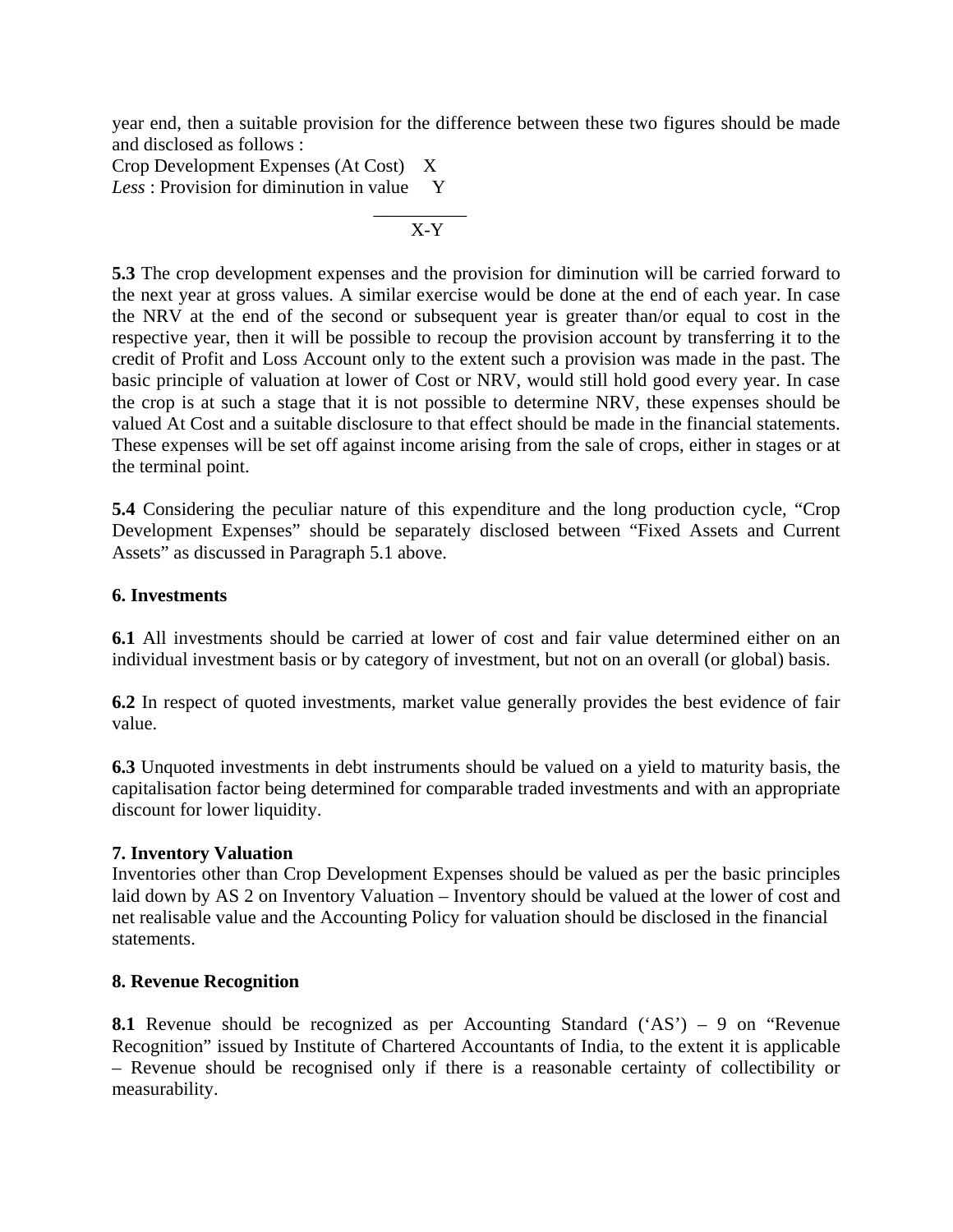**8.2** Income would generally arise from the following sources:

•Sale of Crops - the sale proceeds of crops arising at periodical intervals should be accounted during the year in which the sale has been effected. The cost allocable to such sale proceeds should be set off against the crop development expenses account and the surplus, if any, should be transferred to Profit and Loss account.

• Sale of Residuals and Scraps - the sales proceeds shall be accounted as income in the year of sale and credited to Profit and Loss account.

• Income from Investments - income arising out of investments of surplus bank balances, etc. shall be accounted on a time proportion basis taking into account the amount outstanding and the rate applicable.

• Dividend from Investments - dividends, if any, will be recognized when the right to receive payment is established.

• Sale of Standing Crops at terminal point - sale proceeds/transfer value of the standing crops at the terminal point shall be accounted as and when they are disposed off/transferred. The profit arising on such transactions over the book value shall be accounted at the point of sale/disposal; this should be set off against the crop development expenses.

### **9. Expenses**

**9.1** Expenses other than Crop Development Expenses can be broadly classified as under:

- Initial Marketing and Launch Expenses
- Normal Business Expenses

**9.2** Initial issue expenses

Initial issue expenses may be treated as deferred revenue expenses to be written off over eight years or duration of the <sup>351</sup>[collective investment scheme] whichever is earlier.

**9.3** Normal Business Expenses would include:

- Registrar services for transferor of units sold or redeemed
- CIMC and trustee Fees
- Depreciation
- Audit Fees
- Subsequent Rating and Appraisal Fees
- Listing Fees
- Other costs, (if any), which are incidental for the operation of the  $352$ [collective investment scheme], as may be approved by trustees.

These expenses shall be treated as an expense of the year in which they are incurred and written off to the Profit and Loss Account.

### **10. Returns to Investors**

<sup>&</sup>lt;sup>351</sup> Substituted by the SEBI (Collective Investment Schemes) (Amendment) Regulations, 2014, w.e.f. 9-1-2014.

<sup>352</sup> *ibid.*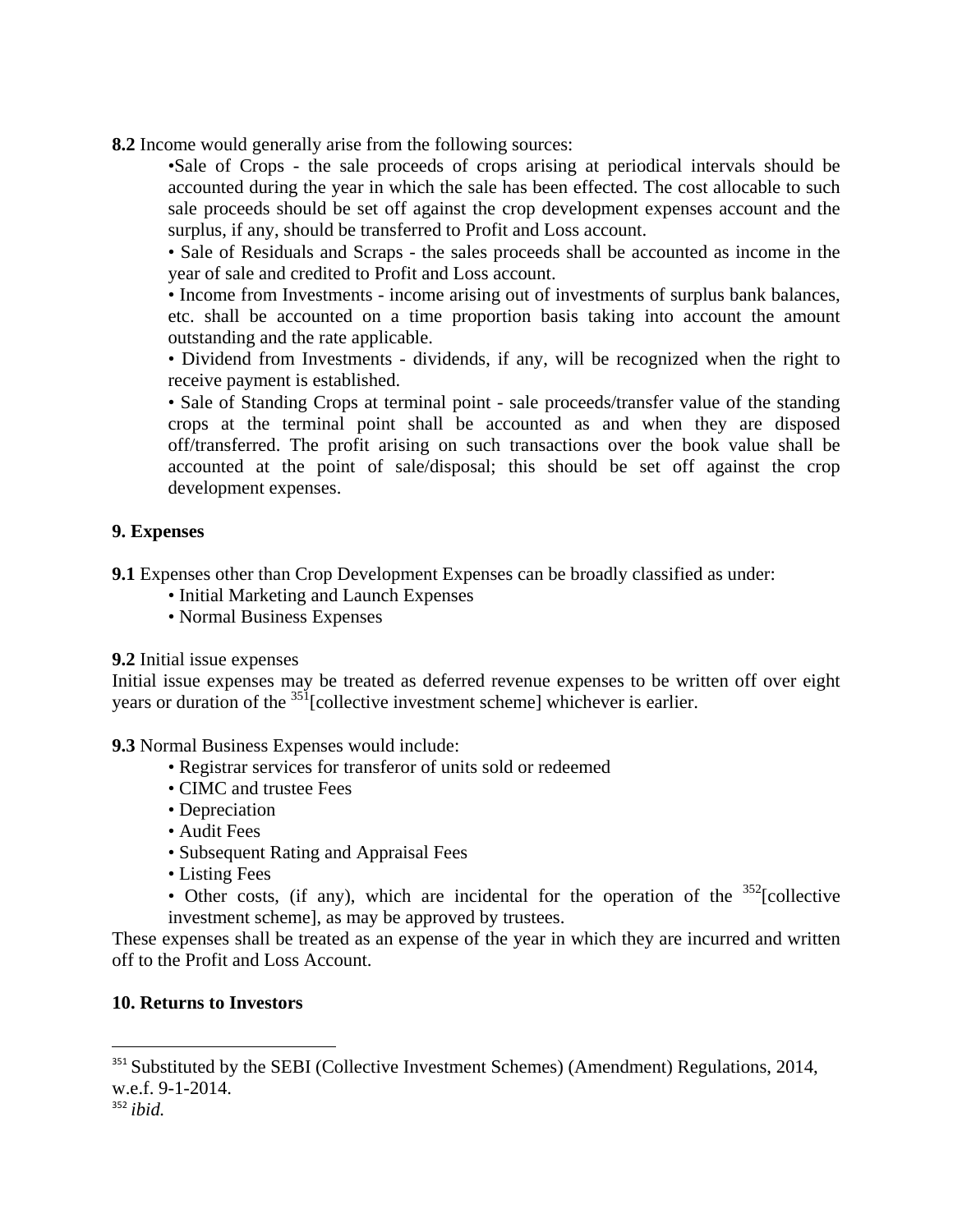**10.1** Interim Returns to investors in respect of CIS can be paid only out of the distributable surplus of the CIS. Interim Returns can be paid only in cash and not in kind.

**10.2** "Distributable surplus" means the profits of the CIS after:

• Providing for all expenses on accrual basis including depreciation as discussed in paragraph 4.2 above

• Providing for diminution in value of crop development expenses as discussed in paragraph 5.2 above

- Fully setting off the debit balance in Profit and Loss account, if any
- Transferring 50% of the remaining balance to a separate reserve called "Special Reserve"

**10.3** The amount of interim returns distributed to investors should not exceed the distributable surplus.

**10.4** The balance in the Special Reserve cannot be utilised for any purpose except for distribution to unit holders at the termination of the  $\frac{353}{36}$ [collective investment scheme].

10.5 At the end of the tenure of the <sup>354</sup>[collective investment scheme], the surplus of the <sup>355</sup>[collective investment scheme], if any, shall be calculated on the basis of realisable value of all the assets, including land, of the  $356$ [collective investment scheme]. The surplus of the <sup>357</sup>[collective investment scheme] distributed in cash shall be in proportion to unit capital.

# **ACCOUNTING NORMS: LIVESTOCK** 358 [**COLLECTIVE INVESTMENT SCHEME**]

### **1. Costs relating to owned land**

**1.1** Land acquired with ownership rights should be accounted as a Fixed asset in accordance with Accounting Standard 10 (AS-10) on "Accounting for Fixed Assets" issued by ICAI.

**1.2** Cost of such land should not be amortised over the <sup>359</sup>[collective investment scheme] period (refer paragraph 2.3 above).

#### **2. Livestock development expenses**

<sup>357</sup> *ibid.*

<sup>358</sup> *ibid.*

<sup>359</sup> *ibid.*

<sup>&</sup>lt;sup>353</sup> Substituted by the SEBI (Collective Investment Schemes) (Amendment) Regulations, 2014, w.e.f. 9-1-2014.

<sup>354</sup> *ibid.*

<sup>355</sup> *ibid.*

<sup>356</sup> *ibid.*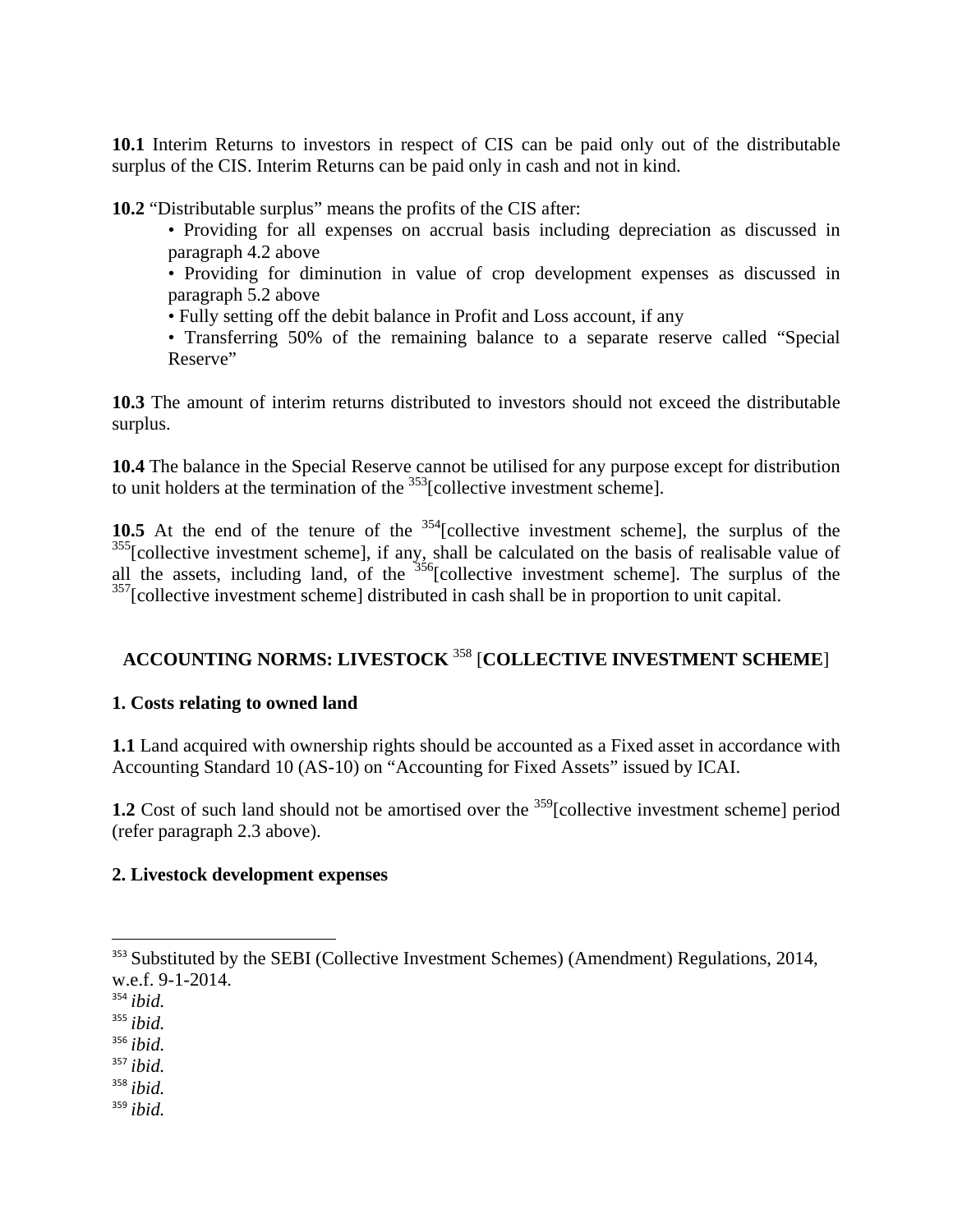**2.1** There are generally expenses incurred on rearing and development of livestock including maintenance and upkeep. This includes expenses on:

- Cost of base stock.
- Food costs.
- Medicines and other maintenance.
- Cost of artificial insemination.
- Lease rentals paid for land and for any other assets directly attributable to livestock development.
- Depreciation and maintenance of fixed assets directly attributable to livestock development.
- Any other expenses directly attributable to livestock development.

These expenses should be accounted as "Livestock Development Expenses". They should be disclosed as a separate item appearing between "Fixed Assets" and "Current Assets" in the balance sheet. (Reference is invited to Paragraph 5.1).

**2.2** Valuation of livestock development expenses and provision for diminution in value would be in the same manner as in respect of crop development expenses which is discussed in Paragraphs 5.2 and 5.3.

#### **3. Livestock Trading**

**3.1** Separate quantitative information should be maintained in respect of livestock that is procured for resale without being used in rearing/development activity. An annual trading account should be prepared in respect of Livestock traded during the year (which shall be exclusive of Livestock under rearing/development).

**3.2** A suitable annual charge should be made in respect of cost of maintenance etc. of the livestock which remained for trading purpose only.

The cost of maintenance etc. to be charged to the livestock trading account shall be calculated on the basis of quantitative proportion of livestock held under rearing/development and for trading.

#### **4. Valuation of by-products**

**4.1** Inventory of by-products at the year end (*i.e.,* manure in case of Goat, eggs in case of Poultry etc.) should be carried at "lower of cost or market value".

**4.2** Cost of by product shall be calculated on the basis of specific cost incurred on the by-product after the point of separation to make it marketable.

#### **PART III -FORMAT OF FINANCIAL STATEMENTS**

#### **Basic Framework relating to Financial Statements**

#### **1. Scheme wise financial statements**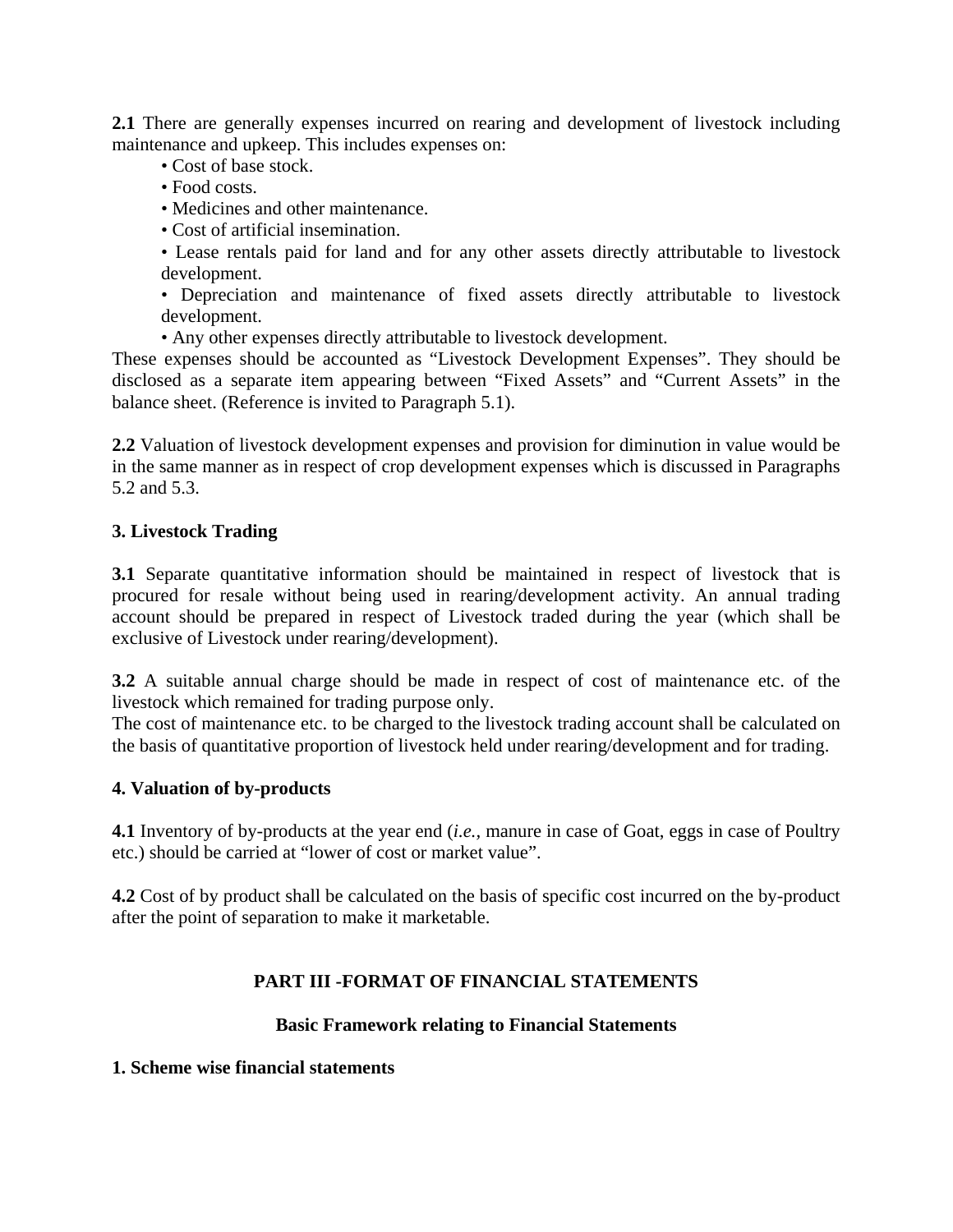**1.1** Broadly, financial statements would consist of

- Balance sheet
- Revenue account

**1.2** These should be prepared schemewise

#### **2. Contents of scheme wise Balance sheet**

#### **2.1** Asset side of the balance sheet

The assets of the balance sheet shall be grouped into the following categories :

- Fixed assets
- Investments
- Crop development expenses
- Current assets
- Deferred revenue expenditure

#### I. Fixed assets

Cost, accumulated depreciation and net block should be disclosed for each of the following:

- Land
- Leasehold land
- Land development expenses
- Infrastructure and other facilities
- Buildings
- Plant and machinery
- Furniture and fixtures
- Research and development assets
- Others

#### II. Investments

The following types of investment shall be separately disclosed:

- Central or State Government securities
- Deposits with scheduled banks
- Debentures, Bonds and Deposits with public sector companies and financial institutions
- Other Investments

# III. Crop Development Expenses

The following information should be disclosed:

- Opening balance
- Expenses incurred during the year
- Deductions
- Closing balance

In addition, net realisable value at year end and the Break up of various expenses included in closing balance should be disclosed. The closing balance in provisions for diminution in value in Crop Development Expense Account, if any, will be shown as a deduction from closing balance of Crop Development Expenses.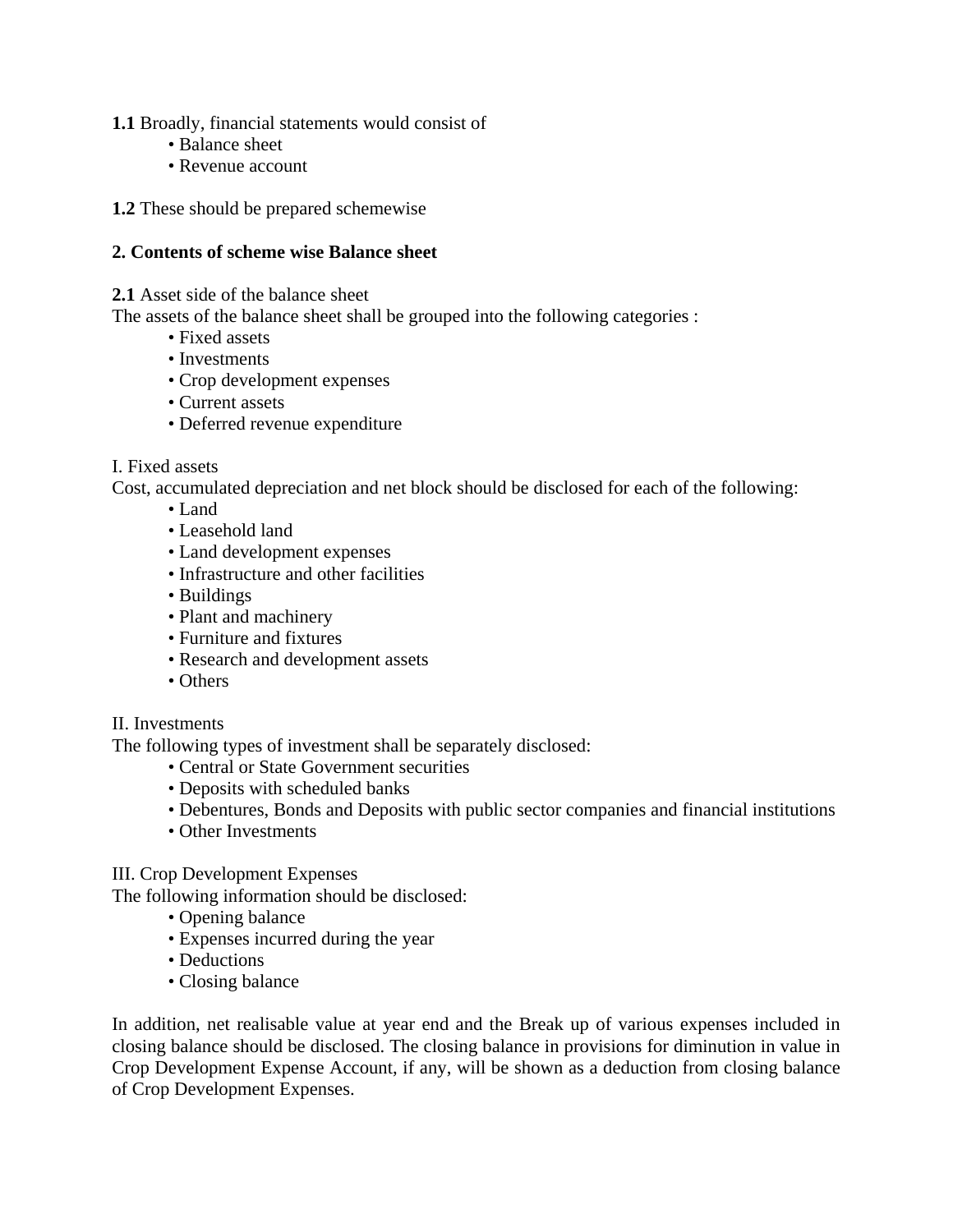#### IV. Current assets

The following should be separately disclosed :

- Balances with banks in current account
- Cash on hand
- Sundry debtors, distinguishing between good and doubtful
- Inventories
- Outstanding and accrued income
- Advances recoverable in cash or kind
- Deposits
- Others

V. Deferred revenue expenditure

The following should be disclosed:

- Opening balance
- Additions during the year
- Amount amortised during the year
- Closing balance

VI. The debit balance in Profit and Loss Account, if any, shall be brought out

**2.2** Liability side of the balance sheet

Liabilities in the balance sheet shall be grouped into the following categories:

- Unit Capital
- Reserves and Surplus
- Current liabilities and provisions

I. Unit Capital

Unit capital (including number of units and face value per unit)

### II. Reserves & Surplus

The following should be separately disclosed:

- General reserve
- Revaluation reserve
- Special reserve
- Any other reserve (disclosing its nature)
- Surplus in Profit and Loss account

### III. Current liabilities and provisions

(a) Current Liabilities

The following should be separately disclosed :

- Sundry creditors
- Statutory liabilities
- Bank account overdrawn as per books
- Unclaimed distributed income
- Others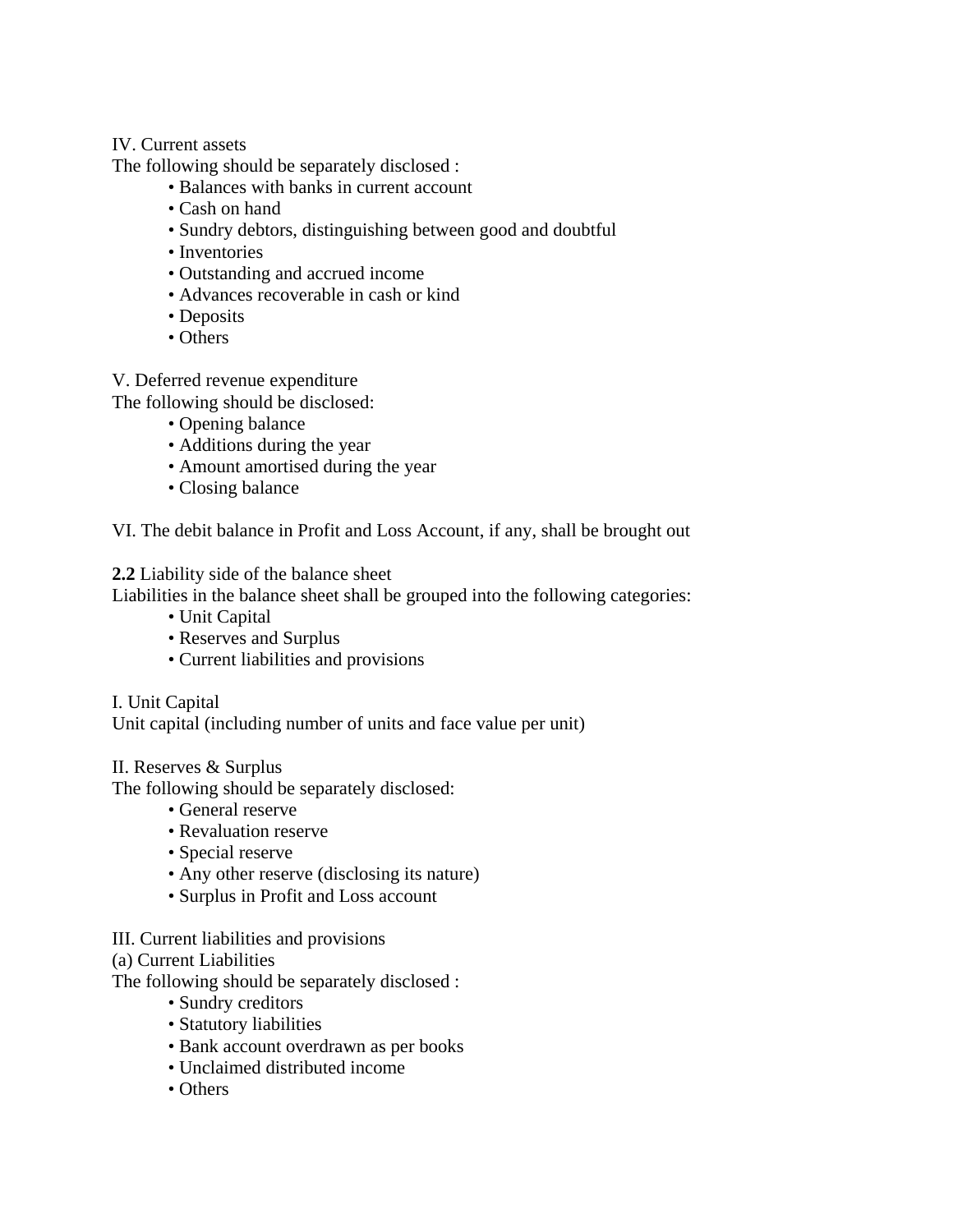### (b) Provisions

The following should be separately disclosed:

- Provision for gratuity
- Proposed income distribution on unit capital
- Provision for taxation
- Other provisions

### IV. Contingent liabilities

Disclosure should be made of all contingent liabilities, showing separately the nature and amount of each such liability.

#### **3. Contents of scheme wise Revenue account**

### **3.1** Income

The following should be separately disclosed:

- Surplus on Sale proceeds from crops
- Dividend
- Interest
- Profit on sale/fixed assets and investments
- Sale of residuals and scrap
- Other income (indicating nature)

### **3.2** Expenses and losses:

The following should be separately disclosed:

- Crop development expenses also disclosing each major item of expense under this head
- Provision for doubtful debtors and other assets
- Loss on sale of fixed assets and investments
- Management fees
- Trusteeship fees
- Registration and local charges
- Audit fees
- Repairs and maintenance
- Deferred revenue expenses written off
- Depreciation of fixed assets
- Registration fees
- Other operating expenses

**3.3** Increase/decrease in amount of Crop Development Expenses.

#### **4. Accounting policies**

Accounting policies in respect of the following should be separately disclosed at one place and form part of the financial statements:

(a) Fixed assets

- 1. Land
- 2. Others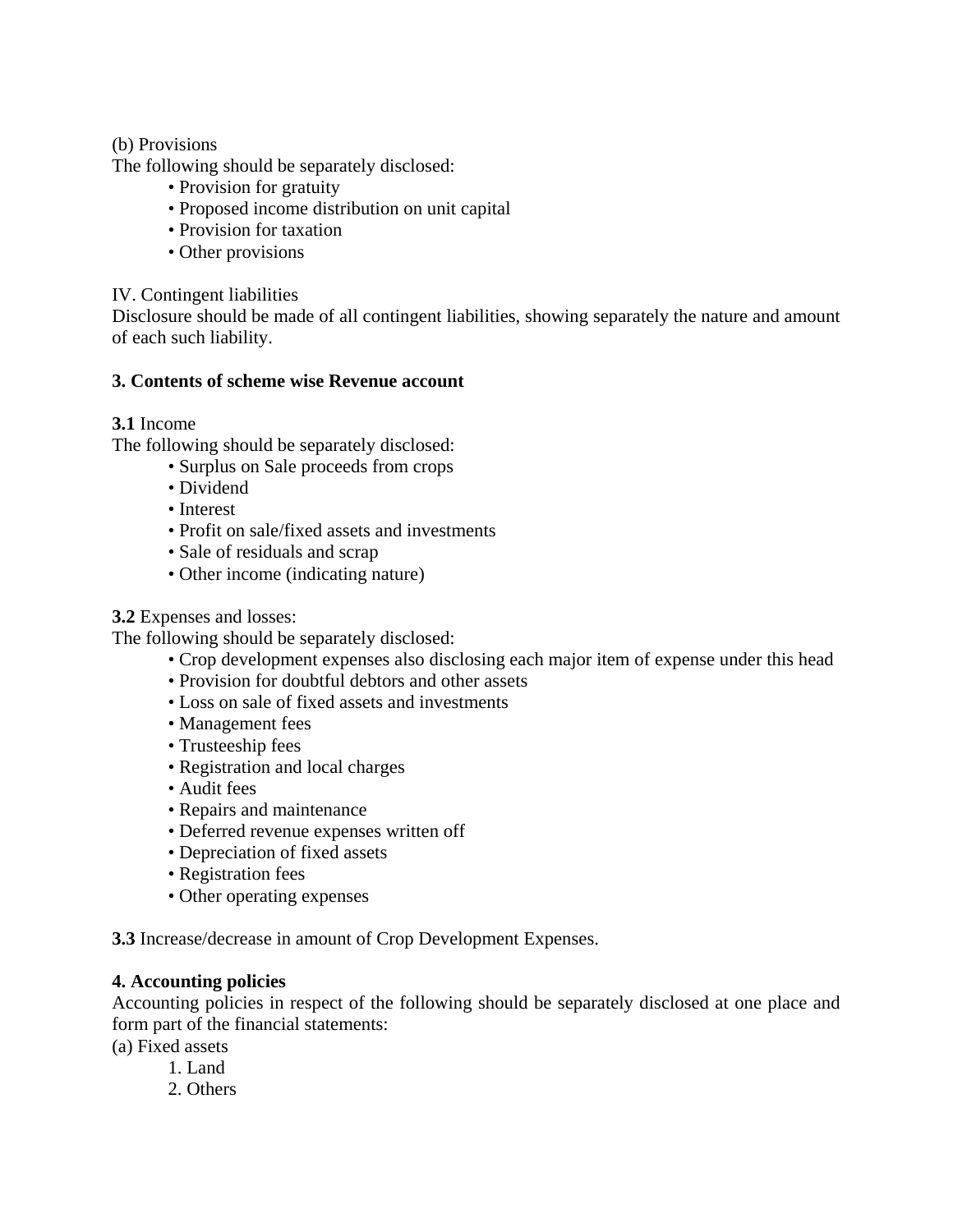#### (b) Depreciation

- 1. Land
- 2. Others

### (c) Investments

- (d) Crop Development Expenses (major items under this head should be disclosed)
- (e) Inventories
- (f) Revenue recognition
- (g) Retirement benefits
- (h) Foreign currency transactions
- (i) Deferred revenue expenditure

## **5. Approval and authorisation**

The financial statements shall be signed by the schemewise fund managers and the Board of trustees and reported upon by the Auditors. They should be approved at a meeting of the Board of Directors of the Collective Investment Management Company and also at a meeting of the trustees or in case of a trustee company, by the Board of directors of the trustee Company.

### **6. Auditors report**

**6.1** All funds operating CIS shall be required to get their accounts audited in terms of a provision to that effect in their trust deeds. The Auditors' Report shall form a part of the Annual Report. It should accompany the Balance Sheet, Profit and Loss Account and Revenue Account. The auditor shall report to the Board of trustees and not to the unitholders.

**6.2** The auditor shall state whether:—

(a) he has obtained all information and explanations which, to the best of his knowledge and belief, were necessary for the purpose of his audit,

(b) the Balance Sheet, Profit and Loss Account and the Revenue account are in agreement with the books of account of the  $360$ [collective investment scheme].

**6.3** The auditor shall give his opinion as to whether:

(a) the Balance Sheet gives a true and fair view of the schemewise state of affairs of the  $361$ [collective investment scheme] as at the balance sheet date, and

<sup>&</sup>lt;sup>360</sup> Substituted by the SEBI (Collective Investment Schemes) (Amendment) Regulations, 2014, w.e.f. 9-1-2014.

<sup>361</sup> *ibid.*